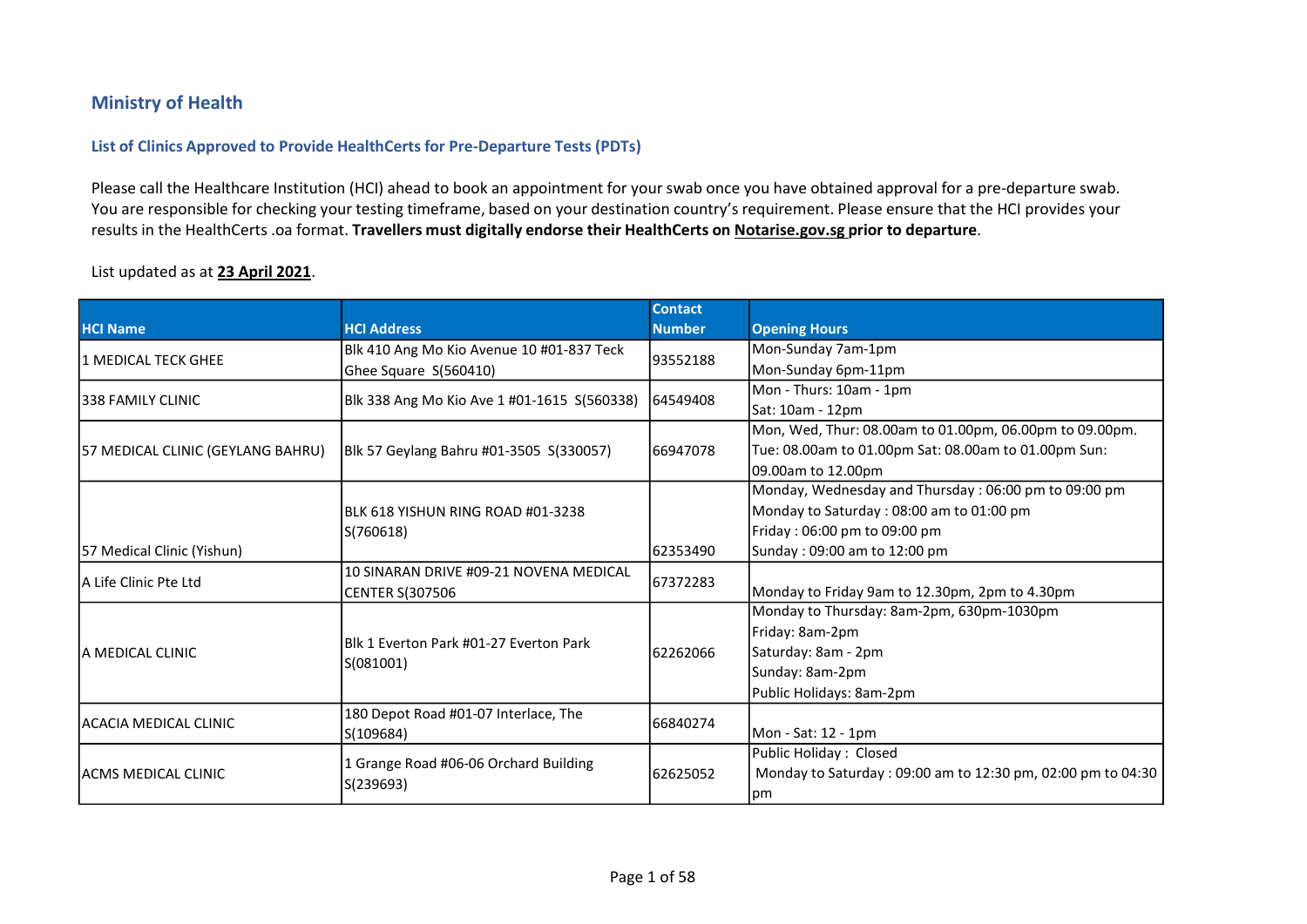| ACUMED MEDICAL GROUP        | 1 Joo Koon Circle #01-23 Fairprice Hub                       | 68615755 | Mon-Fri: 9.00am-1.00pm      |
|-----------------------------|--------------------------------------------------------------|----------|-----------------------------|
|                             |                                                              |          | 2.00-6.00pm                 |
|                             | S(629117)                                                    |          | Sat: 9.00am - 1.00pm        |
|                             | 128 Tuas South Avenue 3 #01-03 Jtc Biomed                    |          |                             |
| lacumed medical GROUP       | One @ Tuas Biomedical Park S(637370)                         | 65701390 | Mon-Fri: 8.30am-1.00pm      |
|                             |                                                              |          | Mon-Fri: 8.30am - 1.00pm    |
| lACUMED MEDICAL GROUP       | Blk 215C Compassvale Drive #01-02 S(543215)                  | 63850113 | $5.30$ pm $- 8.30$ pm       |
|                             |                                                              |          | Sat: 8.30am - 1.00pm        |
|                             | 14 Tuas Avenue 1 #01-05 Jtc Space @ Tuas                     |          | Mon-Fri:1.00am - 12.00noon  |
| ACUMED MEDICAL GROUP        | S(639499)                                                    | 65639363 | $2.00pm - 3.00pm$           |
| <b>ACUMED MEDICAL GROUP</b> | 24 Raffles Place #02-05 Clifford Centre                      | 65327766 |                             |
|                             | S(048621)                                                    |          | Mon-Fri: 8.30am-1.00pm      |
|                             | 1 Jurong West Central 2 #B1A-19E Jurong Point                | 67923822 | Mon-Fri: 830am-5.00pm       |
| ACUMED MEDICAL GROUP        | Shopping Centre Jp1 S(648886)                                |          | Sat: 8.30am - 1.00pm        |
|                             | Blk 38 Teban Gardens Road #01-318/319<br>S(600038)           |          | Mon-Fri: 8.30am             |
|                             |                                                              | 65619366 | $2.00pm - 5.00pm$           |
|                             |                                                              |          | $6.00$ pm – 9.00pm          |
| lacumed medical GROUP       |                                                              |          | Sat: 8.30am - 1.00pm        |
|                             |                                                              |          | 2.00pm-4.00pm               |
|                             |                                                              |          | Sun/PH: 9.00am - 12.00noon  |
|                             | Blk 111 Woodlands Street 13 #01-78 S(730111) 63627789        |          | Mon-Fri: 8.30am-1.00pm      |
| lacumed medical GROUP       |                                                              |          | $2.00pm - 5.00pm$           |
|                             |                                                              |          | Sat: 8.30am - 1.00pm        |
|                             | Blk 64 Yung Kuang Road #01-107/111<br>S(610064)              | 62656422 | Mon-Fri:8.30am-9.00pm       |
| ACUMED MEDICAL GROUP        |                                                              |          | Sat: 8.30am - 1.00pm        |
|                             |                                                              |          | Sun/PH: 9.00am - 1.00pm     |
|                             |                                                              |          | Mon-Fri: 8.30am-5.00pm      |
| lacumed medical GROUP       | 71 Pioneer Road #01-06 Tuas Amenity Centre                   | 68615996 | Sat: 8.30am - 1.00pm        |
|                             | S(639591)                                                    |          | Sun/PH: Closed              |
|                             |                                                              |          | Mon $-$ Fri: 8.30am $-$ 1pm |
| ACUMED MEDICAL GROUP        | 301 Boon Lay Way #01-18/19 Boon Lay Mrt<br>Station S(649846) | 65159919 | $1.30pm - 5pm$              |
|                             |                                                              |          | $5.30$ pm - 9.00pm          |
|                             |                                                              |          | Sat: 6.00pm - 9pm           |
|                             |                                                              |          | Sun / PH: 9.00am - 1.00pm   |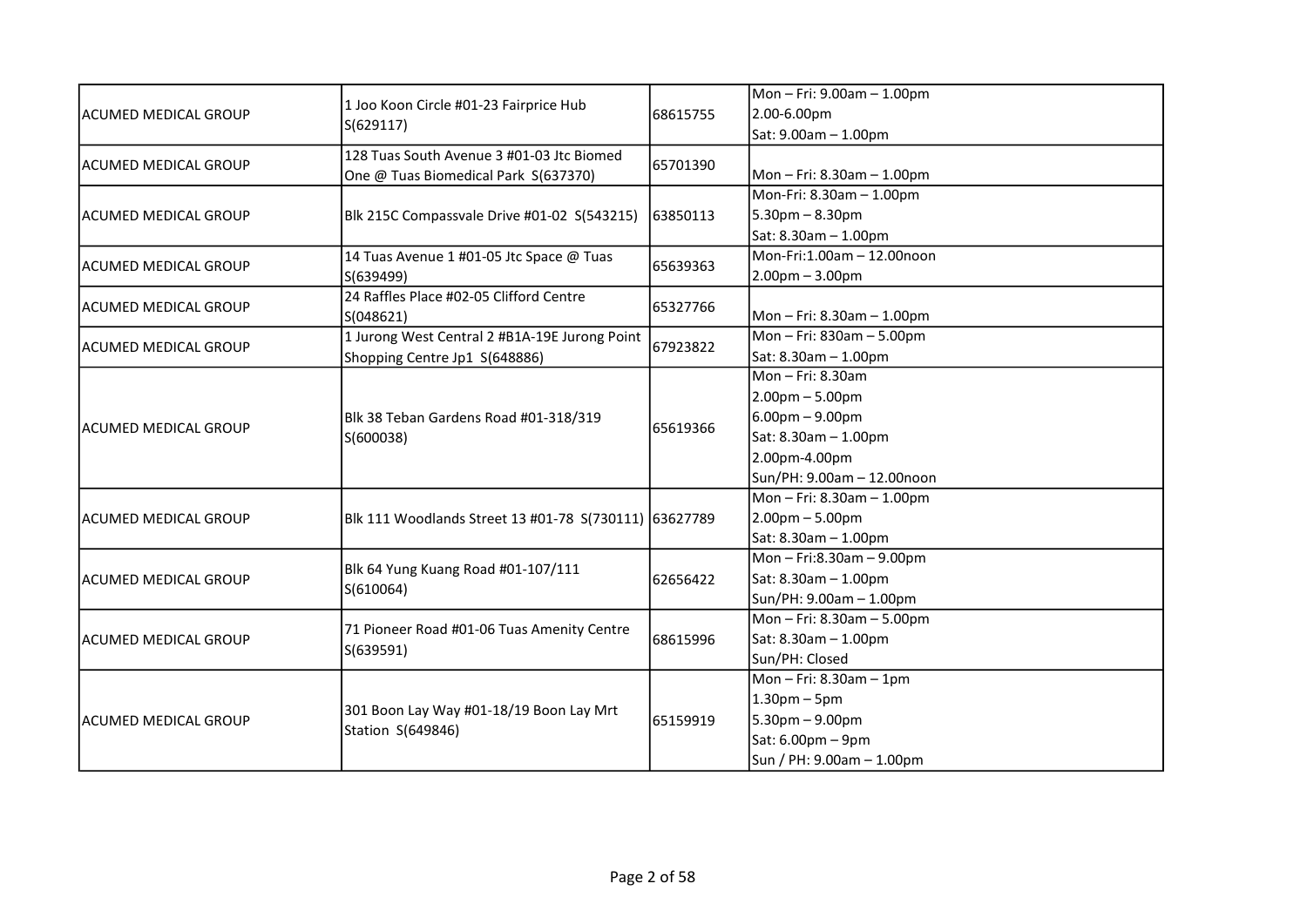|                                        |                                                               |          | Mon-Fri: 8.30am - 1pm                                     |
|----------------------------------------|---------------------------------------------------------------|----------|-----------------------------------------------------------|
| IACUMED MEDICAL GROUP                  | Blk 214 Bedok North Street 1 #01-165                          |          | 2pm to 5 pm                                               |
|                                        | S(460214)                                                     | 64438077 | Sat: 8.30am - 1pm                                         |
|                                        |                                                               |          | Sun/PH: Closed                                            |
|                                        | BLK 693 WOODLANDS AVENUE 6 #01-08                             |          | TUESDAY & THURSDAY 0830-1200hrs & 1400-1600hrs            |
| ADMIRALTY FAMILY MEDICAL CLINIC        | S(730693)                                                     | 69048894 | Not available on Eve of Public Holidays & Public Holidays |
|                                        |                                                               |          | Mon, Thurs, Fri:                                          |
|                                        |                                                               |          | 6 to 10pm                                                 |
|                                        |                                                               |          |                                                           |
|                                        |                                                               |          | Tues:                                                     |
| <b>AE MEDICAL CLINIC</b>               | Blk 467B Fernvale Link #01-529 S(792467)                      | 68162900 | 8am to 12pm                                               |
|                                        |                                                               |          |                                                           |
|                                        |                                                               |          | Sun:                                                      |
|                                        |                                                               |          | 8.30am to 12.30pm                                         |
|                                        |                                                               |          | Mon-Fri(except wednesdays) 830-1pm; 2-430pm; 6-930pm      |
|                                        | BLK 253 SERANGOON CENTRAL DRIVE #01-187                       |          | Wed, Sat, Sun: 830-1pm                                    |
| <b>Affinity Medical Clinic</b>         | S(550253)                                                     | 62808080 | Public Holidays closed                                    |
| ALEXANDRA FAMILY CLINIC & SURGERY      |                                                               | 64797022 |                                                           |
|                                        | Blk 57 Dawson Road #02-02 S(142057)                           |          | MON - FRI: 11.30AM TO 2.30PM                              |
|                                        |                                                               |          | Mon-Fri 9am-12.30pm 2-6.30pm                              |
| AMDA INTERNATIONAL PEACE CLINIC        | 9 Taman Serasi #01-11 Botanic Gardens View                    | 66941661 | Sat 9.30am-1pm                                            |
|                                        | S(257720)                                                     |          | Sun: closed                                               |
| lAmerican International Clinic Pte Ltd | 10 SINARAN DRIVE #10-09/10 NOVENA<br>MEDICAL CENTER S(307506) | 63977129 | Monday through Friday 9 am to 5 pm                        |
|                                        |                                                               |          | Saturday 9 am to 1 pm                                     |
|                                        |                                                               |          | Mon-Fri 9am-12, 2pm-5pm, 7pm-11pm;                        |
| IANTEH DISPENSARY PTE LTD              | 1 Lorong 22 Geylang #01-02 Grandview Suites<br>S(398664)      | 67441809 | Sat 9am-12pm, 1pm-6pm, 7pm-11pm;                          |
|                                        |                                                               |          | Sun & PH 1pm-6pm, 7pm-11pm                                |
|                                        |                                                               |          | MON - FRI : 8AM - 9PM                                     |
| APEX MEDICAL CENTRE (JURONG) PTE       |                                                               | 67912292 | SAT: 8AM-12PM                                             |
| <b>LTD</b>                             |                                                               |          | <b>SUN: 8AM - 12PM</b>                                    |
|                                        | Blk 960 Jurong West St 92 #01-172 S(640960)                   |          | PH: 8AM - 12PM                                            |
| Appletree Medical Centre               | BLK 416 ANG MO KIO AVENUE 10 #01-997 TECK                     | 64548361 |                                                           |
|                                        | GHEE HEARTLANDS S(560416)                                     |          | 9am-1130am (for PDT) (Monday to Saturday)                 |
|                                        |                                                               |          | Mon to Fri 9am to 12.30, 2pm to 3.30pm                    |
| Arcadia Clinic                         | 2 PANDAN VALLEY #01-211 S(597626                              | 64695122 | Sat 9am to 11am                                           |
|                                        |                                                               |          | Sun 9.30am to 11am                                        |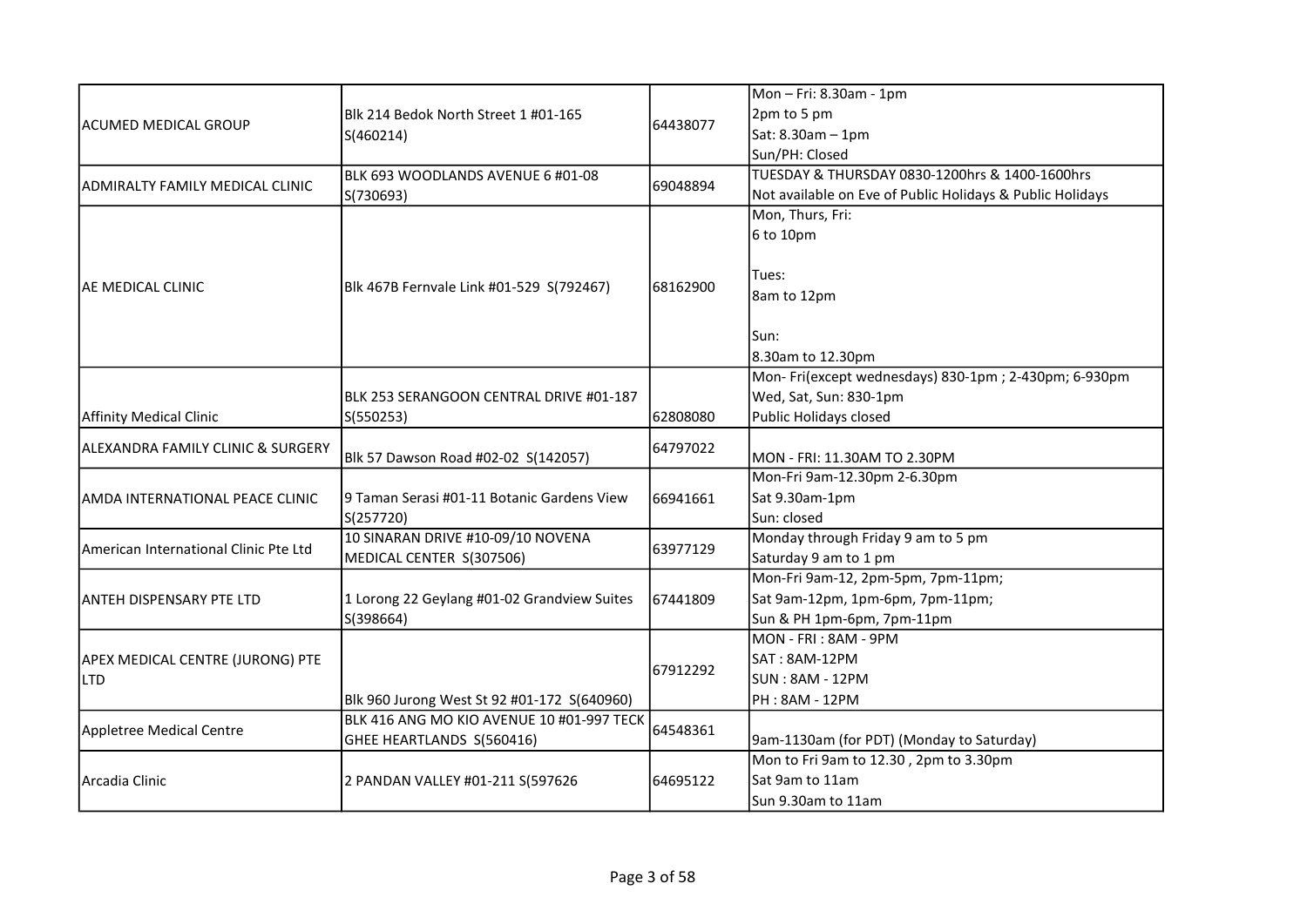| ARIS MEDICAL CLINIC                 | 989 Bukit Timah Road Maplewoods S(589629)    | 64631197 | Mon to Fri: 9:30AM - 12:30PM                            |
|-------------------------------------|----------------------------------------------|----------|---------------------------------------------------------|
|                                     |                                              |          | (by appointment only)                                   |
|                                     |                                              |          | Monday to Friday: 9 am to 5.30 pm                       |
| ASIA RETINA EYE SURGERY CENTRE      | 290 ORCHARD ROAD #15-10 THE PARAGON          | 67320007 | Saturday: 9 am to 12.30 pm                              |
|                                     | S(238859)                                    |          | Closed on Public Holidays                               |
|                                     |                                              |          | MON-FRI: 8.30AM TO 12.30PM; 2.00PM TO 3.30PM            |
| ASSURANCE MEDICARE CLINIC AND       |                                              | 63457810 | SAT: 8.30AM TO 11.30PM                                  |
| <b>SURGERY</b>                      | 370 Tanjong Katong Road S(437127)            |          | SUN/PH: CLOSED                                          |
|                                     |                                              |          | <b>Operating Hours:</b>                                 |
|                                     |                                              |          | Mondays to Fridays: 8am-2pm, 5.30pm-9.30pm              |
|                                     |                                              |          |                                                         |
| <b>ATRIO FAMILY CLINIC</b>          |                                              | 67520838 | Saturdays: 8am-2pm, 5.30pm-9.30pm                       |
|                                     |                                              |          |                                                         |
|                                     |                                              |          | Sundays: 9am-2pm, 5.30pm-9.30pm                         |
|                                     | BLK 291 YISHUN STREET 22 #01-349 S(760291)   |          | Closed on Public Holidays                               |
|                                     |                                              |          | Monday to Friday: 08:00 am to 02:00 pm                  |
|                                     |                                              |          | Tuesday to Wednesday: 08:00 am to 02:00 pm, 05:30 pm to |
| ATRIO FAMILY CLINIC (AMK) PTE. LTD. |                                              | 64554282 | 09:30 pm                                                |
|                                     |                                              |          | Friday: 08:00 am to 02:00 pm, 05:30 pm to 09:30 pm      |
|                                     | Blk 532 Ang Mo Kio Avenue 10 #01-2461 Cheng  |          | Saturday: 08:00 am to 02:00 pm                          |
|                                     | San Centre S(560532)                         |          | Sunday: 09:00 am to 02:00 pm                            |
| <b>BEDOK CENTRAL CLINIC</b>         | Blk 214 Bedok North Street 1 #01-161         | 62424489 |                                                         |
|                                     | S(460214)                                    |          | Mon-Sat: 09.00am-11.00am                                |
| <b>BEDOK DAY &amp; NIGHT CLINIC</b> | BLK 418 BEDOK NORTH AVENUE 2 #01-85          | 64441104 | 0900-1530, 1830-2100 hrs on Mon-Fri                     |
|                                     | S(460418)                                    |          | 0930-1230 hrs on Sat, Sun, PHs                          |
|                                     |                                              |          | Monday to Friday 12 to 8pm                              |
| <b>BELIEF FAMILY CLINIC</b>         | 541 KALLANG BAHRU #B1-02 GEYLANG BAHRU       | 65924667 | Saturday 9 to 1pm                                       |
|                                     | MRT STATION S(339355)                        |          | Sunday/PH Closed                                        |
| <b>BETHESDA MEDICAL CENTRE</b>      | 3 Temasek Boulevard #03-330 Suntec City Mall | 63378933 | Mon - Fri: 08.30am to 1pm; 2:00pm to 5:00pm             |
|                                     | S(038983)                                    |          | Sat: 9.00am to 12:00noon                                |
| IBINJAI MEDICAL & PAINCARE CLINIC   |                                              |          | Monday to Friday                                        |
|                                     |                                              |          | 9am-1pm, 2pm-4pm, 6pm-9pm                               |
|                                     |                                              |          |                                                         |
|                                     | 23 BINJAI PARK S(589828)                     | 64693737 | Saturday                                                |
|                                     |                                              |          | 9am-1pm                                                 |
|                                     |                                              |          | Sunday and public holidays closed.                      |
|                                     |                                              |          |                                                         |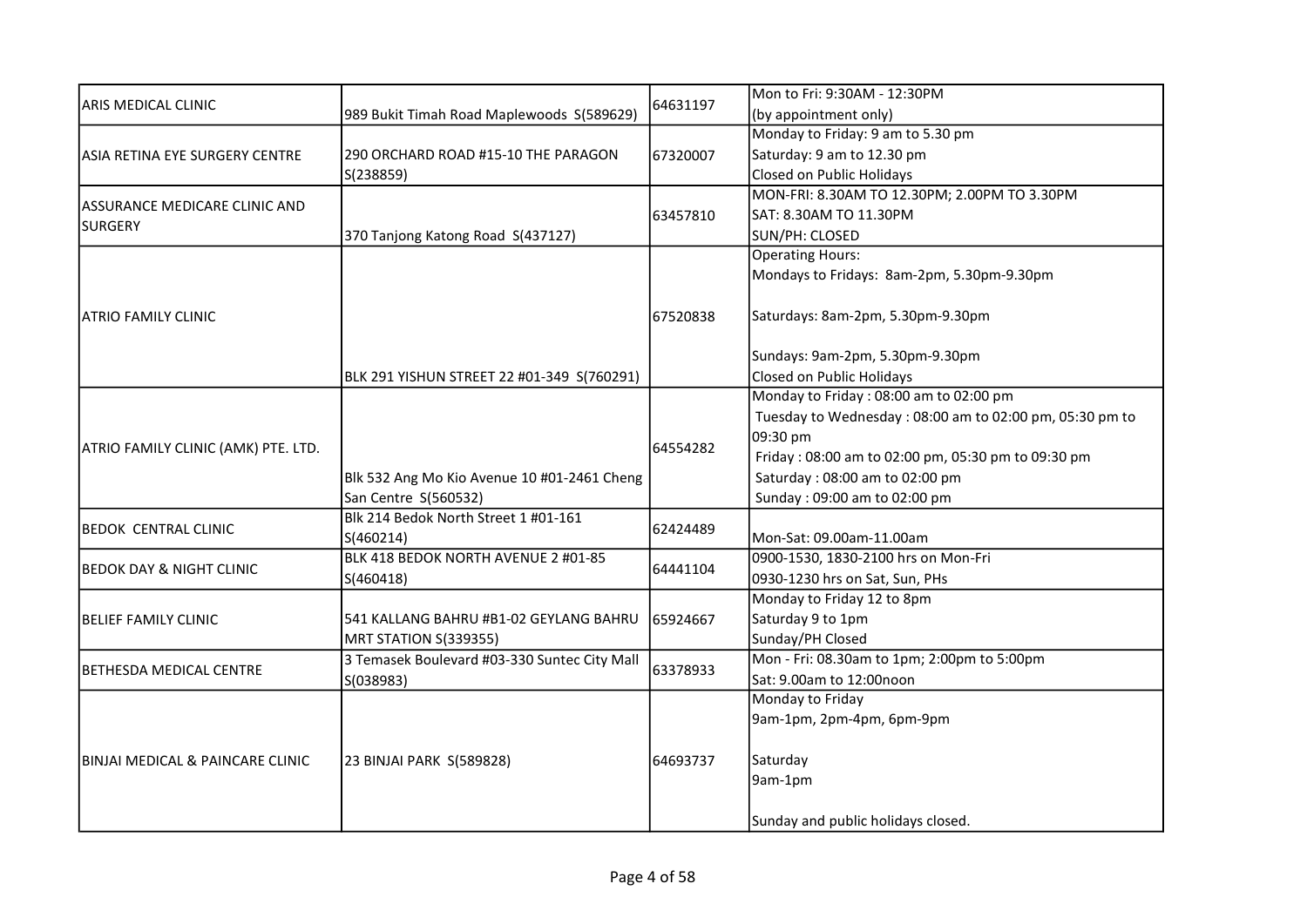| <b>BISHAN GRACE CLINIC</b>          | Blk 150 Bishan Street 11 #01-151 S(570150)                    | 62542232 | Mon to Wed 0830-1400                                            |
|-------------------------------------|---------------------------------------------------------------|----------|-----------------------------------------------------------------|
|                                     |                                                               |          | Thurs to Fri: 0830 - 1200                                       |
| <b>BLESS MEDICAL CENTRE PTE LTD</b> | Blk 221 Boon Lay Place #01-108 Boon Lay                       | 62664119 | MONDAY TO FRIDAY 8AM TO 4.00 PM                                 |
|                                     | Shopping Centre S(640221)                                     |          | SATURDAY 8AM TO 11AM                                            |
|                                     | BLK 65 TELOK BLANGAH DRIVE #01-158                            |          | Mon-Fri: 8am to 5pm                                             |
| <b>BLISS MEDICAL CLINIC</b>         | BLANGAH VIEW S(100065)                                        | 69299026 | Sat: 8am to 1pm                                                 |
|                                     |                                                               |          | Sun/PH closed                                                   |
| <b>Blisscare Medical</b>            | 10 SINARAN DRIVE #10-30 Novena Medical                        | 62598662 |                                                                 |
|                                     | Centre S(307506)                                              |          | Monday to Friday 9am to 6pm Saturday 9am to 1pm                 |
| <b>BRADDELL MEDICAL CLINIC</b>      | Blk 124 Lorong 1 Toa Payoh #01-489 S(310124) 88142803         |          |                                                                 |
|                                     |                                                               |          | Mon-Sun: 08.00am to 01.00pm & 06.00pm to 11.00pm                |
| <b>BUKIT TIMAH CLINIC</b>           | 621A BUKIT TIMAH ROAD S(269731)                               | 64665458 | Mon to Fri: 8:30AM - 12PM, 2PM - 4:30PM                         |
|                                     |                                                               |          | Sat: 8.30AM-12PM                                                |
| C K TAN FAMILY CLINIC & SURGERY PTE |                                                               |          | MON TO FRIDAYS 8:30am to 11:30 AM, 2:00PM TO 3:30pm             |
| <b>LTD</b>                          | BLK 125 TOA PAYOH LOR 1 #01-537 S(310125)                     | 62514438 | SAT: 8:30 am to 11:30AM                                         |
|                                     |                                                               |          |                                                                 |
| C3 Family Clinic @Aljunied Crescent | BLK 95 ALJUNIED CRESCENT #01-509<br>MACPHERSON VIEW S(380095) |          | Mon, Thu: 07.30am to 02.30pm                                    |
|                                     |                                                               | 67422285 | Tue, Wed, Fri: 07.30am to 12.30pm                               |
|                                     |                                                               |          | Sat, Sun: 07.30am to 10.30am                                    |
|                                     |                                                               |          | PH: Closed                                                      |
|                                     |                                                               |          | Please contact clinic to arrange appointment for pediatric swab |
| <b>CAMRY MEDICAL CENTRE</b>         | Blk 95 Toa Payoh Lorong 4 #01-66 S(310095)                    | 62580553 | Swabbing hours: Mon - Fri 8.30 -12pm, 1pm -2pm                  |
|                                     |                                                               |          | Mon to Fri: 8.30am - 12.30pm                                    |
|                                     | Blk 663 Buffalo Road #01-12 S(210663)                         | 62995868 | 1.30pm - 4pm                                                    |
| ICARE FAMILY CLINIC                 |                                                               |          | Mon and Wed: 6pm - 9pm                                          |
|                                     |                                                               |          | Sat: 8.30am - 12.30pm                                           |
|                                     |                                                               |          | Sun: 1pm - 6pm                                                  |
| CCK family clinic                   | BLK 304 CHOA CHU KANG AVE 4 #01-653                           | 68910338 |                                                                 |
|                                     | S(680304)                                                     |          | Mon to Friday swab timing at 12 noon                            |
| CENTRAL 24-HR CLINIC ( PIONEER      | Blk 959 Jurong West Street 92 #01-160                         | 62512775 | Mon - Fri: 09.00am to 03.00pm                                   |
| NORTH)                              | S(640959)                                                     |          | Sat - Sun: 09.00am to 11am                                      |
| CENTRAL 24-HR CLINIC (BEDOK)        | 219 Bedok Central #01-124 Multi Storey Car                    | 62476122 | Mon - Fri: 09.00am to 03.00pm                                   |
|                                     | Park S(460219)                                                |          | Sat - Sun: 09.00am to 11am                                      |
|                                     | Blk 450 Clementi Ave 3 #01-291 S(120450)                      |          | Mon - Fri: 09.00am to 03.00pm                                   |
| CENTRAL 24-HR CLINIC (CLEMENTI)     |                                                               | 67732925 | Sat - Sun: 09.00am to 11am                                      |
|                                     | 681 Hougang Ave 8 #01-831 S(530681)                           | 63876965 | Mon - Fri: 09.00am to 03.00pm                                   |
| CENTRAL 24-HR CLINIC (HOUGANG)      |                                                               |          | Sat - Sun: 09.00am to 11am                                      |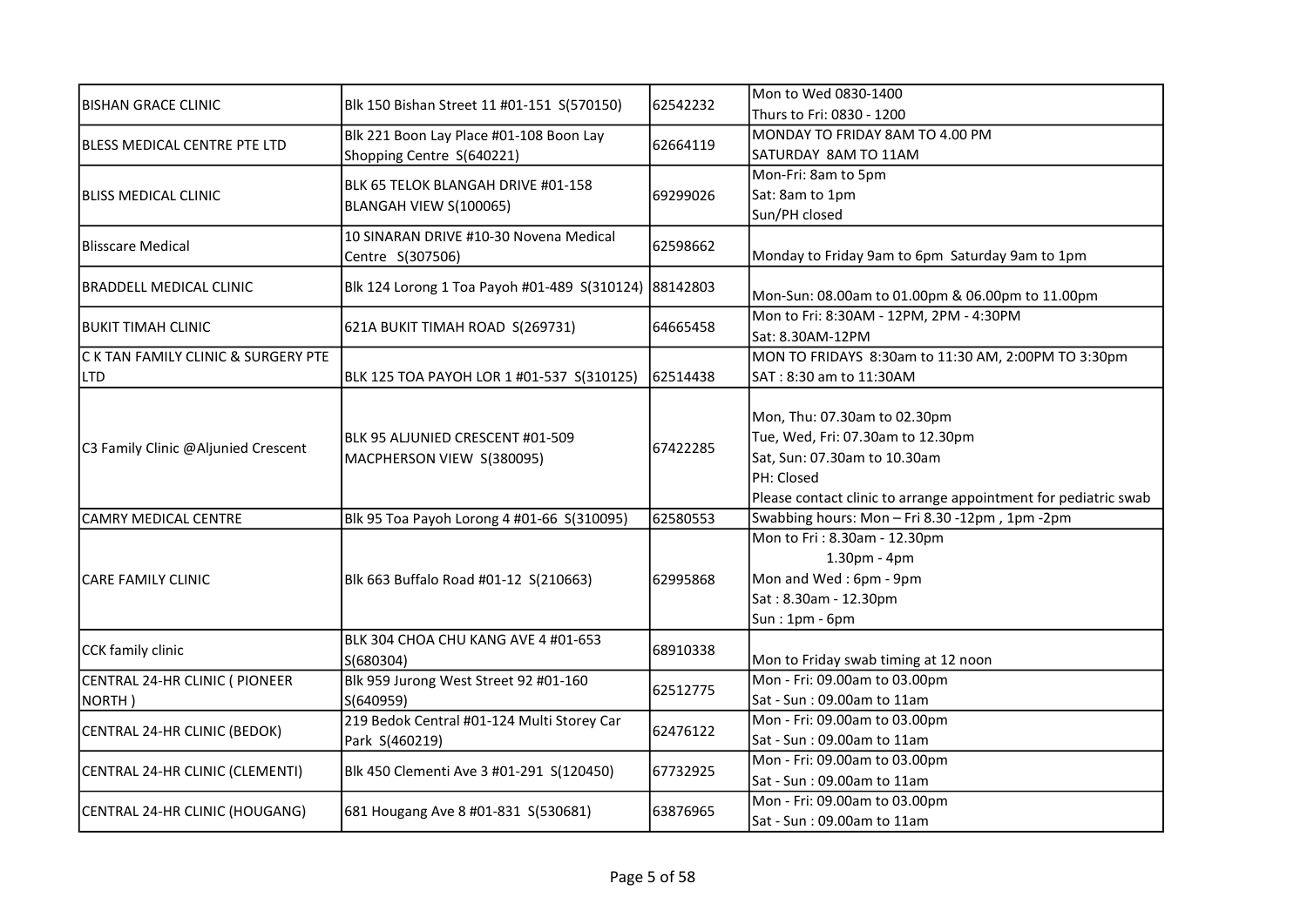|                                    | Blk 492 Jurong West Street 41 #01-54<br>S(640492)                              | 65657484 | Mon - Fri: 09.00am to 03.00pm                              |
|------------------------------------|--------------------------------------------------------------------------------|----------|------------------------------------------------------------|
| CENTRAL 24HR CLINIC (JURONG WEST)  |                                                                                |          | Sat - Sun : 09.00am to 11am                                |
| CENTRAL 24-HR CLINIC (MARSILING)   | Blk 303 Woodlands Street 31 #01-185                                            |          | Mon - Fri: 09.00am to 03.00pm                              |
|                                    | S(730303)                                                                      | 63652908 | Sat - Sun: 09.00am to 11am                                 |
| CENTRAL 24-HR CLINIC (PASIR RIS)   | Blk 446 Pasir Ris Drive 6 #01-122 S(510446)                                    | 65822640 | Mon - Fri: 09.00am to 03.00pm                              |
|                                    |                                                                                |          | Sat - Sun: 09.00am to 11am                                 |
|                                    | Blk 201D Tampines Street 21 #01-1151                                           | 69687001 | Mon - Fri: 09.00am to 03.00pm                              |
| CENTRAL 24-HR CLINIC (TAMPINES)    | S(524201)                                                                      |          | Sat - Sun: 09.00am to 11am                                 |
|                                    |                                                                                |          | Mon - Fri: 09.00am to 03.00pm                              |
| CENTRAL 24-HR CLINIC (YISHUN)      | 701A Yishun Ave 5 #01-04 S(761701)                                             | 67597985 | Sat - Sun: 09.00am to 11am                                 |
|                                    | 304 ORCHARD ROAD #05-23 LUCKY PLAZA                                            |          |                                                            |
| <b>CENTRE FOR KIDNEY DISEASES</b>  | S(238863)                                                                      | 67364691 | 0830 HRS TO 1700 HRS (MONDAY TO FRIDAY)                    |
|                                    |                                                                                |          | 0830 HRS TO 1300 HRS (SATURDAY/SUNDAY/PUBLIC HOLIDAYS)     |
| <b>CHAN FAMILY CLINIC</b>          | 865 Mountbatten Road #02-81H Katong                                            | 63454683 | Monday to Friday: 09:00 am to 03:30 pm                     |
|                                    | Shopping Centre S(437844)                                                      |          | Saturday: 09:00 am to 12:30 pm                             |
|                                    | BLK 7 EVERTON PARK #01-21 S(080007)                                            |          | Monday, Wednesday, Friday 9am-12pm, 2pm-4pm                |
| CHANG CLINIC & SURGERY             |                                                                                | 62216955 | Tuesday and Thursday 9am-12pm, 2pm-4pm, 6pm - 8pm          |
|                                    |                                                                                |          | Saturday 9am - 1pm                                         |
| Changi Clinic                      | BLK 848 Sims Avenue #01-734 Eunosville<br>S(400848)                            | 67428865 | Mondays to Fridays, 830 to 1230, 1400 to 1700.             |
|                                    |                                                                                |          | Saturdays 0800 to 1200. Closed Sunday and Public Holidays  |
|                                    | 38 IRRAWADDY ROAD #10-25 Mount Elizabeth<br>Novena Specialist Centre S(329563) |          |                                                            |
| Chest and Internal medicine Clinic |                                                                                | 66944333 |                                                            |
|                                    |                                                                                |          | Monday to friday 9 am -5 pm, saturday 9 am -1 pm           |
| CHIA CLINIC AND SURGERY            | 27 Foch Road #01-04 Hoa Nam Building<br>S(209264)                              | 62980959 | MONDAY TO FRIDAY: 9AM TO 12.30PM, 2PM TO 5PM               |
|                                    |                                                                                |          | SATURDAY: 9AM TO 12.30PM                                   |
|                                    | Blk 35 Circuit Road #01-430 S(370035)                                          |          | Mon - Fri: 09.00am to 11:45am, 2:00pm to 3:45pm, 6:00pm to |
| CHIN CHOO CLINIC                   |                                                                                | 67452815 | 8:45PM.                                                    |
|                                    |                                                                                |          | Sat: 09:00am to 11:45am                                    |
|                                    |                                                                                |          | Mon, Tues, Thur, Fri                                       |
| Chinatown Wellness Clinic          |                                                                                |          | 830am to 1pm                                               |
|                                    |                                                                                |          | 2pm to 5pm                                                 |
|                                    | 531 UPPER CROSS STREET #02-02 HONG LIM                                         | 62267188 | Wed                                                        |
|                                    | COMPLEX S(050531)                                                              |          | 830am to 1 pm                                              |
|                                    |                                                                                |          | Sat                                                        |
|                                    |                                                                                |          | 9am to 1 pm                                                |
|                                    |                                                                                |          | Sun & Public holidays closed                               |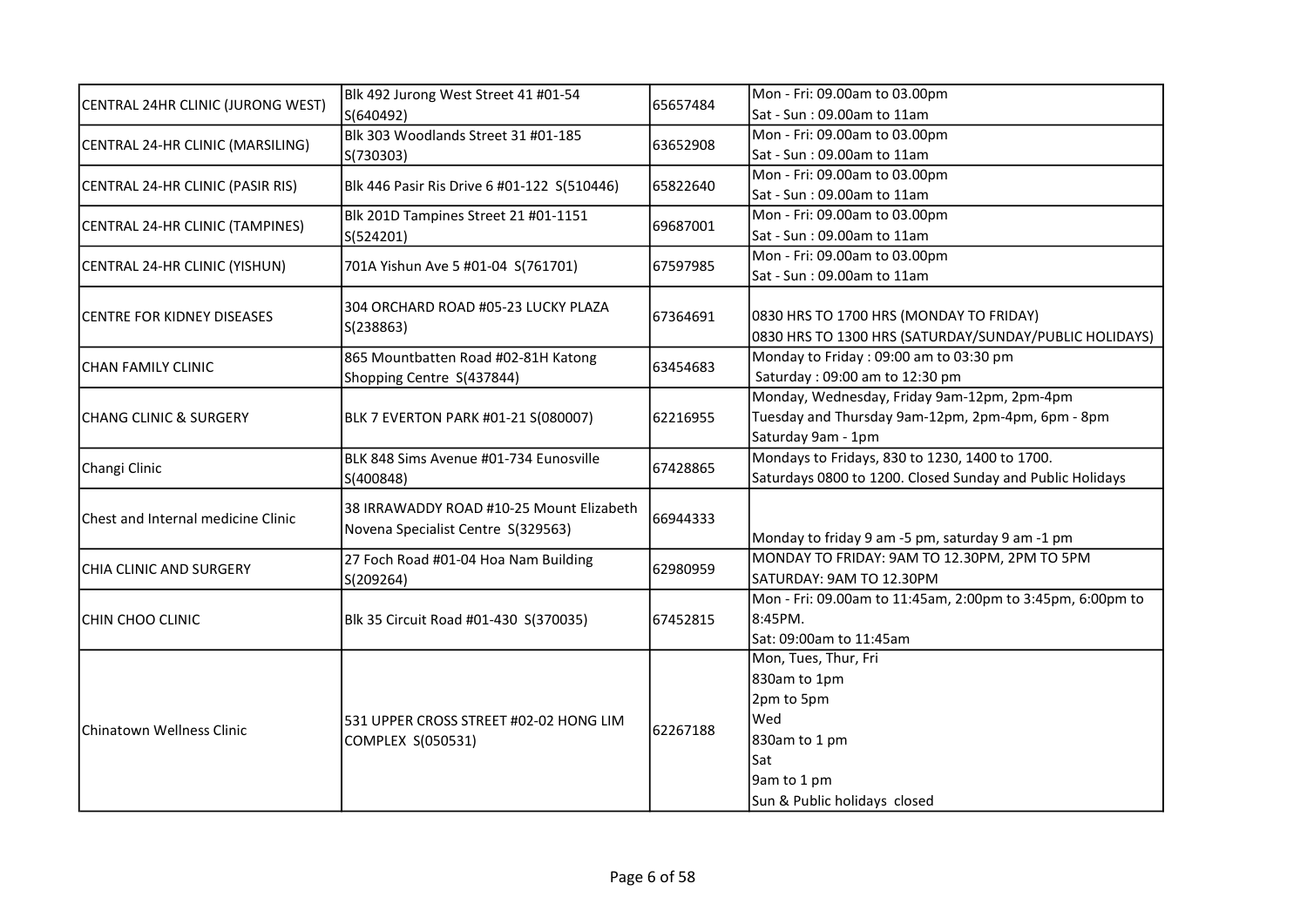|                                    | BLK 3 ST. GEORGE'S ROAD #01-95 ST GEORGE'S             |          | Monday to Saturday 9am to 12pm                              |
|------------------------------------|--------------------------------------------------------|----------|-------------------------------------------------------------|
| CHIRON MEDICAL CLINIC              | WEST GARDENS S(320003)                                 | 62914963 | Monday to Wednesday & Friday 2pm to 3.30pm                  |
|                                    |                                                        |          | Mon to Fri 8.30am to 12.30pm, 2pm to 4pm                    |
| CHNG CLINIC AND SURGERY            | Blk 178 Toa Payoh Central #01-236 S(310178)            | 62504522 | Sat and Sun 9am to 12pm                                     |
|                                    |                                                        |          | PH Closed                                                   |
|                                    |                                                        |          | 9am -2pm, 6pm-9pm Mon-Friday                                |
| Chua & Partners Family Clinic      | 18 Jalan Membina #02-05 S(164018)                      | 62719004 | 9am-1pm Sat                                                 |
|                                    |                                                        |          | Closed on Sunday and PH                                     |
|                                    |                                                        |          | Mon-Fri:                                                    |
|                                    |                                                        |          | 9 am to 12.30pm, 2.30 to 6pm (Wed afternoon closed)         |
| CHUA MEDICAL CENTRE PTE LTD        | Blk 248 Simei St 3 #01-134 S(520248)                   | 67853825 |                                                             |
|                                    |                                                        |          | Sun:                                                        |
|                                    |                                                        |          | 9 am to 3pm                                                 |
|                                    |                                                        |          | Mon, Wed, Fri: 8.30am - 4:30pm                              |
| CHUA MEDICAL CLINIC AND SURGERY    | Blk 642 Bukit Batok Central #01-52 S(650642)           | 69726948 | Tue, Thu: 4pm - 4:30pm                                      |
| PTE. LTD.                          |                                                        |          | Sat: 8.30am - 12.30pm                                       |
| CHUAH CLINIC & SURGERY PTE LTD     | Blk 113 Aljunied Ave 2 #01-19 S(380113)                | 67452104 | Monday to Sunday 8.30am to 4pm                              |
|                                    | Blk 10 Telok Blangah Crescent #01-151<br>S(090010)     |          | Mon/Tue/Thu/Fri: 09.00am to 04.00pm                         |
| CHUNG & EE MEDICAL CLINIC          |                                                        | 69963782 | Wed/Sat: 09.00am to 12.00pm                                 |
|                                    |                                                        |          | Sun/PH: Closed                                              |
|                                    |                                                        |          |                                                             |
| <b>CityGP Family Clinic</b>        | BLK 122 BEDOK NORTH STREET 2 #01-106<br>S(460122)      | 62414702 | Open daily 9:30am to 7:30pm except Wednesday's and Friday's |
|                                    |                                                        |          | (Wednesday's and Friday's open during public holidays)      |
|                                    | 152 Beach Road #03-08 Gateway East<br>S(189721)        | 62995398 |                                                             |
| CityHealth Clinic & Surgery        |                                                        |          | MON-FRI 0900-1200;1400-1600                                 |
| Clari Health CBD Travel Clinic     | 10 ANSON ROAD #16-01E INTERNATIONAL<br>PLAZA S(079903) | 63138209 | Wednesday - 12nn to 6pm                                     |
|                                    |                                                        |          | Saturday - 10am to 3pm                                      |
|                                    | 350 ORCHARD ROAD #15-03 SHAW HOUSE                     |          | Mondays to Fridays 9am to 1pm, 2pm to 5pm                   |
| <b>CLIFFORD DISPENSARY PTE LTD</b> |                                                        | 67374341 | Saturdays 9am to 1pm                                        |
|                                    | S(238868)                                              |          | (By appointment only)                                       |
|                                    |                                                        |          | Monday to Tuesday: 08:30 am to 02:30 pm, 06:30 pm to 09:00  |
| CLINIC@COSTA                       |                                                        |          | pm                                                          |
|                                    | 84 Bayshore Road #01-35/36 Costa Del Sol<br>S(469994)  | 62433638 | Wednesday: 08:30 am to 02:30 pm                             |
|                                    |                                                        |          | Thursday: 08:30 am to 02:30 pm, 06:30 pm to 09:00 pm        |
|                                    |                                                        |          | Friday: 08:30 am to 02:30 pm                                |
|                                    |                                                        |          | Saturday: 08:30 am to 01:00 pm                              |
|                                    |                                                        |          | Sunday: Closed                                              |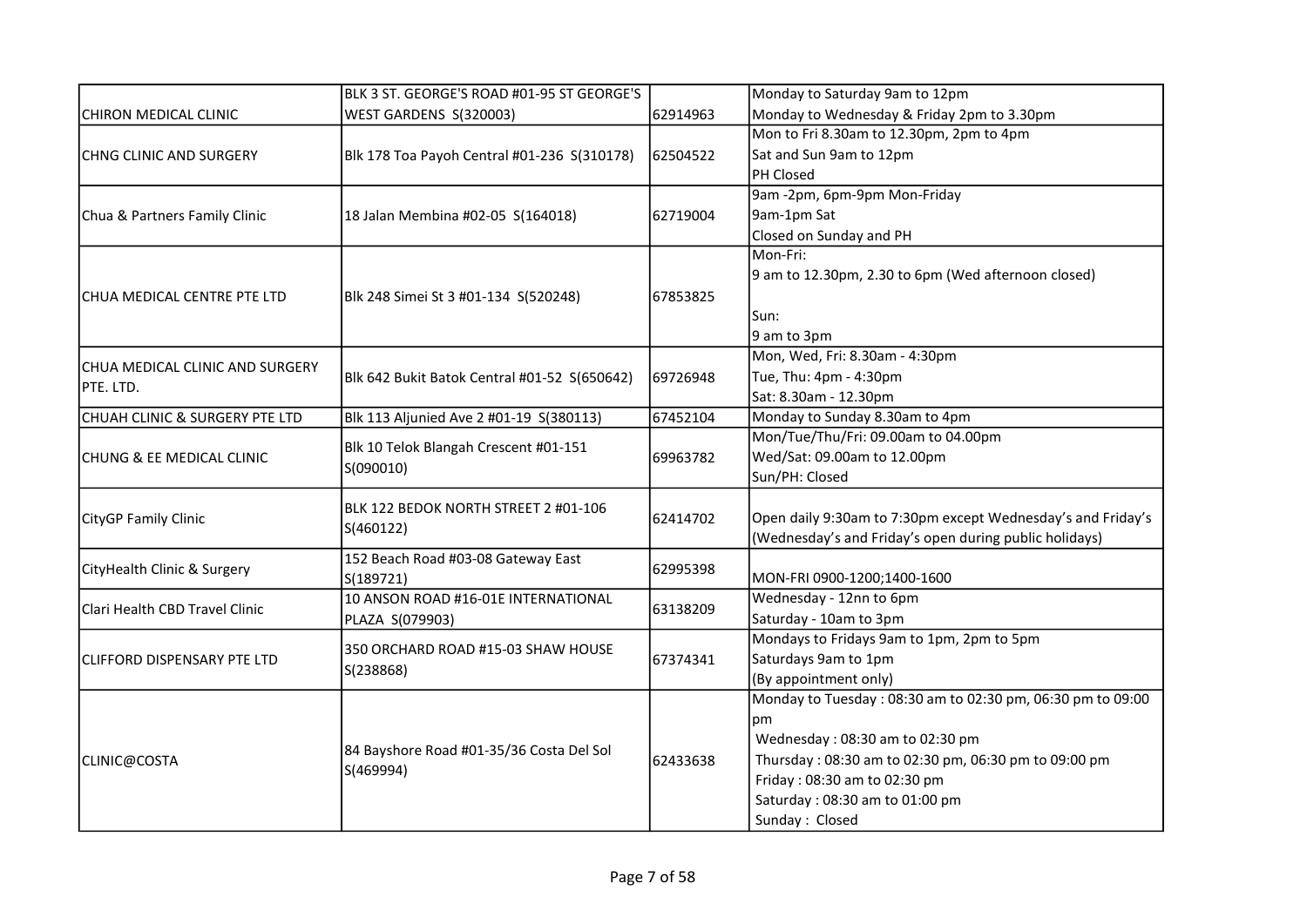|                                     | 21 Choa Chu Kang North 6 #01-01 Yew Tee<br>Point S(689578)          | 65094480 | Monday - Thursday: 0830 - 1600hours                         |
|-------------------------------------|---------------------------------------------------------------------|----------|-------------------------------------------------------------|
| CLOVER MEDICAL CLINIC PTE LTD       |                                                                     |          | Friday - Saturday: 0900 - 1200hours                         |
|                                     |                                                                     |          | Mon to Fri: 9.00 am to 12.00 pm 2.00 pm to 3.30 pm          |
| <b>COMFORT CLINIC &amp; SURGERY</b> | Blk 214 Serangoon Ave 4 #01-100 S(550214)                           | 62807271 | Sat, Sun : 9.00 am to 12.00 pm                              |
|                                     |                                                                     |          | : Closed<br>PH                                              |
|                                     |                                                                     |          | Monday to Friday: 8.30am to 12.30pm,                        |
|                                     | 350 ORCHARD ROAD #10-00 SHAW HOUSE                                  |          | 2.00pm to 5.00pm                                            |
| Complete Healthcare International   | S(238868)                                                           | 67762288 | Saturday: 8.30am to 12.00pm                                 |
|                                     |                                                                     |          | Sunday and public holiday: Close                            |
|                                     |                                                                     |          | Mon-Fri: 9am to 3pm                                         |
| <b>CORNERSTONE MEDICAL</b>          | Blk 29A Ghim Moh Link #01-03 S(271029)                              | 62620018 | Sat: 9am to 1pm                                             |
|                                     |                                                                     |          | PH: Closed                                                  |
|                                     |                                                                     |          | Mon-Fri: 9am to 3pm                                         |
| CORNERSTONE MEDICAL BIDADARI        | Blk 106A Bidadari Park Drive #01-03 S(341106)                       | 67075660 | Sat: 9am to 1pm                                             |
|                                     |                                                                     |          | Sun and PH: Closed                                          |
|                                     |                                                                     |          |                                                             |
| ICRAWFURD MEDICAL                   | 3 Temasek Boulevard #02-482 Suntec City Mall<br>S(038983)           | 68049580 | Mondays to Fridays - 8.30am to 12.00nn & 2.00pm to 4.00pm   |
|                                     |                                                                     |          | Saturdays - 8.30am to 11.00am                               |
|                                     |                                                                     |          | Closed on Sundays and Public Holidays.                      |
|                                     | Blk 601B Tampines Avenue 9 #01-10 Tampines<br>Greenridges S(522601) | 65927080 | Mon - Sat: 8am to 12.30pm                                   |
| <b>ICROSSROADS FAMILY CLINIC</b>    |                                                                     |          | Mon, Tues, Wed & Fri: 2 - 4pm                               |
|                                     |                                                                     |          | Mon, Wed, Sun: 5.30 - 8.30pm                                |
|                                     |                                                                     |          |                                                             |
|                                     |                                                                     | 62417460 | Public Holiday: 09:00 am to 12:00 pm, 06:00 pm to 09:00 pm  |
| DA CLINIC @ ANCHORVALE              | Blk 351 Anchorvale Road #01-01 S(540351)                            |          | Monday to Friday: 09:00 am to 09:00 pm                      |
|                                     |                                                                     |          | Saturday to Sunday: 09:00 am to 12:00 pm, 06:00 pm to 09:00 |
|                                     |                                                                     |          | рm<br>Mon - Fri:                                            |
| DA CLINIC @ ANSON                   | 10 Anson Road #01-12 International Plaza                            | 69541012 |                                                             |
|                                     | S(079903)                                                           |          | 9am to 7pm<br>Monday to Friday: 09:00 am to 09:00 pm        |
| DA CLINIC @ BISHAN                  |                                                                     |          | Saturday to Sunday: 09:00 am to 12:00 pm, 06:00 pm to 09:00 |
|                                     | Blk 501 Bishan Street 11 #01-374 S(570501)                          | 62623759 |                                                             |
|                                     |                                                                     |          | pm                                                          |
|                                     | Blk 451 Bukit Batok West Avenue 6 #01-02                            | 62599531 | Public Holiday: 09:00 am to 12:00 pm, 06:00 pm to 09:00 pm  |
| DA CLINIC @ BUKIT BATOK             | S(650451)                                                           |          | Saturday to Sunday: 09:00 am to 12:00 pm, 06:00 pm to 09:00 |
|                                     |                                                                     |          | pm                                                          |
|                                     |                                                                     |          |                                                             |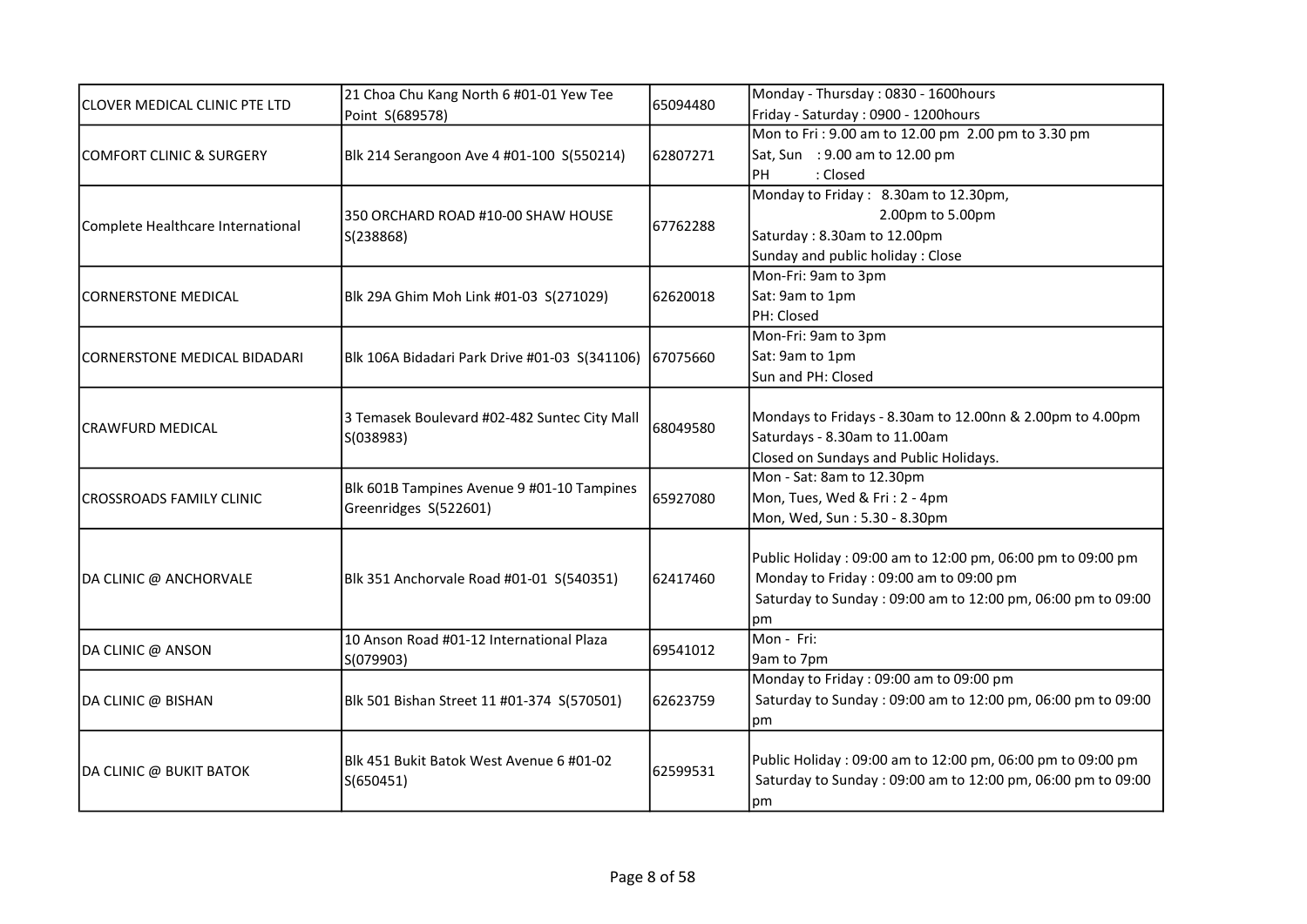|                                       | 51 Upper Serangoon Road #01-53 The Poiz               |          | Public Holiday: 09:00 am to 09:00 pm                         |
|---------------------------------------|-------------------------------------------------------|----------|--------------------------------------------------------------|
| DA CLINIC @ POTONG PASIR              | Centre S(347697)                                      | 69540513 | Monday to Sunday: 09:00 am to 09:00 pm                       |
|                                       |                                                       |          | Mon: 9AM - 9PM, 6PM - 8:45PM, no physical doctors from 4PM · |
|                                       |                                                       |          | 6PM                                                          |
|                                       |                                                       |          | Tue: 9AM - 4PM                                               |
| DA CLINIC @ TAMAN JURONG              | Blk 140 Corporation Drive #01-03 S(610410)            | 69541012 | Wed: 9AM - 6:45PM                                            |
|                                       |                                                       |          | Thu: 9AM - 4PM                                               |
|                                       |                                                       |          | Fri: 9AM - 5:45PM                                            |
|                                       |                                                       |          | monday to friday 9am to 1pm, 2pm to 5pm - appointment not    |
| DAYSPRING MEDICAL CLINIC              | 2 Tampines Central 5 #04-09 Century Square            |          | required                                                     |
| (TAMPINES)                            | S(529509)                                             | 67890123 | ,6pm to 9 pm evening - by appointments only                  |
|                                       |                                                       |          | saturday 9am to 1pm- appointment not required                |
|                                       |                                                       |          | Mon: 8am-1pm; 2pm-8pm                                        |
|                                       |                                                       |          | Tue: 2pm-8pm                                                 |
|                                       | BLK 419 HOUGANG AVENUE 8 #01-K1<br>S(530419)          |          | Wed: 2pm-8pm                                                 |
| Dedicare Medical Practice & Surgery @ |                                                       | 69803066 | Thu: 8am-1pm; 2pm-8pm                                        |
| Hougang                               |                                                       |          | Fri: 8am-1pm; 2pm-8pm                                        |
|                                       |                                                       |          | Sat: 2pm-5pm                                                 |
|                                       |                                                       |          | Sun: 8am-1pm                                                 |
|                                       |                                                       |          | Monday to Friday: 8.30 am to 12 noon, 2pm to 4.30pm, 6.30pm  |
| DOCTORS CLINIC & SURGERY              | Blk 305 Woodlands Street 31 #01-91 S(730305) 62691017 |          | to 9pm                                                       |
|                                       |                                                       |          | Saturday: 8.30 am to 12 noon.                                |
|                                       |                                                       |          | Sunday: 8.30am to 12 noon.                                   |
|                                       |                                                       |          |                                                              |
| <b>DOCTORS FOR LIFE MEDICAL</b>       | 3 Pickering Street #01-02 Nankin Row<br>S(048660)     | 69090527 | Public Holiday: 08:30 am to 05:00 pm, 05:00 pm to 06:00 pm   |
|                                       |                                                       |          | Monday to Friday: 08:30 am to 05:00 pm                       |
|                                       |                                                       |          | Saturday: 09:00 am to 01:00 pm                               |
|                                       |                                                       |          | 9am-5pm, 6pm-8pm Mon-Fri                                     |
| DOCTORS INC MEDICAL GROUP             | Blk 178 Toa Payoh Central #01-206 S(310178)           | 63563633 | 9am-1pm, 5pm-8pm Sat                                         |
|                                       |                                                       |          | 5pm-8pm Sun                                                  |
| DOCTORS KOO, LOH & ASSOCIATES (PTE)   | BLK 152 YUNG HO RD #B1-03 S(610152)                   | 62665939 |                                                              |
| <b>LTD</b>                            |                                                       |          | Monday to Friday 9.00am to 12.00pm & 2.00pm to 4.00pm        |
|                                       |                                                       |          | Mon - Fri: 8.30 am to 12.30 pm, 01.30pm to 05.45pm           |
| <b>DOVER MEDICAL CENTRE</b>           | 1 Fusionopolis Way #03-05 Connexis S(138632) 67756266 |          | Sat to Sun: Closed                                           |
|                                       |                                                       |          | PH : Closed                                                  |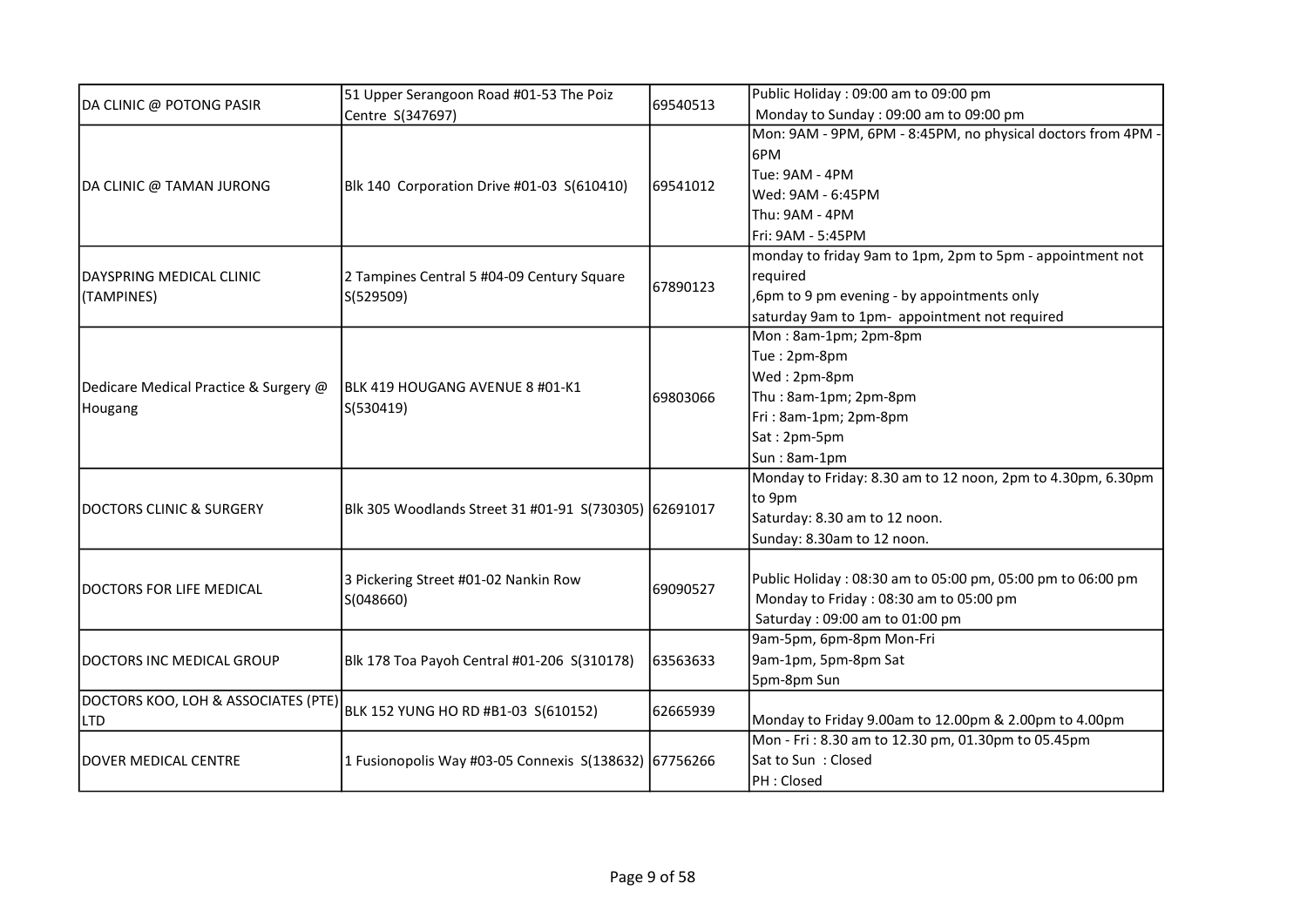|                                               |                                                                     |          | Mondays to Thursdays 8am to 1 pm and 6 pm to 9 pm, Fridays 8 |
|-----------------------------------------------|---------------------------------------------------------------------|----------|--------------------------------------------------------------|
| <b>IDR STANLEY PECK FAMILY CLINIC</b>         | Blk 636 Bukit Batok Central #01-06 S(650636)                        | 69177889 | am to 1 pm and Saturdays 8 am to 12 noon. Closed on Sundays  |
|                                               |                                                                     |          | and Public Holidays                                          |
|                                               |                                                                     |          | Public Holiday: Closed                                       |
|                                               |                                                                     |          | Monday to Friday: 08:30 am to 01:00 pm, 02:00 pm to 05:00    |
| Drs Bain & Partners                           | 1 RAFFLES QUAY #09-03 ONE RAFFLES QUAY -                            | 65325522 | pm                                                           |
|                                               | NORTH TOWER S(048583)                                               |          | Saturday: 08:30 am to 01:00 pm                               |
|                                               |                                                                     |          | Sunday: Closed                                               |
|                                               |                                                                     |          | Mon-Fri: 8.30am to 1pm; 2pm tp 5.30pm; 6pm to 8.30pm         |
| <b>DRS KOO &amp; NEOH MEDICAL GROUP</b>       | 70 WOODLANDS AVENUE 7 #01-01 ADMIRALTY                              | 63677077 | Sat & Sun: 8.30am to 12pm; 2.30pm to 5pm; 6pm to 8pm         |
|                                               | MRT STATION S(738344)                                               |          | PH: 9am to 11.30am                                           |
|                                               |                                                                     |          | Monday to Friday: 8.30 am to 12 noon                         |
| Drs Koo, Fok & Associates Pte Ltd             | 55 BENOI ROAD #01-12 S(629907)                                      | 62922975 | Saturday/ Sunday/ PH: closed                                 |
| <b>DRS SINGH &amp; PARTNERS, RAFFLES CITY</b> | 252 North Bridge Rd #02-16 Raffles City                             |          | MONDAY TO SATURDAY 9.00AM TO 12.30PM                         |
| MEDICAL CENTRE                                | Shopping Centre S(179103)                                           | 63388883 | ISUNDAY AND PUBLIC HOLIDAY : CLOSED                          |
|                                               | 64 Yung Kuang Road #01-115 S(610064)                                | 62656077 | Mon-Fri: 9.00am to 5.00pm                                    |
|                                               |                                                                     |          | Sat: 9.00am to 12.00pm                                       |
| <b>IDRS TANG &amp; PARTNERS PTE. LTD.</b>     |                                                                     |          | Sun: Closed                                                  |
|                                               |                                                                     |          | PH: Closed                                                   |
|                                               | 2 INTERNATIONAL BUSINESS PARK #01-06A/07A<br>THE STRATEGY S(609930) | 63162648 | Mon-Fri 0830 - 1300hrs 1400 - 1700hrs                        |
| Drs. Bain & Partners                          |                                                                     |          | Sat 0900 - 1230hr                                            |
|                                               |                                                                     |          | Sunday and Public Holidays - Closed                          |
|                                               | 10 SINARAN DRIVE #08-31 NOVENA MEDICAL<br>CENTER S(307506)          | 63972095 | Monday - Friday 8.30am - 5.30pm                              |
| DTAP @ Novena                                 |                                                                     |          | Sat 9am -1pm                                                 |
|                                               |                                                                     |          | Monday to Friday: 08:30 am to 12:30 pm, 02:00 pm to 04:00    |
| <b>IE.J. TAN CLINIC &amp; SURGERY</b>         | Blk 104 Jurong East Street 13 #01-100 Jurong                        | 65606600 | pm, 07:00 pm to 09:30 pm                                     |
|                                               | East Ville S(600104)                                                |          | Saturday: 08:30 am to 12:30 pm, 07:00 pm to 09:00 pm         |
|                                               |                                                                     |          | Monday to Thursday: 08:30 am to 03:00 pm, 06:30 pm to 08:30  |
| <b>JEAST COAST FAMILY CLINIC</b>              |                                                                     |          | pm                                                           |
|                                               | 121 Meyer Road #01-05 The Makena S(437932) 64404556                 |          | Wednesday: 08:30 am to 12:30 pm, 06:30 pm to 08:30 pm        |
|                                               |                                                                     |          | Friday: 08:30 am to 03:00 pm                                 |
|                                               |                                                                     |          | Saturday and Sunday: 09:00 am to 12:30 pm                    |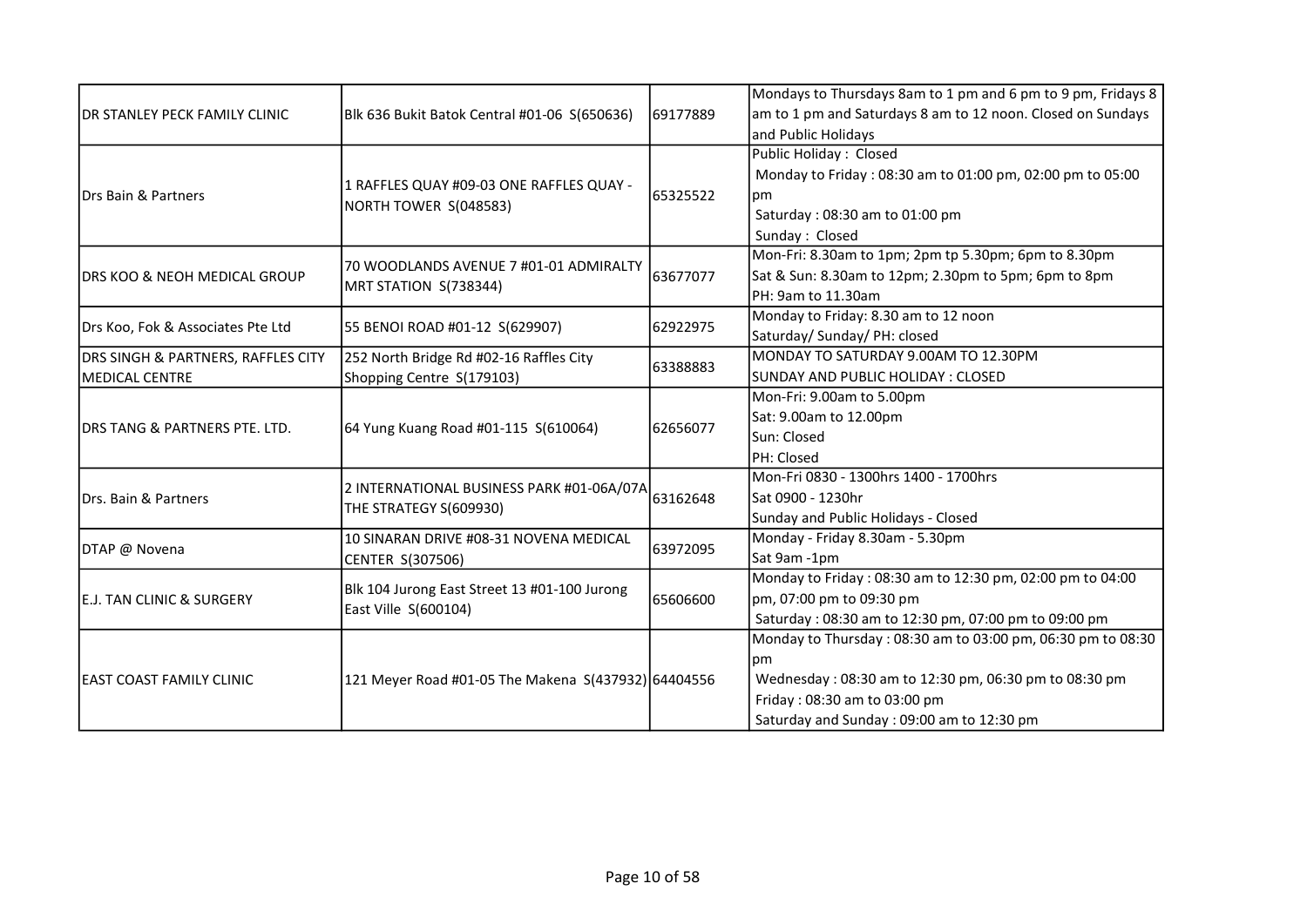| IEASTERN MEDICAL CENTRE                | IBLK 631 BEDOK RESERVOIR RD #01-896<br>S(470631)           | 64487628 | MONDAY, TUESDAY, THURSDAY - 8:30 AM TO 12:30PM; 2 TO<br>4:30PM<br>WEDNESDAY, FRIDAY, SATURDAY 8:30 AM TO 12: 30PM<br>SUNDAY, PUBLIC HOLIDAY - CLOSED<br>SASH HOURS - MONDAYS TO SATURDAYS - 8:30AM TO 11:30 AM |
|----------------------------------------|------------------------------------------------------------|----------|----------------------------------------------------------------------------------------------------------------------------------------------------------------------------------------------------------------|
| EC family clinic pte Itd               | 30 EUNOS CRESCENT #01-17/18 EUNOS MRT<br>STATION S(409423) | 67426103 | Monday to Friday 9.30am to 1pm, 4.30pm to 7.00pm<br>Saturday 10.00am to 1pm, 4.30pm to 6.00pm<br>Sunday 10am to 1pm, 2.30pm to 5pm<br>Closed on public holiday                                                 |
| lEDGEDALE MEDICAL CLINIC               | Blk 122A Edgedale Plains #01-187 S(821122)                 | 66352272 | Mon:<br>9am to1pm, 2.30 to 4.30pm, 6 to 9pm<br>Tues $-$ Fri:<br>9am to 1pm, 6 to 9pm<br>Weekends:<br>9am to 1pm, 6.30 to 8.30pm<br>PH: Closed                                                                  |
| EDGEDALE MEDICAL CLINIC<br>(CAMBRIDGE) | Blk 40 Cambridge Road #01-115 S(210040)                    | 62921088 | Weekdays:<br>9am to 12pm<br>Weekends & PH:<br>Closed                                                                                                                                                           |
| EE CLINIC                              | 128 Ang Mo Kio Ave 3 #01-1859 S(560128)                    | 64521042 | Mon, Tue, Thu, Fri: 0830 -1200, 1400 - 1630, 1900 - 2100<br>Wed: 0830 - 1200, 1400 - 1630<br>Sat: 0830 - 1200<br>Sun & PH: Closed                                                                              |
| EHA CLINIC @ JURONG                    | Blk 492 Jurong West Street 41 #01-40<br>S(640492)          | 65660257 | Monday to Friday: 09:00 am to 01:00 pm, 02:30 pm to 04:30<br>pm, 06:30 pm to 10:00 pm<br>Saturday to Sunday: 09:00 am to 01:00 pm, 05:00 pm to 10:00<br>pm                                                     |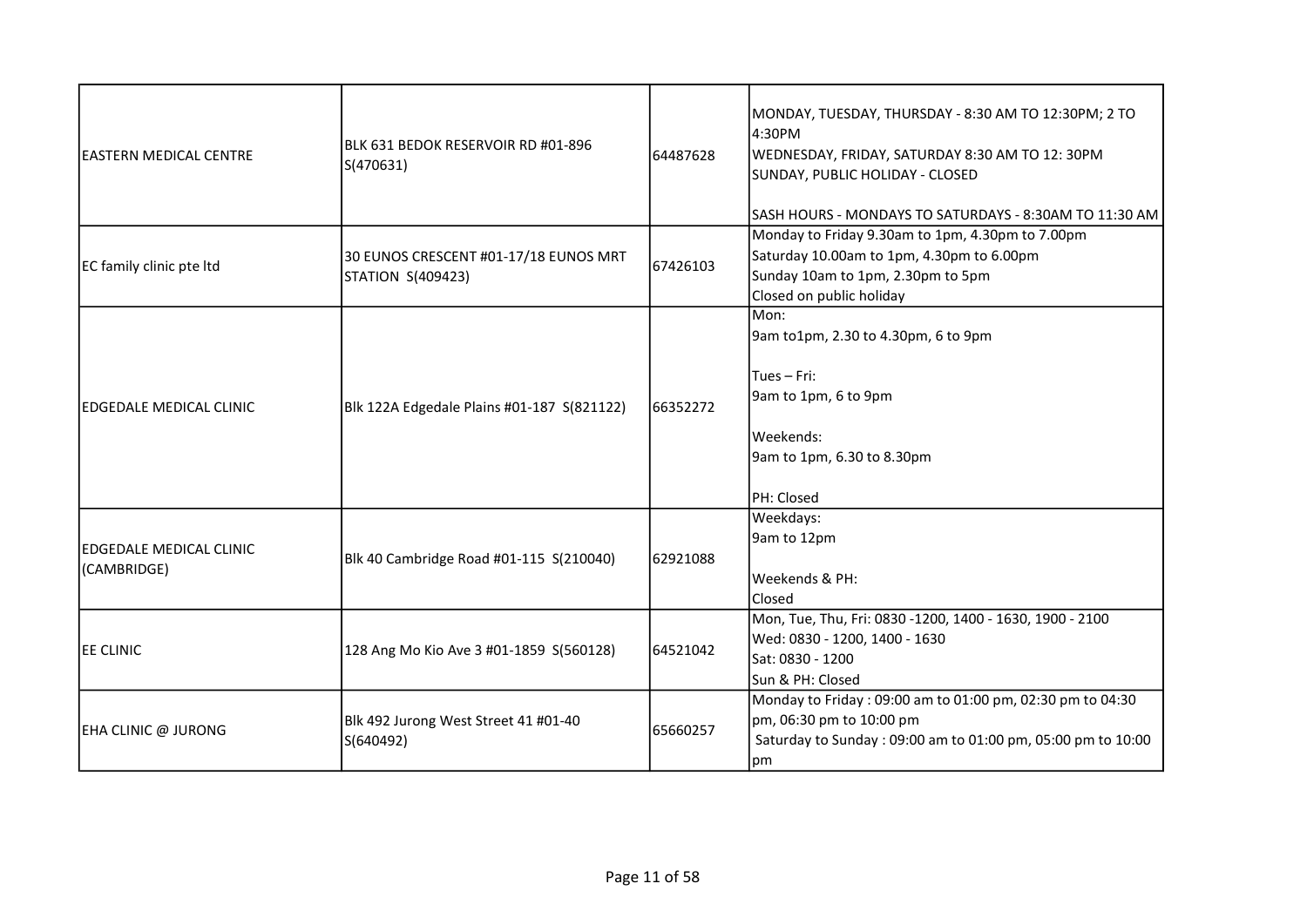|                                      |                                                                |          | Monday to Friday: 08:30 am to 12:30 pm, 02:30 pm to 04:30  |
|--------------------------------------|----------------------------------------------------------------|----------|------------------------------------------------------------|
| EIDDWEN FAMILY MEDICINE CLINIC       |                                                                |          | pm, 06:30 pm to 08:30 pm                                   |
|                                      | Blk 34 Cassia Crescent #01-80 S(390034)                        | 69705818 | Saturday: 08:30 am to 12:30 pm                             |
|                                      |                                                                |          | Sunday and Public Holiday: Closed                          |
|                                      |                                                                |          | Mon - Fri: 08.00am to 02.00pm, 06.00pm to 09.00pm          |
|                                      |                                                                |          | Sat: 08.00am to 11.00am                                    |
| IEJ FAMILY CLINIC & SURGERY          | 109 Toa Payoh Lor 1 #01-314 S(310109)                          | 63530811 | Sun: 08.00am to 02.00pm                                    |
|                                      |                                                                |          | PH: Closed                                                 |
|                                      |                                                                |          | Tue & Thu 0830am-9pm                                       |
| lELISSA MEDICAL CLINIC               | 1 Hougang Street 91 #01-21 Hougang 1                           | 63122632 | Wed & Fri 0830am-5pm                                       |
|                                      | S(538692)                                                      |          | Sat 0830am-1pm                                             |
|                                      |                                                                |          | Mon - Fri: 08.30am to 01.00pm, 02.00pm to 05.00pm, 06.30pm |
|                                      | BLK 70 PUNGGOL CENTRAL #01-05 PUNGGOL                          |          | to 09.30pm                                                 |
| <b>Etern Medical Clinic</b>          | MRT STATION S(828868)                                          | 64259935 | Sat - Sun: 08.30am to 01.00pm                              |
|                                      |                                                                |          | PH: 08.30am to 01.00pm                                     |
|                                      | BLK 432A SENGKANG WEST WAY #01-03<br>S(791432)                 |          | Mon - Fri: 08.30am to 01.00pm                              |
|                                      |                                                                |          | Mon-Fri: 6.30pm to 9.30pm                                  |
| Etern Medical Clinic (Fernvale Palm) |                                                                | 66047224 | Sat - Sun: Closed                                          |
|                                      |                                                                |          | PH: Closed                                                 |
|                                      | BLK 308C PUNGGOL WALK #01-302 WATERWAY<br>TERRACES   S(823308) | 62467288 | Mon - Fri: 08.30am to 01.00pm                              |
| Etern Medical Clinic (Punggol Sumang |                                                                |          | Mon - Wed: 6.30pm to 9.30pm                                |
| LRT)                                 |                                                                |          | Sat - Sun: Closed                                          |
|                                      |                                                                |          | PH: Closed                                                 |
|                                      |                                                                |          | Mon - Fri: 08.30am to 01.00pm, 02.00pm to 05.00pm, 06.30pm |
|                                      | 33 SENGKANG WEST AVENUE #03-33 THE<br>SELETAR MALL S(797653)   | 64257255 | to 09.30pm                                                 |
| Etern Medical Clinic (Sengkang)      |                                                                |          | Sat - Sun: 09.00am to 03.00pm, 06.30pm to 09.30pm          |
|                                      |                                                                |          | PH: 09.00am to 03.00pm, 06.30pm to 09.30pm                 |
|                                      |                                                                |          | Mon, Tue, Thu: 11.00 am to 07.00 pm                        |
|                                      |                                                                |          | Wed: 11.00am to 04.00pm                                    |
|                                      | 4 BUKIT BATOK STREET 41 #01-88 LE QUEST                        | 67933113 | Fri: 10.00am to 12.00pm                                    |
| EVERHEALTH FAMILY CLINIC & SURGERY   | S(657991)                                                      |          | Sat: 10.00am to 11.30am                                    |
|                                      |                                                                |          | Sun: Closed                                                |
|                                      |                                                                |          | PH: Closed                                                 |
|                                      |                                                                |          | Mon & Tues 10 am -12noon, 2 pm to 4 pm                     |
| IEVERHEALTH MEDICAL CENTRE           | Blk 540 Hougang Avenue 8 #B1-1235 S(530540) 63850815           |          | Wed to Fri 10 am to 12 noon                                |
|                                      |                                                                |          | Sat 10 am to 11.30 am                                      |
|                                      |                                                                |          | Sun and PH closed                                          |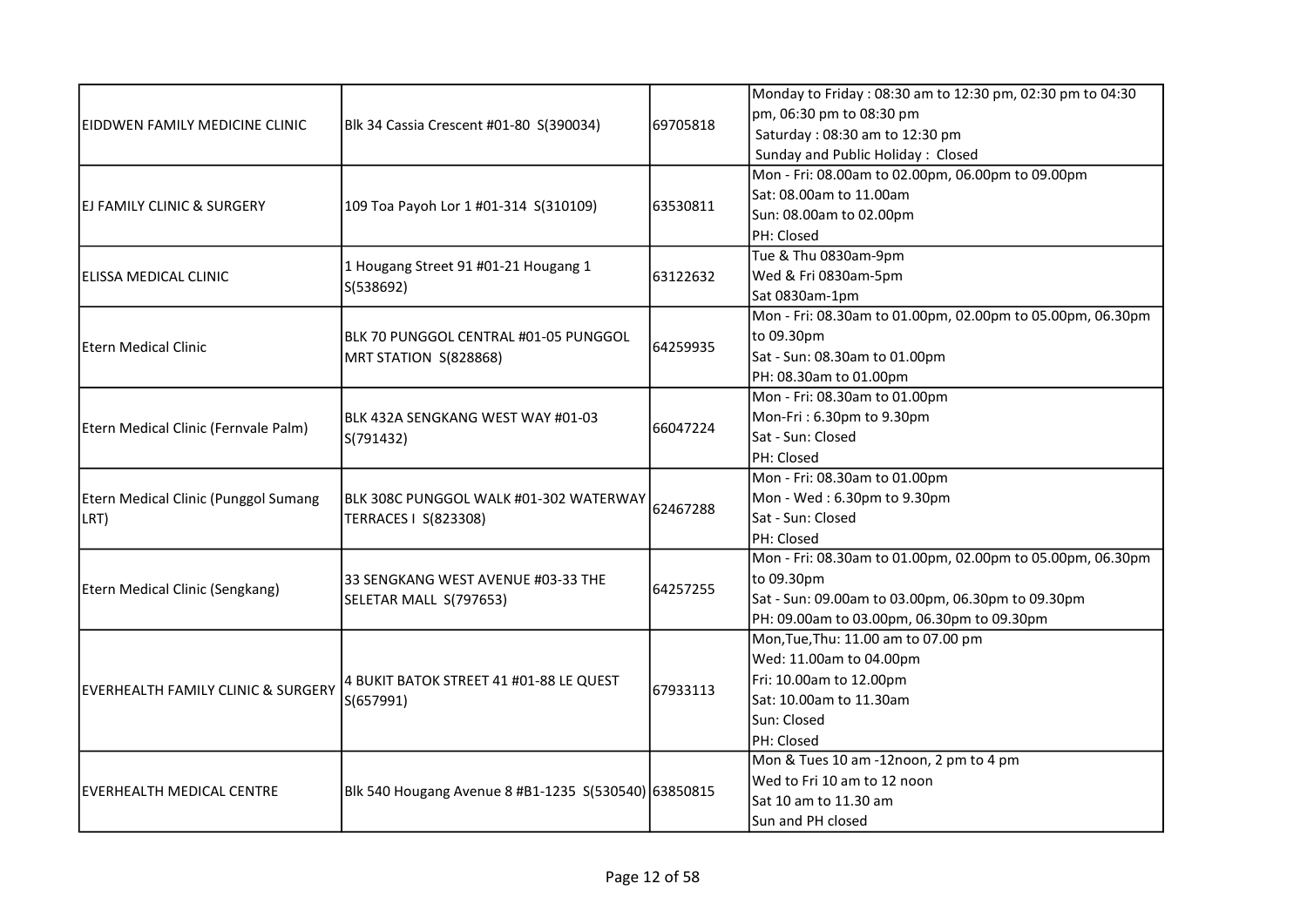| Everton Clinic                              | BLK 7 EVERTON PARK #01-17 S(080007)                     | 62207872 | Mon, Tues, Thurs 8.30am-12.30pm, 2-5pm, 6.30-8.30pm          |
|---------------------------------------------|---------------------------------------------------------|----------|--------------------------------------------------------------|
|                                             |                                                         |          | Fri 8.30am-12.30pm, 2-5pm                                    |
|                                             |                                                         |          | Sun 8.30am-12.30pm                                           |
|                                             |                                                         |          | Mon-Fri: 9am-11am, 2pm-330 pm                                |
| <b>IEXCEL FAMILY CLINIC</b>                 | 21 HOUGANG ST 51 #01-06 HOUGANG GREEN                   | 63865278 | Sat: 9am -11 am                                              |
|                                             | SHOPPING MALL S(538719)                                 |          | Sun & PH: closed                                             |
|                                             | BLK 746 BEDOK RESERVOIR ROAD #01-3013                   |          |                                                              |
| <b>FAITH CLINIC (BEDOK)</b>                 | S(470746)                                               | 67020820 | 10am to 3pm (MON-FRI)                                        |
| <b>FAITH CLINIC (JURONG WEST)</b>           | Blk 762 Jurong West St 75 #02-256D S(640762)            | 67916780 |                                                              |
|                                             |                                                         |          | Swab Timing: 9am to 12pm (MON-SUN)"                          |
| <b>FAITH CLINIC (SIMEI)</b>                 | Blk 139 Simei St 1 #01-10 S(520139)                     | 67884303 | Swab Timing: 9am to 12pm (MON-SUN)"                          |
| FAITH CLINIC (TOA PAYOH)                    | Blk 211 Toa Payoh Lor 8 #01-19 S(310211)                | 62527896 | Swab Timing: 9am to 12pm (MON-SUN)"                          |
| <b>FAITH CLINIC (YISHUN)</b>                | Blk 598 Yishun Ring Road #01-11 Wisteria Mall           | 63391129 |                                                              |
|                                             | S(768698)                                               |          | Swab Timing: 9am to 12pm (MON-SUN)"                          |
| <b>FAITH FAMILY CLINIC</b>                  | 57 Marine Terrace #01-113 S(440057)                     | 64466326 | Swab Timing: 9am to 12pm (MON-SUN)"                          |
| FAITH HEALTHCARE (TAMPINES)                 | 11 Tampines Street 32 #01-11 Tampines Mart<br>S(529287) | 64433843 | Swab Timing: 9am to 12pm (MON-SUN)"                          |
|                                             | 11 RIVERVALE CRESCENT #02-15 RIVERVALE                  |          | MON - FRI : 9AM - 12PM                                       |
| <b>FAITH HEALTHCARE RIVERVALE</b>           | MALL S(545082)                                          | 64448019 | SATURDAY & SUNDAY: 8:30AM - 10:30AM                          |
|                                             |                                                         |          | Monday and Tuesday: 09:00 am to 01:00 pm, 02:00 pm to 04:30  |
|                                             |                                                         |          | pm, 07:00 pm to 09:00 pm                                     |
|                                             |                                                         |          | Wednesday: 09:00 am to 01:00 pm                              |
| FAMILY CARE CLINIC PTE LTD                  | Blk 415 Bt Batok West Ave 4 #01-272 S(650415) 65671775  |          | Thursday and Friday: 09:00 am to 01:00 pm, 02:00 pm to 04:30 |
|                                             |                                                         |          | pm, 07:00 pm to 09:00 pm                                     |
|                                             |                                                         |          | Saturday: 09:00 am to 12:30 pm                               |
|                                             |                                                         |          | Sunday and Public Holiday: Closed                            |
|                                             | Blk 2 Balestier Road #01-651 Balestier Hill             |          | Mon-Friday: 9.00 am to 1230 pm, 2.00 pm-5.30 pm              |
| FAMILY HEALTH CLINIC & SURGERY              | Shopping Centre S(320002)                               | 62542440 | Sat: 9.00 am to 12.30 pm                                     |
| <b>FAMILY MEDICARE CLINIC &amp; SURGERY</b> |                                                         |          | Mon - Fri: 08.30am to 12pm, 02.00pm to 04.00pm, 07.00pm to   |
|                                             | Blk 721 Ang Mo Kio Ave 8 #01-2815 S(560721)             | 64566582 | 08.30pm                                                      |
|                                             |                                                         |          | Sat: 08.30am to 12.00pm                                      |
|                                             | 133 NEW BRIDGE ROAD #02-09 CHINATOWN                    |          | 9 am to 5:30 pm (Mon to Fri)                                 |
| Family Medicine Clinic Chinatown            | POINT S(059413)                                         | 62255155 | 9 am to 12:30 pm (Mon to Sat)                                |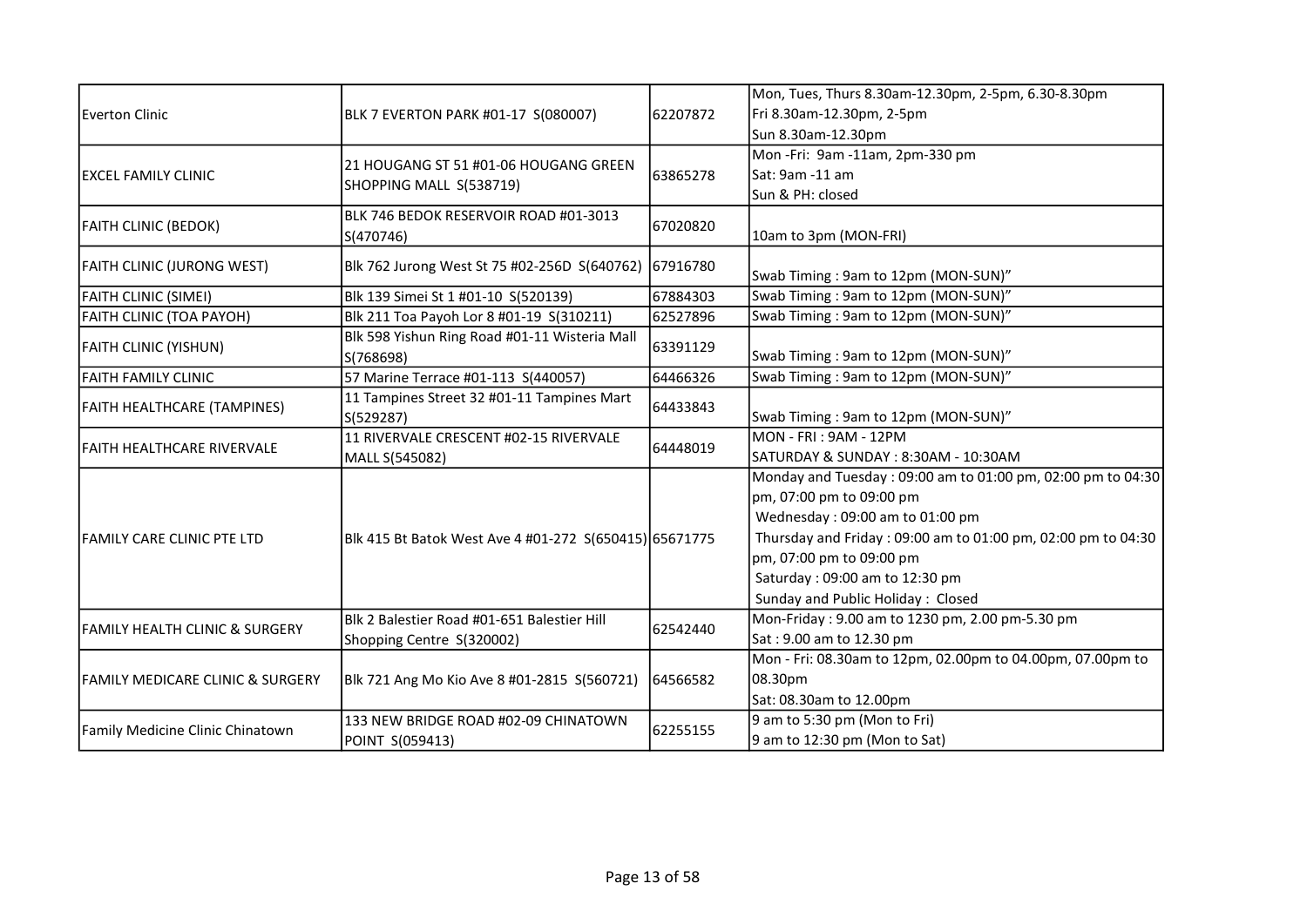|                                                      |                                             |                  | Monday to Friday                                               |
|------------------------------------------------------|---------------------------------------------|------------------|----------------------------------------------------------------|
|                                                      |                                             |                  | 9am to 12.30pm                                                 |
|                                                      |                                             |                  | 2pm to 4pm                                                     |
| lFAMILYCARE CLINIC & SURGERY                         | BLK 85C TOA PAYOH LOR 4 #01-380 S(313085)   | 62509033         | 7.30pm to 9.30pm                                               |
|                                                      |                                             |                  | Saturday & Sunday                                              |
|                                                      |                                             |                  | 9am to 12.30pm                                                 |
|                                                      |                                             |                  | Closed on Public Holidays.                                     |
|                                                      | 1 Farrer Park Station Road, #02-01          |                  |                                                                |
| <b>FARRER PARK HOSPITAL</b>                          | Connexion, Singapore 217562                 | 63631818         | Mon to Sun: 24hrs at L2 Emergency Clinic (by appointment only) |
|                                                      | 10 SINARAN DRIVE #09-32 NOVENA MEDICAL      |                  |                                                                |
| FEMA Clinic & Surgery                                | CENTER S(307506)                            | 68543720         | Monday to Friday = 0900hrs to 1700hrs                          |
| FIRST CARE FAMILY CLINIC & SURGERY                   |                                             |                  | MONDAY TO SUNDAY 0800H-1300H, 1800H-2200H                      |
| <b>PTE LTD</b>                                       | 253 JURONG EAST ST 24 #01-257 S(600253)     | 64252350         | <b>EXCLUDING PUBLIC HOLIDAYS</b>                               |
|                                                      |                                             |                  | Mon to Sun 9am to 1:30pm                                       |
| Foo and Ong Family Clinic Pte Ltd                    | BLK 151 BUKIT BATOK ST 11 #01-256 S(650151) | 65672212         | Mon to Fri 6pm to 9pm                                          |
|                                                      | 3151 COMMONWEALTH AVENUE WEST #04-01        |                  |                                                                |
| Frontier Family Medicine Clinic                      | CITYVIBE S(129581)                          | 67450874         | Mon to Fri 0830-1500 hrs                                       |
|                                                      | BLK 982 BUANGKOK CRESCENT #01-03            |                  | Mon to Thurs 0830-1500 hrs                                     |
| <b>Frontier Medical Associates</b>                   | S(530982)                                   | 67450875         | Fri 0830-1200 hrs                                              |
|                                                      | BLK 899C WOODLANDS DR 50 #01-296            |                  |                                                                |
| FRONTIER MEDICAL ASSOCIATES                          | S(732899)                                   | 67450875         | Mon to Fri 8am to 2pm                                          |
| FRONTIER MEDICAL ASSOCIATES                          | 105 CANBERRA STREET #01-11 S(750105)        | 67450875         | Mon to Fri 8.30-10.30am                                        |
|                                                      | BLK 691 WOODLANDS DRIVE 73 #01-04           |                  |                                                                |
| <b>Frontier Medical Associates</b>                   | S(730691)                                   | 67450875         | Mon to Fri 8.30am to 12.00pm                                   |
|                                                      | BLK 123 BEDOK NORTH STREET 2 #01-152        |                  | Monday, Tuesday & Thursday 8.30am to 2pm                       |
| Frontier People's Clinic                             | S(460123)                                   | 67450875         | Wednesday & Friday 8.30am to 10am                              |
|                                                      | 391B Orchard Road #25-01/07/08 Ngee Ann     |                  | Monday to Friday: 8.30am-10.30am, 2pm-3pm                      |
| FULLERTON HEALTH @ DRS TRYTHALL<br><b>HOY DAVIES</b> |                                             | 6563333636       | Saturday<br>$: 8.30$ am - 10.30am                              |
|                                                      | City Tower B S(238874)                      |                  | Swabbing is only for NTU students /staff                       |
|                                                      |                                             |                  |                                                                |
| FULLERTON HEALTH @ NTU                               | 36 Nanyang Avenue #01-01/02 Nanyang         | 63333636/        |                                                                |
|                                                      | Technological University S(639801)          | EXT <sub>2</sub> | Monday to Friday: 8.30am - 4.30pm                              |
|                                                      |                                             |                  | Saturday<br>: 9.30am - 11am                                    |
| FULLERTON HEALTH @ OFC                               | 10 Collyer Quay #03-08/09 Ocean Financial   | 63333636/        | Monday to Friday: 8.30am - 10.30am, 2pm - 3pm                  |
|                                                      | Centre S(049315)                            | EXT <sub>2</sub> | Saturday<br>: 8.30am - 10.30am                                 |
| FULLERTON HEALTHCARE @ ARC                           | 460 Alexandra Road #02-18 S(119963)         | 63333636         | Monday to Thursday: 8.30am - 11.30am, 2pm -3.30pm              |
|                                                      |                                             |                  | Friday<br>: 8.30am - 11.30am, 2pm -3pm                         |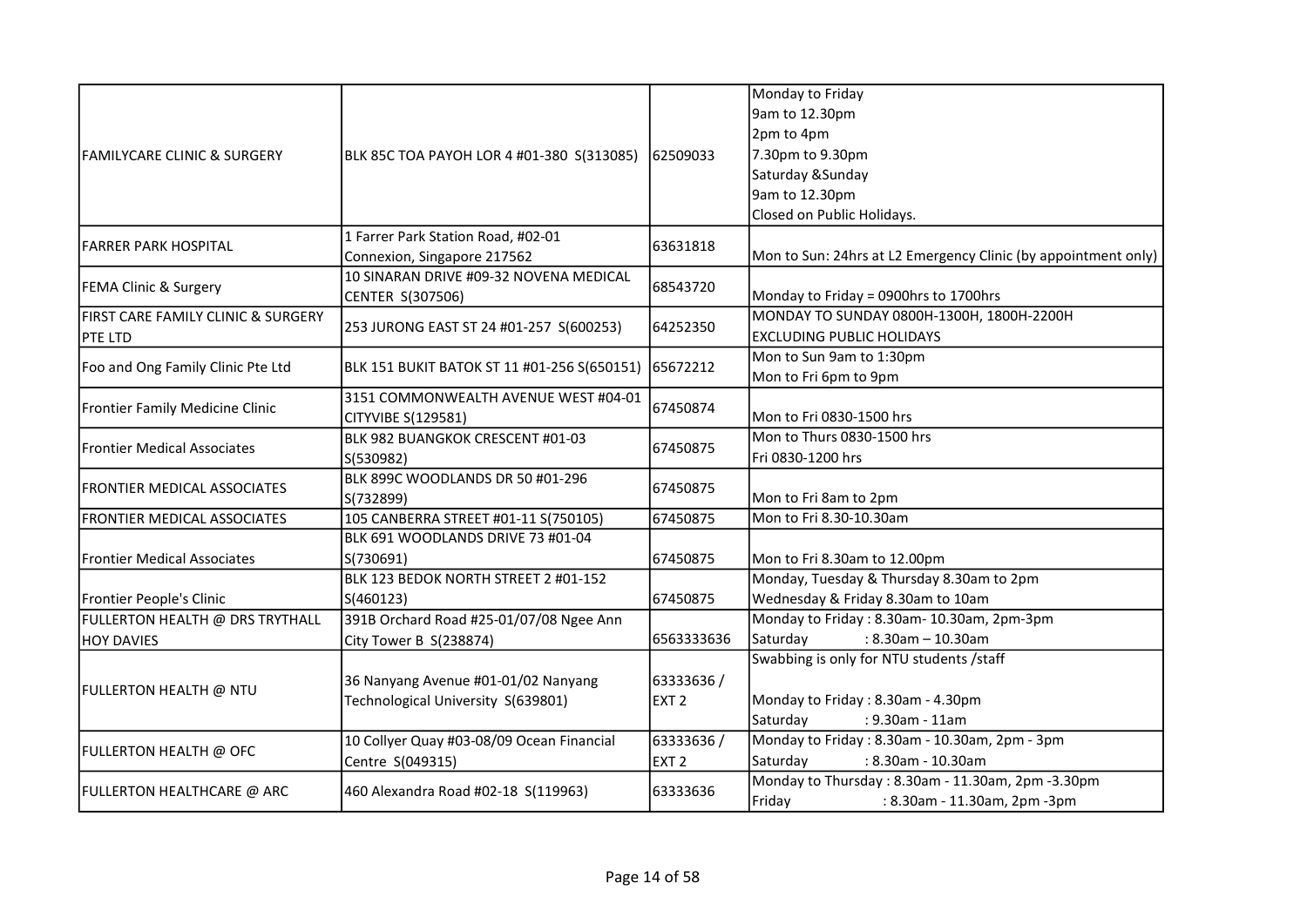| FULLERTON HEALTHCARE @ DRS       | 1 Jurong West Central 2 #B1A-19B Jurong Point                                 | 63333636 /       | Monday to Friday: 9am - 11am, 2pm - 3.30pm                 |
|----------------------------------|-------------------------------------------------------------------------------|------------------|------------------------------------------------------------|
| <b>TRYTHALL HOY DAVIES</b>       | Shopping Centre S(648886)                                                     | EXT <sub>2</sub> | Saturday<br>: 9am - 11am                                   |
| FULLERTON HEALTHCARE @ GETHIN-   |                                                                               | 63333636/        | Monday to Friday: 9am - 11am, 2pm - 3pm                    |
| <b>JONES</b>                     | 78 Shenton Way #04-01 S(079120)                                               | EXT <sub>2</sub> | Saturday<br>: 9am - 11am                                   |
|                                  |                                                                               |                  | Mon - Thur: 8.30am - 11.30am, 2pm - 3.30pm Fri: 08.30am to |
| FULLERTON HEALTHCARE @ MBFC      | 10 Marina Boulevard #01-03/03A Tower 2                                        | 63333636         | 10.00am                                                    |
|                                  | Marina Bay Financial Centre S(018981)                                         |                  | Closed on Sat, Sun and PH                                  |
| FULLERTON HEALTHCARE @           | Blk 9 North Buona Vista Drive #01-03 The                                      |                  | Monday to Thursday: 8.30am - 11.30am, 2pm - 3.30pm         |
| <b>IMETROPOLIS</b>               | Metropolis S(138588)                                                          | 63333636         | Friday<br>: 8.30am - 11.30am, 2pm - 3pm                    |
|                                  |                                                                               |                  | Mon to Fri: 8:30AM - 5PM                                   |
|                                  | FUSION MEDICAL & HEALTH SCREENING 1 Fusionopolis Link #01-05 Nexus @One-North |                  | Lunch hours: 12:30PM -1:30PM                               |
| <b>CENTRE</b>                    | S(138542)                                                                     | 62506548         | From Sep 2020 (until further notice): 8:30AM - 12PM        |
|                                  |                                                                               |                  | (by appointment only)                                      |
|                                  |                                                                               |                  | MON- FRI - 0830 TO 1730                                    |
|                                  | lFUSION MEDICAL HEALTH SCREENING & 1501 ORCHARD ROAD #04-11 WHEELOCK PLACE    | 62351512         | SAT - 0830 TO 1300                                         |
| <b>AESTHETIC</b>                 | S(238880)                                                                     |                  | PH - CLOSE                                                 |
|                                  | Blk 304 Serangoon Ave 2 #01-04 S(550304)                                      | 63821878         | Mon-Fri: 9.00am to 12.30pm, 2.00pm to 5.00pm               |
| <b>GARDEN CLINIC</b>             |                                                                               |                  | Sat and Sun: 9.00am to 12.00pm                             |
| <b>GLENEAGLES HOSPITAL</b>       | 6A Napier Road S(258500)                                                      | 64705707         | 24hours, 7 days a week                                     |
|                                  | IBLK 878C TAMPINES AVENUE 8 #01-71<br>S(523878)                               | 67850157         | Mon to Fri: 9AM - 2PM                                      |
| <b>GREENFOREST FAMILY CLINIC</b> |                                                                               |                  | Mon to Thu: 6PM - 9PM                                      |
|                                  |                                                                               |                  | Sat and Sun: 9AM - 1PM                                     |
|                                  |                                                                               |                  | Monday - Wednesday                                         |
|                                  | BLK 807 YISHUN RING ROAD #01-4213<br>S(760807)                                |                  | 830am-230pm, 630pm-830pm                                   |
|                                  |                                                                               | 67552238         | Thursday - Friday                                          |
| <b>GREENLINK MEDICAL CLINIC</b>  |                                                                               |                  | 830am-230pm                                                |
|                                  |                                                                               |                  | Saturday                                                   |
|                                  |                                                                               |                  | 830am-1200noon                                             |
| Heal Medical Centre              | 262 BALESTIER ROAD #04-01/02 OKIO                                             | 62509550         |                                                            |
|                                  | S(329714)                                                                     |                  | Mon- Friday 0900-1700h                                     |
|                                  |                                                                               |                  |                                                            |
| HEALTH FIRST FAMILY CLINIC       | Blk 26 Jalan Membina #01-06 Multi Storey Car<br>Park S(161026)                | 67932833         | Monday, Tuesday, Thursday, Friday 9 am-1230pm, 1400-1530   |
|                                  |                                                                               |                  | Sunday 9am-1130am                                          |
|                                  |                                                                               |                  | Close on PH                                                |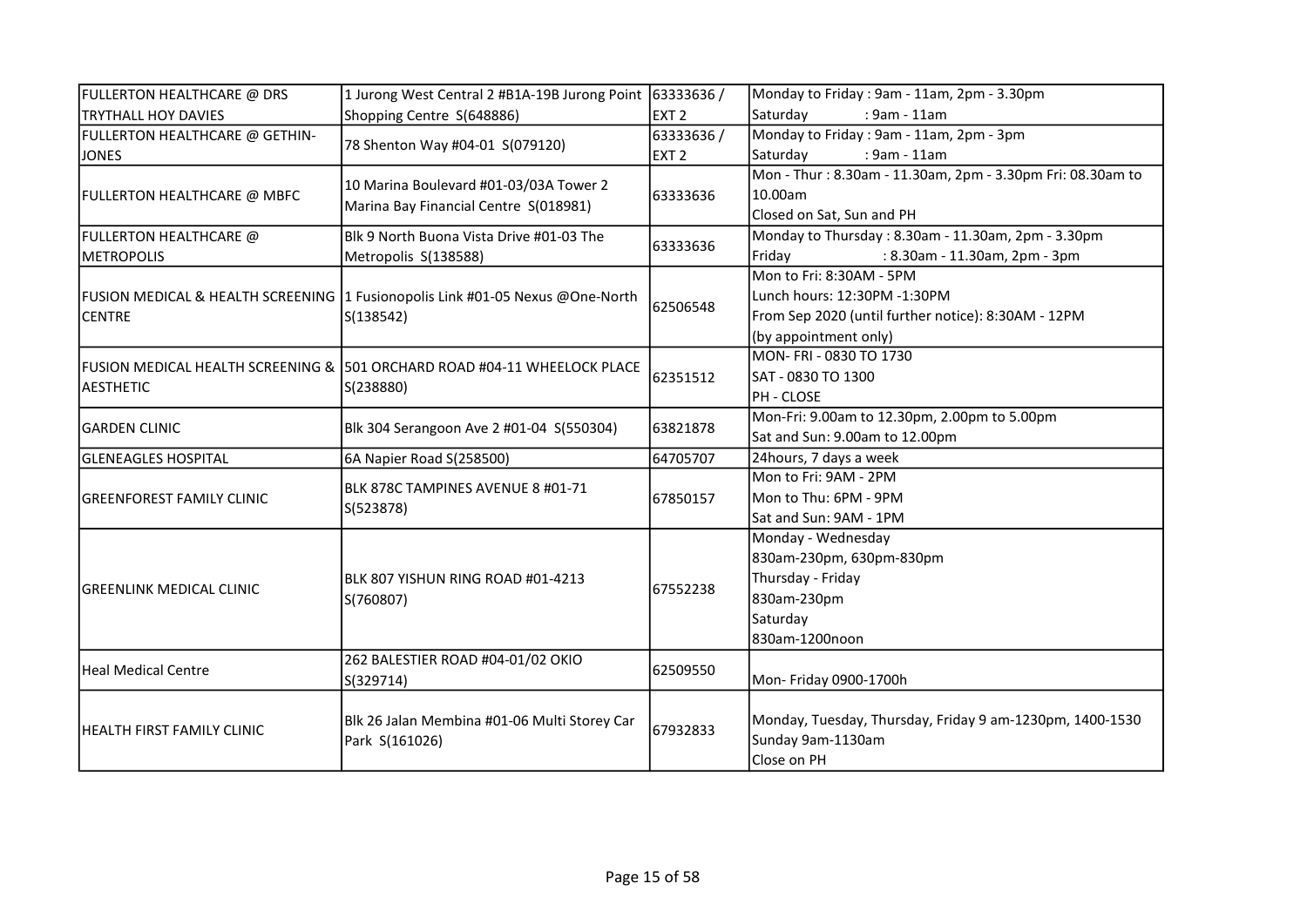|                                               | 545 ORCHARD ROAD #B1-01/02 FAR EAST<br>SHOPPING CENTRE S(238882)            |          | Monday to Friday                                                                                                                                                                                                                                        |
|-----------------------------------------------|-----------------------------------------------------------------------------|----------|---------------------------------------------------------------------------------------------------------------------------------------------------------------------------------------------------------------------------------------------------------|
| IHEALTH OUTREACH CLINIC                       |                                                                             |          | 8.30am - 11.00am                                                                                                                                                                                                                                        |
|                                               |                                                                             | 67771227 | Saturday<br>1.00 pm to 4.00pm                                                                                                                                                                                                                           |
|                                               |                                                                             |          | By appointment only.                                                                                                                                                                                                                                    |
|                                               | HEALTH PARTNERSHIP MEDICAL CENTRE BIk 109 Bukit Purmei Rd #01-145 S(090109) | 62782860 | Mondays to Fridays 08.30am to 11.00am, 12.30pm to 04.00pm,<br>06.00pm to 08.00pm. Sat, Sun: 08.30 to 12.00pm. PH: NA                                                                                                                                    |
| Healthcare Medical @ Kovan                    | BLK 208 HOUGANG STREET 21 #01-205<br>S(530208)                              | 62821118 | Mon - Thur 0830h-1300h 1400h-1700h, 1830h-2130h<br>Fri 0830h-1300h 1400h-1700h<br>Sat 0830h-1230h<br>Sun/ PH Closed                                                                                                                                     |
| HEALTHIFY MEDICAL FAMILY CLINIC               | 262 Balestier Road #01-04 Okio S(329714)                                    | 69779773 | Mon, Tues, Thursday: 9:00am-7:30pm<br>Wednesday and Friday: 9:00am- 4:00pm<br>Sat: 9:00am-11:00am                                                                                                                                                       |
| HEALTHLINK MEDICAL CLINIC &<br><b>SURGERY</b> | Blk 5 Upper Aljunied Lane #01-46 S(360005)                                  | 62890885 | Mon - Thur: 08.30 to 12.30pm, 02.00pm to 04.30pm, 06.30pm to<br>09.00pm<br>Fri, Sat, Sun: 08.30am to 12.30pm                                                                                                                                            |
| HEALTHMARK CLINIC (PASIR RIS)                 | Blk 735 Pasir Ris Street 72 #01-314 Pasir Ris<br>West Plaza S(510735)       | 65827823 | Mon to Fri 0830-1300.<br>Tue and Thu 1400-1700.<br>Mon, Wed, Thu 1830-2130.<br>Sat and Sun 0830-1200                                                                                                                                                    |
| HEALTHMARK FAMILY CLINIC<br>(COMPASSVALE)     | 263 Compassvale Street #01-02/03 S(540263)                                  | 68810075 | Public Holiday: Closed<br>Monday to Wednesday: 08:30 am to 12:30 pm, 01:30 pm to<br>04:30 pm, 06:00 pm to 09:00 pm<br>Thursday: 08:30 am to 12:30 pm<br>Friday: 08:30 am to 12:30 pm, 01:30 pm to 04:30 pm<br>Saturday and Sunday: 08:30 am to 12:30 pm |
| Healthmark Family Clinic (Sims)               | BLK 48 SIMS PLACE #1-167 SIMS VISTA<br>S(380048)                            | 67414537 | Mon to Fri: 8.30am to 2.30pm<br>Mon to Thu: 6.00pm to 9.00pm<br>Sat and Sun: 8.30am to 12.30pm                                                                                                                                                          |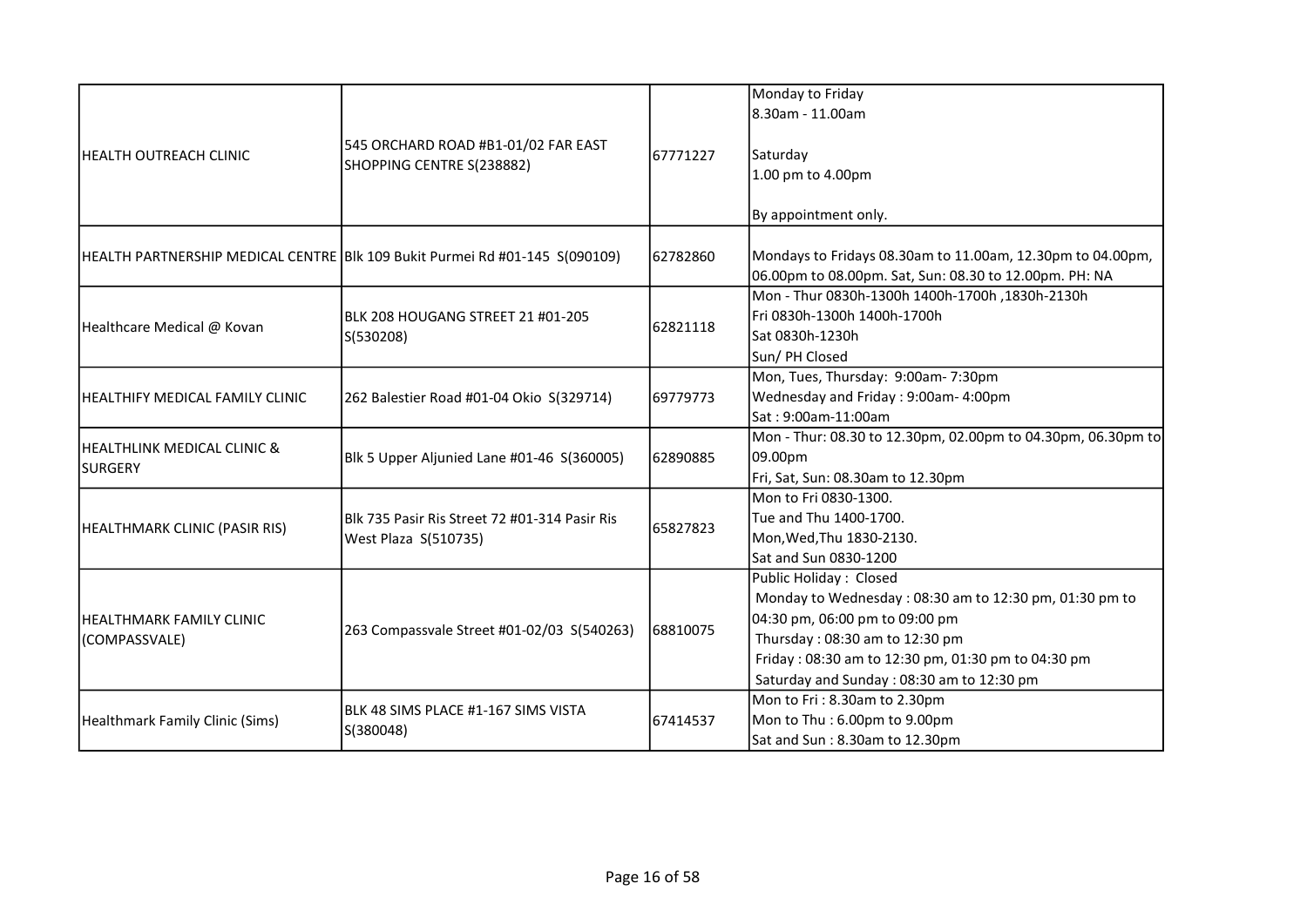|                                          |                                                                      |           | Public Holiday: Closed                                      |
|------------------------------------------|----------------------------------------------------------------------|-----------|-------------------------------------------------------------|
|                                          |                                                                      |           | Monday to Thursday: 08:30 am to 02:00 pm, 06:00 pm to 09:00 |
|                                          |                                                                      |           | рm                                                          |
| HEALTHMARK MEDICAL CLINIC                | Blk 639 Punggol Drive #01-06 S(820639)                               | 68756696  | Friday: 08:30 am to 02:00 pm                                |
|                                          |                                                                      |           | Saturday: 08:30 am to 01:00 pm                              |
|                                          |                                                                      |           | Sunday: Closed                                              |
|                                          |                                                                      |           | Public Holiday: 08:30 am to 01:00 pm                        |
|                                          | 638 Jurong West Street 61 #02-08 Pioneer Mall                        |           | Monday to Friday: 08:30 am to 01:30 pm,                     |
| <b>HEALTHMARK PIONEER MALL CLINIC</b>    | S(640638)                                                            | 68613100  | 04:30 pm to 10:00 pm                                        |
|                                          |                                                                      |           | Saturday and Sunday: 08:30 am to 01:00 pm                   |
|                                          |                                                                      |           | Monday to Friday 9 am to 1pm, 3 pm to 5 pm                  |
| HealthMatters - The Family Practice      | 1 Pasir Ris Close, #02-309/310 Downtown East                         | 65557555  | No swabs on wednesdays and Saturdays.                       |
|                                          | S(519599)                                                            |           | Closed on Sundays and PH                                    |
| <b>HEALTHSPRINGS MEDICAL &amp; LASER</b> |                                                                      |           |                                                             |
| <b>CLINIC</b>                            | Blk 105A Bidadari Park Drive #01-09 S(341105)                        | 69707933  | Weekdays: 11am to 12pm, 1 to 2pm                            |
|                                          |                                                                      |           | Monday to Friday (9.00am - 1.00pm) & (2.00pm - 5.00pm)      |
| <b>HEALTHSPRINGS MEDICAL ASSOCIATES</b>  | 541 Orchard Rd #10-02 Liat Towers S(238881)                          | 167345310 | Saturday (9.00am - 1.00pm)                                  |
|                                          |                                                                      |           | Sunday & PH (Closed)                                        |
|                                          | 524A Jelapang Road #02-01/02 Greenridge<br>Shopping Centre S(671524) |           |                                                             |
| <b>HEALTHSPRINGS MEDICAL CLINIC</b>      |                                                                      | 68926681  | Weekdays: 11am to 12pm, 2 to 3pm                            |
|                                          | 176 ORCHARD ROAD #06-05 THE CENTREPOINT<br>S(238843)                 | 67339785  | Mon-Fri 9am to 1pm 2pm to 6pm                               |
| <b>Healthway Japanese Medical</b>        |                                                                      |           | Sat 9am to 1pm                                              |
|                                          |                                                                      |           | Sun PH closed                                               |
|                                          |                                                                      |           | Mon - Fri:                                                  |
|                                          |                                                                      | 68537101  | 0830am to 01.00pm                                           |
| <b>HEALTHWAY MEDICAL</b>                 | Blk 748 Yishun Street 72 #01-230 S(760748)                           |           | 02.00pm to 05.00pm                                          |
|                                          |                                                                      |           |                                                             |
|                                          |                                                                      |           | Sat: 0830am to 01.00pm                                      |
|                                          |                                                                      |           | Mon - Fri:                                                  |
| <b>HEALTHWAY MEDICAL</b>                 | Blk 446 Bukit Batok West Avenue 8 #01-03                             |           | 08.30am to 1.00pm                                           |
|                                          | S(650446)                                                            | 62565980  | 02.00pm to 05.00pm                                          |
|                                          |                                                                      |           | Sat: 08.30am to 1.00pm                                      |
|                                          | 705 Serangoon Road #01-06 Kwong Wai Shiu                             |           |                                                             |
| <b>HEALTHWAY MEDICAL</b>                 | Hospital S(328127)                                                   | 62914331  | Mon - Thurs: 0830 - 1200; 1400 - 1600                       |
| <b>HEALTHWAY MEDICAL</b>                 | Blk 110 Lengkong Tiga #01-231 S(410110)                              | 67494062  | Mon - Fri: 08.30am to 1.00pm, 02.00pm - 05.00pm             |
|                                          |                                                                      |           | Sat: 08.30am to 1.00pm                                      |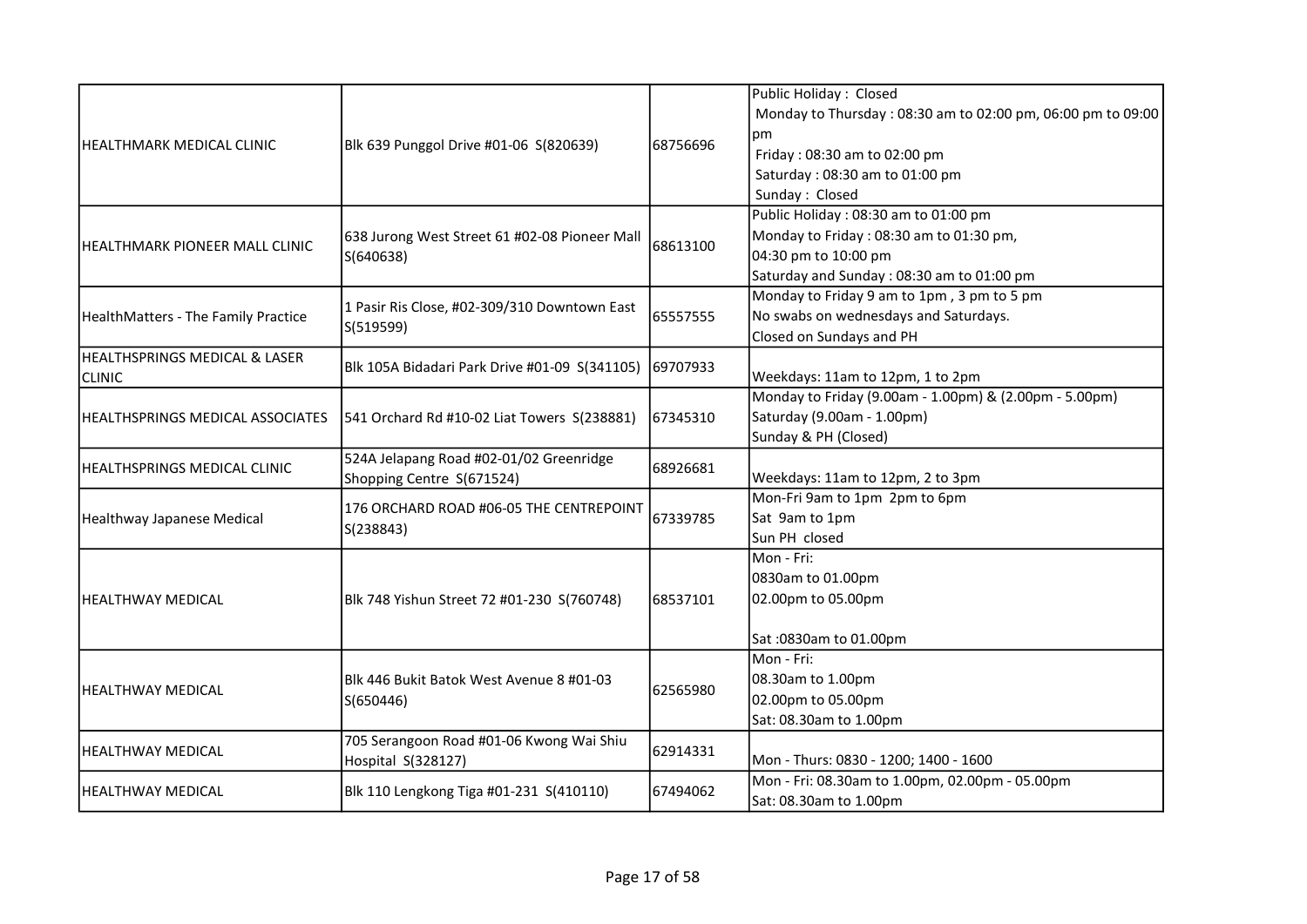|                          |                                                                   |          | Mon - Fri:                    |
|--------------------------|-------------------------------------------------------------------|----------|-------------------------------|
| <b>HEALTHWAY MEDICAL</b> | Blk 330 Ang Mo Kio Ave 1 #01-1803 S(560330)                       | 65530100 | 0900 - 1300                   |
|                          |                                                                   |          | 1400 - 1700                   |
|                          |                                                                   |          | Mon - Sun:                    |
|                          |                                                                   |          | 08.00am - 1.00pm              |
| <b>HEALTHWAY MEDICAL</b> | Blk 153 Bukit Batok St 11 #01-284 S(650153)                       | 65679881 | 02.00pm - 05.00pm             |
|                          |                                                                   |          | 06.00pm - 10.00pm             |
|                          |                                                                   | 64410236 | Mon - Fri: 08.00am to 10.00pm |
| <b>HEALTHWAY MEDICAL</b> | 218 Bedok North St 1 #01-17 S(460218)                             |          | Sat: 08.00am to 05.00pm       |
| <b>HEALTHWAY MEDICAL</b> |                                                                   | 63438770 | Mon - Fri: 08.30am - 05.00pm  |
|                          | Blk 267 Compassvale Link #01-04 S(540267)                         |          | Sat: 08.30am - 01.00pm        |
|                          |                                                                   |          | Mon - Fri:                    |
|                          |                                                                   |          | 08.30am to 12.30pm            |
| <b>HEALTHWAY MEDICAL</b> |                                                                   | 63153493 | 02.00pm to 05.00pm            |
|                          | 168 Punggol Field #02-07A S(820168)                               |          |                               |
|                          |                                                                   |          | Sat: 08.30am to 12.30pm       |
|                          |                                                                   |          | Sun: 09.00am to 12.00pm       |
| <b>HEALTHWAY MEDICAL</b> | 90 Hougang Avenue 10 #04-06 Hougang Mall                          | 63437620 | Mon - Fri: 09.00am to 05.00pm |
|                          | S(538766)                                                         |          | Sat: 09.00am to 01.00pm       |
|                          | 10 Sinaran Drive #09-36 Novena Medical Center<br>S(307506)        | 63528696 | Mon - Fri:                    |
| <b>HEALTHWAY MEDICAL</b> |                                                                   |          | 08.30am - 1.00pm              |
|                          |                                                                   |          | 02.00pm - 05.00pm             |
|                          | 6A Shenton Way #02-15 Downtown Gallery                            |          | Mon - Fri:                    |
| <b>HEALTHWAY MEDICAL</b> | S(068815)                                                         | 62202383 | 08.30am to 1.00pm             |
|                          |                                                                   |          | 02.00pm to 05.00pm            |
|                          |                                                                   |          | Mon - Fri:                    |
|                          | Blk 308 Anchorvale Road #01-03 Multi Storey<br>Car Park S(540308) |          | 08.30am to 01.00pm            |
| lHEALTHWAY MEDICAL       |                                                                   | 63123106 | 02.00pm - 05.00pm             |
|                          |                                                                   |          |                               |
|                          |                                                                   |          | Sat: 08.30am to 01.00pm       |
|                          |                                                                   |          | Mon - Fri:                    |
| <b>HEALTHWAY MEDICAL</b> | Blk 625 Elias Rd #01-322 Elias Mall S(510625)                     | 65846822 | 08.30am to 05.00pm            |
|                          |                                                                   |          |                               |
|                          |                                                                   |          | Sat: 08.30am to 01.00pm       |
|                          |                                                                   |          | Mon - Fri:                    |
| <b>HEALTHWAY MEDICAL</b> | Blk 721 Ang Mo Kio Ave 8 #01-2801 S(560721)                       | 64554629 | 08.00am to 03.00pm            |
|                          |                                                                   |          | Sat: 0830am to 1230pm         |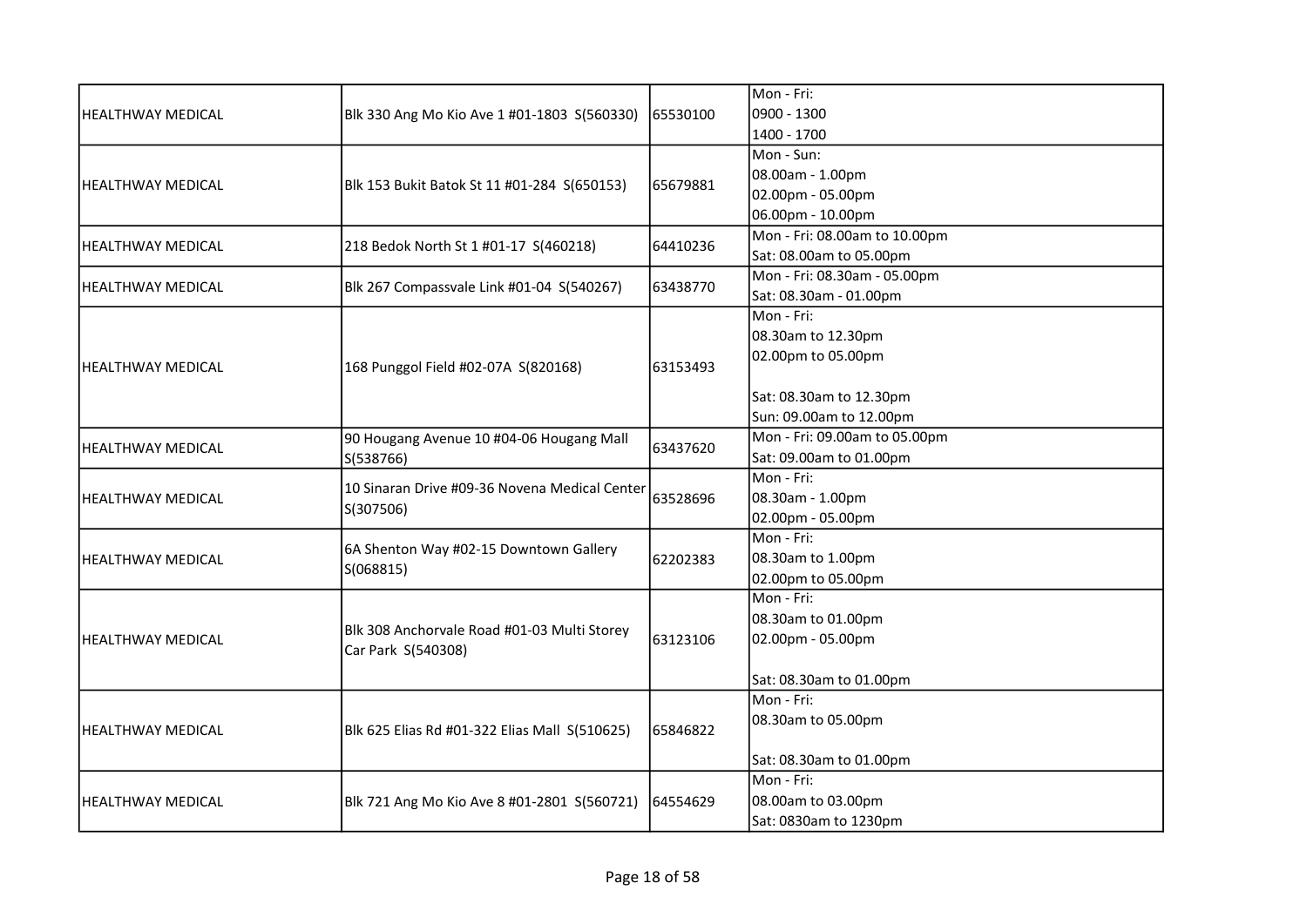|                          |                                                                         |          | Mon - Fri:                                        |
|--------------------------|-------------------------------------------------------------------------|----------|---------------------------------------------------|
| HEALTHWAY MEDICAL        |                                                                         |          | 08.30am - 12.30pm                                 |
|                          | Blk 445 Fajar Road #02-534 Fajar Shopping                               | 67690600 | 02.00pm - 04.30pm                                 |
|                          | Centre S(670445)                                                        |          |                                                   |
|                          |                                                                         |          | Sat: 08.30am - 12.30pm                            |
|                          |                                                                         |          | Mon - Fri:                                        |
| lHEALTHWAY MEDICAL       | Blk 710 Tampines St 71 #01-134 S(520710)                                | 62609081 | 0830am to 01.00pm                                 |
|                          |                                                                         |          | 02.00pm to 05.00pm                                |
|                          |                                                                         |          | Mon - Fri: 08.00am to 05.00pm                     |
| lHEALTHWAY MEDICAL       | Blk 452 Ang Mo Kio Ave 10 #01-1787 S(560452) 64516558                   |          | Sat: 08.00am to 01.00pm                           |
|                          |                                                                         |          | Mon - Fri: 08.30am to 05.00pm                     |
| HEALTHWAY MEDICAL        | Blk 101 Towner Road #01-236 S(322101)                                   | 62977592 | Sat: 08.30am to 01.00pm                           |
|                          | 888 Woodlands Dr 50 #02-737 888 Plaza<br>S(730888)                      |          | Mon - Fri:                                        |
| lHEALTHWAY MEDICAL       |                                                                         | 63649661 | 0830am to 01.00pm                                 |
|                          |                                                                         |          | 02.00pm to 05.00pm                                |
|                          | Blk 534 Choa Chu Kang St 51 #01-37 Limbang<br>Shopping Centre S(680534) | 67622555 | Mon-Fri: 08.30am to 05.00pm                       |
| HEALTHWAY MEDICAL        |                                                                         |          | Sat: 08.30 to 01.00pm                             |
|                          |                                                                         |          | Mon - Fri:                                        |
|                          | Blk 101 Yishun Avenue 5 #01-15 S(760101)                                | 67551345 | 08.30am to 01.00pm                                |
| <b>HEALTHWAY MEDICAL</b> |                                                                         |          | 02.00pm to 05.00pm                                |
|                          |                                                                         |          |                                                   |
|                          |                                                                         |          | Sat: 08.30am to 01.00pm                           |
|                          | Blk 475 Choa Chu Kang Ave 3 #02-03 Sunshine                             | 68926330 | Mon - Fri: 08.30am to 01.00pm, 02.00pm to 05.00pm |
| lHEALTHWAY MEDICAL       | Place S(680475)                                                         |          | Sat: 08.30am to 01.00pm                           |
|                          |                                                                         |          | Mon, Tues & Thurs                                 |
| <b>HEALTHWAY MEDICAL</b> |                                                                         |          | $8:30am - 2:30pm$                                 |
|                          |                                                                         | 67745901 | $6:00$ pm $-9:00$ pm                              |
|                          | BLK 727 Clementi West Street 2 #01-258<br>S(120727)                     |          | Wed & Fri                                         |
|                          |                                                                         |          | $8:30am - 2:30pm$                                 |
|                          |                                                                         |          | Sat, Sun & Public Holidays                        |
|                          |                                                                         |          | $8:30am - 12:30pm$                                |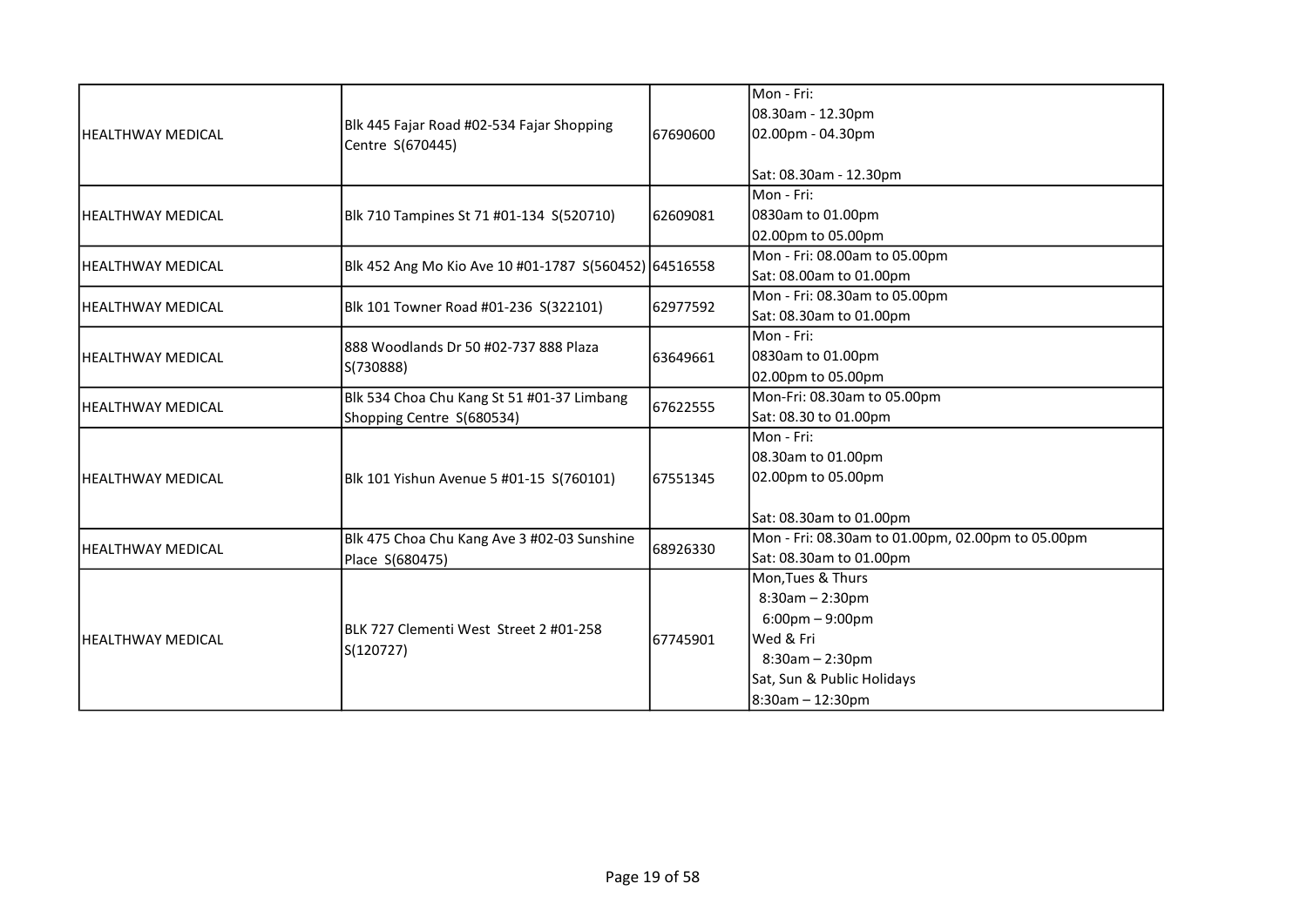| <b>HEALTHWAY MEDICAL</b> | 3 GATEWAY DRIVE #04-32 WESTGATE<br>S(608532)                | 65606127 | Mon-Fri<br>$9:00am - 1:00pm$<br>2:00pm - 5:00pm<br>Sat<br>9:00am - 1:00pm<br>Sun & Public Holiday<br>$11:00am - 3:00pm$                                                                                                                             |
|--------------------------|-------------------------------------------------------------|----------|-----------------------------------------------------------------------------------------------------------------------------------------------------------------------------------------------------------------------------------------------------|
| <b>HEALTHWAY MEDICAL</b> | BLK 690 JURONG WEST CENTRAL 1 #01-193<br>S(640690)          | 67921812 | Mon & Wed<br>8:30am - 12:30pm<br>2:00pm - 5:00pm<br>6:00pm - 9:00pm<br>Tues, Thursday & Fri<br>8:30am - 12:30pm<br>$2:00$ pm – 5:00pm<br>lSat<br>8:30am - 12:30pm<br>$6:00 \text{pm} - 9:00 \text{pm}$<br>Sun & Public Holidays<br>8:30am - 12:30pm |
| <b>HEALTHWAY MEDICAL</b> | BLK 118 RIVERVALE DRIVE #02-17 RIVERVALE<br>PLAZA S(540118) | 68812689 | Mon-Fri<br>8:00am - 5:00pm<br>6:00pm - 10:00pm<br><b>Sat</b><br>8:00am - 5:00pm<br>6:00pm - 10:00pm<br>Sun & Public Holidays<br>8:00am - 2:00pm<br>6:00pm - 10:00pm                                                                                 |
| Healthway Medical        | BLK 108 HOUGANG AVE 1 #01-1299 S(530108)                    | 62849692 | Daily 8am - 9pm                                                                                                                                                                                                                                     |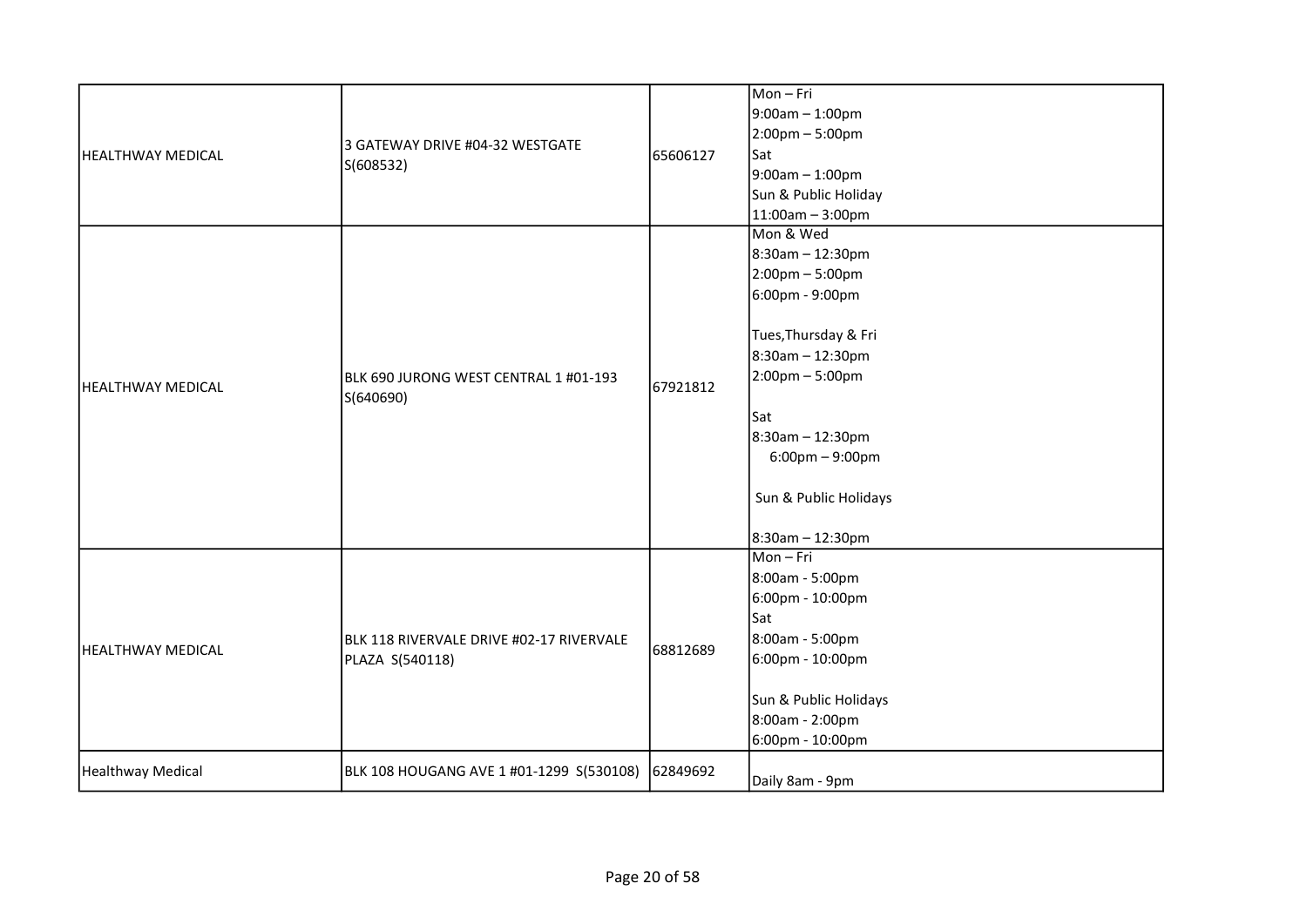|                                  |                                                       |          | Mon-Fri                             |
|----------------------------------|-------------------------------------------------------|----------|-------------------------------------|
| <b>HEALTHWAY MEDICAL</b>         |                                                       |          | 8:30am - 1:00pm                     |
|                                  | BLK 406 SEMBAWANG DR #01-820 S(750406)                | 65556674 | $2:00$ pm - 4:30pm                  |
|                                  |                                                       |          | Mon & Wed                           |
|                                  |                                                       |          | $6:00 \text{pm} - 9:00 \text{pm}$   |
|                                  |                                                       |          | Mon - Fri                           |
|                                  |                                                       |          | 8:30am - 1:00pm                     |
| Healthway Medical                | BLK 503 Tampines Central 1 #01-311 S(520503) 67890383 |          | $2:00 \text{pm} - 5:00 \text{pm}$   |
|                                  |                                                       |          | $6:00$ pm – 9:00pm                  |
|                                  |                                                       |          | $Mon-Fri$                           |
| Healthway Medical                | BLK 177 Toa Payoh Central #01-130 S(310177)           | 62553773 | 8:30am - 3:00pm                     |
|                                  |                                                       |          | $6:00$ pm – 9:00pm                  |
|                                  |                                                       |          | Mon & Wed                           |
|                                  |                                                       |          | 8:30am - 1:00pm                     |
|                                  |                                                       |          | $2:00$ pm – 5:00pm                  |
|                                  |                                                       |          | $6:00$ pm – 9:00pm                  |
| Healthway Medical                | BLK 461 YISHUN AVENUE 6 #01-05 S(760461)              | 62354824 |                                     |
|                                  |                                                       |          | Tues, Thur & Fri                    |
|                                  |                                                       |          | 8:30am - 1:00pm                     |
|                                  |                                                       |          | $2:00$ pm – 5:00pm                  |
|                                  |                                                       |          | $Mon-Fri$                           |
|                                  |                                                       |          | 8:30am-1:00pm                       |
|                                  |                                                       | 62608801 | 2:00pm-5.00pm                       |
|                                  |                                                       |          | 6:00pm-9:00pm                       |
|                                  | BLK 201D TAMPINES STREET 21 #01-1143                  |          |                                     |
| <b>HEALTHWAY MEDICAL</b>         | S(524201)                                             |          | Sat,                                |
|                                  |                                                       |          | $8.30$ am $- 1.00$ pm               |
|                                  |                                                       |          |                                     |
|                                  |                                                       |          | Sun & Public Holiday                |
|                                  |                                                       |          | $8.30$ am - 1.00pm                  |
|                                  |                                                       |          | mon to fri: 0800 to 2100            |
| Healthwerkz Medical Centre       | BLK 355 sembawang way #01-02 S(750355)                | 67557115 | sat sun PH : 1000 to 1700           |
| HEALTHWERKZ MEDICAL CENTRE @ CCK | BLK 225 CHOA CHU KANG CENTRAL #01-199<br>S(680225)    |          | monday to friday 830am-1pm, 6pm 9pm |
|                                  |                                                       | 67662827 | sat 830am-12pm                      |
| HEALTHWERKZ MEDICAL CENTRE @     |                                                       |          | monday to Fri 10am-6pm              |
| ORCHARD                          | 9 Scotts Road #11-02 Pacific Plaza S(228210)          | 67345987 | sat 10am-2pm                        |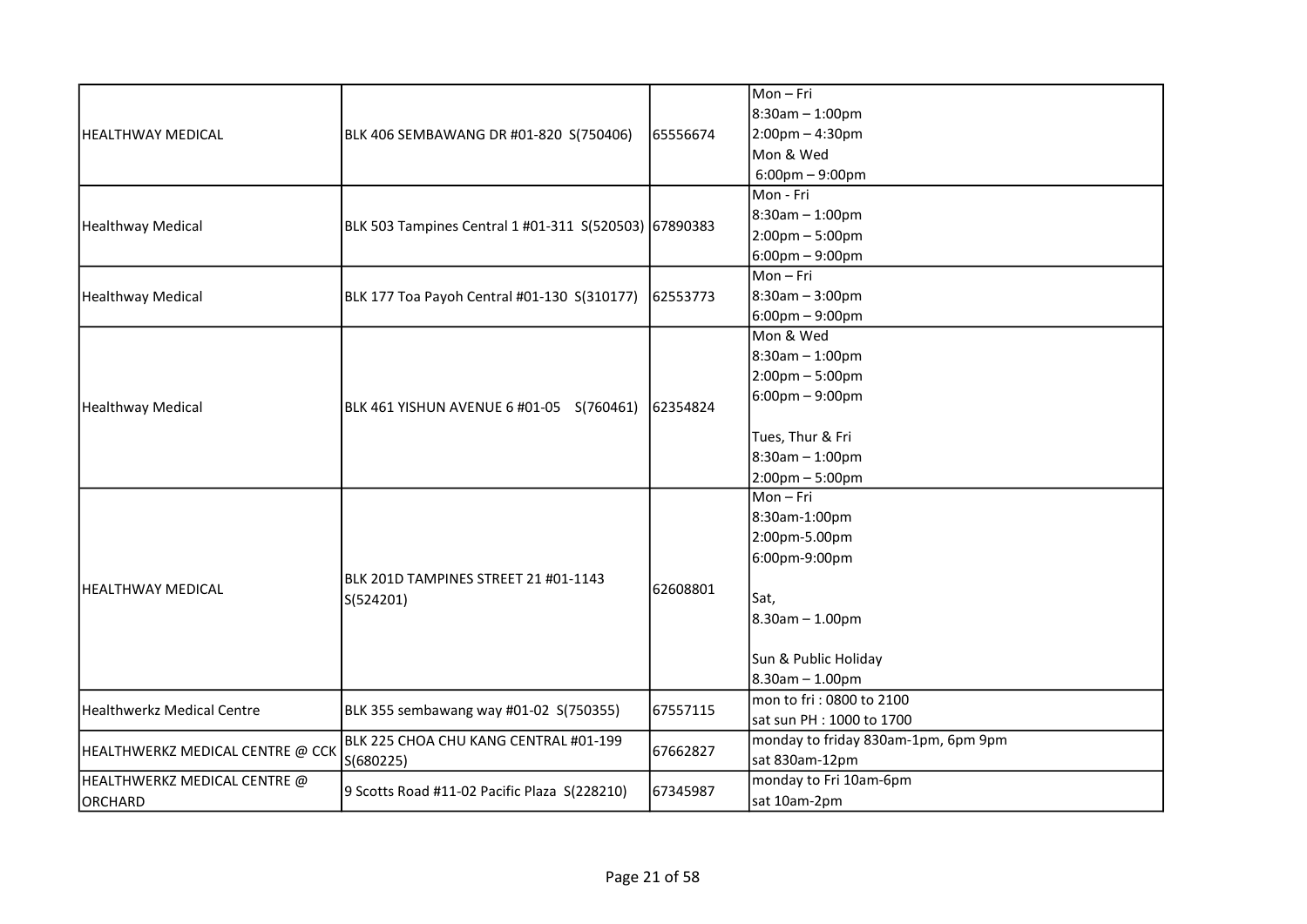| <b>Heartland Family Clinic</b>         | BLK 333C YISHUN STREET 31 #01-167<br>S(763333)               | 62500655 | Mon-Thurs: 8am to 1230pm, 2pm to 4pm               |
|----------------------------------------|--------------------------------------------------------------|----------|----------------------------------------------------|
|                                        |                                                              |          | Fri: 8am to 1230pm                                 |
|                                        |                                                              |          | Sat, Sun: 830am to 12noon                          |
| HEARTLANDHEALTH                        | Blk 730 Tampines Street 71 #01-51 Tampines                   | 88142803 |                                                    |
|                                        | Courtview S(520730)                                          |          | Mon-Sun: 08.00 to 01.00pm & 06.00pm to 11.00pm     |
| HEARTLANDHEALTH                        | Blk 114 Jurong East Street 13 #01-406 Jurong                 | 88142803 | Mon-Sat: 08.30am to 12.30pm                        |
|                                        | East Ville S(600114)                                         |          | Sun & PH: Closed                                   |
| HEARTLANDHEALTH                        | Blk 66 Lorong 4 Toa Payoh #01-315 Toa Payoh                  | 88142803 | Mon-Sun: 08.00am to 01.00pm & 06.00pm to 11.00pm   |
|                                        | Vista S(310066)                                              |          | PH: As per above                                   |
| HEARTLANDHEALTH                        | Blk 86 Redhill Close #01-600 S(150086)                       | 88142803 | Mon-Sun: 08.00am to 01.00pm & 06.00pm to 11.00pm   |
| HEARTLANDHEALTH                        | Blk 164 Bukit Batok Street 11 #01-152                        | 88142803 |                                                    |
|                                        | S(650164)                                                    |          | Mon-Sun: 08.00am - 01.00pm & 06.00pm to 11.00pm    |
| HEARTLANDHEALTH                        | Blk 88 Circuit Road #01-965 Macpherson Oasis                 | 88142803 |                                                    |
|                                        | S(370088)                                                    |          | Mon-Sun: 07.00am to 01.00pm & 06.00pm to 11.00pm   |
| HEARTLANDHEALTH                        | Blk 463 Jurong West Street 41 #01-564                        | 88142803 |                                                    |
|                                        | S(640463)                                                    |          | Mon-Sun: 08.00am to 01.00pm & 06.00pm to 11.00pm   |
|                                        |                                                              |          |                                                    |
| HEARTLANDHEALTH                        | Blk 18 Bedok South Road #01-69 S(460018)                     | 88142803 |                                                    |
|                                        |                                                              |          | Mon - Fri: 07.00am to 01.00pm & 06.00pm to 11.00pm |
|                                        |                                                              |          | Sat, Sun: 07.00am to 01.00pm & 06.00pm to 11.00pm  |
|                                        | Blk 19 Lorong 7 Toa Payoh #01-272 Kim Keat<br>Palm S(310019) | 88142803 | Mon - Fri: 07.00am to 01.00pm & 06.00pm to 11.00pm |
| HEARTLANDHEALTH                        |                                                              |          | Sat, Sun: 07.00am to 01.00pm & 06.00pm to 11.00pm  |
|                                        |                                                              |          | Mon-Fri: 07.00am to 11.00pm                        |
|                                        | Blk 59 New Upper Changi Road #01-1268<br>S(461059)           |          | Sat-Sun: 07.00am to 01.00pm & 06.00pm to 11.00pm   |
| HEARTLANDHEALTH                        |                                                              | 88142803 | PH: As per above                                   |
|                                        |                                                              |          | Mon - Fri: 07.00am to 11.00pm                      |
| HEARTLANDHEALTH                        | Blk 87 Whampoa Drive #01-869 S(320087)                       | 88142803 | Sat, Sun: 07.00am to 01.00pm & 06.00pm to 11.00pm  |
|                                        |                                                              |          | Mon, Tue, Fri: 11AM - 7PM                          |
| HELIX AESTHETICS AND MEDICAL CLINIC    | 160 Robinson Road #03-04 Singapore Business                  | 88119131 | Sat: 9AM - 2PM                                     |
|                                        | Federation Center S(068914)                                  |          | (by appointment only)                              |
|                                        | 12 JALAN LEBAN SEMBAWANG HILLS ESTATE                        |          |                                                    |
| <b>Hill Spring Medical</b>             | S(577552)                                                    | 64563200 | 8.30am-4pm, 6pm-9.30pm                             |
|                                        |                                                              |          | Mon to Fri: 9am to 2pm                             |
|                                        | BLK 289E BUKIT BATOK ST 25 #01-160                           | 65691375 | Mon / Wed / Thur: 630pm to 830pm                   |
| Hisemainn Medical Clinic (Bukit Batok) | S(654289)                                                    |          | Sat: 9am to 1pm                                    |
|                                        |                                                              |          | Tues / Fri night & PH: Closed                      |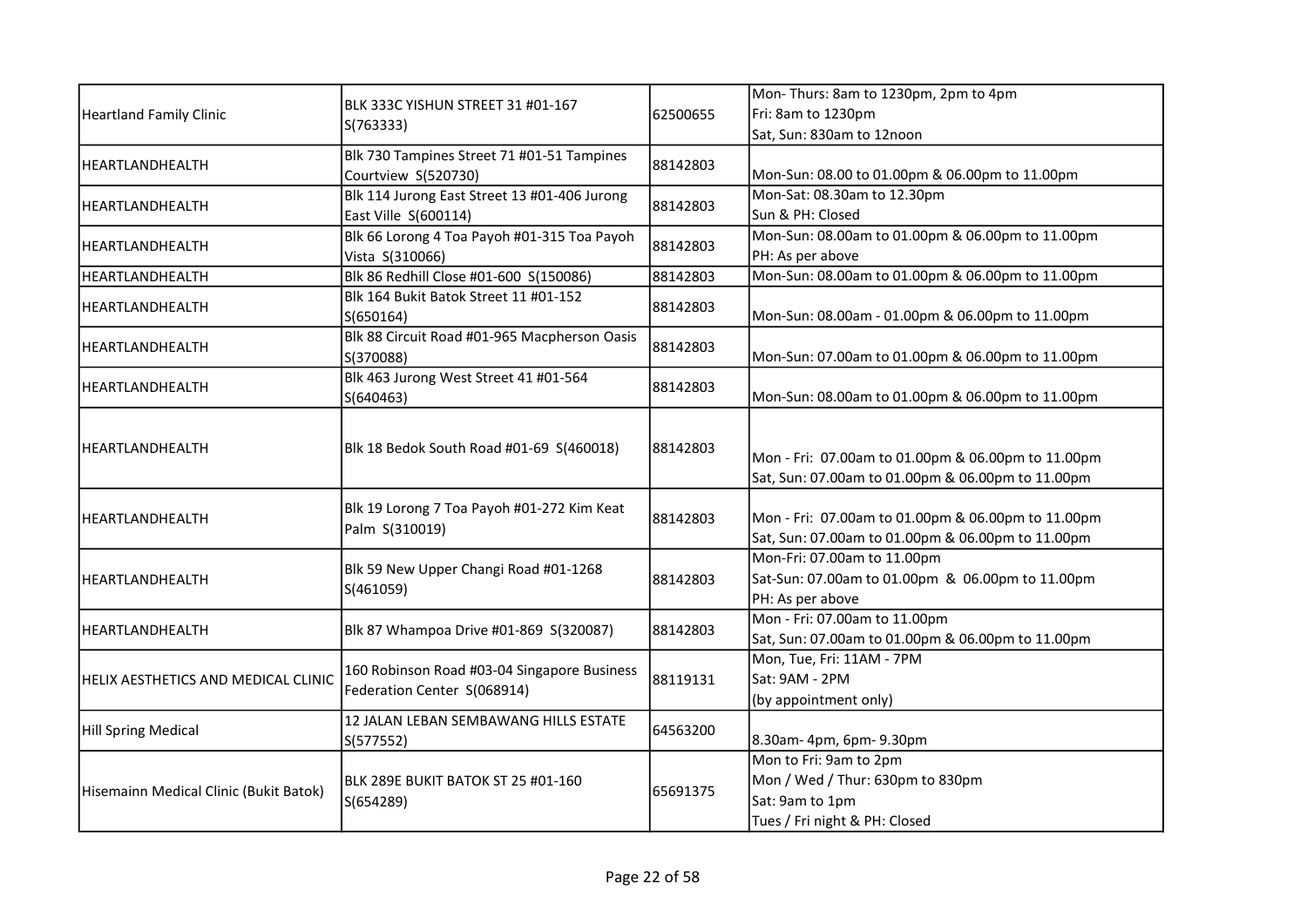|                                        | BLK 276 JURONG WEST ST 25 #01-06 S(640276) 67958990                    |          | Mon to Fri: 830am to 330pm                                |
|----------------------------------------|------------------------------------------------------------------------|----------|-----------------------------------------------------------|
| Hisemainn Medical Clinic (Jurong West) |                                                                        |          | Mon to Thur: 630pm to 930pm                               |
| HK FAMILY CLINIC & SURGERY PTE LTD     |                                                                        | 65528757 | Blk 410 Ang Mo Kio Ave 10 #01-817 S(560410)Monday to      |
|                                        | Blk 410 Ang Mo Kio Ave 10 #01-817 S(560410)                            |          | Thursday: 08:30 am to 02:00 pm, 06:00 pm to 08:00 pm      |
| <b>HL CLINIC PTE LTD</b>               | Blk 9 Telok Blangah Crescent #01-135                                   | 62721986 | Public Holiday: 08:30 am to 02:00 pm                      |
|                                        | S(090009)                                                              |          | Public Holiday: 08:30 am to 02:00 pm                      |
| HL FAMILY CLINIC & SURGERY PTE LTD     | BLK 111 JALAN BUKIT MERAH #01-1704                                     |          |                                                           |
|                                        | S(160111)                                                              | 62785966 | Mornings Monday to Saturday : 8.30 am to 10.30 am         |
|                                        |                                                                        |          | Public Holiday: 08:30 am to 12:00 pm                      |
| HL FAMILY CLINIC & SURGERY(BEDOK)      | Blk 89 Bedok North Street 4 #01-83 S(460089)                           | 64420494 | Monday to Friday: 08:30 am to 02:30 pm, 06:00 pm to 09:30 |
| <b>PTE LTD</b>                         |                                                                        |          | рm                                                        |
|                                        |                                                                        |          | Saturday to Sunday: 08:30 am to 02:30 pm                  |
|                                        |                                                                        |          | Mon - Sat: 08.30am - 12.30 pm                             |
| HO MEDICAL CENTRE PTE LTD              | Blk 352 Clementi Avenue 2 #01-115 S(120352)                            | 64748923 | Monday, Tuesday and Thursday 03.00pm - 04.30 pm           |
|                                        |                                                                        |          | Sunday and PH - Closed                                    |
|                                        |                                                                        |          | <b>Public Holiday: Closed</b>                             |
|                                        | 101 Upper Cross St #03-09 People'S Park Ctr<br>S(058357)               |          | Monday to Friday: 09:00 am to 12:30 pm, 01:30 pm to 05:00 |
| IHO MEDICAL CLINIC                     |                                                                        | 65358678 | рm                                                        |
|                                        |                                                                        |          | Saturday: 09:00 am to 12:30 pm                            |
|                                        |                                                                        |          | Sunday: Closed                                            |
|                                        |                                                                        |          | Monday and Thursday: 09:00 am to 01:00 pm, 02:30 pm to    |
|                                        | BLK 455 SENGKANG WEST AVENUE #01-10<br>MULTI STOREY CAR PARK S(790455) | 65134757 | 04:30 pm, 06:30 pm to 08:30 pm                            |
| Holistic Care Family Clinic            |                                                                        |          | Tuesday and Wednesday: 09:00 am to 01:00 pm, 02:30 pm to  |
|                                        |                                                                        |          | 04:30 pm                                                  |
|                                        |                                                                        |          | Friday and Saturday: 09:00 am to 01:00 pm                 |
|                                        |                                                                        |          | Sunday and Public Holiday: Closed                         |
| HORIZON MEDICAL CENTRE                 | 200 Upper Thomson Road #01-11 Thomson                                  | 62502692 | Mon - Fri: Before 10am or 4pm                             |
|                                        | Imperial Court S(574424)                                               |          | Sat - Sun: Before 10am                                    |
| Huang Surgery Private Limited          | 491B RIVER VALLEY ROAD #03-03A VALLEY                                  | 68362348 | 9-13:00 mon to sat                                        |
|                                        | POINT OFFICE TOWER S(248373)                                           |          | 14:30-17:00 mon to fri                                    |
|                                        |                                                                        |          | Monday to Friday:                                         |
|                                        |                                                                        |          | 11.00am to 12.00pm                                        |
|                                        |                                                                        | 64588596 | 3.00pm to 4.00pm                                          |
|                                        |                                                                        |          | Saturday:                                                 |
| Hui Clinic & Surgery                   | BLK 157 ANG MO KIO AVE 4 #01-566 S(560157)                             |          | 11.00am to 12.00pm                                        |
| ICARE MEDICAL AND WELLNESS CLINIC      | Blk 22 Havelock Road #01-701 S(160022)                                 | 62746858 | Mon - Fri: 08.00am to 10.00pm                             |
|                                        |                                                                        |          | Sat - Sun: 10.00am to 10.00pm                             |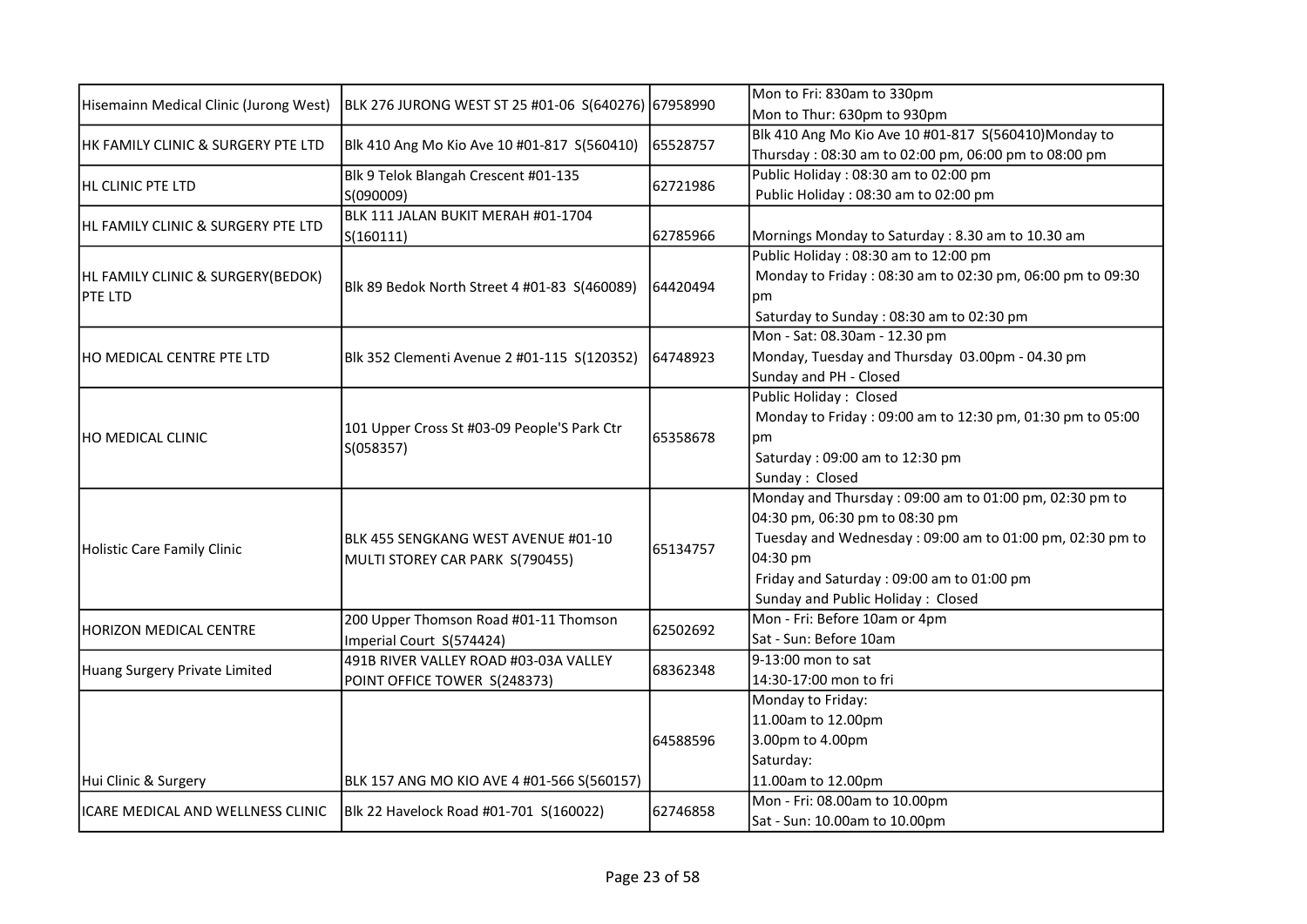|                                              |                                                           |          | WEEKDAYS 830AM TO 130PM, 6 PM TO 9 PM                       |
|----------------------------------------------|-----------------------------------------------------------|----------|-------------------------------------------------------------|
| <b>ICON MEDICAL CLINIC</b>                   |                                                           |          | WEEKENDS 830AM TO 12 PM                                     |
|                                              | BLK 517 JURONG WEST ST 52 #01-101                         | 65600521 | PH CLOSE                                                    |
|                                              | S(640517)                                                 |          | FOR PREDEPARTURE SWAB PLEASE CALL FOR APPOINTMENT           |
| ID Consult: Specialist Clinic for Infectious | 3 MOUNT ELIZABETH #06-01/02 MOUNT                         |          | Monday to Friday: 0900 - 1300; 1400 -1700                   |
| Diseases & Travel Health                     | ELIZABETH MEDICAL CENTRE S(228510)                        | 67351286 | Saturday: 0900 - 1230                                       |
|                                              | 6 NAPIER RD #05-13 GLENEAGLES MEDICAL                     |          | Monday to Friday: 0900hr - 1230hr, 1400hr - 1630hr          |
| <b>INFECTIOUS DISEASE SPECIALISTS</b>        | CENTRE S(258499)                                          | 67326388 | Saturday: 0900hr - 1230hr                                   |
|                                              |                                                           |          | 8am to 12 midnight without breaks daily, including weekends |
| INTEMEDICAL (KOVAN)                          | Blk 210 Hougang Street 21 #01-233 S(530210)               | 62433036 | and public holidays                                         |
|                                              | 1 Orchard Boulevard #14-                                  |          | Public Holiday: Closed                                      |
|                                              |                                                           |          | Monday to Friday: 08:00 am to 07:00 pm                      |
| INTERNATIONAL MEDICAL CLINIC                 | 01/02/03/04/05/06/07 Camden Medical Centre 67334440       |          | Saturday: 09:00 am to 01:00 pm                              |
|                                              | S(248649)                                                 |          | Sunday: Closed                                              |
|                                              |                                                           |          | Public Holiday: Closed                                      |
|                                              | 293 Holland Rd #02-03/04 Cold Storage Jelita<br>S(278628) |          | Monday and Thursday: 09:00 am to 07:00 pm                   |
| INTERNATIONAL MEDICAL CLINIC                 |                                                           | 64654440 | Friday: 09:00 am to 05:30 pm                                |
|                                              |                                                           |          | Saturday: 09:00 am to 01:00 pm                              |
|                                              |                                                           |          | Sunday: Closed                                              |
|                                              | 88 East Coast Road #02-07 Katong Square<br>S(423371)      |          | Mon to Fri: 9AM - 5:30PM                                    |
| INTERNATIONAL MEDICAL CLINIC                 |                                                           | 63424440 | Sat: 9AM - 1PM                                              |
|                                              |                                                           |          | (by appointment only)                                       |
|                                              | 338 ANCHORVALE CRESCENT #01-02 S(540338) 62810174         |          | Monday to friday: 9am-1pm, 2pm-4pm, 6pm-10pm                |
| ISLAND FAMILY CLINIC (ANCHORVALE)            |                                                           |          | Saturday: 9am-1pm                                           |
|                                              |                                                           |          | Sunday and PH - closed                                      |
|                                              |                                                           |          |                                                             |
|                                              | Blk 763 Bedok Reservoir View #01-283                      |          | Monday, Friday: 8.30 am to 12.30pm and 6pm to 10.30pm       |
| ISLAND FAMILY CLINIC (BEDOK)                 |                                                           | 62435871 | Tues, Wed, Thu, Sat: 8.30 am to 12.30pm and 6pm to 9.30pm   |
|                                              | S(470763)                                                 |          | Sun: 8.30 am to 12.30pm and 6pm to 9.00pm                   |
|                                              |                                                           |          | PH (certain only) : 8.30 am to 12.30pm                      |
| ISLAND FAMILY CLINIC (BUKIT BATOK)           | Blk 447 Bukit Batok West Avenue 9 #01-05                  | 62501530 | Monday to Friday 9am-12.30pm and 6pm-9.30pm                 |
|                                              | S(650447)                                                 |          | Sat and Sunday 9am-12.30pm                                  |
| ISLAND FAMILY CLINIC (FERNVALE)              |                                                           |          | MONDAY - SUNDAY : 9AM - 1PM                                 |
|                                              | BLK 473A FERNVALE STREET #01-03 S(791473)                 | 64813740 |                                                             |
|                                              |                                                           |          | MONDAY - THURSDAY: 6PM - 10PM                               |
|                                              | BLK 455 SENGKANG WEST AVENUE #01-14<br>S(790455)          | 69088280 | Monday - Friday: 9am - 1pm, 6pm - 10pm                      |
| ISLAND FAMILY CLINIC (SELETAR)               |                                                           |          | Saturday - Sunday: 9am - 1pm                                |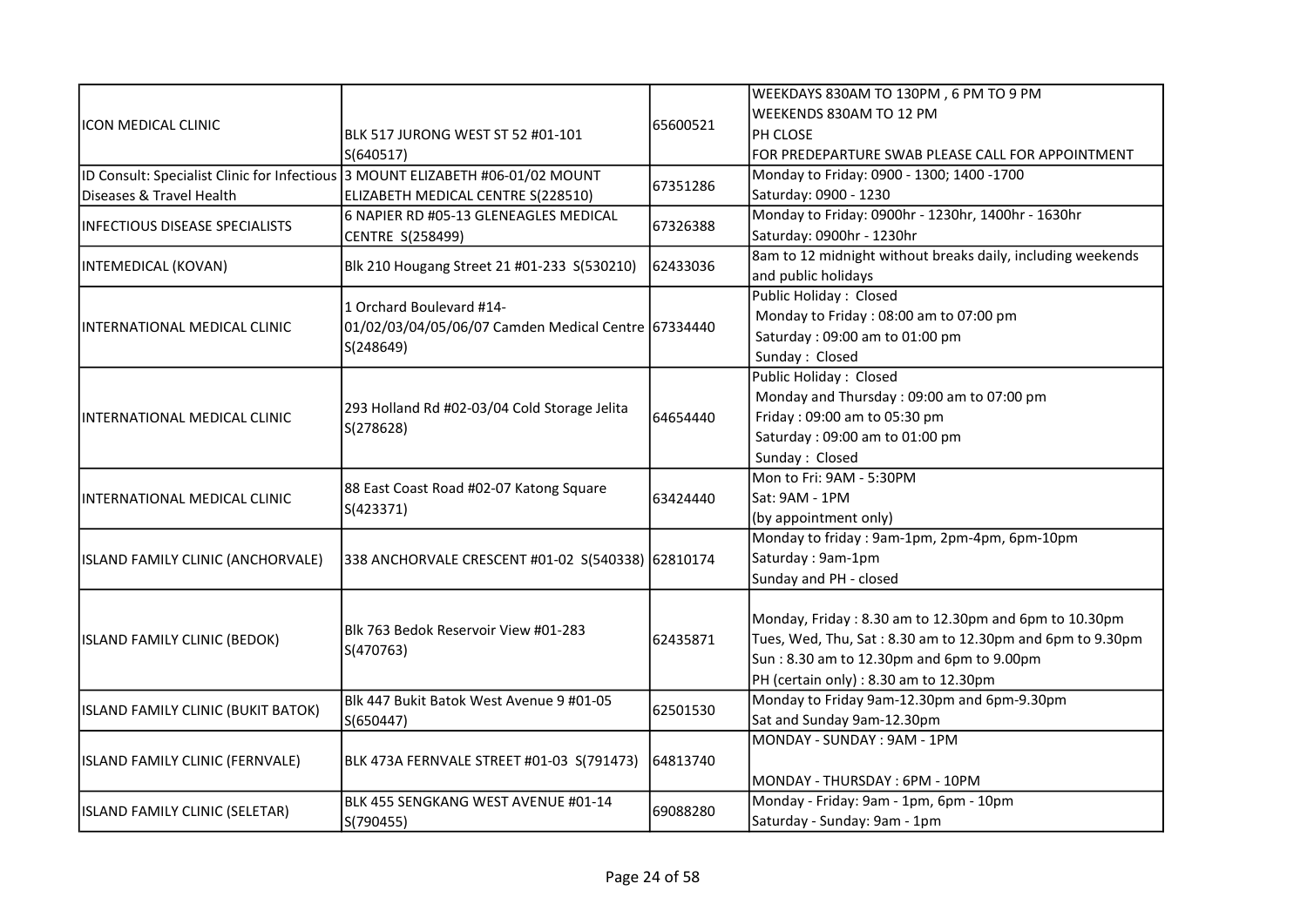| Island Family Clinic (Sengkang)   | BLK 279 SENGKANG EAST AVENUE #01-05<br>S(540279)                  | 63842759 | Monday to Friday 9am-1pm, 6-10pm                                 |
|-----------------------------------|-------------------------------------------------------------------|----------|------------------------------------------------------------------|
|                                   |                                                                   |          | Sat and Sunday: 9am-1pm                                          |
|                                   |                                                                   |          | MON-FRI 0900-1200/1400-1730                                      |
|                                   |                                                                   |          | SAT 0900-1200                                                    |
| IJAPAN GREEN CLINIC               | 290 ORCHARD ROAD #10-01 PARAGON                                   | 67348871 | (BY APPOINTMENT)                                                 |
|                                   | S(238859)                                                         |          | *Pre-departure test only.                                        |
|                                   |                                                                   |          | *Swab tests not available on Saturdays, Sundays, public holidays |
|                                   |                                                                   |          | and the day before public holidays.                              |
| Joy Family Clinic                 | BLK 703 BEDOK RESERVOIR ROAD #01-3506                             | 64422483 | Mon to Fri 9am to 1pm, Saturday 9am to 12 noon, Closed on        |
|                                   | S(470703)                                                         |          | Sunday and Public Holidays                                       |
| Jurong Day & Night Clinic         | BLK 966 JURONG WEST STREET 93 #01-219                             | 67922257 | 0900-1230, 1830-2100 hrs on Mon-Fri                              |
|                                   | S(640966)                                                         |          | 1830-2100 hrs on Sun, PHs                                        |
| IK N CHIN & ASSOCIATES PTE LTD    | 24 RAFFLES PLACE #02-18 CLIFFORD CENTRE                           | 65389533 |                                                                  |
|                                   | S(048621)                                                         |          | Monday to Friday: 8.30am to 3.00pm                               |
| K N CHIN & ASSOCIATES PTE LTD     | 3 TEMASEK BOULEVARD #02-400 SUNTEC CITY                           | 63372522 | MONDAY TO FRIDAY 8.30AM TO 5.30PM                                |
| Medical Practice                  | MALL S(038983)                                                    |          | SATURDAY 8.30AM TO 12.30PM                                       |
|                                   | Blk 248 Simei Street 3 #01-128 Multi Storey Car<br>Park S(520248) | 65881322 | Mon to Fri: 8:30AM - 4PM                                         |
| K2 MEDICAL CLINIC                 |                                                                   |          | Mon, Wed, Fri: 6PM - 8:30PM                                      |
|                                   |                                                                   |          | Sat and Sun: 9AM - 11:30AM                                       |
|                                   | Blk 18 Jalan Membina #02-03 Tiong Bahru Court<br>S(164018)        | 62727880 | Mon - Fri: 07.00 am to 11.00 pm                                  |
| KAO & TAN FAMILY MEDICAL CENTRE & |                                                                   |          | Sat: 07.00 am to 11.00 pm                                        |
| SURGERY                           |                                                                   |          | Sun: 09.00 am to 11.00 pm                                        |
|                                   |                                                                   |          | Please call for appointment                                      |
| KBL Healthcare Pte Ltd            | 2 BAYFRONT AVENUE #01-88 MARINA BAY                               | 66887018 |                                                                  |
|                                   | SANDS S(018972)                                                   |          | Mon-Fri, 08:30 - 16:00                                           |
|                                   |                                                                   |          | Mon and Thu: 8AM - 7PM                                           |
| İKEAT HONG FAMILY MEDICINE CLINIC | 2 Choa Chu Kang Loop #03-02 Keat Hong                             | 67690750 | Tue, Wed, Fri: 8AM - 5PM                                         |
|                                   | Community Club S(689687)                                          |          | Sat: 8AM - 12PM                                                  |
|                                   |                                                                   |          | Lunch hours: 12:30PM - 2PM                                       |
| Kenneth Loo Family Clinic         | 152 BISHAN ST 11 #01-215 S(570152)                                | 62503660 | Mon-Fri: 8:30am-12:15pm, 2:30pm-4:15pm                           |
|                                   |                                                                   |          | Sat&Sun: 9am-11:45am                                             |
| Kenneth Tan Medical Clinic        | BLK 658 PUNGGOL EAST #01-04 S(820658)                             | 63124589 | Monday-Tuesday 0830-1700, 1800-2100, Wednesday-Friday            |
|                                   |                                                                   |          | 0830-1700 and Saturday-Sunday 0830-1300.                         |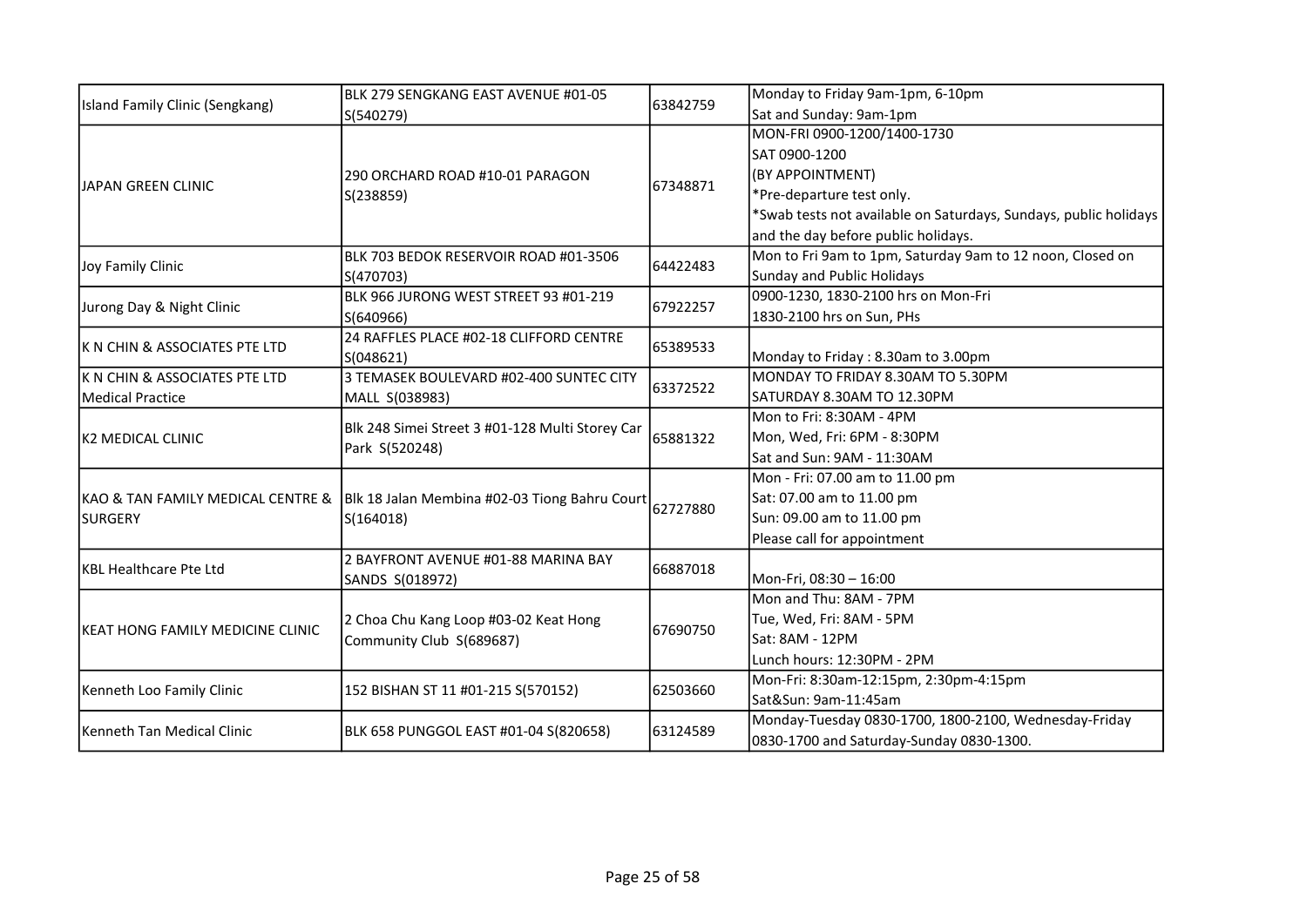|                                         |                                                                                 |          | Mon - thurs:                                         |
|-----------------------------------------|---------------------------------------------------------------------------------|----------|------------------------------------------------------|
|                                         |                                                                                 |          | 8am to 12.30pm, 2.30 to 4.30pm, 6 to 9pm             |
|                                         |                                                                                 |          |                                                      |
|                                         |                                                                                 |          | Fri:                                                 |
| İKI MEDICAL CLINIC                      | Blk 416 Ang Mo Kio Avenue 10 #01-975                                            | 64554475 | 8am to 12.30pm, 6 to 9pm                             |
|                                         | S(560416)                                                                       |          |                                                      |
|                                         |                                                                                 |          | Weekends:                                            |
|                                         |                                                                                 |          | 8am to 12pm                                          |
|                                         |                                                                                 |          | 6 to 8.30pm                                          |
|                                         |                                                                                 |          | Monday 830am to 1230pm                               |
|                                         |                                                                                 |          | Tuesday and Wednesday 830am to 1230pm,2 to 430 pm    |
| King George's Medical Clinic Pte Ltd    | 803 KING GEORGE'S AVE #01-144 S(200803)                                         | 62939883 | Friday and Saturday 830am to 1230 pm                 |
|                                         |                                                                                 |          | Mon - fri 9:00am to 9:00pm                           |
| KINGS MEDICAL CLINIC                    | 59A SERANGOON GARDEN WAY S(555955)                                              | 62844498 | Sat-sun 9:00am to 1:00pm                             |
|                                         |                                                                                 |          | Monday to Fridays 8am - 7 pm                         |
| KINGSTON MEDICAL CLINIC PTE LTD         | 155 Upper Paya Lebar Road S(534853)                                             | 88910283 | Sat 8am -3pm                                         |
|                                         |                                                                                 |          | Sundays Off                                          |
|                                         |                                                                                 |          |                                                      |
| KINGSWAY MEDICAL CLINIC                 | BLK 352 CLEMENTI AVENUE 2 #1-103 CLEMENTI<br>AVENUE 2 SHOPPING CENTRE S(120352) | 69241055 | MONDAY - SATURDAY: 7AM -11PM                         |
|                                         |                                                                                 |          | SUNDAY: 7AM - 11PM (BY APPOINTMENT ONLY)             |
|                                         |                                                                                 |          | Mon - Sat: 09:00am - 12:30pm                         |
| Lee Clinic                              | BLK 123 BEDOK NORTH ST 2 #01-156 S(460123) 62418827                             |          | Mon, Tues, Thurs, Fri: 2:30pm - 4:30pm               |
|                                         |                                                                                 |          | Sunday and Public Holiday: Closed                    |
|                                         | Blk 762 Jurong West Street 75 #02-262 Gek Poh                                   |          |                                                      |
| LEE FAMILY CLINIC PTE. LTD.             | Shopping Centre S(640762)                                                       | 67940217 | MON-THU: 08.00AM TO 04.00PM                          |
|                                         |                                                                                 |          | MONDAY TO THURSDAY 9.00AM TO 12.30PM, 2.00PM TO      |
|                                         |                                                                                 |          | 4.30PM                                               |
| <b>LEONG CLINIC</b>                     | 63B LENGKOK BAHRU #01-366 S(152063)                                             | 64760572 | FRIDAY AND SATURDAY 9.00AM TO 12.30PM                |
|                                         |                                                                                 |          | SUNDAY AND PUBLIC HOLIDAYS CLOSED                    |
|                                         |                                                                                 |          | MON TO FRI - 830AM-1230PM; 130PM-430PM, 7-9PM        |
| LIAN CLINIC                             | Blk 18 Marsiling Lane #01-269 S(730018)                                         | 62697435 | SAT / SUN / PH - 830AM-12PM                          |
|                                         | Blk 118 Rivervale Drive #02-18 Rivervale Plaza                                  |          |                                                      |
| LIFELINE MEDICAL GROUP                  | S(540118)                                                                       | 68812392 | Monday to Sunday : 08:00 am to 10:00 pm              |
|                                         |                                                                                 |          | Mon-Fri 8.30am-12.30pm, 2.00pm-4.30pm, 7.00pm-8.30pm |
| Lifeline Punggol Medical Clinic Pte Ltd | BLK 198 PUNGGOL FIELD #02-03 S(820198)                                          | 63155428 | Sat 8.30am-12.00pm                                   |
|                                         |                                                                                 |          | Sun/PH Closed                                        |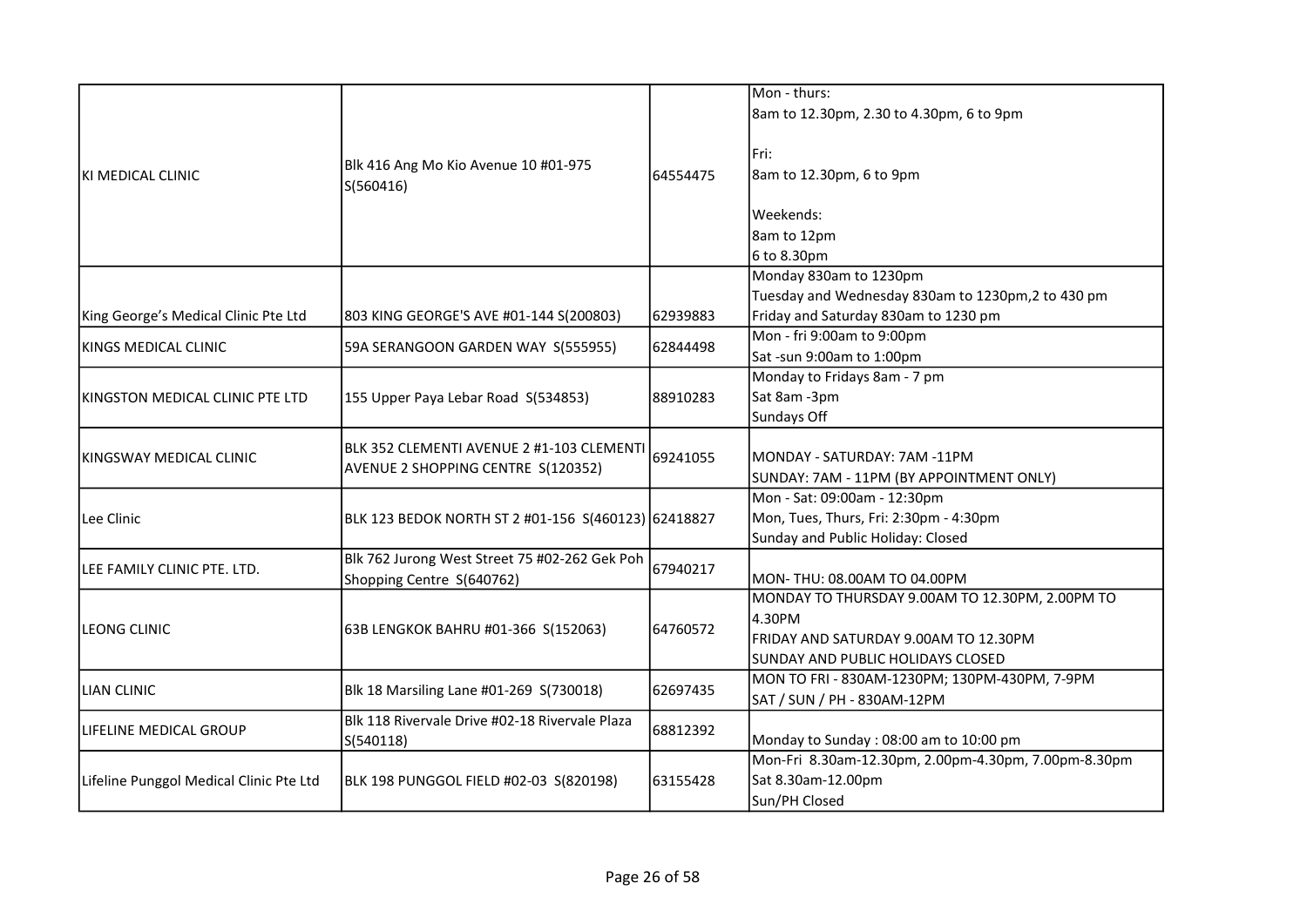| LIFELINK SN CLINIC & SURGERY                  | BLK 153 Serangoon North Avenue 1 #01-534<br>S(550153) | 62813977  | 8am-1pm                                                   |
|-----------------------------------------------|-------------------------------------------------------|-----------|-----------------------------------------------------------|
|                                               |                                                       |           | 2pm-9pm                                                   |
|                                               |                                                       |           | Monday, Tuesday, Thursday and Friday: 9am to 12pm, 2pm to |
| LIM CLINIC                                    | Blk 446 Ang Mo Kio Ave10 #01-1663 S(560446)           | 64549172  | 4pm                                                       |
|                                               |                                                       |           | Wednesday, Saturday and Sunday: 9am to 12 pm              |
| LITTLE CROSS FAMILY CLINIC PTE LTD            | Blk 929 Tampines St 91 #01-445 S(520929)              | 65440040  | Mon-Fri 8.30am-3pm, 7pm-9pm; Sat 8.30am-12.30pm, 7pm-     |
|                                               |                                                       |           | 9pm; Sun closed; PH 8.30am-12.30pm                        |
| LO & LEE CLINIC & SURGERY                     | Blk 134 Lorong Ah Soo #01-462 S(530134)               | 62855688  | MON-FRI: 8.30AM - 2.00PM                                  |
|                                               |                                                       |           | SAT:8.30AM - 10.30AM                                      |
|                                               |                                                       |           | Weekdays 830 am to 1pm, 2-5pm                             |
| Loyang Medical Centre                         | 25A LOYANG CRESCENT #01-01 S(506816)                  | 65431690  | Saturday 9am to 12 noon                                   |
|                                               |                                                       |           | Closed and Sunday and Public holidays                     |
|                                               |                                                       |           | Monday to Friday: 9am to 12:30pm, 2pm to 5:30pm           |
| M Lam Clinic                                  | 739 GEYLANG ROAD S(389649)                            | 67481949  | Saturday 9am to 12:30pm                                   |
|                                               |                                                       |           | Closed on Sunday and Public Holidays                      |
| MacPherson Medical Clinic                     | BLK 78 CIRCUIT ROAD #01-488 S(370078)                 | 67463913  | 9am to 12noon                                             |
|                                               |                                                       |           | MON TO FRI: 10AM TO 12.15PM                               |
| MARINA MEDICAL CENTRE (TIONG<br>BAHRU)        | BLK 78 GUAN CHUAN ST #01-39 S(160078)                 | 62222177  | MON TO FRI: 2PM TO 3.30PM                                 |
|                                               |                                                       |           | SAT: 10AM TO 11.30AM                                      |
|                                               |                                                       |           | SUN AND PUBLIC HOLIDAY : CLOSED                           |
|                                               |                                                       |           | Mon and Thu: 0830h to 2100h                               |
|                                               |                                                       |           | Tues, Wed & Fri: 0830h to 1800h                           |
|                                               |                                                       |           | Sat & Sun: 0830h to 1230h                                 |
| lMarine Parade Clinic                         | BLK 59 MARINE TERRACE #01-81 S(440059)                | 62419065  | Public Holidays: Closed                                   |
| Martin Medical Centre                         | BLK 111 WOODLANDS ST 13 #01-80 S(730111)              | 62692446  | 8:30-9pm                                                  |
|                                               |                                                       |           | Mon - Sun: 08.30am to 1.30pm                              |
|                                               | Blk 182 Woodlands Street 13 #01-04 S(730182) 62352880 |           | Mon - Sun: 6.00pm to 12mn                                 |
| MAYFAIR MEDICAL CLINIC                        |                                                       |           | PH: 08.30am to 1.30pm                                     |
|                                               |                                                       |           | PH: 6.00pm to 12mn                                        |
|                                               |                                                       |           | Mon - Sat: 8:30am to 9pm                                  |
| Mayfair Medical Clinic (Yishun Chong<br>Pang) | BLK 103 YISHUN RING ROAD #01-73 S(760103)             | 6970 9671 | Sunday 6pm to 9pm                                         |
|                                               |                                                       |           | PH: Close                                                 |
|                                               | 10 Bayfront Avenue Basement 2 Marina Bay              |           |                                                           |
| MBS MHC HEALTHCARE CENTRE                     | Sands S(018956)                                       | 66881651  | 8:30am - 5:30 pm Mon- Friday                              |
|                                               |                                                       |           | Mon - Fri : 8:00am - 5:00pm                               |
| Mcr Clinic Pte Ltd                            | BLK 633 VEERASAMY ROAD #01-130 S(200633) 63919220     |           | Sat: 8:00am - 12:00pm                                     |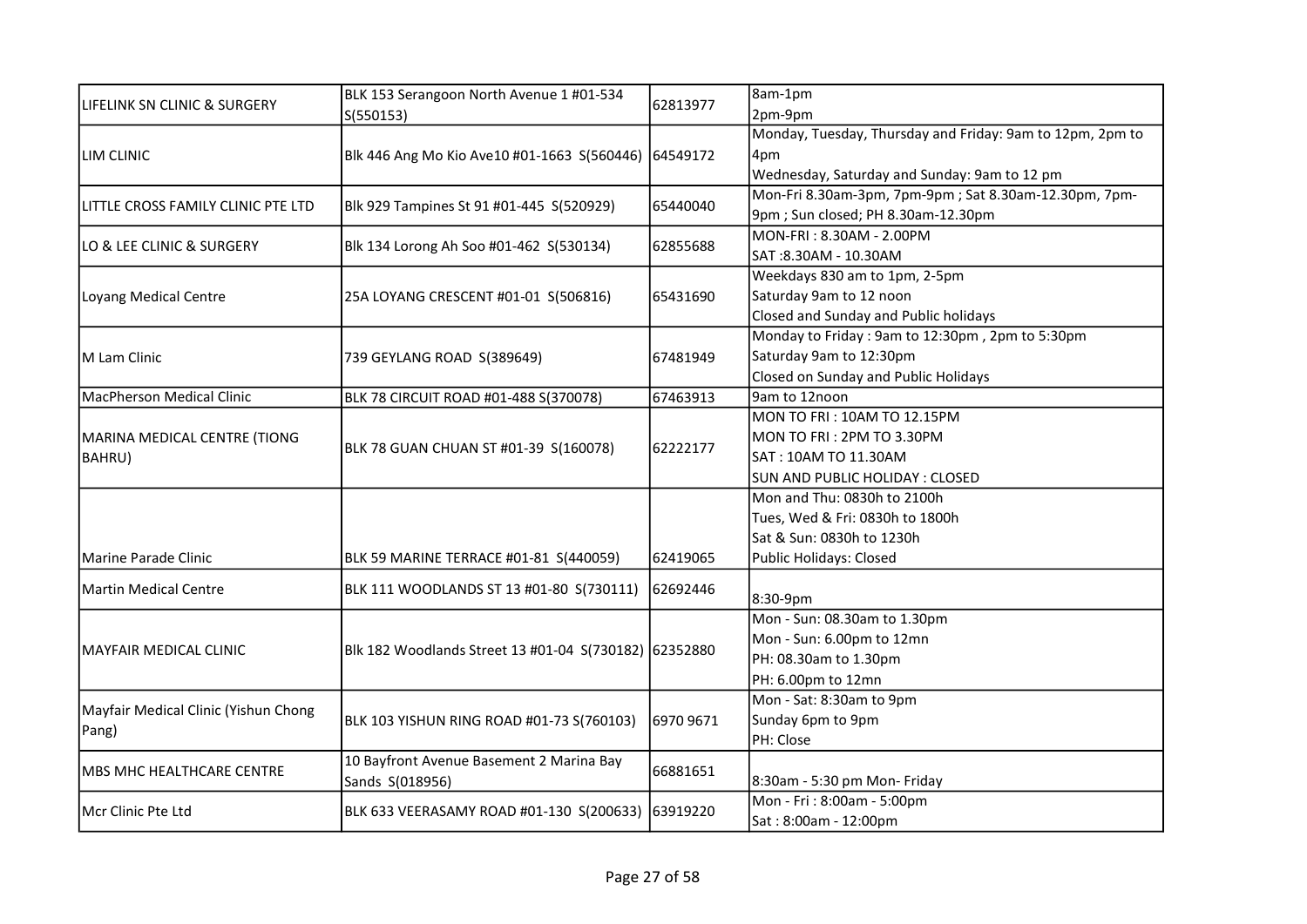| Mcr Clinic Pte Ltd                                                       | BLK 633 VEERASAMY ROAD #01-118 S(200633)          | 63919220 | Mon-Fri: 8:00am - 5:00pm                                     |
|--------------------------------------------------------------------------|---------------------------------------------------|----------|--------------------------------------------------------------|
|                                                                          |                                                   |          | Sat: 8:00am - 12:00pm                                        |
| Medi Healthcare Clinic (Punggol)                                         | BLK 218 SUMANG WALK #01-02 S(820218)              | 64448748 | Mon to Fri: 8.30am to 1pm, 6pm to 9pm                        |
|                                                                          |                                                   |          | Sat & Sun: 8.30am tp 1pm                                     |
| <b>MEDICARE ASSOCIATES</b>                                               | Blk 482 Tampines Ave 9 St 43 #01-236              | 67880137 | Mon-Fri 8.30am-12pm, 2pm-4pm, 6.30pm-9.00pm. Closed on       |
|                                                                          | S(520482)                                         |          | wed/fri nights. Sat/Sun 8.30am-12pm                          |
|                                                                          |                                                   |          | <b>Public Holiday: Closed</b>                                |
|                                                                          |                                                   |          | Monday: 08:00 am to 01:00 pm, 02:00 pm to 05:00 pm           |
|                                                                          |                                                   |          | Tuesday: 08:00 am to 01:00 pm, 02:00 pm to 05:00 pm          |
|                                                                          |                                                   |          | Wednesday: 08:00 am to 01:00 pm, 02:00 pm to 05:00 pm,       |
| MEDIHEALTH BISHAN CLINIC & SURGERY Blk 121 Bishan St 12 #01-95 S(570121) |                                                   | 62583212 | 06:00 pm to 10:00 pm                                         |
|                                                                          |                                                   |          | Thursday: 08:00 am to 01:00 pm, 02:00 pm to 05:00 pm         |
|                                                                          |                                                   |          | Friday: 08:00 am to 01:00 pm, 02:00 pm to 05:00 pm, 06:00 pm |
|                                                                          |                                                   |          | to 10:00 pm                                                  |
|                                                                          |                                                   |          | Saturday: 08:00 am to 01:00 pm                               |
|                                                                          |                                                   |          | Sunday: Closed                                               |
| MEDILIFE CLINIC AND SURGERY                                              | BLK 474 TAMPINES ST 43 #01-122 S(520474)          | 67813168 | Monday to Sat 8.30 AM to 12 PM                               |
|                                                                          |                                                   |          |                                                              |
|                                                                          | Blk 81 Marine Parade Central #01-634<br>S(440081) | 62479221 | Public Holiday: 09:00 am to 01:45 pm, 03:00 pm to 06:00 pm   |
|                                                                          |                                                   |          | Monday: 08:00 am to 01:45 pm, 03:00 pm to 09:00 pm           |
| IMEDILINE WEI MIN CLINIC                                                 |                                                   |          | Tuesday to Thursday: 08:00 am to 01:45 pm, 03:00 pm to 07:00 |
|                                                                          |                                                   |          | рm                                                           |
|                                                                          |                                                   |          | Friday: 08:00 am to 01:45 pm, 03:00 pm to 06:00 pm           |
|                                                                          |                                                   |          | Saturday: 08:00 am to 12:45 pm, 02:00 pm to 06:00 pm         |
|                                                                          |                                                   |          | Sunday: 09:00 am to 01:45 pm, 03:00 pm to 06:00 pm           |
|                                                                          |                                                   |          | Mon to Fri: 8AM - 1PM, 3PM-7PM                               |
| MEDILINE WEI MIN CLINIC                                                  | 14 Kensington Park Road S(557265)                 | 62886029 | Sat: 8AM - 1PM, 3PM-7PM                                      |
|                                                                          |                                                   |          | Sun: 9AM - 12PM, 3PM-5PM                                     |
|                                                                          |                                                   |          | (by appointment only)                                        |
|                                                                          |                                                   |          | Mon to friday                                                |
|                                                                          |                                                   |          | 8am-1230pm                                                   |
|                                                                          |                                                   |          | 230pm-5m                                                     |
|                                                                          | BLK 479 TAMPINES STREET 44 #01-231                |          | Sat/sun/PH                                                   |
| Medina Medical Centre                                                    | S(520479)                                         | 65813151 | 830am-1230pm                                                 |
| IMEDIPOINT MEDICAL CENTRE                                                |                                                   |          | Mon - Fri: 8.30am to 2.00pm; 7.00pm to 9.00pm                |
| (PONGGOL BRANCH)                                                         | Blk 401 Hougang Ave 10 #01-1170 S(530401)         | 63865046 | Sat& Sun: 9.00am to 12.30pm                                  |
|                                                                          |                                                   |          | PH: closed                                                   |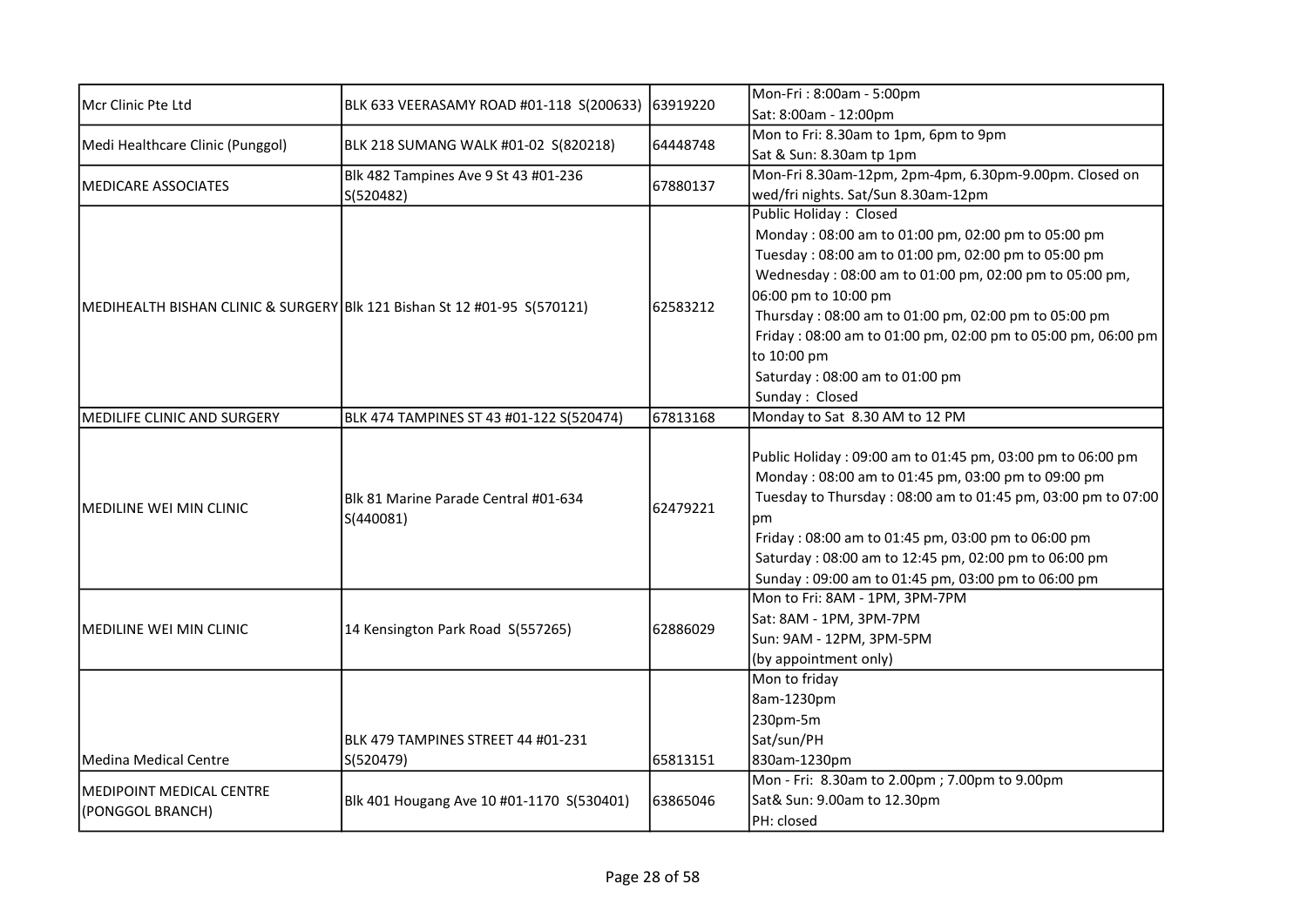|                                      |                                               |          | MONDAYS TO FRIDAYS: 8.30AM TO 12.30PM, 2PM TO 4PM, 6PM       |
|--------------------------------------|-----------------------------------------------|----------|--------------------------------------------------------------|
| Medivale Medical Clinic              | 236 YISHUN RING ROAD #01-1012 YISHUN          |          | TO 9PM.                                                      |
|                                      | HEARTS S(760236)                              | 62570141 | SATURDAYS AND SUNDAYS: 8.30AM TO 12.30PM.                    |
|                                      |                                               |          | PUBLIC HOLIDAYS: CLOSED.                                     |
|                                      |                                               |          | Mon to thurs 0900-1330, 1830-2030hrs                         |
|                                      |                                               |          | Fri 0900-1330hrs                                             |
| <b>MEDIVENE CLINIC &amp; SURGERY</b> | Blk 330 Anchorvale Street #01-05 S(540330)    | 63850441 | Sat 0900-1300hr                                              |
|                                      |                                               |          | sun closed                                                   |
|                                      |                                               |          | Mon-Tues:                                                    |
|                                      |                                               |          | 8.30 am to 12.30 pm, 2 to 4 pm, 7 to 9 pm                    |
|                                      |                                               |          |                                                              |
|                                      |                                               |          | Wed - Fri:                                                   |
| MEDIVIEW CLINIC AND SURGERY          | 150 LORONG 1 TOA PAYOH #01-999 S(310150)      | 62532351 | 8.30 am to 12.30 pm, 2 to 5 pm                               |
|                                      |                                               |          |                                                              |
|                                      |                                               |          | Sat:                                                         |
|                                      |                                               |          | 8.30 am to 12.30 pm                                          |
|                                      |                                               |          |                                                              |
|                                      | Blk 684 Hougang Avenue 8 #01-985 S(530684)    | 63850836 | Monday to Friday: 08:30 am to 03:30 pm, 06:30 pm to 08:30 pm |
| MEDLIFE CLINIC & SURGERY             |                                               |          | Saturday and Public Holiday: 09:00 am to 01:00 pm            |
|                                      |                                               |          | Sunday: 09:00 am to 01:00 pm, 07:00 pm to 09:00 pm           |
|                                      |                                               |          | MON-FRI 1200H-1230H                                          |
| MEI LING CLINIC                      | Blk 158 Mei Ling St #01-80 S(140158)          | 64741782 | SAT-SUN 1100H-1130H                                          |
|                                      | 1 SCOTTS ROAD #17-12 SHAW CENTRE              |          | Mondays to Fridays                                           |
| Mel & Partners Drs Pte Ltd           | S(228208)                                     | 67352868 | 0930 to 1230                                                 |
|                                      |                                               |          | Monday-Friday                                                |
|                                      |                                               |          | 8.30am - 12 pm                                               |
|                                      |                                               |          | 1-3.30pm                                                     |
|                                      |                                               |          |                                                              |
| MHC Family Clinic (Ang Mo Kio)       | BLK 452 ANG MO KIO AVE 10 #01-1789            | 65534050 | Saturday                                                     |
|                                      | S(560452)                                     |          | 8.30am-12pm                                                  |
|                                      |                                               |          |                                                              |
|                                      |                                               |          | Sunday                                                       |
|                                      |                                               |          | Closed                                                       |
|                                      | 100 Tras Street #15-01/02/03 100 Am           |          | Mon-Friday 9am - 5pm                                         |
| MHC MEDICAL CENTRE (AMARA)           | S(079027)                                     | 62255220 | Sat: 9am - 1pm                                               |
|                                      | 10 Sinaran Drive #09-10 Novena Medical Center | 63976568 |                                                              |
| MHC MEDICAL CENTRE (NOVENA)          | S(307506)                                     |          | 8:30am - 5:30 pm Mon- Friday                                 |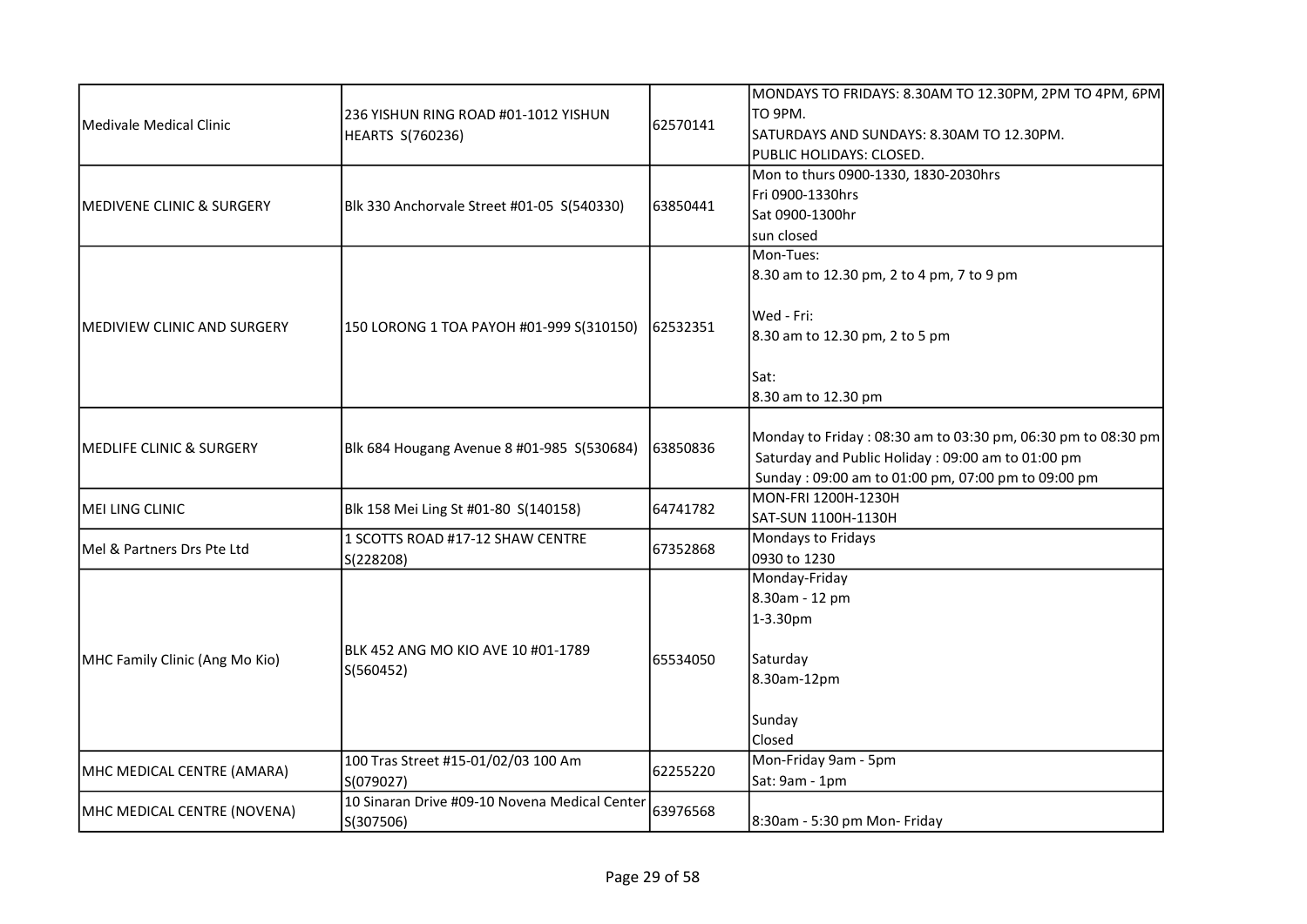|                                    |                                                                 |          | Mon-Fri: 9am to 12.30pm, 2pm to 4pm, 7pm to 9pm                |
|------------------------------------|-----------------------------------------------------------------|----------|----------------------------------------------------------------|
| MILLENNIUM MEDICAL GROUP           | Blk 849 Woodlands St 82 #01-215 S(730849)                       | 63680386 | Sat: 9am to 12.30pm                                            |
|                                    |                                                                 |          | Sun & PH: Closed                                               |
|                                    |                                                                 |          | Mon to Friday 09:30 am to 12:00pm 2:00 to 4:00pm               |
| MILLENNIUM MEDICAL GROUP           | Blk 533 Choa Chu Kang St 51 #01-33 S(680533)                    | 67656685 | Saturday 9:30 am to 12:00 pm                                   |
|                                    |                                                                 |          | Sunday 9:30 am to 22:30pm                                      |
| MINMED CLINIC (HAIG ROAD)          | 30 Haig Rd S(438737)                                            | 67410123 | Mon - Fri: 09.00am to 03.00pm                                  |
| MINMED CLINIC (JURONG EAST)        | 50 Jurong Gateway Road #04-17 Jem S(608549) 63330123            |          | Mon - Fri: 09.00am to 01.00pm, 02.00pm to 05.00pm              |
| MINMED CLINIC (PASIR RIS)          | 1 Pasir Ris Central Street 3 #05-08/09 White<br>Sands S(518457) | 65850123 | Mon - Fri: 09.00am to 01.00pm, 02.00pm to 05.00pm              |
| MINMED CLINIC (PUNGGOL)            | 83 Punggol Central #02-15 Waterway Point<br>S(828761)           | 63880123 | Mon - Fri: 09.00am to 01.00pm, 02.00pm to 05.00pm              |
| MINMED CLINIC (SENGKANG)           | 1 Sengkang Square #04-13 Compass One<br>S(545078)               | 63860123 | Mon - Fri: 09.00am to 01.00pm, 02.00pm to 05.00pm              |
| MINMED CLINIC (YISHUN)             | 1 Northpoint Drive #02-153 Northpoint City<br>S(768019)         | 65540123 | Mon - Fri: 09.00am to 01.00pm, 02.00pm to 05.00pm              |
|                                    | 290 Orchard Road #16-04/09/10 Paragon<br>S(238859)              | 63399339 | Monday - Friday: 1pm - 4.30pm                                  |
| <b>Minmed Health Screeners</b>     |                                                                 |          | Saturday & Sunday: Closed                                      |
|                                    |                                                                 |          | Closed on PH                                                   |
|                                    | 348 Yishun Avenue 11 #01-03 S(760348)                           |          | Public Holiday: Closed                                         |
|                                    |                                                                 | 66358579 | Monday to Thursday: 09:00 am to 01:00 pm, 07:00 pm to 09:00    |
| <b>MISSION CROSS FAMILY CLINIC</b> |                                                                 |          | рm                                                             |
|                                    |                                                                 |          | Tuesday and Saturday: Closed                                   |
|                                    |                                                                 |          | Friday: 09:00 am to 01:00 pm                                   |
|                                    |                                                                 |          | Sunday: 10:00 am to 01:00 pm                                   |
|                                    | 20 Cross Street #02-11/12 China Square Central                  |          | Mon to Sat: 9AM - 6PM                                          |
| MOBILEDOCTOR CLINIC                |                                                                 | 62500625 | Doctor(s) physically available on Thu and Sat, best to call in |
|                                    | (China Court) S(048422)                                         |          | advance                                                        |
|                                    |                                                                 |          | (by appointment only)                                          |
| Mount Elizabeth Hospital           | 3 Mount Elizabeth S(228510)                                     | 67312219 | 24 Hours, 7 days a week                                        |
| MOUNT ELIZABETH NOVENA HOSPITAL    | 38 Irrawaddy Road S(329563)                                     | 69330113 | 24hours, 7 days a week                                         |
| MUTUAL HEALTHCARE MEDICAL CLINIC   | 319B Anchorvale Dr #01-92 S(542319)                             | 64893833 | Mon - Fri: 08:30 - 12: 30pm / 2:00 - 4: 00PM                   |
|                                    |                                                                 |          | Saturday: 08:30 - 12: 30 pm                                    |
| MUTUAL HEALTHCARE MEDICAL CLINIC   | Blk 205A Compassvale Lane #01-53 S(541205)                      | 65473593 | Mon-Fri: 08:30-12: 30pm / 2:00-4: 00PM                         |
|                                    |                                                                 |          | Saturday: 08:30 - 12: 30 pm                                    |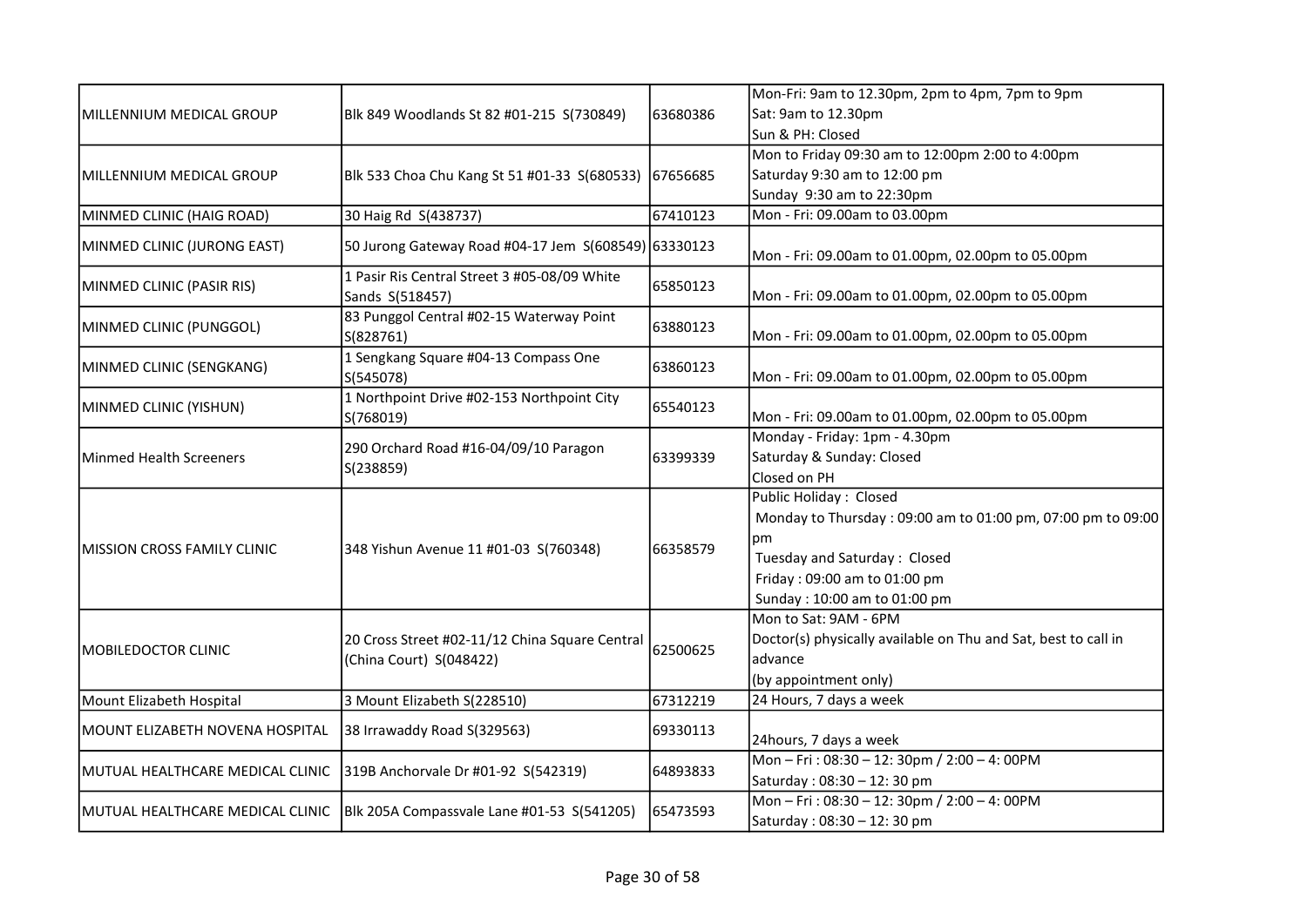| MWH Medical Specialists Centre                | 101 IRRAWADDY ROAD #07-01 ROYAL SQUARE                        | 69312000 | Monday to Friday 9am to 6pm                                                                                                                                                                             |
|-----------------------------------------------|---------------------------------------------------------------|----------|---------------------------------------------------------------------------------------------------------------------------------------------------------------------------------------------------------|
|                                               |                                                               |          | Saturday 9am to 1pm                                                                                                                                                                                     |
|                                               | AT NOVENA S(329565)                                           |          | Sunday & PH - Closed                                                                                                                                                                                    |
| My Clinic                                     | 9 KING ALBERT PARK #01-50 KAP S(598332)                       | 66108335 | MONDAY TUESDAY & THURSDAY: 9:30AM - 1PM; 2:30PM - 7PM<br>WEDNESDAY: 9:30AM - 1PM; 2:30PM - 5PM<br>FRIDAY & SATURDAY: 9:30AM - 1PM                                                                       |
| MY DOCTOR @ LAKESIDE                          | Blk 201 Boon Lay Way #01-05 Lakeside Mrt<br>Station S(649845) | 62657270 | monday to friday 8.30 am to 8.30 pm<br>saturday 8.30 am to 5 pm<br>closed on sundays and public holidays                                                                                                |
| MY FAMILY CLINIC (ANCHORVALE)                 | Blk 326A Anchorvale Road #01-260 S(541326)                    | 67023963 | Mon, Wed, Thu<br>8:00AM - 2:00PM<br>6:00PM - 9:00PM<br>Tue, Fri, Sat<br>8:00AM - 2:00PM<br>Sun, PH<br>Closed                                                                                            |
| MY FAMILY CLINIC (ANGSANA BREEZE @<br>YISHUN) | Blk 507 Yishun Avenue 4 #01-05 S(760507)                      | 67530178 | Mon<br>8:00 AM - 3:30 PM<br>6:00 PM - 9:30 PM<br>lTue - Fri<br>8:00 AM - 2:00 PM<br>6:00 PM - 9:30 PM<br>Saturday<br>l8:00AM - 12.00PM<br>Sunday<br>8:00AM - 12.00PM<br>6:00PM - 9.00PM<br>PH<br>Closed |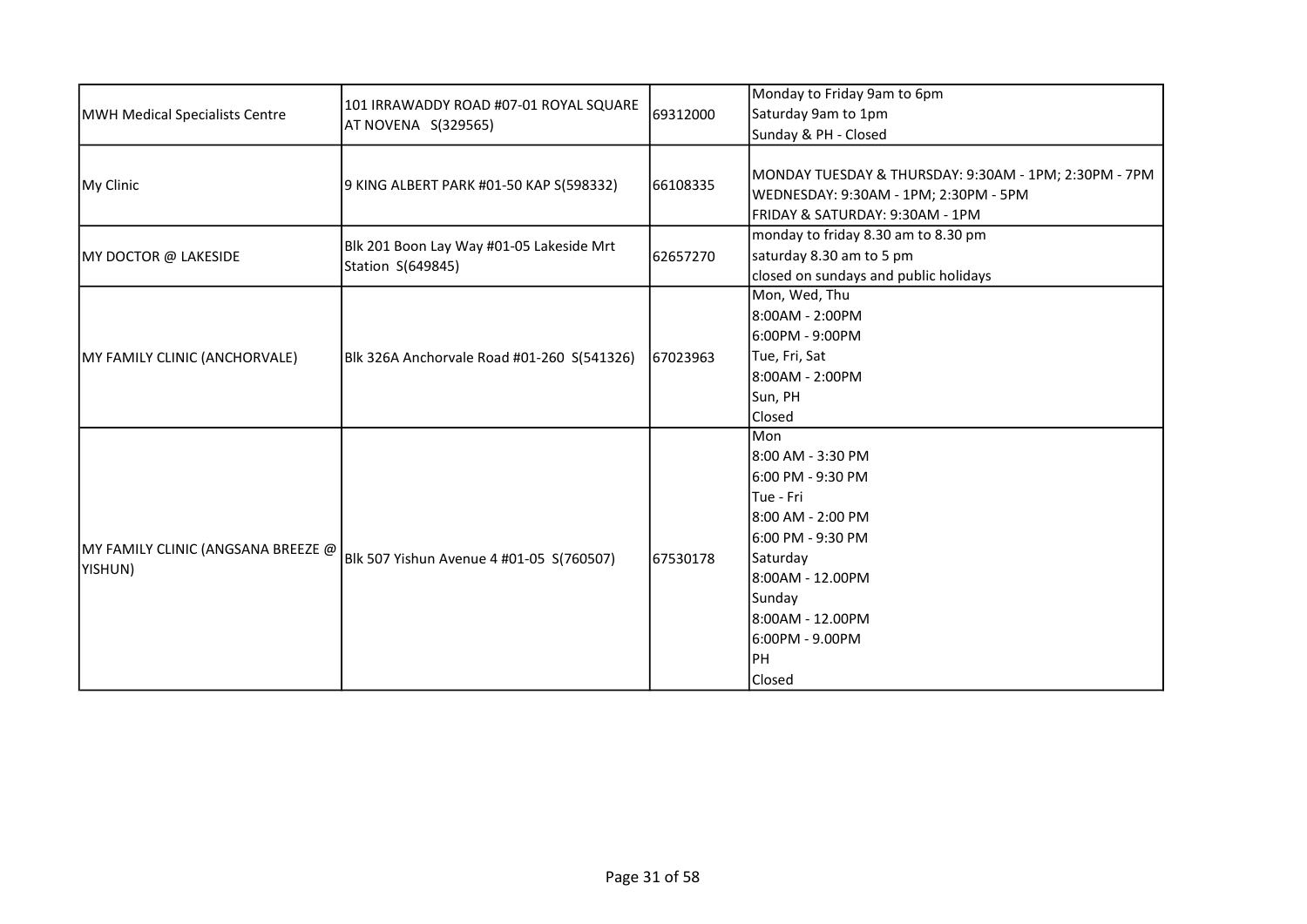|                                     |                                                                              |          | Mon, Tue                                                  |
|-------------------------------------|------------------------------------------------------------------------------|----------|-----------------------------------------------------------|
|                                     |                                                                              |          | 8:00AM - 1:00PM                                           |
|                                     |                                                                              |          | 2:00PM - 5:00PM                                           |
|                                     |                                                                              |          | Wed, Fri                                                  |
|                                     |                                                                              |          | 8:00AM - 1.00PM                                           |
|                                     |                                                                              |          | 2:00PM - 5.00PM                                           |
| MY FAMILY CLINIC (CHOA CHU KANG)    | Blk 475 Choa Chu Kang Ave 3 #02-01 Sunshine                                  | 67674566 | 6:00PM - 9.00PM                                           |
|                                     | Place S(680475)                                                              |          | Thu, Sat                                                  |
|                                     |                                                                              |          | 8:00AM - 12.00PM                                          |
|                                     |                                                                              |          | <b>Sun</b>                                                |
|                                     |                                                                              |          | 8:00AM - 1.00PM                                           |
|                                     |                                                                              |          | PH                                                        |
|                                     |                                                                              |          | Closed                                                    |
|                                     |                                                                              |          | Monday to Friday: 08:30 am to 12:30 pm, 02:00 pm to 04:30 |
| MY FAMILY CLINIC (CLEMENTI 325) PTE | Blk 325 Clementi Ave 5 #01-139 S(120325)                                     | 67784608 | pm, 06:30 pm to 08:30 pm                                  |
| <b>LTD</b>                          |                                                                              |          | Saturday: 08:30 am to 12:30 pm                            |
|                                     | Blk 420A Clementi Avenue 1 #01-05 Casa                                       | 66942574 | Mon - Thur                                                |
|                                     |                                                                              |          | 8:30AM - 12:30PM                                          |
|                                     |                                                                              |          | 2:00PM - 4:30PM                                           |
|                                     |                                                                              |          | 6:30PM - 8:30PM                                           |
|                                     |                                                                              |          | l Fri                                                     |
| MY FAMILY CLINIC (CLEMENTI)         |                                                                              |          | 8:30AM - 12.30PM                                          |
|                                     | Clementi S(121420)                                                           |          | 2:00AM - 4.30PM                                           |
|                                     |                                                                              |          | Saturday                                                  |
|                                     |                                                                              |          | 8:30AM - 12.30PM                                          |
|                                     |                                                                              |          | Sunday Closed                                             |
|                                     |                                                                              |          | PH Closed                                                 |
|                                     |                                                                              |          | Mon - Fri                                                 |
|                                     |                                                                              | 63852117 | 8:00AM - 9:00PM                                           |
|                                     | MY FAMILY CLINIC (HOUGANG CENTRAL) Blk 804 Hougang Central #01-118 S(530804) |          | Sat, Sun, PH                                              |
|                                     |                                                                              |          | 8:00AM - 5:00PM                                           |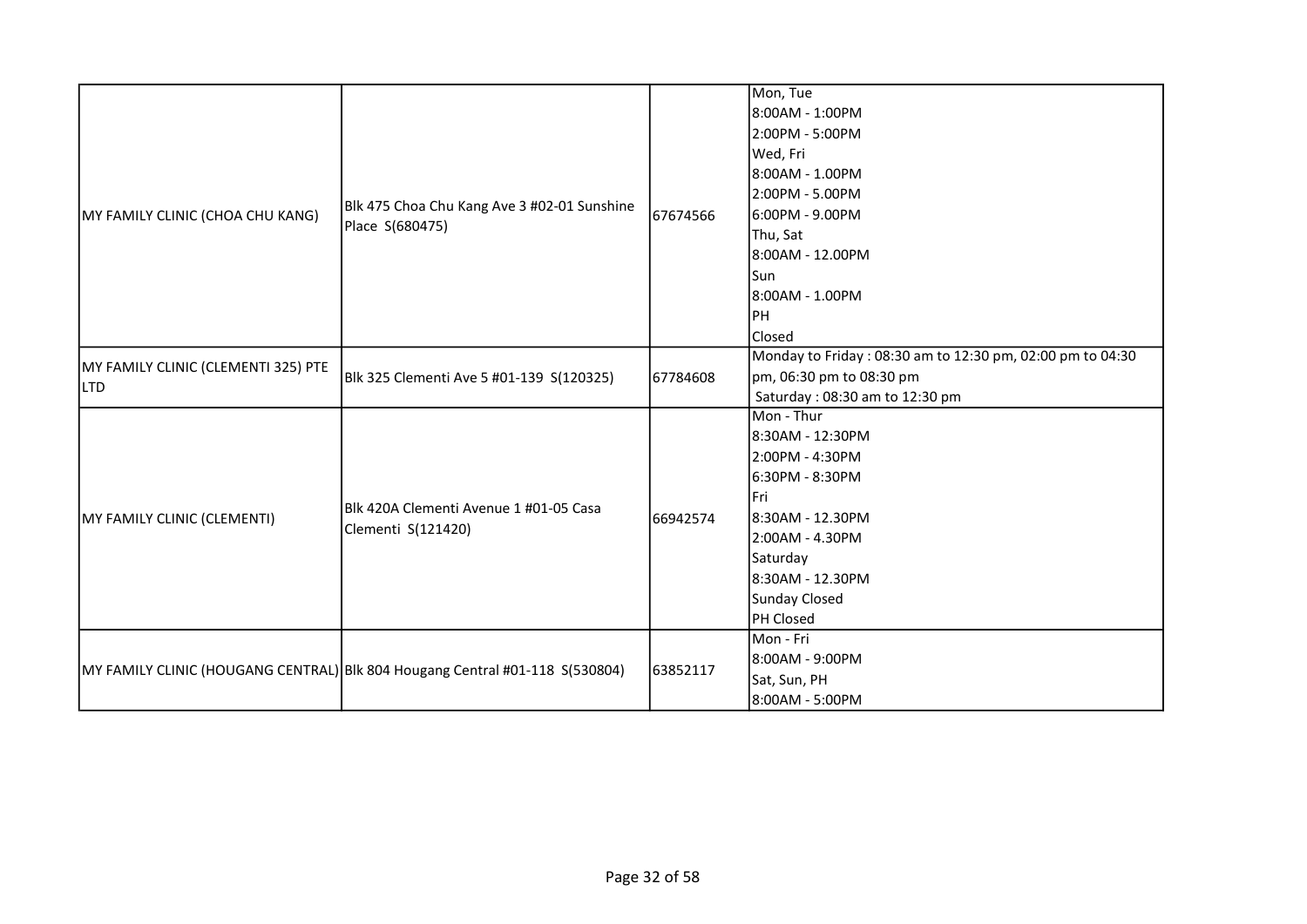| MY FAMILY CLINIC (PIONEER)   | 638 Jurong West St 61 #02-09 Pioneer Mall<br>S(640638)                        | 68611182 | Mon - Fri<br>8:00AM - 1:00PM<br>2:00PM - 5:00PM<br>6:00PM - 10:00PM<br>Sat<br>8:00AM - 1:00PM                                                                                                 |
|------------------------------|-------------------------------------------------------------------------------|----------|-----------------------------------------------------------------------------------------------------------------------------------------------------------------------------------------------|
|                              |                                                                               |          | Sun<br>Closed                                                                                                                                                                                 |
|                              | MY FAMILY CLINIC (PUNGGOL CENTRAL)   Blk 301 Punggol Central #01-02 S(820301) | 68537351 | Mon, Wed, Fri<br>8:30AM - 1:00PM<br>2:00PM - 5:00PM<br>6:00PM - 9:30PM<br>Tue<br>8:30AM - 1:00PM<br>2:00PM - 5:00PM<br>Sat<br>8:30AM - 1:00PM<br>Fri, Sun<br>Closed<br> PH<br>9:00AM - 1:00PM |
| MY FAMILY CLINIC (RIVERVALE) | 11 Rivervale Crescent #02-11A Rivervale Mall<br>S(545082)                     | 68811978 | Mon 8:00AM - 8:00PM<br>Tue - Thurs 8:00AM - 6:00PM<br>Fri 8:00AM - 2:00PM<br>Sat, Sun & PH 8:00AM - 1:00PM                                                                                    |
| MY FAMILY CLINIC (SEGAR)     | Blk 485 Segar Road #01-508 S(670485)                                          | 67107269 | Mon - Thurs<br>8:00AM - 1:00PM<br>2:00PM - 4:00PM<br><b>Sun</b><br>8:00AM - 1:00PM<br>Fri, Sat, PH<br>Closed                                                                                  |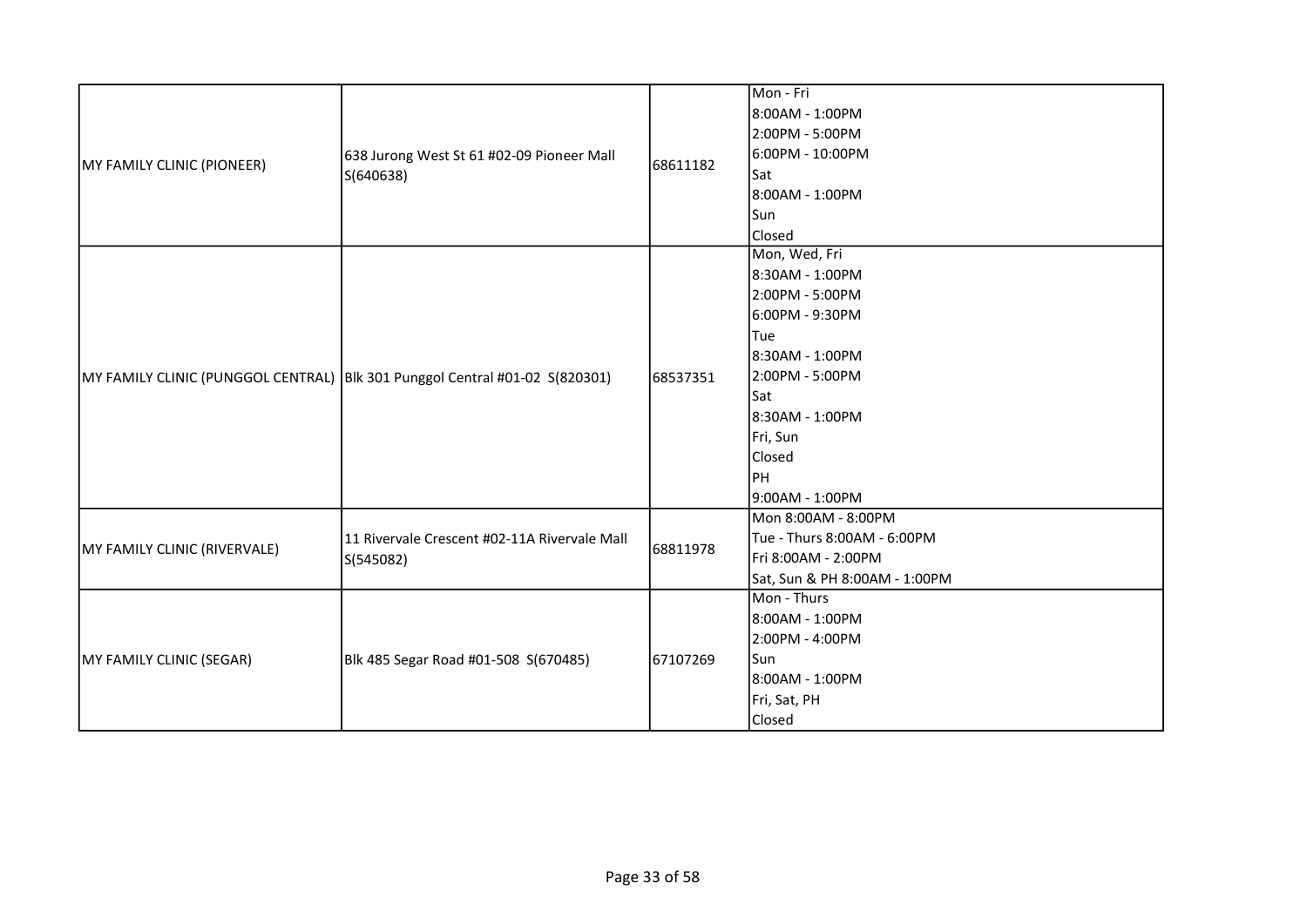|                                 |                                                                                |            | Mon, Wed         |
|---------------------------------|--------------------------------------------------------------------------------|------------|------------------|
|                                 |                                                                                |            | 8:00AM - 2:00PM  |
|                                 |                                                                                |            | 6:00PM - 10:00PM |
|                                 |                                                                                |            | Tue, Thu, Fri    |
|                                 |                                                                                |            | 8:00AM - 2:00PM  |
|                                 |                                                                                |            | Sat, Sun         |
|                                 |                                                                                |            | 8:00AM - 12:00NN |
| My Family Clinic (Senja)        | BLK 628 Senja Road #01-04 S(670628)                                            | 6563140638 | PH Closed        |
|                                 |                                                                                |            | Mon - Tue        |
|                                 |                                                                                |            | 8:00AM - 12:30PM |
|                                 |                                                                                |            | 1:30PM - 3:30PM  |
|                                 |                                                                                |            | 6:00PM - 9:00PM  |
|                                 |                                                                                |            | Wed - Thu        |
| MY FAMILY CLINIC (ST GEORGE)    | 2 St. George'S Road S(328023)                                                  | 62922128   | 8:00AM - 12:30PM |
|                                 |                                                                                |            | 1:30PM - 3:30PM  |
|                                 |                                                                                |            | Fri - Sat        |
|                                 |                                                                                |            | 8:00AM - 12:30PM |
|                                 |                                                                                |            | Sun, PH          |
|                                 |                                                                                |            | Closed           |
|                                 |                                                                                |            | Mon - Fri        |
|                                 | Blk 46-2 Commonwealth Drive #01-372<br>S(140462)                               |            | 8:00AM - 2:00PM  |
|                                 |                                                                                | 64738920   | 6:30PM - 9:00PM  |
|                                 |                                                                                |            | Saturday         |
| MY FAMILY CLINIC (TANGLIN HALT) |                                                                                |            | 9:00AM - 12.00NN |
|                                 |                                                                                |            | Sunday           |
|                                 |                                                                                |            | Closed           |
|                                 |                                                                                |            | PH <sup>*</sup>  |
|                                 |                                                                                |            | 9:00AM - 12.00NN |
|                                 |                                                                                |            | Mon - Tue        |
|                                 |                                                                                |            | 8:00AM - 3:00PM  |
|                                 |                                                                                |            | 6:00PM - 10:00PM |
|                                 |                                                                                |            | Wed - Fri        |
|                                 | MY FAMILY CLINIC (WOODLANDS GLEN)  Blk 573 Woodlands Drive 16 #01-09 S(730573) | 67321520   | 8:00AM - 3:00PM  |
|                                 |                                                                                |            | Sat              |
|                                 |                                                                                |            | 8:00AM - 12:00PM |
|                                 |                                                                                |            | Sun & PH         |
|                                 |                                                                                |            | Closed           |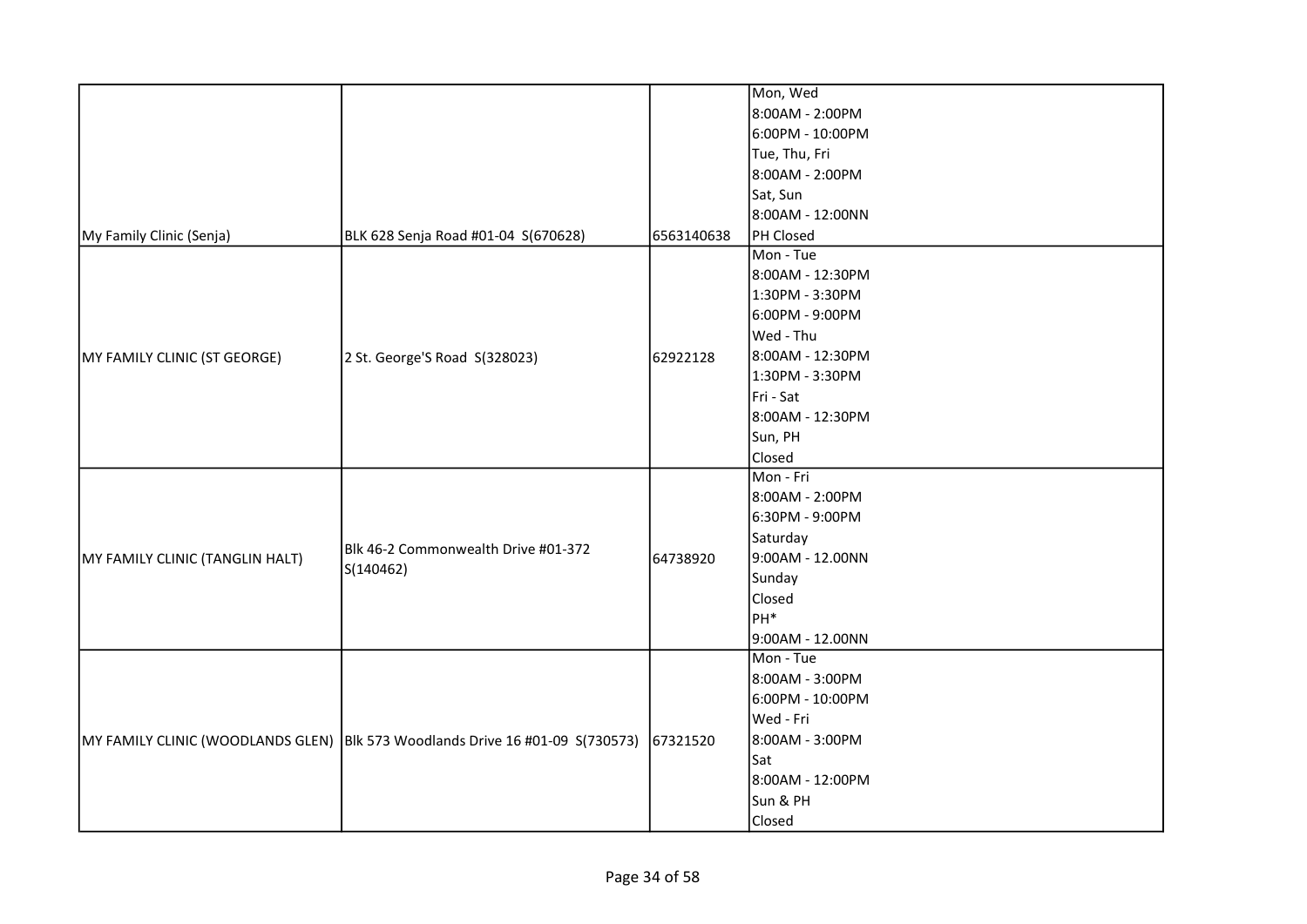|                                         |                                                            |          | Mon - Sun                                                                                              |
|-----------------------------------------|------------------------------------------------------------|----------|--------------------------------------------------------------------------------------------------------|
| MY FAMILY CLINIC (WOODLANDS)            | Blk 768 Woodlands Ave 6 #02-07 Woodlands<br>Mart S(730768) | 68840658 | 8:00AM - 5:00PM                                                                                        |
|                                         |                                                            |          | 6:00PM - 10:00PM                                                                                       |
|                                         |                                                            |          | <b>I</b> Mon                                                                                           |
|                                         |                                                            |          | l8:30AM - 2:00PM                                                                                       |
|                                         |                                                            |          | 2:30PM - 4:30PM                                                                                        |
|                                         |                                                            |          | l6:00PM - 10:00PM                                                                                      |
|                                         |                                                            |          | lTue - Fri                                                                                             |
|                                         |                                                            |          | l8:30AM - 2:00PM                                                                                       |
| <b>MY FAMILY CLINIC™ (TOA PAYOH</b>     | Blk 79D Toa Payoh Central #01-53 S(314079)                 | 62380301 | 16:00PM - 10:00PM                                                                                      |
| CENTRAL)                                |                                                            |          | lSat                                                                                                   |
|                                         |                                                            |          | 8:30AM - 2:00PM                                                                                        |
|                                         |                                                            |          | lSun                                                                                                   |
|                                         |                                                            |          | 9:00AM - 12:00NN                                                                                       |
|                                         |                                                            |          | Ірн                                                                                                    |
|                                         |                                                            |          | Closed                                                                                                 |
|                                         | 25D Lorong Liput S(277735)                                 | 64699116 | 9 am to 4.30 pm Mon to Fri                                                                             |
| My Health Partners Medical Clinic       |                                                            |          | $9$ am to 1 pm. Sat                                                                                    |
|                                         |                                                            |          | Sun and PH closed                                                                                      |
|                                         | Blk 693 Woodlands Avenue 6 #01-03 S(730693) 69098365       |          | Mon - Fri: 8.30am- 2pm, 6pm-9pm                                                                        |
| MYDOCTOR@ADMIRALTY PTE LTD              |                                                            |          | Sat/Sun/PH: 8.30am - 1pm                                                                               |
|                                         |                                                            |          | BLK 133 CANBERRA VIEW #03-10/11 CANBERRA 69701002/962 Monday to Friday: 0900H to 1330H, 1800H to 2030H |
| MYDOCTOR@CANBERRA                       | PLAZA S(750133)                                            | 05284    | Saturday & Sunday: 0900H to 1300H                                                                      |
|                                         | Blk 501 West Coast Drive #01-256 S(120501)                 |          | Mon - Fri 08.30am to 05.30pm                                                                           |
|                                         |                                                            |          | Sat - 08.30am to 1pm                                                                                   |
| MYHEALTH MEDICAL CENTRE                 |                                                            | 68726920 | Sun - 08.30am to 1pm                                                                                   |
|                                         |                                                            |          | PH - Closed                                                                                            |
|                                         |                                                            |          | Monday to Friday:                                                                                      |
| NEIGHBOURHOOD CLINIC                    |                                                            | 67636515 | 9:00 am - 12:00 noon, 2:00 pm - 4:00 pm, 6:30 pm - 8:30 pm                                             |
|                                         | BLK 260 BANGKIT ROAD #01-13 S(670260)                      |          | Saturday, Sunday and Public Holiday:                                                                   |
|                                         |                                                            |          | 9:00 am - 12:00 noon                                                                                   |
|                                         | Blk 108 Depot Road #01-08 Depot Heights                    |          | Monday to Friday: 9.30 am to 12 noon                                                                   |
| <b>NEW HEALTH FAMILY CLINIC PTE LTD</b> | Shopping Centre S(100108)                                  | 62786200 | Saturday 9.30 am to 10.30 am                                                                           |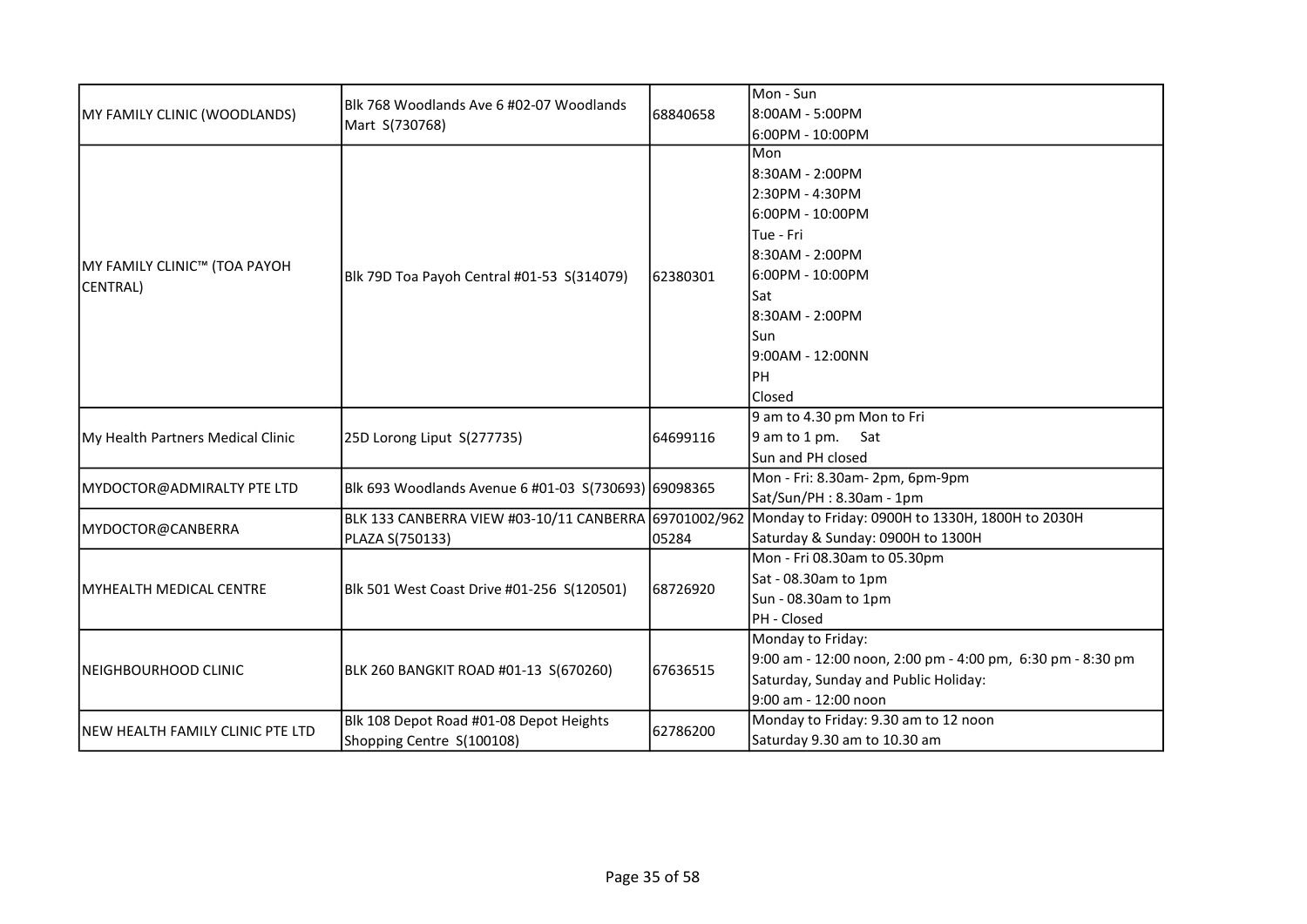|                                 |                                            |          | Mon, Wed & Thurs:                                            |
|---------------------------------|--------------------------------------------|----------|--------------------------------------------------------------|
|                                 |                                            |          |                                                              |
|                                 |                                            |          | 9am-1pm                                                      |
|                                 |                                            |          | 2pm-5pm                                                      |
|                                 |                                            |          | 6pm-9pm                                                      |
| NEW PATH FAMILY CLINIC          | 926 Upper Thomson Road S(787120)           | 69800662 | Tues & Fri:                                                  |
|                                 |                                            |          | 9am-1pm                                                      |
|                                 |                                            |          | 2pm-5pm                                                      |
|                                 |                                            |          |                                                              |
|                                 |                                            |          | Sat, Sun & PH:                                               |
|                                 |                                            |          | 9am-1pm                                                      |
|                                 |                                            |          | Morning: Monday to Sunday: 9:00 am to 01:00 pm except        |
|                                 |                                            |          | Wednesday                                                    |
| New Town Clinic Pte Ltd         | BLK 59 New Upper Changi Road #01-1224      | 64431784 | Afternoon: Monday & Tuesday: 3:00 pm to 6:00 pm              |
|                                 | S(461059)                                  |          | Night: Closed                                                |
|                                 |                                            |          | PH: Closed                                                   |
|                                 | 541 Orchard Road #14-02 Liat Towers        |          | Mon - Fri: 9.30am to12.30pm, 2.30pm to 4.30pm                |
| NEWCASTLE CLINIC                | S(238881)                                  | 67362322 | Sat: 9.30am to 11:30am                                       |
|                                 |                                            |          | Mon-Tue 9-12pm, 2.30-4pm, 7-8.30pm                           |
| Newlife Family Clinic & Surgery | BLK 61 TEBAN GARDENS ROAD #01-20           | 65663770 | Wed-Thu 9-12pm, 2.30-4pm                                     |
|                                 | S(600061)                                  |          | Fri-Sun 9-11am                                               |
|                                 | 6A Napier Road #03-31 Gleneagles Hospital  | 64747707 |                                                              |
| NIPPON MEDICAL CARE             | S(258500)                                  |          | Monday to Friday: 09:00 am to 11:00 pm, 02:00 pm to 05:00 pm |
|                                 |                                            |          | Saturday: 09:00 am to 12:00 pm                               |
|                                 |                                            | 62413298 | Mon-Fri: 8am-1pm, 2pm-10pm                                   |
| NORTHEAST MEDICAL GROUP         | Blk 39 Jalan Tiga #01-01 S(390039)         |          | Sat: 8am-1pm, 6pm-10pm                                       |
|                                 |                                            |          | Sun: 8am-6pm                                                 |
|                                 |                                            |          | PH: 8am-1pm                                                  |
|                                 |                                            |          | Mon, Tue, Thu: 08.30am to 01.00pm, 02.00pm to 10.00pm        |
| NORTHEAST MEDICAL GROUP         | Blk 25 Ghim Moh Link #01-10 S(270025)      | 66943282 | Wed, Fri: 08.30am to 01.00pm, 02.00pm to 06.00pm             |
|                                 |                                            |          | Sat: 08.30am to 01.00pm                                      |
| NORTHEAST MEDICAL GROUP         | Blk 531 Bedok North St 3 #01-692 S(460531) | 64412402 | Mon/Wed: 7pm-10pm                                            |
|                                 |                                            |          | Sun: 8:30am-12pm                                             |
| NORTHEAST MEDICAL GROUP         | 5 Sengkang Square #01-05 S(545062)         | 68755911 | Mon-Sun: 8am-10pm                                            |
| NORTHEAST MEDICAL GROUP         | 30 Simei Street 3 #02-01 Simei Mrt Station | 67838638 | Mon-Sun: 8am-10pm                                            |
|                                 | S(529888)                                  |          | PH: 10am-6pm                                                 |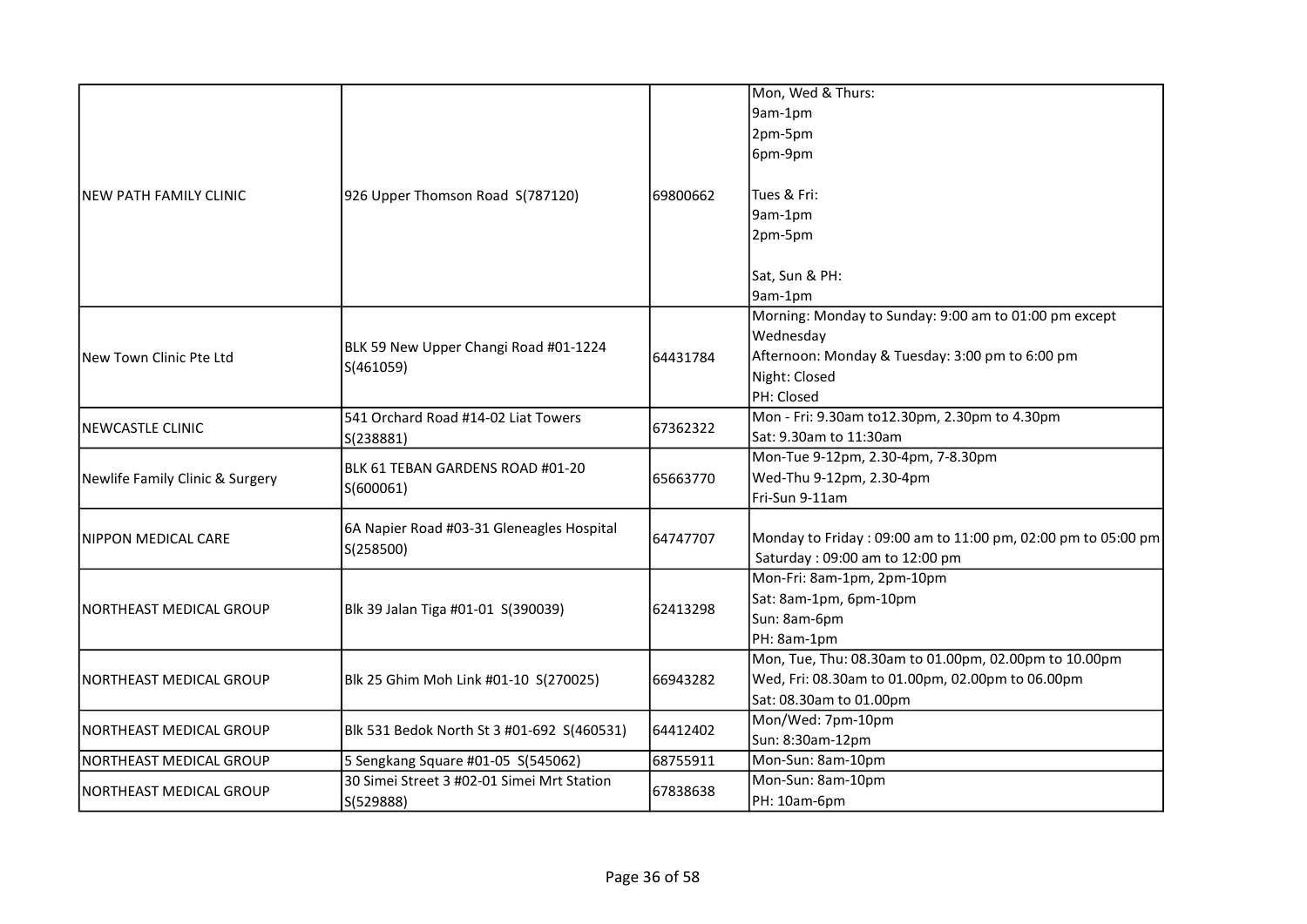|                                   | 20 Tampines Central 1 #01-25 Tampines Mrt<br>Station S(529538)              | 67867848 | Mon-Sun 8am-1pm, 2pm-10pm                               |
|-----------------------------------|-----------------------------------------------------------------------------|----------|---------------------------------------------------------|
| <b>NORTHEAST MEDICAL GROUP</b>    |                                                                             |          | PH 8am-1pm                                              |
| NORTHEAST MEDICAL GROUP           | 22 Malacca Street #13-03 Rb Capital Building                                | 65572770 | Mon, Tue, Fri: 08.30am to 01.00pm, 02.00pm to 06.00pm   |
|                                   | S(048980)                                                                   |          | Wed, Thu: 08.30am to 01.00pm, 02.00pm to 04.00pm        |
|                                   | 10 BUKIT BATOK CENTRAL #01-01 BUKIT BATOK                                   |          | Mon-Fri 8am-10pm                                        |
| <b>Northeast Medical Group</b>    |                                                                             | 62261442 | Sat/Sun 8am-1pm                                         |
|                                   | MRT STATION S(659958)                                                       |          | PH 9am-1pm                                              |
|                                   |                                                                             |          | Mon - Fri: 0800-1300, 1800-2200hrs                      |
| NORWOOD MEDICAL CLINIC            | 785E Woodlands Rise #01-02 S(735785)                                        | 69373576 | Sat: 0800-1300hrs                                       |
|                                   |                                                                             |          | Sun: 0900-1300hrs                                       |
| <b>NUTRAMED CLINIC</b>            | 1 Grange Road #10-10 Orchard Building                                       |          | Monday to Friday: 08:30 am to 04:00 pm                  |
|                                   | S(239693)                                                                   | 67350706 | Saturday to Saturday: 08:30 am to 12:00 pm              |
|                                   | 1 Raffles Place #05-15/16 One Raffles Place                                 |          | Weekdays: 9am to 3pm                                    |
| OC MEDICAL RAFFLES PLACE          | S(048616)                                                                   | 65322692 | Weekends: closed                                        |
|                                   |                                                                             |          | Mon - Fri: 09.00am to 02.45pm, 06.00pm to 08.45pm       |
| ONECARE CLINIC ALJUNIED MRT       | 81 Lorong 25 Geylang #01-03 Aljunied Mrt<br>Station S(388310)               | 69045871 | Sat: 09.00am to 11.45am                                 |
|                                   |                                                                             |          | Sun: 09:00am to 11.45am, 06.00pm to 08.45pm             |
|                                   | BLK 315 NEW UPPER CHANGI ROAD #01-01<br><b>BEDOK MRT STATION S(467347)</b>  | 69700813 | Mon - Thu: 09.00am to 01.45pm, 05.00pm to 08.45pm       |
| <b>OneCare Clinic Bedok MRT</b>   |                                                                             |          | Fri: 09.00am to 01.45pm                                 |
|                                   |                                                                             |          | Sat - Sun: 09.00am to 11.45am                           |
|                                   | BLK 221 BOON LAY PLACE #01-152 BOON LAY<br>SHOPPING CENTRE S(640221)        | 62611580 |                                                         |
| OneCare Clinic Boon Lay           |                                                                             |          | Mon - Sun: 08.00am to 03.45pm, 05.00pm to 9.45pm        |
| <b>OneCare Clinic Bukit Batok</b> | BLK 630 BUKIT BATOK CENTRAL #01-148                                         | 65636913 | Mon - Fri: 08.00am to 02.45pm, 05.00pm to 08.45pm       |
|                                   | S(650630)                                                                   |          | Sat, Sun: 08.00am to 12.45pm, 05.00pm to 08.45pm        |
|                                   | BLK 440 BUKIT BATOK WEST AVENUE 8 #01-07<br>MULTI STOREY CAR PARK S(650440) | 69709302 | Mon, Tues, Thur: 08.00am to 12.45pm, 06.00pm to 08.45pm |
| OneCare Clinic Bukit Batok West   |                                                                             |          | Wed, Fri: 08.00am to 12.45pm                            |
|                                   |                                                                             |          | Sat, Sun: 09.00am to 11.45am                            |
|                                   | 802 BUKIT BATOK WEST AVENUE 5 #01-16                                        |          | Mon - Thu: 08.00am to 02.45pm, 05.00pm to 08.45pm       |
| OneCare Clinic Bukit Gombak MRT   | BUKIT GOMBAK MRT STATION S(659083)                                          | 62558472 | Sat: 08.00am to 12.45pm                                 |
|                                   |                                                                             |          | Sun: 08.00am to 12.45pm, 05.00pm to 08.45pm             |
|                                   | 547 SEGAR ROAD #01-05 MULTI STOREY CAR                                      | 62508533 |                                                         |
| OneCare Clinic Bukit Panjang      | PARK S(670547)                                                              |          | Mon - Sun: 08.00am to 02.45pm, 06.00pm to 09.15pm       |
| ONECARE CLINIC CANBERRA           | Blk 105 Canberra Street #01-09 S(750105)                                    |          | Mon to Fri: 08.00am to 01.45pm, 06.00pm to 08.45pm      |
|                                   |                                                                             | 62513778 | Sat - Sun: 08.00am to 11.45am                           |
|                                   | BLK 810 CHOA CHU KANG AVENUE 7 #01-09                                       | 67666146 | Mon - Fri: 08.00am to 01.45pm, 06.00pm to 08.45pm       |
| OneCare Clinic Choa Chu Kang      | MULTI STOREY CAR PARK S(680810)                                             |          | Sat: 08.00am to 11.45am                                 |
|                                   |                                                                             |          | Sun: 08.00am to 11.45am, 06.00pm to 08.45pm             |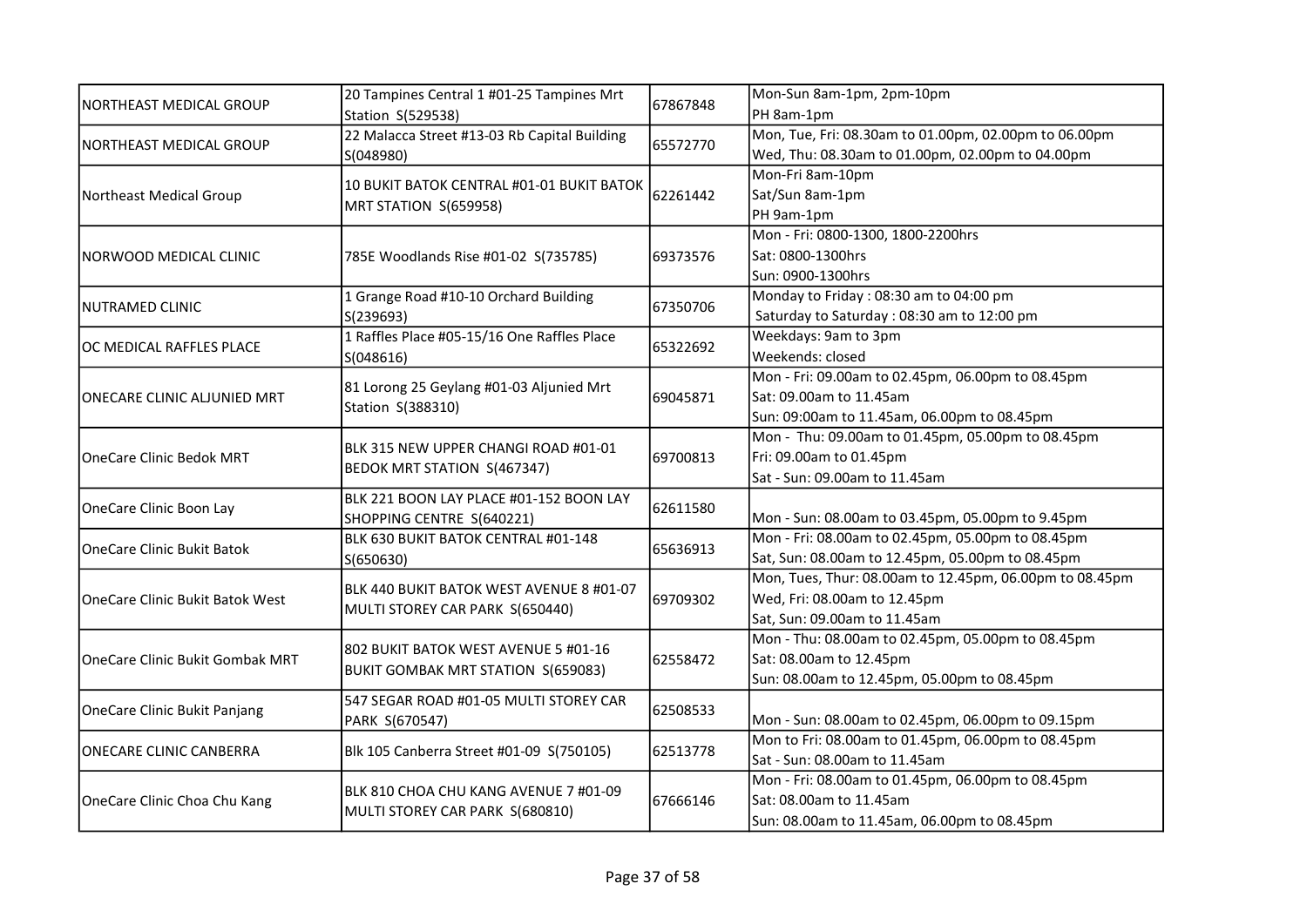|                                     |                                                              |           | Mon, Tue, Thu: 8am to 145pm; 6pm to 845pm                   |
|-------------------------------------|--------------------------------------------------------------|-----------|-------------------------------------------------------------|
| <b>ONECARE CLINIC CLEMENTI</b>      |                                                              |           | Wed, Fri: 8am to 145pm                                      |
|                                     | Blk 449 Clementi Avenue 3 #01-241 S(120449)                  | 169709300 | Sat: 9am to 1145am                                          |
|                                     |                                                              |           | Sun: 9am to 1145am; 6pm to 845pm                            |
|                                     |                                                              |           |                                                             |
|                                     |                                                              |           | Mon, Tues, Thu, Fri: 08.00am to 12.45pm, 06.00pm to 08.45pm |
| <b>IOneCare Clinic Fernvale</b>     | BLK 417 FERNVALE LINK #01-10 S(790417)                       | 63441620  | Wed: 08.00am to 12.45pm                                     |
|                                     |                                                              |           | Sat: 08.00am to 11.45am                                     |
|                                     |                                                              |           | Sun: 08.00am to 11.45am, 06.00pm to 08.45pm                 |
| OneCare Clinic Hougang              | BLK 104 HOUGANG AVENUE 1 #01-1125                            | 65250325  | Mon - Fri: 08.00am to 01.45pm, 06.00pm to 08.45pm           |
|                                     | S(530104)                                                    |           | Sat - Sun: 08.00am to 12.45pm, 06.00pm to 08.45pm           |
|                                     | BLK 681 HOUGANG AVENUE 8 #01-835                             |           | Mon - Thu: 08.00am to 01.45pm, 05.00pm to 08.45pm           |
| OneCare Clinic Hougang Ave 8        | S(530681)                                                    | 69700811  | Fri: 08.00am to 01.45pm                                     |
|                                     |                                                              |           | Sat, Sun: 09.00am to 12.45pm, 06.00pm to 08.45pm            |
|                                     | BLK 258 PASIR RIS STREET 21 #02-14 LOYANG<br>POINT S(510258) | 63857435  | Mon - Fri: 08.00am to 01.45pm, 05.00pm to 08.45pm           |
| OneCare Clinic Loyang               |                                                              |           | Sat: 08.00am to 12.45pm                                     |
|                                     |                                                              |           | Sun: 08.00am to 12.45pm, 06.00pm to 08.45pm                 |
|                                     | IBLK 81 MARINE PARADE CENTRAL #01-644<br>S(440081)           | 63441620  | Mon, Tues, Thu: 09.00am to 12.45pm, 06.00pm to 08.15pm      |
| <b>OneCare Clinic Marine Parade</b> |                                                              |           | Wed, Fri: 09.00am to 12.45pm                                |
|                                     |                                                              |           | Sat, Sun: 09.00am to 12.15pm                                |
|                                     | IBLK 168 PUNGGOL FIELD #02-09A PUNGGOL<br>PLAZA S(820168)    | 69708649  | Monday-Thursday 08:00-15:00, 17:00-21:00                    |
| OneCare Clinic Punggol Plaza        |                                                              |           | Friday 08:00-15:00                                          |
|                                     |                                                              |           | Saturday-Sunday 08:00-13:00, 18:00-21:00                    |
|                                     |                                                              | 64435938  | Mon - Thu: 08.00am to 12.45pm, 06.00pm to 08.45pm           |
| Onecare Clinic Tampines             | BLK 827 TAMPINES STREET 81 #01-142                           |           | Fri: 08.00am to 12.45pm                                     |
|                                     | S(520827)                                                    |           | Sat: 06.00pm to 08.45pm                                     |
|                                     |                                                              |           | Sun: 09.00am to 11.45am                                     |
|                                     | 20 TAMPINES CENTRAL 1 #01-27 TAMPINES                        |           | Mon - Fri: 08.00am to 01.45pm, 05.00pm to 08.45pm           |
| <b>OneCare Clinic Tampines MRT</b>  | MRT STATION S(529538)                                        | 67853702  | Sat - Sun: 09.00am to 12.45pm                               |
|                                     |                                                              |           | Sun: 06.00pm to 08.45pm                                     |
|                                     |                                                              | 63582568  | Mon - Fri: 08.00am to 01.30pm, 05.00pm to 08.30pm           |
| <b>OneCare Clinic Tiong Bahru</b>   | BLK 11A BOON TIONG ROAD #01-08 S(161011)                     |           | Sat/Sun: 08.00am to 11.30pm                                 |
|                                     |                                                              |           | Sun: 06.00pm to 08.30pm                                     |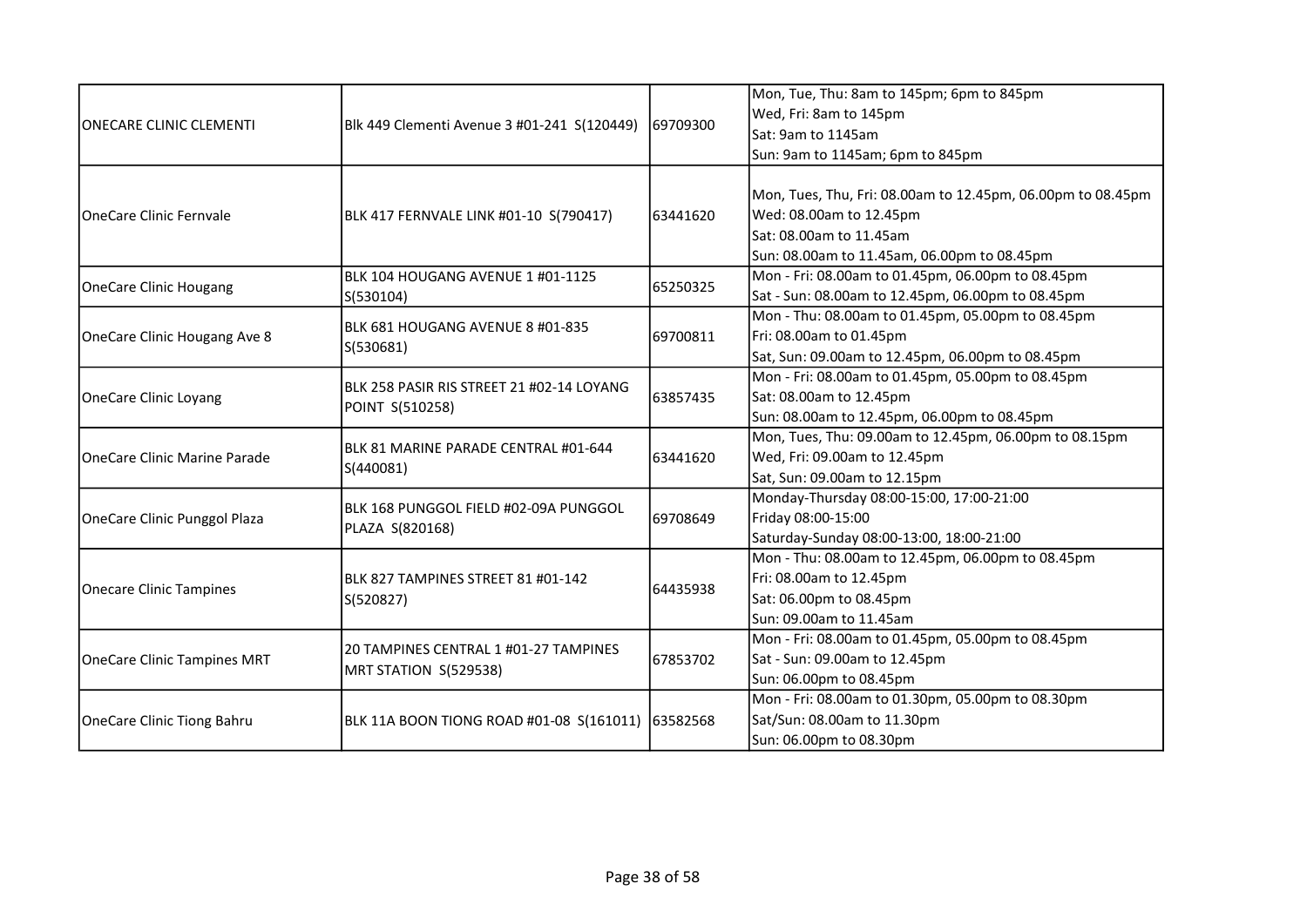| <b>IOneCare Clinic Woodlands</b>                | 4 Woodlands Street 12 #02-57 S(738623)                             | 63632919  | Mon, Tue, Thu, Fri: 08:30am to 01.45pm, 06.00pm to 08.45pm<br>Wed: 08.30am to 1.45pm<br>Sat: 08.30am to 12.45pm<br>Sun: 06:00pm to 08.45pm                                                      |
|-------------------------------------------------|--------------------------------------------------------------------|-----------|-------------------------------------------------------------------------------------------------------------------------------------------------------------------------------------------------|
| OneCare Clinic Yishun                           | IBLK 431 YISHUN AVENUE 1 #01-04 MULTI<br>STOREY CAR PARK S(760431) | 63342373  | Mon: 08.30am to 02.15pm, 06.00pm to 09.15pm<br>Tues - Fri: 08.30am to 02.15pm, 06.00pm to 08.45pm<br>Sat: 08.30am to 12.45pm<br>Sun: 08.30am to 12.45pm, 06.00pm to 08.45pm                     |
| <b>ONEDOCTORS FAMILY CLINIC</b>                 | 253 Holland Avenue #02-01 Holland Village<br>S(278982)             | 64698938  | Mon - Friday 12noon-3pm                                                                                                                                                                         |
| <b>ONEDOCTORS FAMILY CLINIC</b>                 | 83 Punggol Central #02-17 Waterway Point<br>S(828761)              | 63858018  | Mon - Fri: 12noon to 3pm                                                                                                                                                                        |
| <b>OneDoctors Family Clinic</b>                 | BLK 710 ANG MO KIO AVENUE 8 #01-2613<br>S(560710)                  | 65542918  | Mon - Fri: 8am-9pm<br>Sat: 8-5pm<br>Sun: 8-3pm /5-9pm                                                                                                                                           |
| <b>ONEDOCTORS MEDICAL CENTRE</b>                | 23 Serangoon Central #01-54/55 Nex S(556083) 66344918              |           | Public Holiday: 01:00 pm to 06:00 pm<br>Monday to Wednesday: 09:00 am to 09:00 pm<br>Thursday to Friday: 09:00 am to 06:00 pm<br>Saturday: 09:00 am to 09:00 pm<br>Sunday: 09:00 am to 06:00 pm |
| <b>ONG'S CLINIC</b>                             | 175 Bencoolen St #01-44 Burlington Square<br>S(189649)             | 63371814  | Mon to Fri: 08:30 am to 12:30pm, 2:00 pm to 5:00 pm.<br>Sat: 9:00 am to 1:00 pm<br>Evening session on Mon, Tues and Thurs: 6:30pm to 9:00pm                                                     |
| <b>Osler Health International</b>               | 328 NORTH BRIDGE ROAD #02-27 RAFFLES<br>HOTEL ARCADE S(188719)     | 6332 2727 | 9am-5.30pm Monday to Friday<br>9am - 1pm Saturday                                                                                                                                               |
| <b>Osler Health International</b>               | 1 VISTA EXCHANGE GREEN #B1-26/27 THE STAR<br>VISTA S(138617)       | 63322727  | Weekday: 9am-5.30p,m<br>Saturday:9am-1pm                                                                                                                                                        |
| OUR FAMILY PHYSICIAN CLINIC &<br><b>SURGERY</b> | Blk 829 Tampines St 81 #01-292 S(520829)                           | 67850147  | Mon - Fri: 08.00am to 11.00pm<br>Sat: 8.00am to 12.30pm                                                                                                                                         |
| IPACIFIC FAMILY CLINIC                          | Blk 75D Redhill Road #01-116 S(154075)                             | 64740343  | Mon-Fri 8am-12noon, 1pm-3:30pm, 6pm-9pm<br>Sat 8am -1pm<br>Sun 9am-1pm                                                                                                                          |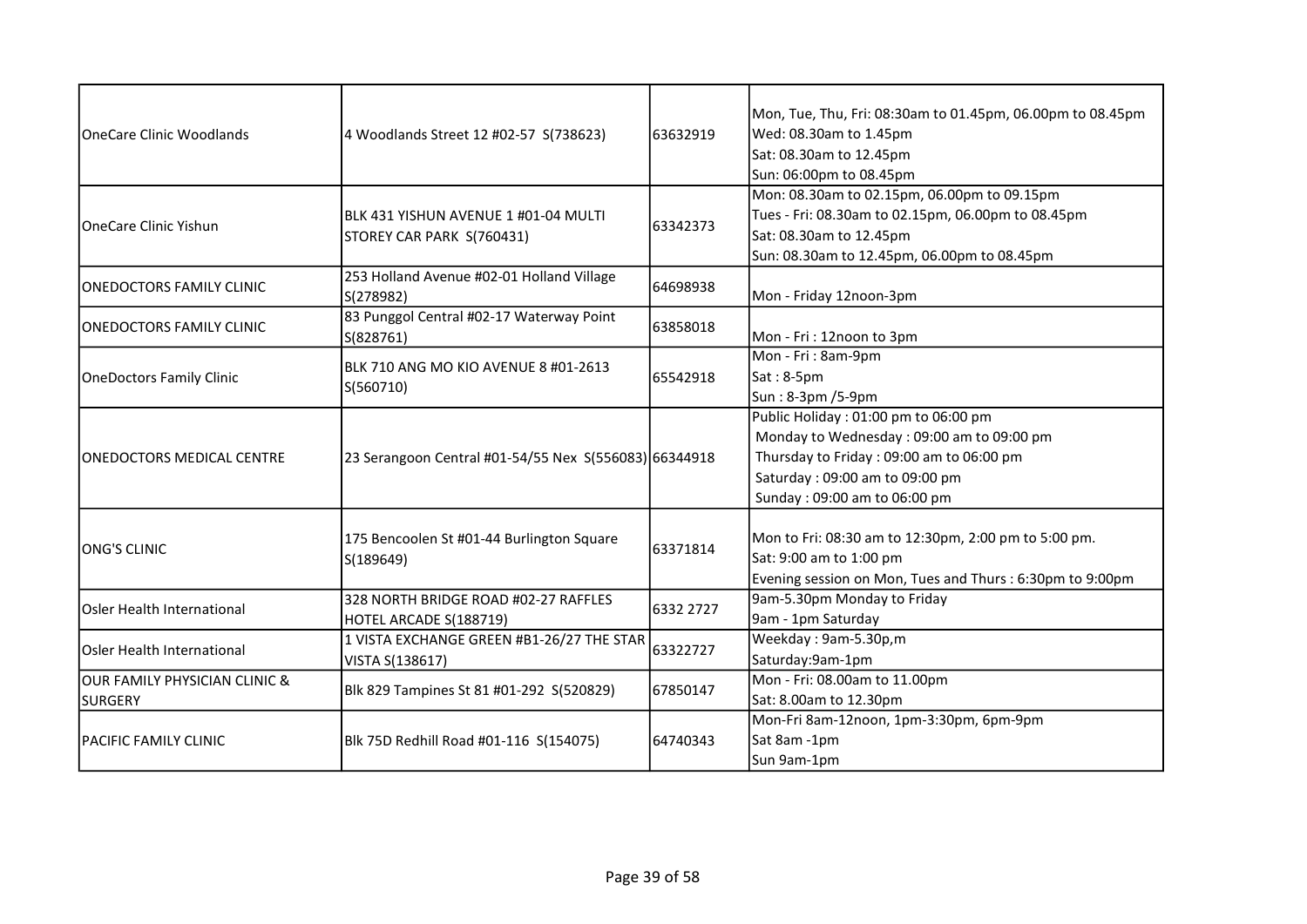|                                        |                                                                                                                          |          | Mon, Wed, Fri: 8.30am to 3pm; 6.30pm to 9.15pm         |
|----------------------------------------|--------------------------------------------------------------------------------------------------------------------------|----------|--------------------------------------------------------|
|                                        |                                                                                                                          |          | Tue, Thu: 8.30am to 3pm                                |
| PACIFIC MEDICAL & DENTAL GROUP         | Blk 716 Yishun St 71 #01-270 S(760716)                                                                                   | 67524050 |                                                        |
|                                        |                                                                                                                          |          | Sat: 8.30am to 12.15pm                                 |
|                                        |                                                                                                                          |          | Sun and PH: closed                                     |
|                                        |                                                                                                                          |          | Mon: 8am to 9pm                                        |
|                                        |                                                                                                                          |          | Tues to Fri: 8am to 1pm                                |
| <b>PANCARE MEDICAL CLINIC</b>          | Blk 133 Ang Mo Kio Avenue 3 #01-1643 Kebun                                                                               | 62583186 | Wed and Thurs: 6 to 9pm                                |
|                                        | Baru Spring S(560133)                                                                                                    |          | Sat: 8am to 1pm                                        |
|                                        |                                                                                                                          |          | Sun: 9am to 12pm                                       |
|                                        |                                                                                                                          |          | Monday, Tuesday; 0830-1200, 1430-1600, 1830-2100       |
|                                        |                                                                                                                          |          | Wed: 0830 - 1200, 1430-1600                            |
| PANHEALTH FAMILY CLINIC                | Blk 312B Sumang Link #01-03 S(822312)                                                                                    | 69660595 | Thursday, Friday; 0830-1200, 1430-1600, 1830-2100      |
|                                        |                                                                                                                          |          | Sat: 08.30am - 12pm                                    |
|                                        | BLK 932B HOUGANG AVENUE 9 #01-02<br>HOUGANG CRIMSON S(532932)                                                            |          | Monday-Thursday: 08.30am to 12.45pm, 5.00pm to 9.15pm  |
|                                        |                                                                                                                          | 66101496 | Fri-Sun: 08.30am to 12.45pm (Sundays only from Jan 3rd |
| Panhealth Family Clinic (Hougang)      |                                                                                                                          |          | onwards)                                               |
|                                        |                                                                                                                          |          | PH closed                                              |
| PARKWAY EAST HOSPITAL                  | 321 Joo Chiat Place S(427990)                                                                                            | 62295840 | 24hours, 7 days a week                                 |
| PARKWAY SHENTON MEDICAL GROUP          | 50 Robinson Road #01-03 Robinson Suites<br>S(068882)<br>205 Hougang Street 21 #03-20 Heartland Mall -<br>Kovan S(530205) | 62223626 | Mon to Fri: 8:30am to 1:00pm                           |
|                                        |                                                                                                                          |          | 2:00pm to 4:00pm                                       |
|                                        |                                                                                                                          |          | Mon-Fri: 9am - 1pm                                     |
| <b>PARKWAY SHENTON MEDICAL GROUP</b>   |                                                                                                                          | 68449630 | $2pm - 3pm$                                            |
|                                        |                                                                                                                          |          | Sat-Sun:                                               |
|                                        |                                                                                                                          |          | 9am-11am                                               |
| PARKWAY SHENTON MEDICAL GROUP          | Blk 681 Punggol Drive #01-01 S(820681)                                                                                   | 62448324 | Mon-Sun: 8am-1pm, 2pm-5pm                              |
| PARKWAY SHENTON MEDICAL GROUP          | 10 Eunos Road 8 #02-122 Singapore Post Centre                                                                            | 68488018 | Mon to Fri: 9:00am to 1:00pm                           |
|                                        | S(408600)                                                                                                                |          | 2:00pm to 4:00pm                                       |
| PARKWAY SHENTON MEDICAL GROUP          | 1 Jelebu Road #03-02 Bukit Panjang Plaza                                                                                 | 67697863 | Mon to Fri: 8:30am to 1:00pm;                          |
|                                        | S(677743)                                                                                                                |          | 2:00pm to 4:30pm                                       |
| IPARKWAY SHENTON MEDICAL GROUP         | BLK 451 CLEMENTI AVENUE 3 #01-309                                                                                        | 67739150 | Mon to Fri: 8:30am to 12:30pm;                         |
|                                        | S(120451)                                                                                                                |          | 1:30pm to 3:30pm                                       |
| Parsons Medical Clinic and Surgery Pte | 360 ORCHARD ROAD #04-10 INTERNATIONAL                                                                                    | 67533371 |                                                        |
| Ltd                                    | BUILDING S(238869)                                                                                                       |          | 10am to 6 pm Monday to Friday                          |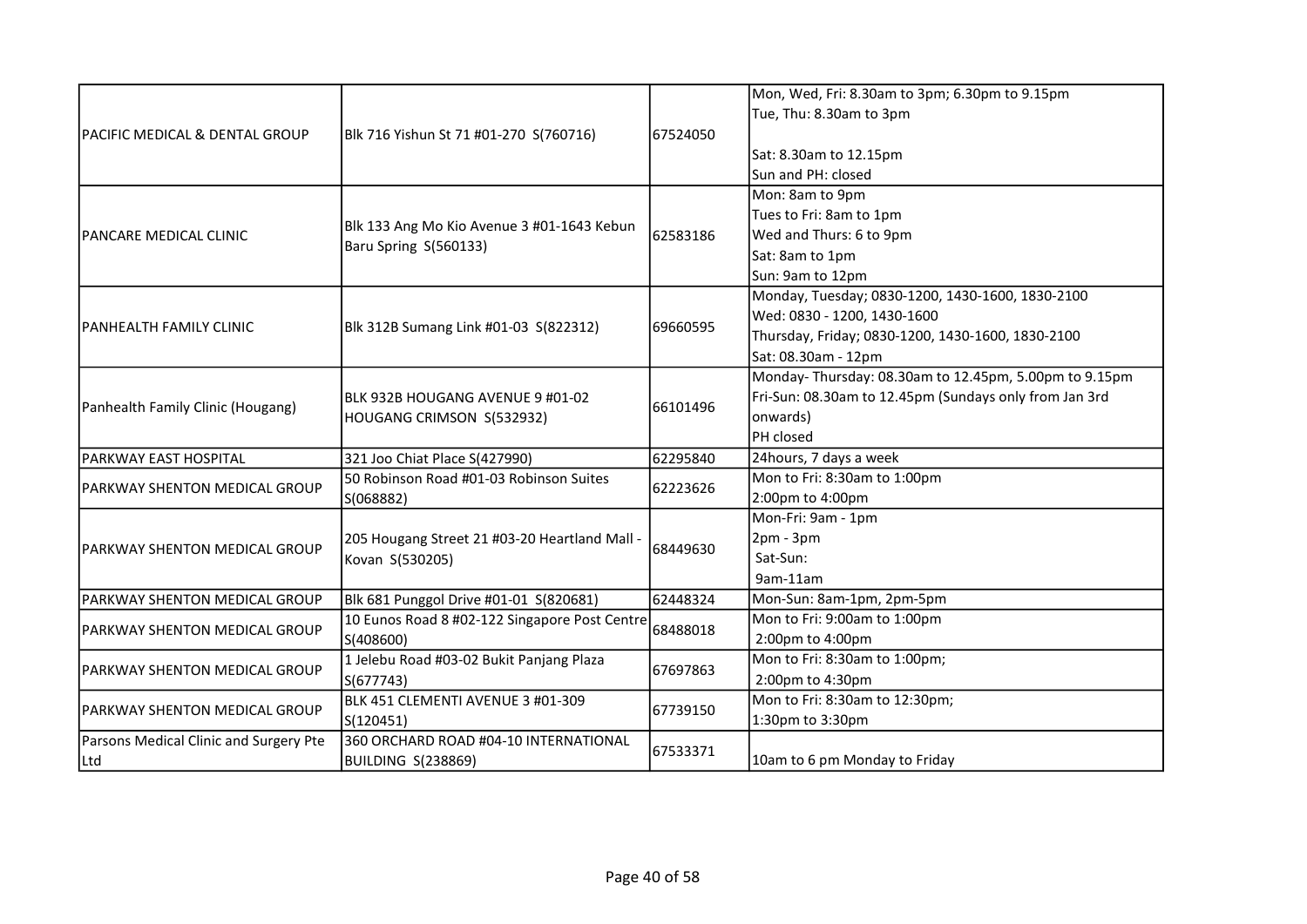| Pasir Ris Clinic & Surgery                          | BLK 442 PASIR RIS DR 6 #01-28 S(510442)                              | 65820502 | Mon - Fri 830n am - 1230pm;2pm -4pm(closed on wed<br>afternoon)<br>Sat/Sun: 8.30 - 12pm<br>call for appointment                                                                                                                             |
|-----------------------------------------------------|----------------------------------------------------------------------|----------|---------------------------------------------------------------------------------------------------------------------------------------------------------------------------------------------------------------------------------------------|
| PEAK MEDICAL CLINIC & SURGERY                       | Blk 601B Tampines Avenue 9 #01-05 Tampines<br>Greenridges S(522601)  | 65136326 | Mon-Fri: 08.00am to 01.00pm, 06.00pm to 10.00pm<br>Sat-Sun: 08.00am to 01.00pm<br>PH: 08.00am to 01.00pm                                                                                                                                    |
| PHILIP ENG RESPIRATORY & MEDICAL<br><b>CLINIC</b>   | 3 Mount Elizabeth #14-14 Mount Elizabeth<br>Medical Centre S(228510) | 68360378 | Monday to Friday: 08:30 am to 01:00 pm, 02:00 pm to 05:00 pm<br>Saturday: 08:30 am to 12:30 pm                                                                                                                                              |
| PHOENIX MEDICAL GROUP                               | 1 Seletar Road #02-11 Greenwich V S(807011)                          | 65553512 | Daily 9am to 9pm except Public Holidays                                                                                                                                                                                                     |
| PHOENIX MEDICAL GROUP ( CACTUS )                    | 7 Ang Mo Kio Street 66 #01-17 Floravista<br>S(567708)                | 67639185 | Public Holiday: Closed<br>Monday to Friday: 09:00 am to 02:30 pm<br>Saturday to Sunday: Closed                                                                                                                                              |
| Phoenix Medical Group (Hillview)                    | 4 Hillview Rise #02-20 HillV2 S(667979)                              | 67107157 | Weekdays 9am to 3pm, 6pm to 9pm<br>Saturday 9am to 2pm<br>Sunday 2pm to 9pm                                                                                                                                                                 |
| PHOENIX MEDICAL GROUP (PAYA<br>LEBAR)               | 60 Paya Lebar Road #02-09 Paya Lebar Square<br>S(409051)             | 67022940 | Mon-Fri: 9am-12.30pm, 2pm-5pm<br>Sat: 9am-12.30pm                                                                                                                                                                                           |
| PHYSICIANS PRACTICE FAMILY MEDICAL<br><b>CENTER</b> | 101 THOMSON ROAD #01-17 UNITED SQUARE<br>S(307591)                   | 62548182 | Mondays and Thursdays 0830-2030<br>Tuesdays, Wednesdays and Fridays 0830-1730<br>Saturdays and Sundays 0830-1230                                                                                                                            |
| PINNACLE FAMILY CLINIC (BUANGKOK<br>SQUARE)         | Blk 991 Buangkok Link #02-05 Buangkok Square<br>S(530991)            | 69099203 | Public Holiday: Closed<br>Monday: 08:00 am to 01:00 pm, 02:00 pm to 05:00 pm, 06:00<br>pm to 10:00 pm<br>Tuesday to Friday: 08:00 am to 03:00 pm, 06:00 pm to 09:00<br>рm<br>Saturday: 09:00 am to 01:00 pm<br>Sunday: 09:00 am to 12:00 pm |
| PINNACLE FAMILY CLINIC<br>(COMPASSVALE)             | Blk 289C Compassvale Crescent #01-04<br>S(543289)                    | 63861089 | Monday: 08:00 am to 01:00 pm, 02:00 pm to 05:00 pm, 06:00<br>pm to 10:00 pm<br>Tuesday to Friday: 08:00 am to 03:00 pm, 06:00 pm to 09:30<br>pm<br>Saturday: 09:00 am to 01:00 pm<br>Sunday: 09:00 am to 12:00 pm, 06:30 pm to 09:30 pm     |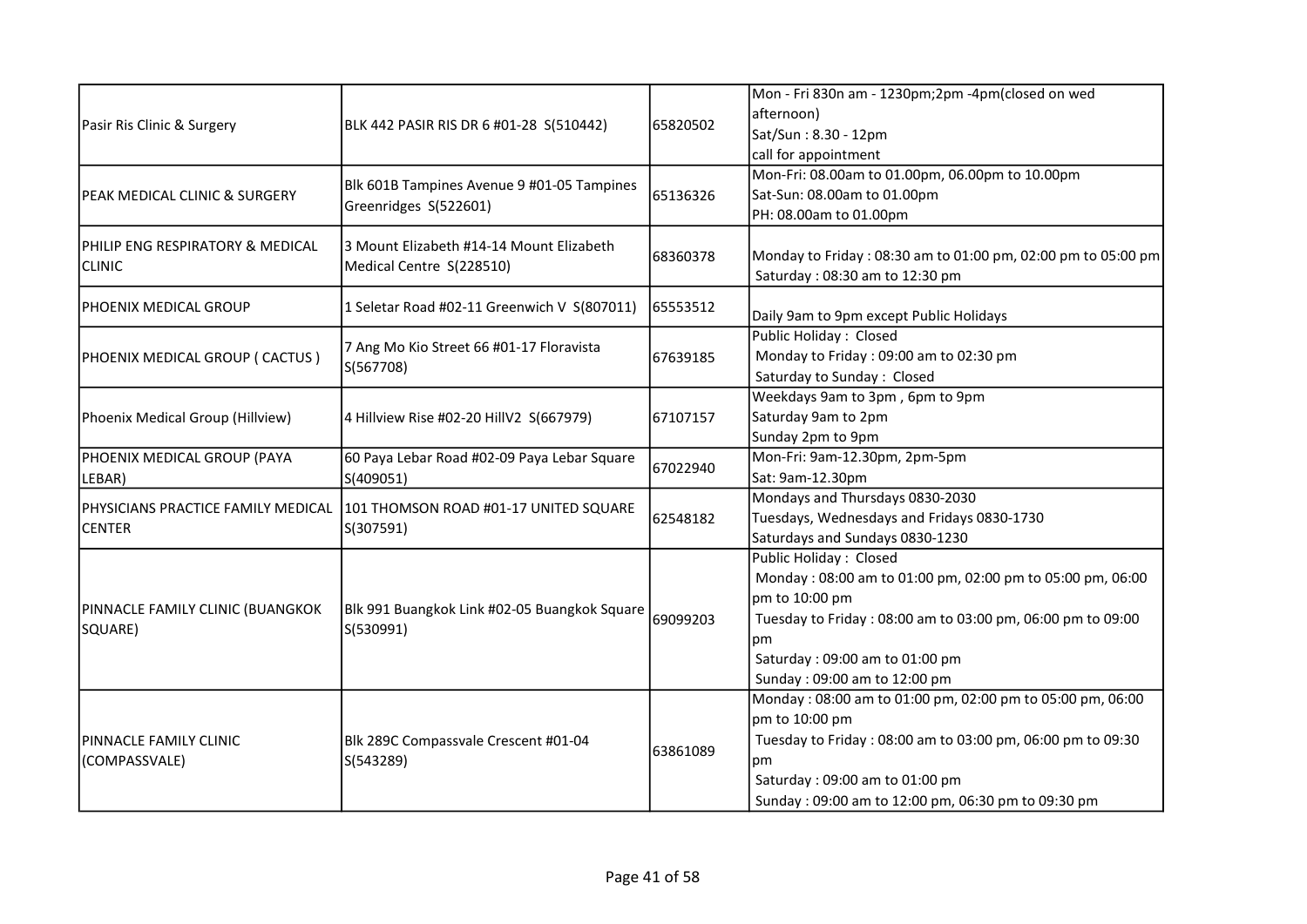|                                                                       |                                                                                           |          | MON-FRIDAY: 0900-1400                                 |
|-----------------------------------------------------------------------|-------------------------------------------------------------------------------------------|----------|-------------------------------------------------------|
| PINNACLE FAMILY CLINIC (PASIR RIS)                                    |                                                                                           |          | MON; TUE; FRI: 1800-2100                              |
|                                                                       | BLK 571 PASIR RIS STREET 53 #01-50 S(510571                                               | 62437338 | SAT: 0900-1300                                        |
|                                                                       |                                                                                           |          | SUN: 0900-1200                                        |
|                                                                       |                                                                                           |          | PH: CLOSED                                            |
|                                                                       |                                                                                           |          | Monday: 08:30 am to 01:00 pm, 02:00 pm to 06:30 pm    |
|                                                                       |                                                                                           |          | Tuesday: 08:30 am to 01:00 pm, 02:00 pm to 06:30 pm   |
|                                                                       |                                                                                           |          | Wednesday: 08:30 am to 01:00 pm, 02:00 pm to 05:00 pm |
| PINNACLE FAMILY CLINIC (RIVER VALLEY) 240 River Valley Road S(238297) |                                                                                           | 68366986 | Thursday: 08:30 am to 01:00 pm, 02:00 pm to 06:30 pm  |
|                                                                       |                                                                                           |          | Friday: 08:30 am to 01:00 pm, 02:00 pm to 05:00 pm    |
|                                                                       |                                                                                           |          | Saturday: 09:00 am to 01:00 pm                        |
|                                                                       |                                                                                           |          | Mon - Fri: 09.00am to 03.00pm                         |
|                                                                       | PINNACLE FAMILY CLINIC (SERANGOON   Blk 518 Serangoon North Avenue 4 #B1-208<br>S(550518) |          | Sat: 09.00am to 01.00pm                               |
| NORTH)                                                                |                                                                                           | 62193910 | Sun/ PH: Closed                                       |
|                                                                       |                                                                                           |          | monday: 8am -1pm; 2-5pm; 6-10pm                       |
|                                                                       | PINNACLE FAMILY CLINIC (WOODLANDS) Blk 573 Woodlands Drive 16 #01-06 S(730573)            |          | tuesday to friday: 8am -3.30pm; 6-10pm                |
|                                                                       |                                                                                           | 67601623 | saturday: 9am to 1pm                                  |
|                                                                       |                                                                                           |          | sunday: 9am -12pm; 6.30-9.30pm                        |
|                                                                       |                                                                                           |          | MONDAY TO FRIDAY: 0900-1400                           |
|                                                                       | BLK 790 CHOA CHU KANG NORTH 6 #01-238                                                     |          | MONDAY, TUESDAY, FRIDAY: 1800-2100                    |
|                                                                       | S(680790)                                                                                 |          | SATURDAY: 0900-1300                                   |
| Pinnacle family clinic (Yew Tee)                                      |                                                                                           | 62357900 | <b>SUNDAY &amp; PH: CLOSED</b>                        |
|                                                                       | Blk 3 Soon Lee Street #01-08 Pioneer Junction<br>S(627606)                                |          | Mon-Fri: 09.00am to 03.00pm                           |
| <b>IPIONEER MEDICARE</b>                                              |                                                                                           | 63397422 | Saturday: 09.00am to 11.00am                          |
|                                                                       | 28 Toh Guan Road East #01-01 (Mezzanine                                                   |          | Mon -Fri 08.30am to 12.00pm                           |
| PLATINUM MEDICAL CENTRE @DORM                                         | Floor) S(608596)                                                                          | 65656338 | Sat: 6.00pm to 8:30 pm                                |
| PLATINUM MEDICAL CLINIC AND                                           | Blk 513 Yishun Street 51 #01-03 Saraca Breeze                                             | 69740800 | Mon-Fri: 830 am to 1pm, 6pm to 9pm                    |
| <b>SURGERY PTE LTD</b>                                                | @ Yishun S(760513)                                                                        |          | Sat: 830 am to 1pm                                    |
| PROCROSS MEDICAL CENTRE                                               | Blk 449 Hougang Avenue 10 #B1-509 S(530449) 67022848                                      |          | Mon-Fri 12.30pm-3.30pm                                |
|                                                                       | Blk 689A Woodlands Drive 75 #01-86                                                        |          | Mon-Fri 8am-10am; 5pm-6pm                             |
| <b>PROCROSS MEDICAL CLINIC</b>                                        | S(731689)                                                                                 | 62199648 | Sat/Sun: 12.30pm-3pm                                  |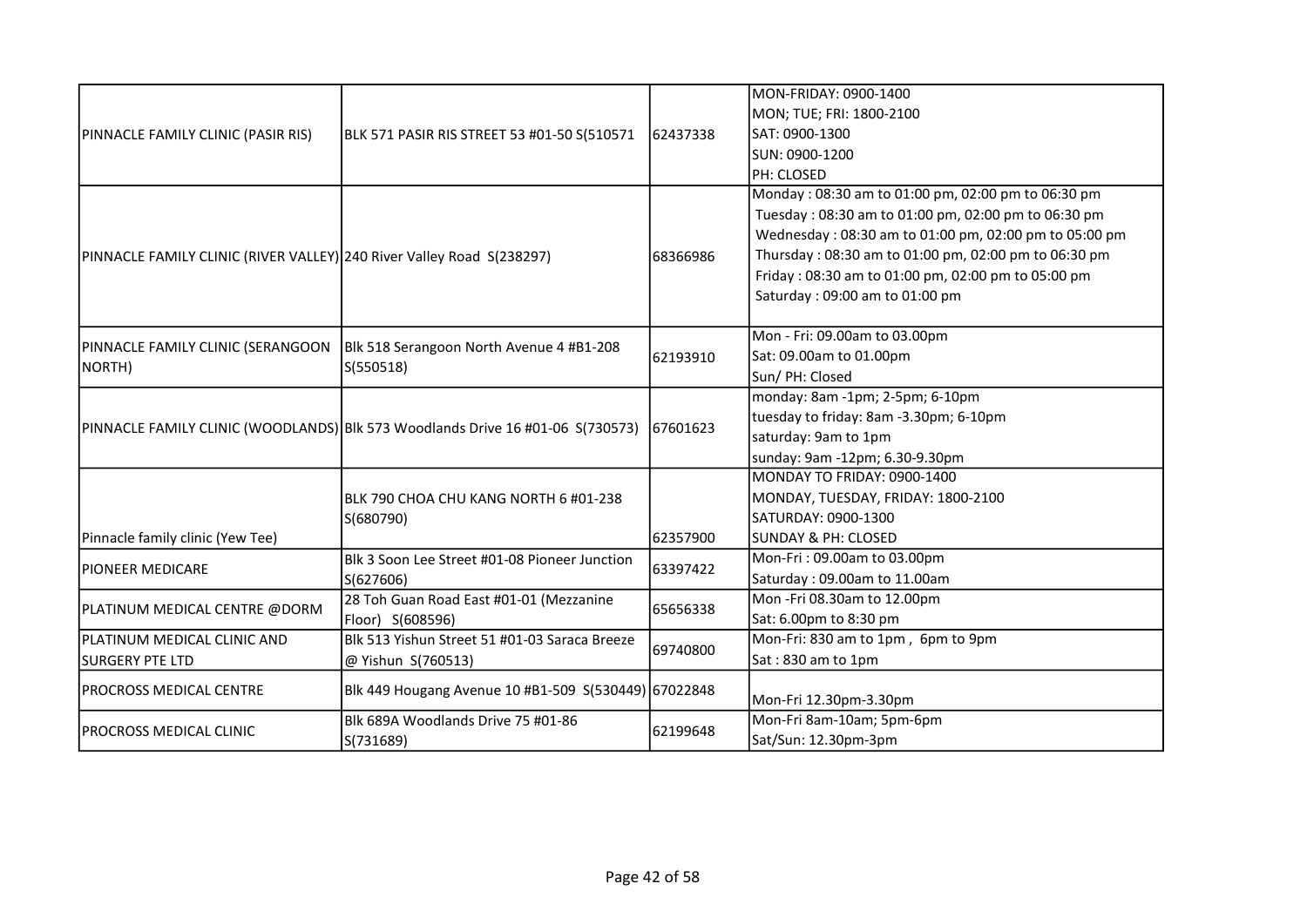|                                  |                                                                        |          | Weekdays ie Mon to Fri:                   |
|----------------------------------|------------------------------------------------------------------------|----------|-------------------------------------------|
|                                  |                                                                        |          | 9am to 10pm                               |
|                                  |                                                                        |          |                                           |
|                                  | BLK 259 BUKIT PANJANG RING RD #01-18                                   |          | Sat, Sun & PH:                            |
| Prohealth 24-Hour Medical Clinic | S(671259)                                                              | 67652115 | 9am to 12pm                               |
|                                  |                                                                        |          | Mon - Fri: 08.00am to 11.00pm             |
|                                  |                                                                        |          | Sat: 08.00am to 11.00pm                   |
| <b>PROHEALTH MEDICAL GROUP</b>   | Blk 275D Compassvale Link #01-01(Unit 12)                              | 64818066 | Sun: 08.00am to 11.00pm                   |
| @BUANGKOK                        | S(544275)                                                              |          | PH: 09.00am to 11.00pm                    |
|                                  |                                                                        |          | Please arrange appointment with clinic    |
| PROHEALTH MEDICAL GROUP @BUKIT   | 4 BUKIT BATOK STREET 41 #01-76 LE QUEST                                |          | Open Daily 8am to 10pm                    |
| <b>BATOK</b>                     | S(657991)                                                              | 69708330 | PH 9am to 10pm                            |
|                                  |                                                                        |          | Mon - Fri: 08.00am to 10.00pm             |
| PROHEALTH MEDICAL GROUP          | 33 Sengkang West Avenue #B1-18 The Seletar<br>Mall S(797653)           | 68864768 | Sat - Sun: 08:00 am to 10.00 pm           |
| @FERNVALE                        |                                                                        |          | Please arrange appointment with clinic    |
| <b>PROHEALTH MEDICAL GROUP</b>   | 476D Upper Serangoon View #02-04 Hougang<br>Capeview S(537476)         |          | Mon - Fri: 08.00 am to 11.00 pm           |
| @HOUGANG                         |                                                                        | 63847662 | Sat - Sun: 08.00 am to 11.00 pm           |
|                                  |                                                                        |          | Please arrange an appointment with clinic |
|                                  | Blk 437 Fernvale Road #01-04 Fernvale Grove<br>S(790437)               | 64411672 | Mon - Fri: 08.00am to 11.00 pm            |
| PROHEALTH MEDICAL GROUP @LRT     |                                                                        |          | Sat - Sun: 08.00 am to 11.00 pm           |
| <b>FERNVALE PTE LTD</b>          |                                                                        |          | PH: Closed                                |
|                                  |                                                                        |          | Please arrange appointment with clinic    |
|                                  |                                                                        |          | Mon - Fri:08.00am to 11.00 pm             |
| PROHEALTH MEDICAL GROUP          | Blk 612 Punggol Drive #01-05 Damai Grove<br>S(820612)                  | 65091580 | Sat-Sun:08.00am to 11.00 pm               |
| @PUNGGOL DAMAI                   |                                                                        |          | PH:09.00am to 11.00 pm                    |
|                                  |                                                                        |          | Please arrange an appointment with clinic |
|                                  |                                                                        |          | Mon - Fri: 08:00am to 11.00pm             |
| PROHEALTH MEDICAL GROUP          |                                                                        |          | Sat: 08:00am to 11.00pm                   |
| @PUNGGOL SPECTRA PTE. LTD.       | Blk 622D Punggol Central #01-02 S(824622)                              | 64447701 | Sun: 08:00am to 11.00pm                   |
|                                  |                                                                        |          | PH: 09.30am to 11.00pm                    |
|                                  |                                                                        |          | Please arrange appointment with clinic    |
|                                  |                                                                        | 62682628 | Mon - Fri:08.00am to 10.00 pm             |
|                                  | PROHEALTH MEDICAL GROUP @TAMAN 399 Yung Sheng Road #01-56 Taman Jurong |          | Sat: 08.00am to 02.00pm                   |
| <b>JURONG</b>                    | Shopping Centre S(610399)                                              |          | Sun:08.00am to 10.00 pm                   |
|                                  |                                                                        |          | Please arrange an appointment with clinic |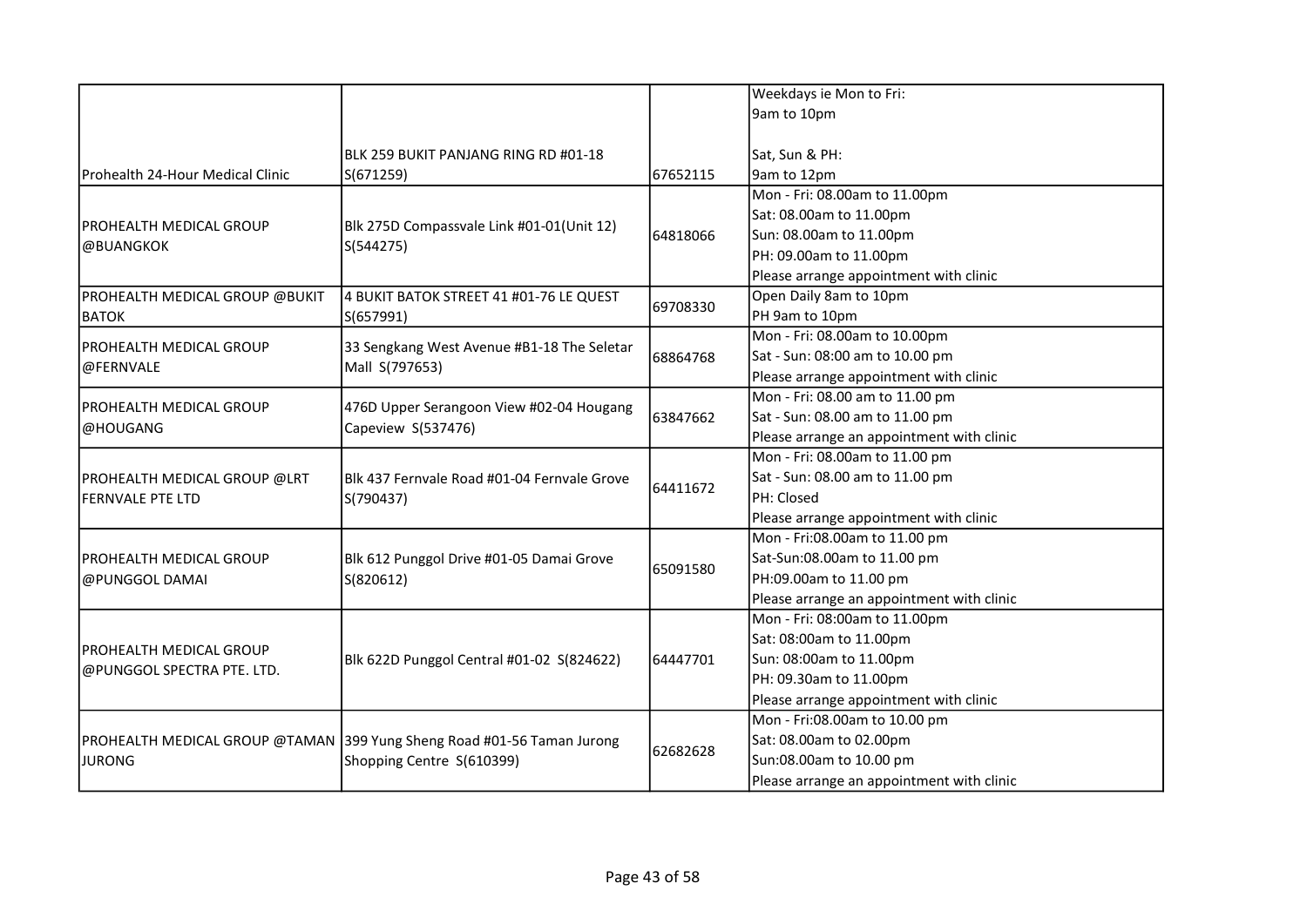|                                     |                                                           |           | MONDAY TO FRIDAY - 9AM TO 2PM                              |
|-------------------------------------|-----------------------------------------------------------|-----------|------------------------------------------------------------|
| <b>PROVIDENCE CLINIC @ HILLFORD</b> | 182 Jalan Jurong Kechil #01-65 The Hillford<br>S(596152)  |           | SATURDAY 9AM TO 12PM                                       |
|                                     |                                                           | 63140970  | NITE MON, TUES, THURS, FRI - 6PM TO 9PM                    |
|                                     |                                                           |           | WED NITE 7PM TO 9PM                                        |
|                                     | Blk 38 Beo Crescent #01-32 The Beo Crescent               |           | Mon to Fri: 9AM - 12PM, 2PM - 5PM                          |
| <b>PULSE CLINIC PTE LTD</b>         | S(160038)                                                 | 62724145  | Sat: 9AM - 12PM                                            |
|                                     |                                                           |           | Monday to Sunday 0830-1030hrs                              |
| PUNGGOL FAMILY CLINIC PTE. LTD.     | BLK 322 SUMANG WALK #01-03 MULTI STOREY                   | 63439989  | Tuesday & Thursday 1800-2000hrs                            |
|                                     | CAR PARK S(820322)                                        |           | Not available on Eve of Public Holidays & Public Holidays  |
| Punggol Ripples Family Clinic       | BLK 211D PUNGGOL WALK #01-667 S(824211)                   | 65383707  |                                                            |
|                                     |                                                           |           | 8am to 12pm                                                |
|                                     |                                                           |           | Mon - Fri: 09.00am to 01.00pm, 02.00pm to 05.00pm, 06.00pm |
| Q & M MEDICAL & AESTHETIC CLINIC    | 180 Kitchener Road #B1-13/14 City Square Mall             | 65099558  | to 09.00pm                                                 |
| (FARRER PARK)                       | S(208539)                                                 |           | Sat - Sun: 09.00am to 01.00pm, 02.00pm to 05.00pm          |
|                                     |                                                           |           | <b>PH: NOT AVAILABLE</b>                                   |
|                                     |                                                           |           | Mon - Fri: 09.00am to 01.00pm, 02.00pm to 06.00pm, 06.00pm |
| Q & M MEDICAL & AESTHETIC CLINIC    | 10 Tampines Central 1 #04-18/19 Tampines One<br>S(529536) | 67813323  | to 09.00pm                                                 |
| (TAMPINES CENTRAL) PTE. LTD.        |                                                           |           | Sat - Sun: 09.00am to 01.00pm                              |
|                                     |                                                           |           | <b>PH: NOT AVAILABLE</b>                                   |
| Q & M MEDICAL CLINIC (BUANGKOK      | 10 Sengkang Central #01-02 Buangkok Mrt                   | 62429133  | Mon - Sun: 9.00am to 2pm                                   |
| MRT) PTE. LTD.                      | Station S(545061)                                         |           | PH: Closed                                                 |
|                                     |                                                           |           | Mon - Fri: 08.30am to 12.30pm, 02.00pm to 05.00pm, 06.30pm |
|                                     | 151 Bt Batok St 11 #01-252 S(650151)                      |           | to 09.30pm                                                 |
| Q & M MEDICAL CLINIC (BUKIT BATOK)  |                                                           | 65653866  | Sat - Sun: 08.30am to 12.30pm                              |
|                                     |                                                           |           | PH: NOT AVAILABLE                                          |
|                                     |                                                           |           | Mon - Fri: 08.00am to 03.00pm                              |
|                                     | Blk 261 Serangoon Central Drive #01-29<br>S(550261)       |           | Sat: 08.00am to 11.00am                                    |
| Q & M MEDICAL FAMILY CLINIC         |                                                           | 64882336  | Sun: Closed                                                |
|                                     |                                                           |           | PH: Closed                                                 |
| Q & M MUTUAL HEALTHCARE MEDICAL     | 70 Punggol Central #01-07 Punggol Mrt Station             | 63846605  | Mon-Fri: 08:30 - 01: 30pm / 06:00pm - 09:30PM              |
| <b>CLINIC</b>                       | S(828868)                                                 |           | Saturday: 08:30 - 12:30 pm                                 |
|                                     | 585 NORTH BRIDGE ROAD RAFFLES HOSPITAL                    | 63111160  |                                                            |
| Raffles Hospital                    | S(188770)                                                 |           | 24 hours                                                   |
|                                     | 1 SCOTTS ROAD #05-1 to 11 SHAW CENTRE                     |           | Mon - Fri: 0900 - 1300 hours, 1430 - 1830 hours            |
| Raffles Japanese Clinic             | S(228208)                                                 | 6738 6550 | : 0900 - 1300 hours<br>Sat                                 |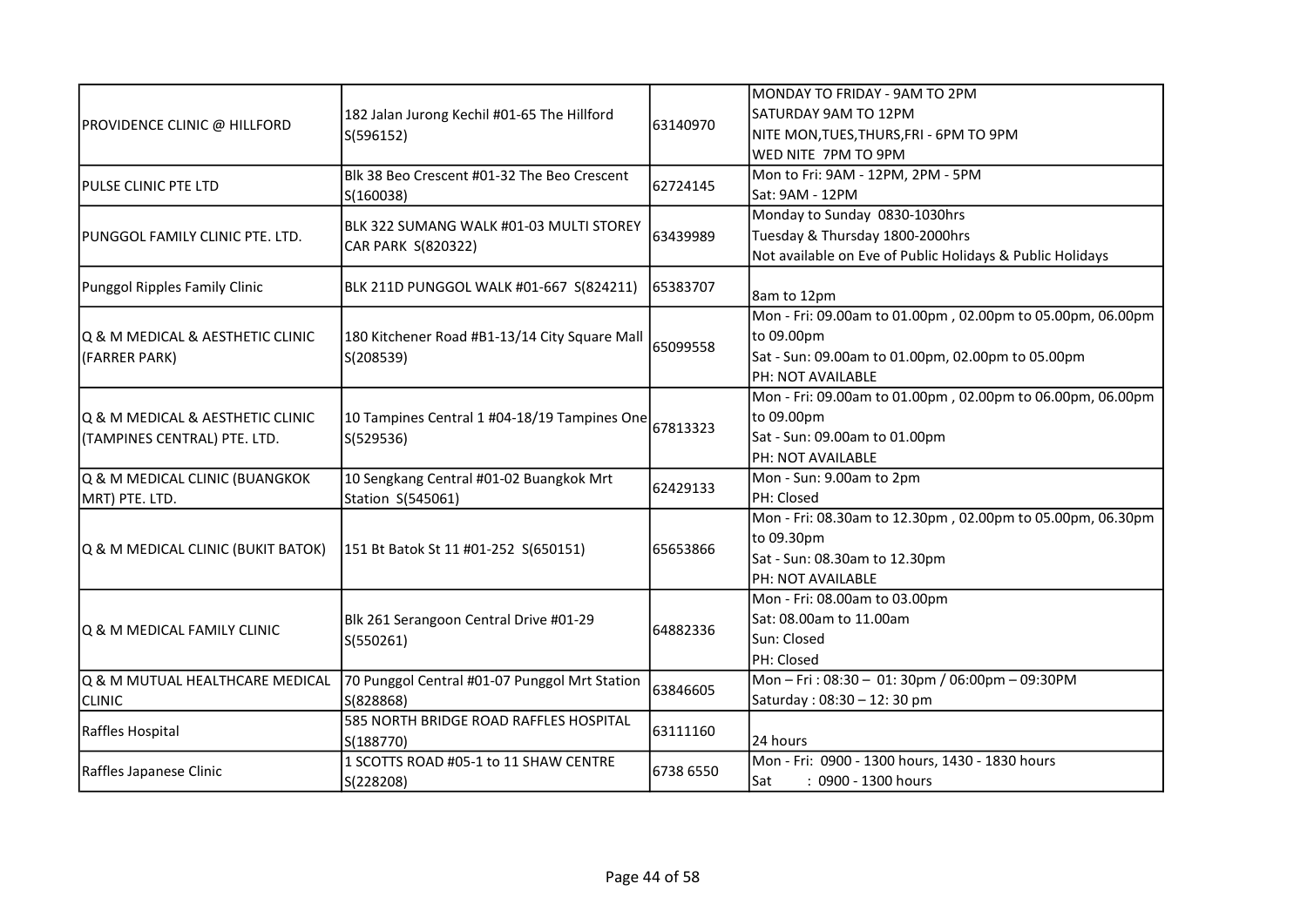| <b>Raffles Medical</b> |                                                      |          | Monday, Wednesday and Friday                                |
|------------------------|------------------------------------------------------|----------|-------------------------------------------------------------|
|                        | 1 CHANGI BUSINESS PARK CRESCENT #01-11               | 67819033 | 8.30am-1pm                                                  |
|                        | Plaza 8 S(486025)                                    |          | Public Holiday: CLOSE                                       |
|                        | 6 Raffles Boulevard #01-212 Marina Square            |          | Monday to Friday - 830am to 1pm; 2pm to 530pm               |
| RAFFLESMEDICAL         | S(039594)                                            | 63396644 | Saturday - 830am to 1pm                                     |
|                        |                                                      |          | Mon to Fri: 8.30am to 9.30pm                                |
| RAFFLESMEDICAL         | Blk 131 Jurong Gateway Road #01-267                  | 63111160 | Sat, Sun and PH: 8.30am to 1pm, 2pm to 5.30pm, 6.30pm to    |
|                        | S(600131)                                            |          | 9.30pm                                                      |
|                        | 65 Airport Boulevard #B2-01 Passenger                |          |                                                             |
| RAFFLESMEDICAL         | Terminal Bulding 3 S(819663)                         | 63111160 | 24 hours, everyday, including weekends and public holidays. |
|                        |                                                      |          | Mon                                                         |
|                        |                                                      |          | 8.30am-7pm                                                  |
|                        |                                                      |          |                                                             |
|                        |                                                      |          | Tues to Fri                                                 |
|                        | 1 Maritime Square #03-56 Harbourfront Centre         | 63111160 | 8.30am - 5.30pm                                             |
| RAFFLESMEDICAL         | S(099253)                                            |          |                                                             |
|                        |                                                      |          | Sat:                                                        |
|                        |                                                      |          | 8.30am-1pm                                                  |
|                        |                                                      |          | Sun & PH: Closed                                            |
|                        |                                                      |          |                                                             |
|                        | 118 Holland Avenue #05-02/03/04 Raffles              |          | Mon-Fri: 8.30am-9.30pm. Sat, Sun, PH: 8.30am-1pm, 2pm-      |
| <b>RAFFLESMEDICAL</b>  | Holland V S(278997)                                  | 63111160 | 5.30pm, 6.30pm-9.30pm                                       |
| RAFFLESMEDICAL         | 1 Scotts Road #04-09 To 14 Shaw Centre               | 63111160 |                                                             |
|                        | S(228208)                                            |          | Mon-Fri: 8.30am-6pm. Sat: 8.30am-1pm Sun & PH: Closed       |
| <b>RAFFLESMEDICAL</b>  | Blk 355 Sembawang Way #01-06/07 S(750355) 63111160   |          |                                                             |
|                        |                                                      |          | Tues - Fri: 10.00am to 12.00pm and 2.00pm to 4.00pm         |
| RAFFLESMEDICAL         | 370 Alexandra Road #B1-41 Anchorpoint                | 63111160 |                                                             |
|                        | S(159953)                                            |          | Mon - Fri: 10:00am to 11.00am, 2.00pm to 4.00pm             |
| <b>RAFFLESMEDICAL</b>  | 12 Marina Boulevard #17-05 Marina Bay                | 63111160 | Mon - Fri: 09.00am - 11.00am                                |
|                        | Financial Centre Tower 3 S(018982)                   |          | 2.00pm - 4.00pm                                             |
| RAFFLESMEDICAL         | 930 Yishun Avenue 2 #03-35 Northpoint City           | 63111160 |                                                             |
|                        | (North Wing) S(769098)                               |          | Tues - Fri: 10.00am to 12.00pm and 2.00pm to 4.00pm         |
| RAFFLESMEDICAL         | 51 Anson Road #01-51 Anson Centre S(079904) 63111160 |          | Mon - Fri: 09.00am to 11.00am                               |
|                        |                                                      |          | 2.00pm to 4.00pm                                            |
| <b>RAFFLESMEDICAL</b>  | 83 Punggol Central #02-29 Waterway Point             | 63111160 | Mon - Fri 9am - 12pm                                        |
|                        | S(828761)                                            |          | $2pm - 4pm$                                                 |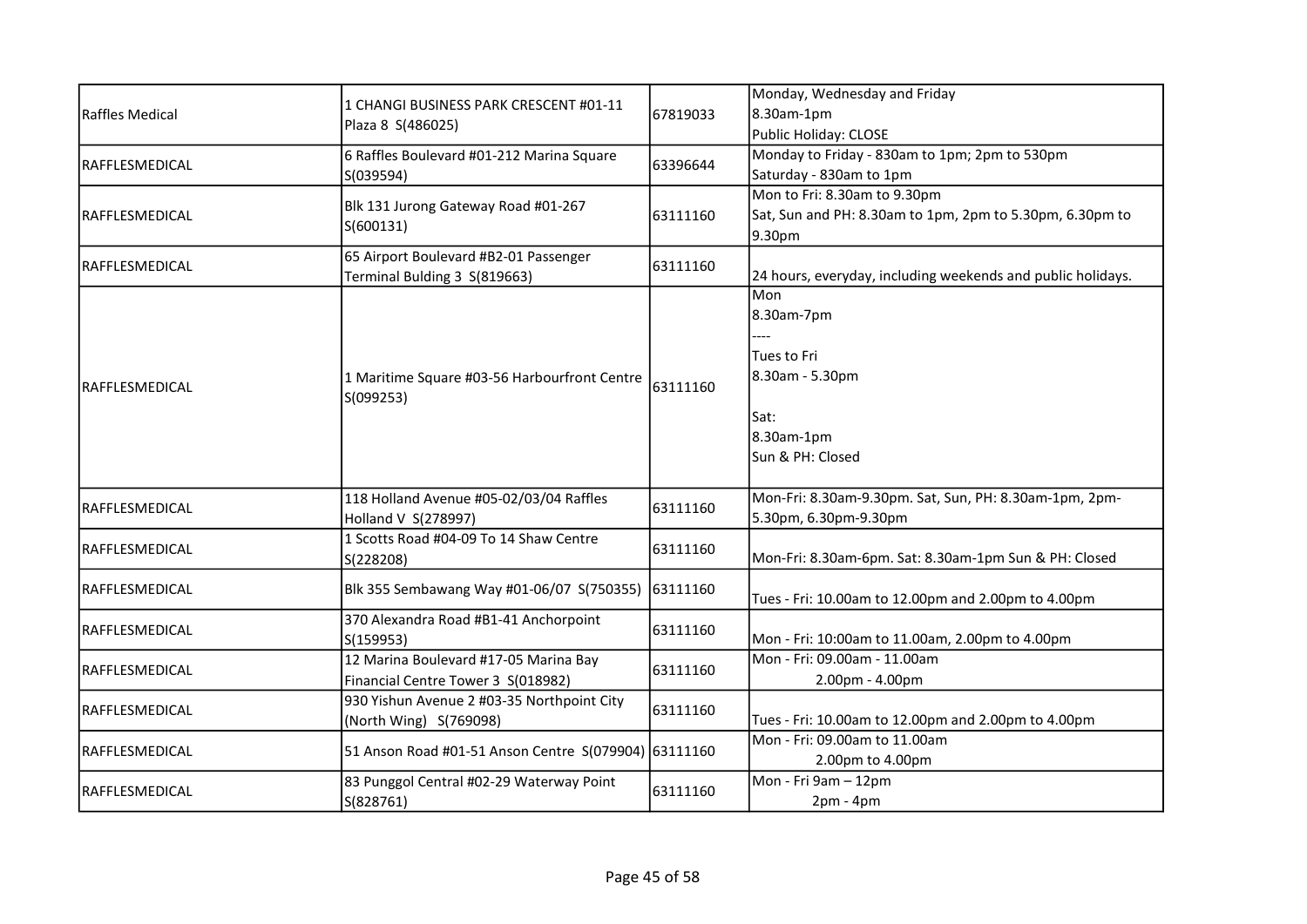|                 | 5 Changi Business Park Central 1 #B1-55/56              | 63111160 | Monday-Friday: 8.30am-1pm                       |
|-----------------|---------------------------------------------------------|----------|-------------------------------------------------|
| RAFFLESMEDICAL  | Changi City Point S(486038)                             |          | Saturday: 8.30-10.30am                          |
| RAFFLESMEDICAL  | 1 Jurong West Central 2 #B1A-19D Jurong Point           |          | Mon - Fri: 10.00am to 12.00pm, 2.00pm to 4.00pm |
|                 | Shopping Centre Jp1 S(648886)                           | 63111160 | Sat: 10.00am to 12.00pm                         |
|                 | Blk 203 Bedok North Street 1 #01-467                    |          | Mon - Fri: 08.30am to 9.30pm                    |
| RAFFLESMEDICAL  | S(460203)                                               | 63111160 | Sat, Sun & PH: 08.30am to 01.00pm               |
|                 | Blk 21 Choa Chu Kang North 6 #01-02 Yewtee              |          |                                                 |
| RAFFLESMEDICAL  | Point S(689578)                                         | 63111160 | Tues - Fri: 2.30pm to 4.30 pm                   |
|                 |                                                         |          | Monday-Friday: 8.30am-1pm                       |
| RAFFLESMEDICAL  | 3 Simei Street 6 #02-27 Eastpoint Mall                  | 63111160 | Saturday & Sunday: 8.30am-11am                  |
|                 | S(528833)                                               |          | PH: CLOSED                                      |
|                 | 11 Rivervale Crescent #02-17 Rivervale Mall             |          |                                                 |
| RAFFLESMEDICAL  | S(545082)                                               | 63111160 | Monday to Friday: 2:30pm to 4:00pm              |
|                 |                                                         |          | Tues: 2.30pm to 4.00 pm                         |
| RAFFLESMEDICAL  | 17 Petir Road #02-07/08 Hillion Mall S(678278) 63111160 |          | Sat: 2.30pm to 4.00 pm                          |
| RAFFLESMEDICAL  | Blk 809 Hougang Central #01-180 S(530809)               | 63111160 | Monday to Friday: 2:30pm to 4:00pm              |
| RAFFLESMEDICAL  | Blk 446 Clementi Avenue 3 #01-189 S(120446)             | 63111160 |                                                 |
|                 |                                                         |          | Mon - Fri: 10.00am to 12.00pm, 2.30pm to 4.00pm |
| RAFFLESMEDICAL  | 23 Serangoon Central #B2-01 Nex S(556083)               | 63111160 | Monday to Friday: 2:30pm to 4:30pm              |
| RAFFLESMEDICAL  | Blk 1 Pasir Ris Central Street 3 #04-19 White           | 63111160 |                                                 |
|                 | Sands S(518457)                                         |          | Mon - Fri: 14.30 - 16.30                        |
|                 |                                                         | 63111160 | Mon to Fri                                      |
|                 |                                                         |          | 8.00am to 2.00pm                                |
| IRAFFLESMEDICAL | 10 Tampines Central 1 #03-28 Tampines One               |          |                                                 |
|                 | S(529536)                                               |          | Sat, Sun & Public Holiday                       |
|                 |                                                         |          | 8.30am to 11.00am                               |
|                 |                                                         |          | 2.00pm to 3.00pm                                |
|                 | 50 Raffles Place #01-02A Singapore Land Tower           | 63111160 | Mon-Fri: 9am to 12pm                            |
| IRAFFLESMEDICAL | S(048623)                                               |          | 2pm to 4pm Sat-Sun: Closed                      |
|                 |                                                         |          | PH: Closed                                      |
|                 |                                                         | 63111160 | Mon - Fri                                       |
| RAFFLESMEDICAL  | Blk 722 Ang Mo Kio Ave 8 #01-2825 S(560722)             |          | 9.00am to 8.00pm                                |
|                 |                                                         |          | Sat, Sun: 9.00am to 9.30pm                      |
| IRAFFLESMEDICAL | 471 Joo Chiat Road S(427680)                            | 63111160 | Mon to Fri:8:30am to 12pm                       |
|                 |                                                         |          | Sat & Sun: 8:30am to 10am                       |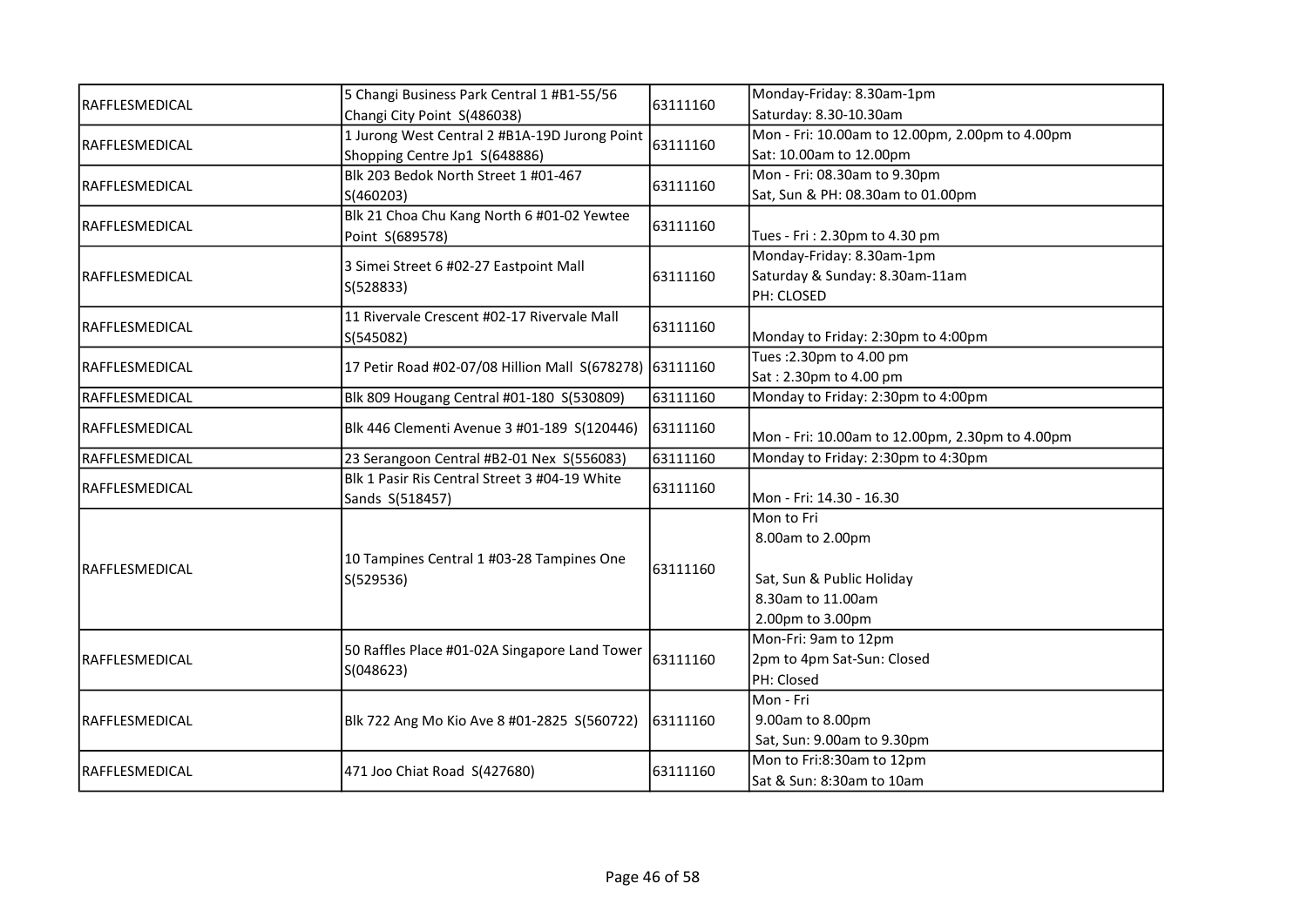|                                 |                                                                                               |          | Monday to Friday: 08:30 am to 01:00 pm, 02:00 pm to 05:30 |
|---------------------------------|-----------------------------------------------------------------------------------------------|----------|-----------------------------------------------------------|
| RAFFLESMEDICAL                  | 10E Sixth Avenue #01-03 S(276474)                                                             | 63111160 | pm, 06:30 pm to 09:30 pm                                  |
|                                 |                                                                                               |          | Saturday and Sunday: 08:30 am to 01:00 pm                 |
| RAFFLESMEDICAL                  | 585 North Bridge Road Level 2, Raffles Hospital                                               | 63111160 |                                                           |
|                                 | S(188770)                                                                                     |          | Monday to Sunday: 08:00 am to 10:00 pm                    |
|                                 |                                                                                               |          | Mon - Fri: 9am - 12noon & 2pm-4pm                         |
| RAFFLESMEDICAL                  | 177 Toa Payoh Central #01-170 S(310177)                                                       | 62547667 | Sat & Sun: 8.30am - 9.30am                                |
|                                 | 1 SENGKANG SQUARE                                                                             |          |                                                           |
| RAFFLESMEDICAL                  | <b>COMPASS ONE</b>                                                                            | 63111160 | Mon - Sun & PH :                                          |
|                                 | #04-09 SINGAPORE 545078                                                                       |          | 8.30am to 9.00pm                                          |
|                                 |                                                                                               |          | Monday to Friday                                          |
|                                 |                                                                                               |          | 9am to 12pm                                               |
|                                 |                                                                                               |          | 2pm to 4pm                                                |
| RAFFLESMEDICAL (BISHAN)         | BLK 283 BISHAN STREET 22 #01-177 S(570283) 63111160                                           |          |                                                           |
|                                 |                                                                                               |          | Saturday & Sunday                                         |
|                                 |                                                                                               |          | 9am to 9.30am                                             |
|                                 |                                                                                               |          | No PH swabbing                                            |
|                                 | 1 Woodlands Square #05-20 Causeway Point<br>S(738099)<br>21 Choa Chu Kang Ave 4 #B1-07A Lot 1 |          | Monday to Sunday                                          |
| RAFFLESMEDICAL (CAUSEWAY POINT) |                                                                                               | 63111160 | 9am to 12.00pm                                            |
|                                 |                                                                                               |          | 2.00pm to 8.00pm                                          |
|                                 |                                                                                               |          | Tuesday to Friday                                         |
|                                 |                                                                                               | 63111160 | 10.30am to 12.30pm                                        |
| RAFFLESMEDICAL (LOT 1 SHOPPERS  |                                                                                               |          | 2pm to 4pm                                                |
| MALL)                           | Shoppers' Mall S(689812)                                                                      |          | Saturday to Monday                                        |
|                                 |                                                                                               |          | 3.00pm to 7.00pm                                          |
|                                 | Blk 259 Pasir Ris Street 21 #02-33 Loyang Point                                               |          | Monday to Sunday                                          |
| RAFFLESMEDICAL (LOYANG)         | S(510259)                                                                                     | 63111160 | 9.30am to 11am                                            |
| RAFFLESMEDICAL (RAFFLES CITY)   |                                                                                               |          | Monday to Friday                                          |
|                                 |                                                                                               |          | 9.00am to 3.00pm                                          |
|                                 | 252 North Bridge Road #02-17 Raffles City                                                     |          |                                                           |
|                                 | Shopping Centre S(179103)                                                                     | 63111160 | Saturday                                                  |
|                                 |                                                                                               |          | 9.00am to 9.45am                                          |
|                                 |                                                                                               |          |                                                           |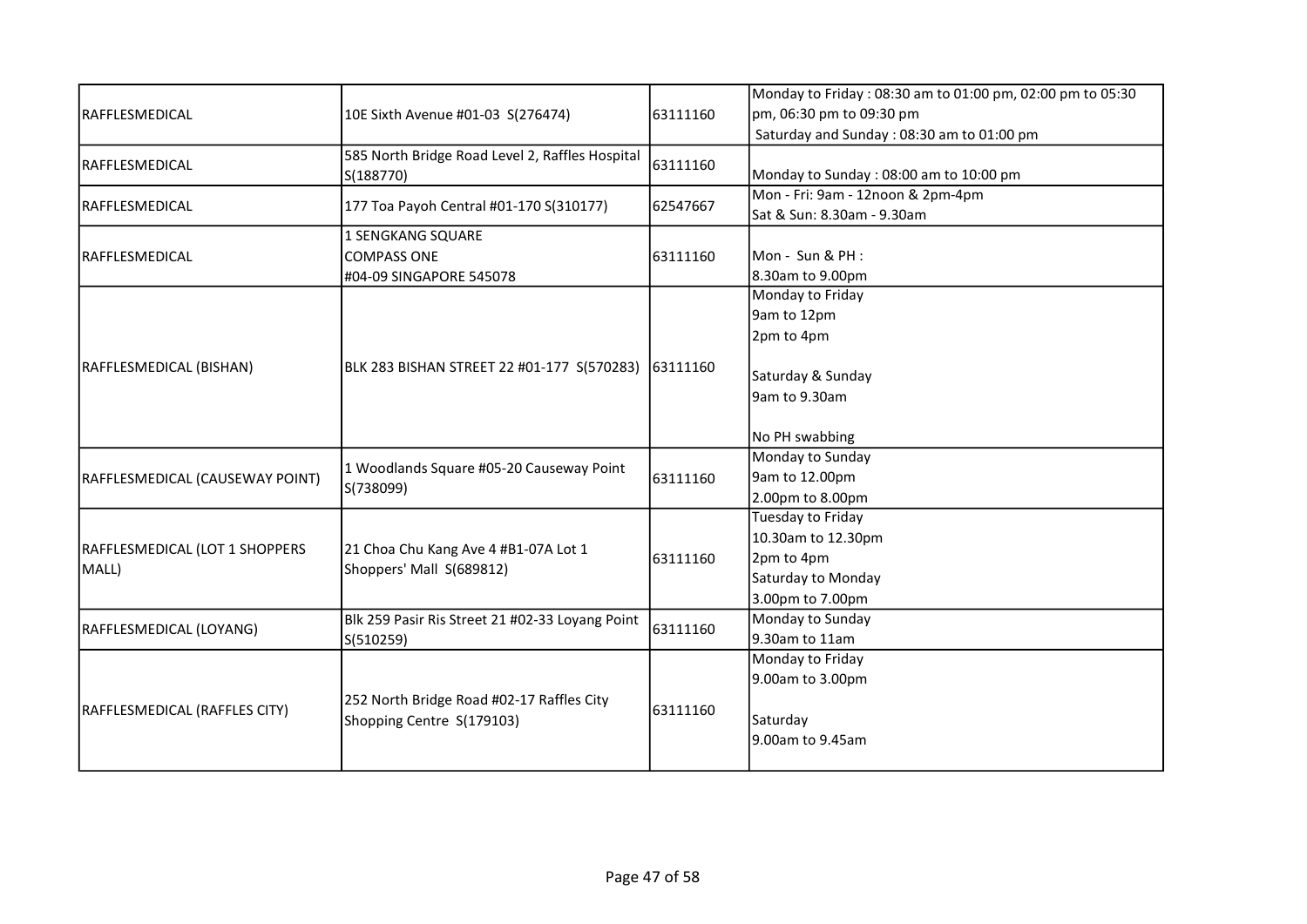|                                   |                                                                |          | Monday to Friday                                            |
|-----------------------------------|----------------------------------------------------------------|----------|-------------------------------------------------------------|
| RAFFLESMEDICAL (SIGLAP)           |                                                                |          | 8.30am to 2.45pm                                            |
|                                   | 55 Siglap Road #02-11/12 Siglap Centre                         | 63111160 |                                                             |
|                                   | S(455871)                                                      |          | Saturday & Sunday                                           |
|                                   |                                                                |          | 8.30am to 9.30am                                            |
| RCMC RIVERVALE CRESCENT MEDICAL   | BLK 182A RIVERVALE CRESCENT #01-04                             |          | MON-THURS 0900-1300, 1830-2130HRS                           |
| <b>CENTRE</b>                     | S(541182)                                                      | 68860772 | FRI-SAT 0900-1300HRS                                        |
|                                   |                                                                |          | Public Holiday: Closed                                      |
|                                   |                                                                |          | Monday to Thursday: 08:30 am to 01:00 pm, 06:00 pm to 09:30 |
| lRed Dot Medical                  | 660A EDGEDALE PLAINS #02-06 WATERWAY                           | 69372388 | рm                                                          |
|                                   | SUNDEW S(821660)                                               |          | Friday to Saturday: 08:30 am to 12:30 pm                    |
|                                   |                                                                |          | Sunday: 02:00 pm to 06:00 pm                                |
| REDWOOD @ TPY CLINIC AND SURGERY  | Blk 83 Lorong 2 Toa Payoh #01-457 Toa Payoh                    |          |                                                             |
| PTE. LTD.                         | Peakview S(310083)                                             | 62667820 | Monday - Friday: 800am - 1230pm and 2pm - 430pm             |
|                                   |                                                                |          | Mon to fri                                                  |
|                                   | BLK 175 BENCOOLEN STREET #01-20<br>BURLINGTON SQUARE S(189649) |          | 9am to 1pm                                                  |
| IROCHOR CENTRE CLINIC             |                                                                | 62928327 | 2.30pm to 6pm                                               |
|                                   |                                                                |          |                                                             |
|                                   |                                                                |          | Sat 9am to 1pm                                              |
|                                   | BLK 111 WOODLANDS ST 13 #01-84 S(730111)                       |          | 0830 - 1300, 1400 - 1600, 1830 - 2100 MON TO WED            |
| ROYAL MEDICAL CENTRE              |                                                                | 63656855 | 0830 - 1300, 1400 - 1600 - THURS TO FRI                     |
|                                   |                                                                |          | 0830 - 1230 - SAT                                           |
|                                   |                                                                |          | 0900 - 1230 - SUN SELECTED SUNDAYS, CALL TO CONFIRM         |
|                                   |                                                                |          | MON-SAT: 10AM TO 12NOON                                     |
| ls & L FAMILY CLINIC              | Blk 729 Yishun St 71 #01-105 S(760729)                         | 67546203 | SUNDAY : CLOSED                                             |
|                                   |                                                                |          | : CLOSED<br>PH                                              |
|                                   |                                                                |          | MON-SAT: 10AM TO 12NOON                                     |
| lS AND L FAMILY CLINIC            | Blk 235 Yishun St 21 #01-446 S(760235)                         | 62576885 | SUNDAY : CLOSED                                             |
|                                   |                                                                |          | : CLOSED<br>PН                                              |
|                                   |                                                                |          | Mon: 09.00am to 12.30pm, 02.00pm to 04.30pm, 06.30pm to     |
| <b>S G CLINIC FAMILY PRACTICE</b> | 84 Serangoon Garden Way S(555980)                              | 63831988 | 08.30pm                                                     |
|                                   |                                                                |          | Tue - Fri: 09.00am to 12.30pm, 02.00pm to 04.30pm           |
|                                   |                                                                |          | Sat: 09.00am to 12.30pm                                     |
| SATA COMMHEALTH MEDICAL CENTRE    | 351 Chai Chee Street S(468982)                                 | 62446688 | Mon - Fri: 08.30am to 04.30pm                               |
|                                   |                                                                |          | Sat: 08.30am to 12.30pm                                     |
| SATA COMMHEALTH MEDICAL CENTRE    | 900 South Woodlands Dr #04-01 Woodlands                        | 62446688 | Mon - Fri: 08.30am to 04.30pm                               |
|                                   | Civic Centre S(730900)                                         |          | Sat: 08.30am to 12.30pm                                     |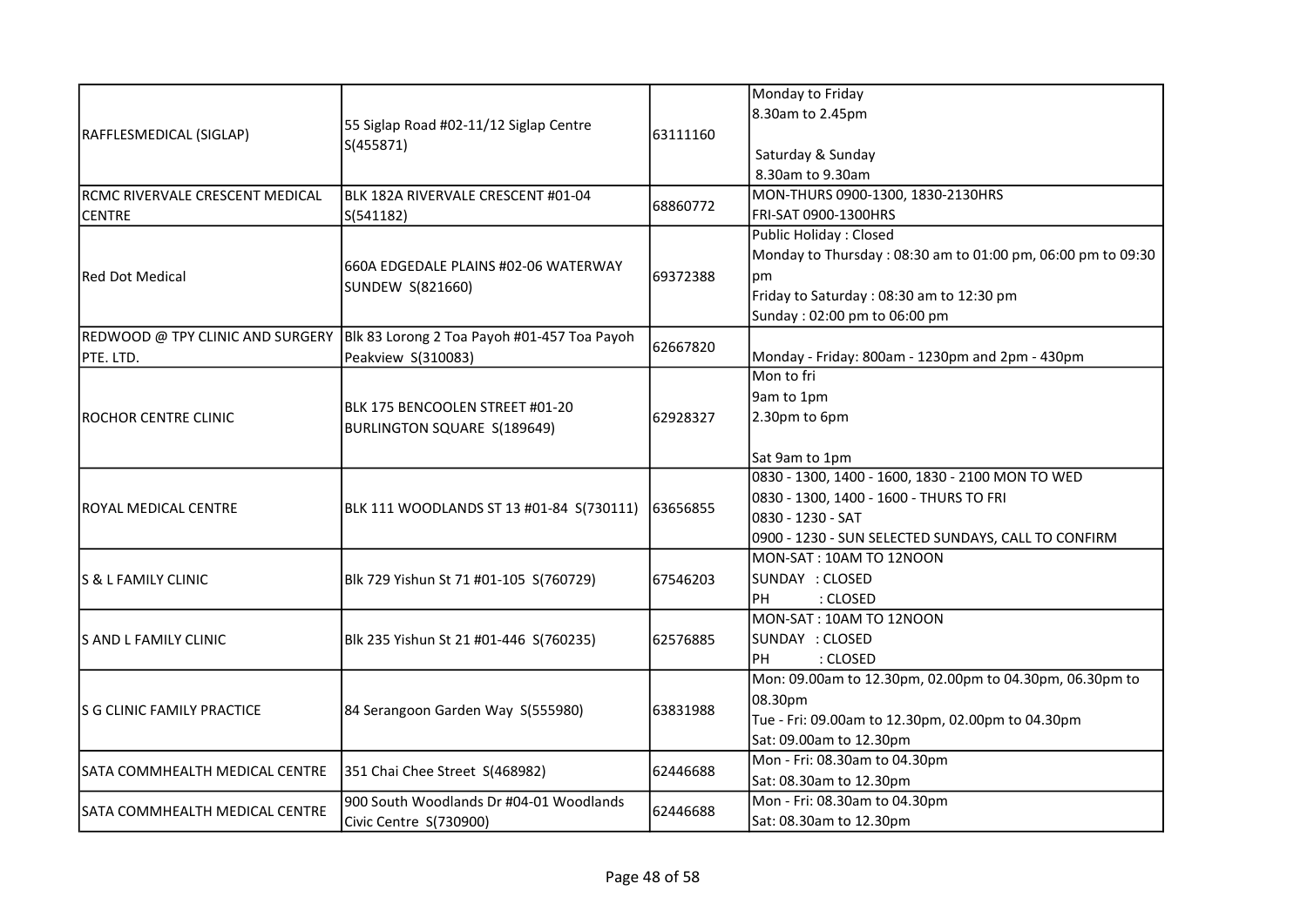|                                       | Blk 715 Ang Mo Kio Avenue 6 #01-4008 & 4010<br>S(560715)  | 62446688 | Mon - Fri: 08.30am to 04.30pm                                |
|---------------------------------------|-----------------------------------------------------------|----------|--------------------------------------------------------------|
| <b>SATA COMMHEALTH MEDICAL CENTRE</b> |                                                           |          | Sat: 08.30am to 12.30pm                                      |
|                                       |                                                           |          | Monday to Friday: 08:30 am to 05:00 pm                       |
| SATA COMMHEALTH MEDICAL CENTRE        | Blk 135 Jurong Gateway Road #04-345                       | 62446688 | Saturday: 08:30 am to 01:00 pm                               |
|                                       | S(600135)                                                 |          | Sunday and Public Holiday: Closed                            |
|                                       |                                                           |          |                                                              |
| SATA COMMHEALTH MEDICAL CENTRE        | 1 Siang Kuang Avenue Sennett Estate                       | 62446688 | Monday to Friday: 08:30 am to 05:00 pm, 08:30 am to 05:00 pm |
|                                       | S(347919)                                                 |          | Saturday and Sunday: 08:30 am to 01:00 pm                    |
|                                       |                                                           |          | Monday to Friday: 08:30 am to 05:00 pm                       |
| SATA COMMHEALTH MEDICAL CENTRE        | 5 Tampines Central 6 #01-01A Telepark                     | 62446688 | Saturday: 08:30 am to 01:00 pm                               |
|                                       | S(529482)                                                 |          | Sunday and Public Holiday: Closed                            |
|                                       |                                                           |          | Swab timing                                                  |
|                                       |                                                           |          | Mon - Fri: 09.00am to 11.30 am 2 pm to 5.30pm                |
| SAUDARA CLINIC BY A+J GENERAL         | 228 Changi Road #01-01 Icon@Changi                        | 62444485 | Sat: 9.00am to 11.30 am                                      |
| <b>PHYSICIANS</b>                     | S(419741)                                                 |          | Sun: close                                                   |
|                                       |                                                           |          | PH: close                                                    |
| SEACARE MARITIME MEDICAL CENTRE       | 100 Tras Street #18-02/03 100Am Tower                     |          | Monday to Friday: 09:00 am to 05:00 pm                       |
| <b>PTE LTD</b>                        | S(079027)                                                 | 62227728 | Saturday: 09:00 am to 01:00 pm                               |
|                                       | Blk 511 Canberra Road #02-02A Sembawang<br>Mart S(750511) | 64819793 | Mon-Thursday&Sat: 8am-2pm, 6pm-10pm                          |
| SEMBAWANG MART MEDICAL CENTRE         |                                                           |          | Fri: 8am-8pm                                                 |
|                                       |                                                           |          | Sun & PH: 6pm-10pm                                           |
|                                       | ADMIRALTY ROAD WEST S(759956)                             | 67506300 | Monday to Friday                                             |
| <b>SEMBCORP MARINE ADMIRALTY YARD</b> |                                                           |          | 8 am to 12 noon                                              |
| <b>MEDICAL CENTRE</b>                 |                                                           |          | Sat / Sun / PH closed                                        |
| ISEMBCORP MARINE TUAS BOULEVARD       |                                                           | 68378734 | Monday-Friday 0800-1200                                      |
| YARD MEDICAL CENTRE                   | 80 TUAS SOUTH BOULEVARD S(637051)                         |          | Sat/Sun/PH CLOSED                                            |
|                                       |                                                           |          | mon to thur:                                                 |
|                                       |                                                           |          | 7.30am to 9.30am                                             |
| <b>SENGKANG FAMILY CLINIC</b>         |                                                           |          | 12nn to 4pm                                                  |
|                                       |                                                           |          | 6.00pm to 9.00pm                                             |
|                                       | Blk 274D Compassvale Bow #01-01 S(544274)                 |          | Fri:                                                         |
|                                       |                                                           | 63867781 | 2pm to 5pm                                                   |
|                                       |                                                           |          | 8pm to 10pm                                                  |
|                                       |                                                           |          |                                                              |
|                                       |                                                           |          | Sat: Closed                                                  |
|                                       |                                                           |          | Sun: 11.30am to 2.30pm                                       |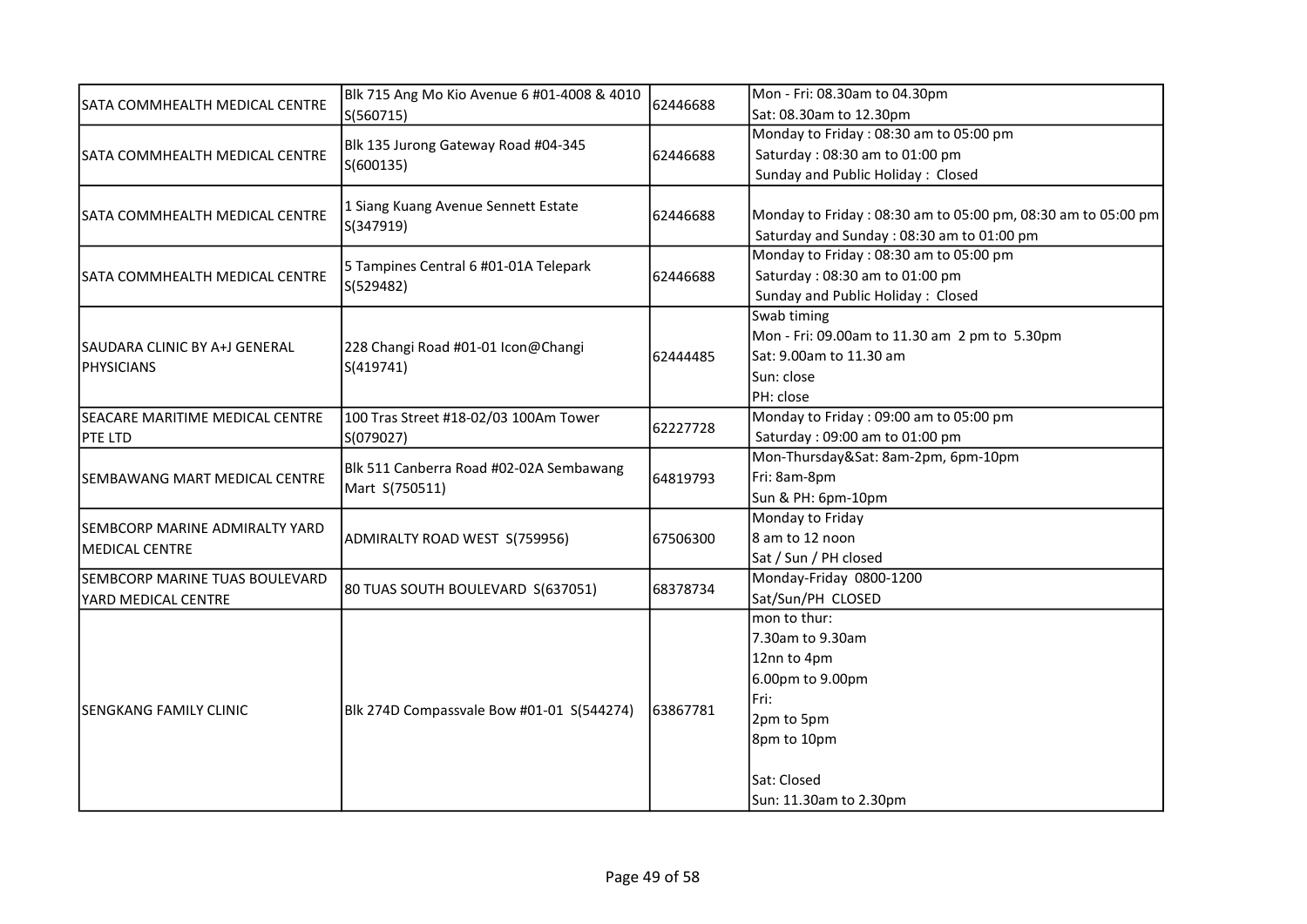| Shalom Clinic & Surgery       | BLK 123 BT MERAH LANE 1 #01-104                         | 62780270 |                                                           |
|-------------------------------|---------------------------------------------------------|----------|-----------------------------------------------------------|
|                               | ALEXANDRA VILLAGE S(150123)                             |          | 9-1230;2-5pm                                              |
|                               |                                                         |          | Monday to Friday 8.00am to 5.00pm                         |
| SHANAH MEDICAL CLINIC PTE LTD | BLK 633 VEERASAMY ROAD #01-120 S(200633)                | 62922777 | Saturday 8.00am to 1.00pm                                 |
|                               |                                                         |          | Closed on Sunday & Public Holiday                         |
| Shenton Family Medical Clinic | BLK 102 TOWNER ROAD #01-268 (Lower Floor)               | 63910860 | Mon to Friday 0830-1230 1400-1700 1830-2130               |
|                               | TOWNERVILLE S(322102)                                   |          | Sat Sun 0830-1230                                         |
| SHENTON FAMILY MEDICAL CLINIC | BLK 744 BEDOK RESERVOIR ROAD #01-3065                   | 64435936 | Mon to Friday 8:30am-12noon, 2pm-5pm, 7pm-10:30pm Sat and |
| (BEDOK RESERVOIR)             | S(470744)                                               |          | Sun 8:30-12noon, 2pm to 5pm                               |
| <b>SHENTON MEDICAL GROUP</b>  | 2 Changi Business Park Avenue 1 #01-03 Ue               | 66362490 | Mon to Fri: 8:30am to 1:00pm; 2:00pm to 04:00pm           |
|                               | Bizhub East S(486015)                                   |          | Closed: Sat, Sun & PH                                     |
| <b>SHENTON MEDICAL GROUP</b>  | 598 Yishun Ring Road #B1-09 The Wisteria                | 66945668 |                                                           |
|                               | S(768698)                                               |          | Mon-Fri: 8.30am-1pm, 2pm-3pm                              |
|                               | Blk 263 Serangoon Central Drive #01-59                  |          | Mon-Fri:                                                  |
| SHENTON MEDICAL GROUP         | S(550263)                                               | 64876580 | 8am - 12pm                                                |
|                               |                                                         |          | 1pm-330pm                                                 |
|                               | 10 Sengkang Central #01-04 Buangkok Nel Mrt             |          | Mon-Fri: 0830-1300h, 1400-1600                            |
| <b>SHENTON MEDICAL GROUP</b>  | Station S(545061)                                       | 63153671 | Sun: 0830-1000h                                           |
| SHENTON MEDICAL GROUP         | Blk 160 Yishun Street 11 #01-200 S(760160)              | 68516233 | Mon-Fri: 830am -1pm, 2pm-330pm                            |
| <b>SHENTON MEDICAL GROUP</b>  | 1 Raffles Quay #09-02 One Raffles Quay North            |          |                                                           |
|                               | Tower S(048583)                                         | 63277273 | Mon to Fri: 8:30am to 1:00pm; 2:00pm to 4:00pm            |
|                               | 90 Bras Basah Road #B1-02 Esplanade Mrt                 | 68870151 |                                                           |
| <b>SHENTON MEDICAL GROUP</b>  | Station S(189562)                                       |          | Mon-Fri 830am-1pm, 2-330pm                                |
| <b>SHENTON MEDICAL GROUP</b>  | 30 Woodlands Avenue 2 #01-47/48/49                      | 63639415 |                                                           |
|                               | Woodlands Mrt Station S(738343)                         |          | Mon-Fri: 8.30am to 12pm; 2pm to 4pm                       |
|                               |                                                         |          | Mon to Fri: 8:30am to 1:00pm                              |
| <b>SHENTON MEDICAL GROUP</b>  | 11 Collyer Quay #19-01 The Arcade S(049317)             | 65079730 | 2:00pm to 3:00pm                                          |
|                               | 33 Sengkang West Avenue #01-55/56 The                   | 62140363 | Mon to Fri: 8:30am to 1:00pm                              |
| SHENTON MEDICAL GROUP         | Seletar Mall S(797653)                                  |          | 2:00pm to 3:30pm                                          |
|                               | 8A Marina Boulevard #B2-76 Marina Bay Link              |          | Mon to Fri: 8:30am to 1:00pm                              |
| <b>SHENTON MEDICAL GROUP</b>  | Mall S(018984)                                          | 66345620 | 2:00pm to 3:30pm                                          |
| SHENTON MEDICAL GROUP         | 26 Sentosa Gateway #B2-01 S(098138)                     | 62382582 | Monday to Sunday 9.00am to 1.00pm, 2.00pm to 4.00pm       |
|                               | Blk 625 Elias Road #01-324B Elias Mall                  |          |                                                           |
| SHENTON MEDICAL GROUP         | S(510625)                                               | 65855768 | Mon to Fri: 8:00am to 2:00pm                              |
|                               |                                                         | 62358926 | Monday - Friday:                                          |
| Shenton Medical Group         | BLK 18 TOH YI DRIVE #01-103 TOH YI GARDENS<br>S(590018) |          | 08.30 AM - 01.00 PM                                       |
|                               |                                                         |          | 02:00 PM - 04:00 PM                                       |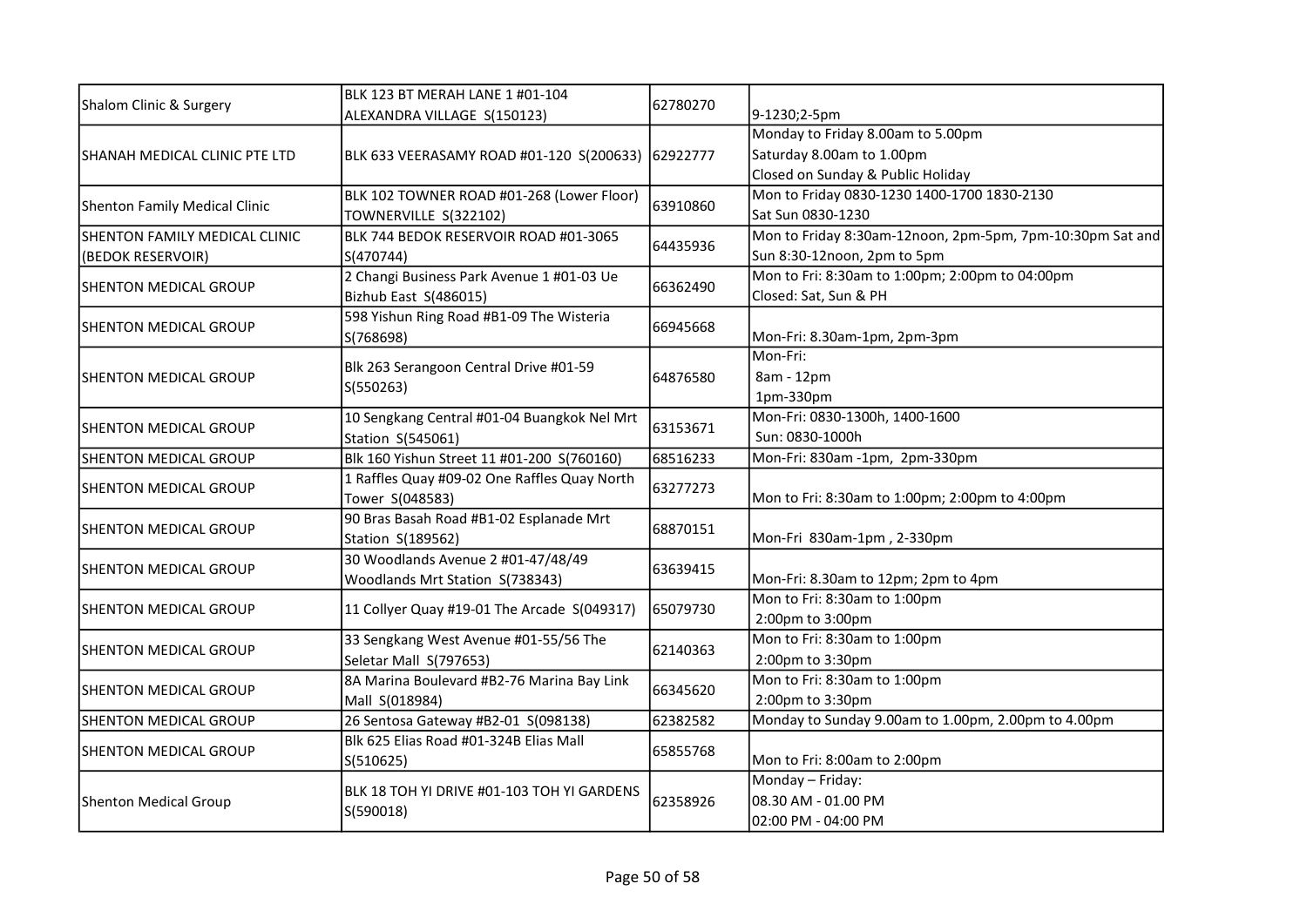| SHENTON MEDICAL GROUP                                                  | BLK 126 LORONG 1 TOA PAYOH #01-561 TOA<br>PAYOH HEIGHTS S(310126) | 62590991 | Mon to Fri: 8:00am to 1:00pm;                                |
|------------------------------------------------------------------------|-------------------------------------------------------------------|----------|--------------------------------------------------------------|
|                                                                        |                                                                   |          | 2:00pm to 3:30pm                                             |
| <b>SHENTON MEDICAL GROUP</b>                                           | 1 JURONG WEST CENTRAL 2 #01-17E/F/G/H                             |          |                                                              |
|                                                                        | JURONG POINT SHOPPING CENTRE S(648886)                            | 67915100 | Mon to Fri: 8:30am to 12:30pm;                               |
|                                                                        |                                                                   |          | 1:30pm to 4:30pm                                             |
| <b>SHENTON MEDICAL GROUP</b>                                           | 10 ANSON RD #36-8/9/10 INTERNATIONAL                              | 62202911 | Mon to Fri: 8:30am to 1:00pm                                 |
|                                                                        | PLAZA S(079903)                                                   |          | 2:00pm to 4:00pm                                             |
| <b>SHENTON WELLNESS CENTRE</b>                                         | 460 ALEXANDRA ROAD #02-15 PSA BUILDING                            | 63761630 | Mon to Fri: 8:30am to 1:00pm                                 |
|                                                                        | (ALEXANDRA RETAIL CENTRE) S(119963)                               |          | 2:00pm to 4:00pm                                             |
| <b>SHIFA CLINIC &amp; SURGERY</b>                                      | Blk 668 Chander Rd #01-18/20 S(210668)                            | 68020474 | Mon to Sun: 12.00 pm to 1 pm and 4.00 pm to 5 pm             |
|                                                                        |                                                                   |          | Public Holiday: Not done                                     |
|                                                                        |                                                                   |          | Weekdays: 8am to 5pm; 6pm to 9pm                             |
| SILVER CROSS MEDICAL                                                   | Blk 846 Yishun Ring Road #01-3661 S(760846)                       | 67599181 | Saturday: 8am to 5pm                                         |
|                                                                        |                                                                   |          | Sundays: 8am to 5pm; 6pm to 9pm                              |
| SILVER CROSS MEDICAL                                                   | Blk 502 Jurong West Ave 1 #01-803 S(640502)                       | 68992141 | Mon - Fri: 08.00am to 10.00pm                                |
|                                                                        |                                                                   |          | Sat - Sun: 08.00am to 02.00pm                                |
| SILVER CROSS MEDICAL                                                   | 275A Holland Avenue S(278993)                                     | 64622818 | Mon - Sun: 08.00am to 10.00pm                                |
| SILVER CROSS MEDICAL                                                   | 3 Cheong Chin Nam Road S(599728)                                  | 68751191 | Mon - SuN:                                                   |
|                                                                        |                                                                   |          | 08.00am to 01.00pm                                           |
|                                                                        |                                                                   |          | 02.00pm to 06.00pm                                           |
|                                                                        |                                                                   |          |                                                              |
| SIMON ROAD FAMILY CLINIC                                               | Blk 9 Simon Road S(545895)                                        | 62878755 | Monday to Friday: 09:00 am to 01:00 pm, 07:00 pm to 09:00 pm |
|                                                                        |                                                                   |          | Saturday: 09:00 am to 01:00 pm                               |
|                                                                        | Blk 53 Sims Place #01-174 S(380053)                               | 67411607 | Monday to Friday: 08:30 am to 12:30 pm, 02:00 pm to 04:30    |
| SIMS DRIVE MEDICAL CLINIC                                              |                                                                   |          | pm, 07:00 pm to 09:00 pm                                     |
|                                                                        |                                                                   |          | Saturday: 08:30 am to 12:30 pm, 07:00 pm to 09:00 pm         |
|                                                                        |                                                                   |          | Sunday: 08:30 am to 12:30 pm                                 |
|                                                                        | 27 Bencoolen St #01-27 Bencoolen House<br>S(189620)               |          | Mon-Fri: 09.00am to 01.00pm, 02.30pm to 06.00pm              |
| <b>SINGAPURA CLINIC</b>                                                |                                                                   | 63361181 | Sat: 09.00am to 01.00pm                                      |
|                                                                        |                                                                   |          | Sun: Closed                                                  |
| SMRT MEDICAL CLINIC @ BISHAN DEPOT 300 Bishan Road Mrt Depot S(579828) |                                                                   | 66977700 | Mon to Fri: 8AM - 11AM, 1:30PM - 5PM                         |
|                                                                        |                                                                   |          | Sat: 8AM - 11:30AM                                           |
| SMRT MEDICAL CLINIC @ WOODLANDS                                        |                                                                   | 66977700 |                                                              |
| <b>DEPOT</b>                                                           | 60 Woodlands Industrial Park E4 S(757705)                         |          | Mon to Sat: 8AM - 11AM, 2PM - 5PM                            |
|                                                                        | 3 SOON LEE STREET #01-15 PIONEER JUNCTION<br>S(627606)            | 69779670 | 8.30AM to 6.30PM (Monday - Friday)                           |
| <b>SOON LEE MEDICAL CLINIC</b>                                         |                                                                   |          | 8.30AM to 4.30PM (Saturday)                                  |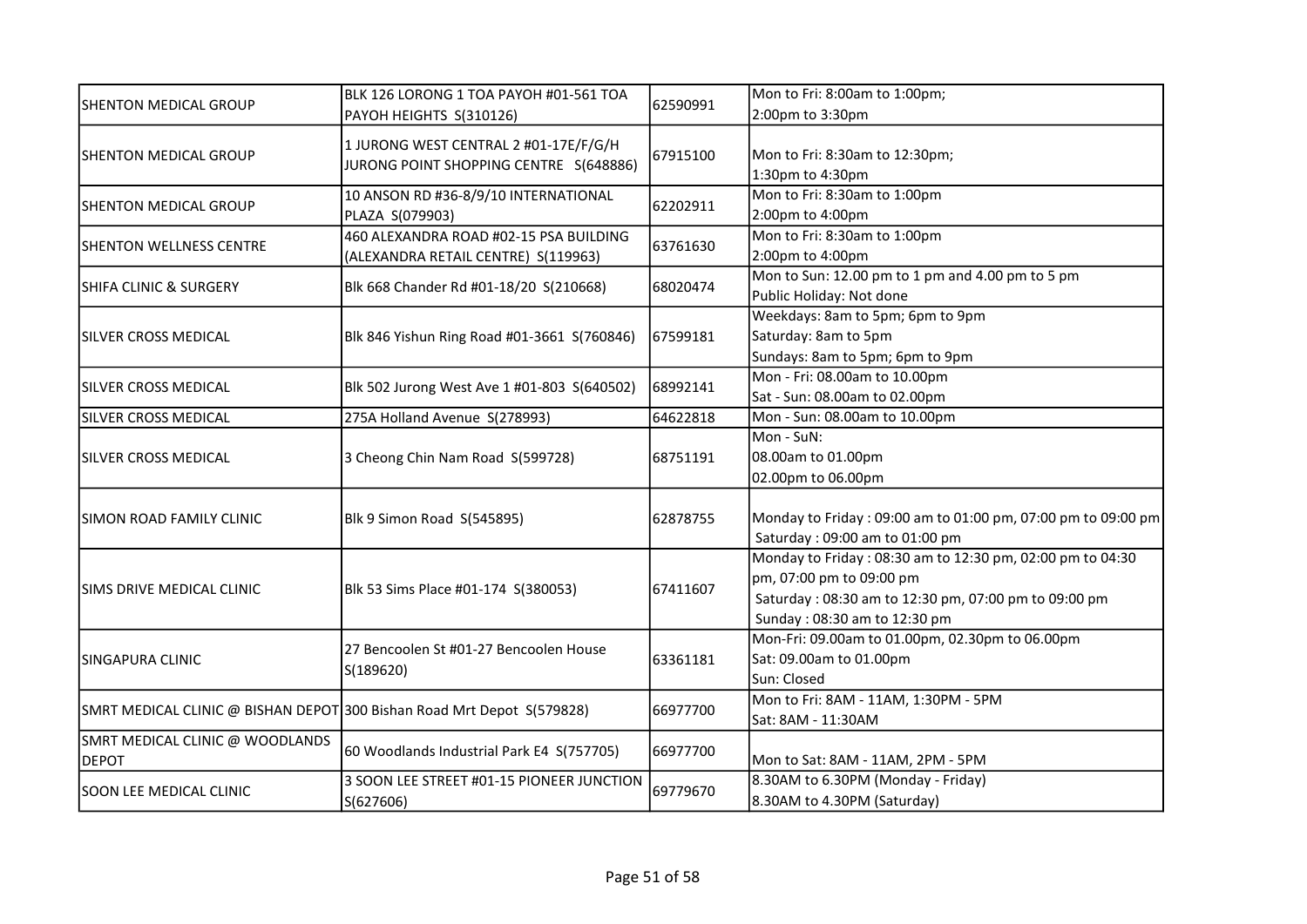| Speedoc                                | 991C ALEXANDRA ROAD #1-13b S(119971)                             | 67425155 | 8am-10pm every day, including Sundays and Public Holidays    |
|----------------------------------------|------------------------------------------------------------------|----------|--------------------------------------------------------------|
|                                        |                                                                  |          | To call 8180 8948, by appointment only                       |
| STAMFORD MEDICAL GROUP PTE LTD         | Blk 681 Race Course Road #01-303 S(210681)                       | 62265502 | Monday to Friday (8.30AM~5PM)                                |
|                                        |                                                                  |          | Saturday (8.30AM~1PM)                                        |
|                                        |                                                                  |          | Public Holiday: Closed                                       |
|                                        |                                                                  |          | Monday to Thursday: 08:30 am to 03:00 pm, 06:00 pm to 09:00  |
|                                        | 261 Punggol Way #01-05 Multi Storey Car Park                     |          | рm                                                           |
| ISTANDARD CLINIC & SURGERY             | S(820261)                                                        | 64441950 | Friday: 08:30 am to 03:00 pm                                 |
|                                        |                                                                  |          | Saturday: 08:30 am to 12:30 pm                               |
|                                        |                                                                  |          | Sunday to Sunday: 06:00 pm to 09:00 pm                       |
|                                        | 500 OLD CHOA CHU KANG ROAD #01-68                                |          | Monday to Sunday, including Public Holiday                   |
| StarMed Specialist Centre              | SUNGEI TENGAH LODGE S(698924)                                    | 62350763 | 930am to 8pm                                                 |
|                                        |                                                                  |          | GP Clinic & Health Screening                                 |
| STARMED SPECIALIST CENTRE PTE LTD      | 12 Farrer Park Station Road #01-                                 | 63226333 | Mon to Fri: 8AM - 5PM                                        |
|                                        | 05/06/07/08/09 S(217565)                                         |          | Sat: 8AM - 12:30PM                                           |
|                                        |                                                                  |          | MONDAY TO WEDNESDAY 9AM - 12 PM, 2.30 PM-4 PM, 7PM-          |
| <b>STERLING FAMILY CLINIC</b>          | BLK 84 BEDOK NORTH ST 4 #01-41 S(460084)                         | 68761654 | 9PM                                                          |
|                                        |                                                                  |          | THURSDAY TO SUNDAY 9AM TO 12 PM, 7PM -9PM                    |
|                                        |                                                                  |          | Mon, Tue, Thu, Fri: 08.30am to 1.00pm, 1.30 pm to 3.00 pm,   |
| <b>STREET 11 CLINIC</b>                | Blk 139 Tampines St 11 #01-18 S(521139)                          | 65882139 | 6.00 pm to 9.00 pm                                           |
|                                        |                                                                  |          | Wed: 08.30am to 1.00pm, 6.00 pm to 9.00 pm                   |
|                                        |                                                                  |          | Sat, Sun, PH: 9.00am to 1.00pm                               |
|                                        |                                                                  |          | Mon-Fri: 08.30pm to 12.30 pm, 01.30pm to 03.30pm             |
| SUMMIT MEDICAL CLINIC                  | Blk 632 Ang Mo Kio Ave 4 #01-956 S(560632)                       | 64560060 | Sat 08.30pm to 12.30pm                                       |
|                                        |                                                                  |          | Swabbing hours:                                              |
| Sunbeam Medical Anchorvale             | BLK 318B ANCHORVALE LINK #01-257<br>ANCHORVALE GARDENS S(542318) | 68023642 | Mon-Fri 0830-1230                                            |
|                                        |                                                                  |          | Sat-Sun 0830-1200                                            |
|                                        |                                                                  |          | Swab test available                                          |
| lSunbeam Medical Clinic                | BLK 443C FAJAR ROAD #01-76 S(673443)                             | 66100968 | Mon-Fri 0830-1330                                            |
|                                        |                                                                  |          | Sat and Sun 0830-1230                                        |
|                                        |                                                                  |          | monday to friday: 8:30am to 12:30pm, 5pm to 7:30pm           |
|                                        | BLK 455 SENGKANG WEST AVENUE #01-08                              |          | sat and sunday: 9am to 12pm                                  |
| Suncare medical clinic (sengkang west) | MULTI STOREY CAR PARK S(790455)                                  | 69706570 | public holidays: closed                                      |
|                                        | Blk 115 Canberra Walk #01-05 S(750115)                           | 69097550 |                                                              |
| <b>T MEDICAL CLINIC</b>                |                                                                  |          | Monday to Friday: 08:00 am to 01:00 pm, 06:25 pm to 11:00 pm |
|                                        |                                                                  |          | Tue to Fri: 9:30AM - 4:30PM                                  |
| T MEDICAL CLINIC (CITY GATE)           | 371 Beach Road #02-01 City Gate S(199597)                        | 69097550 | Mon: 9:30AM - 8PM                                            |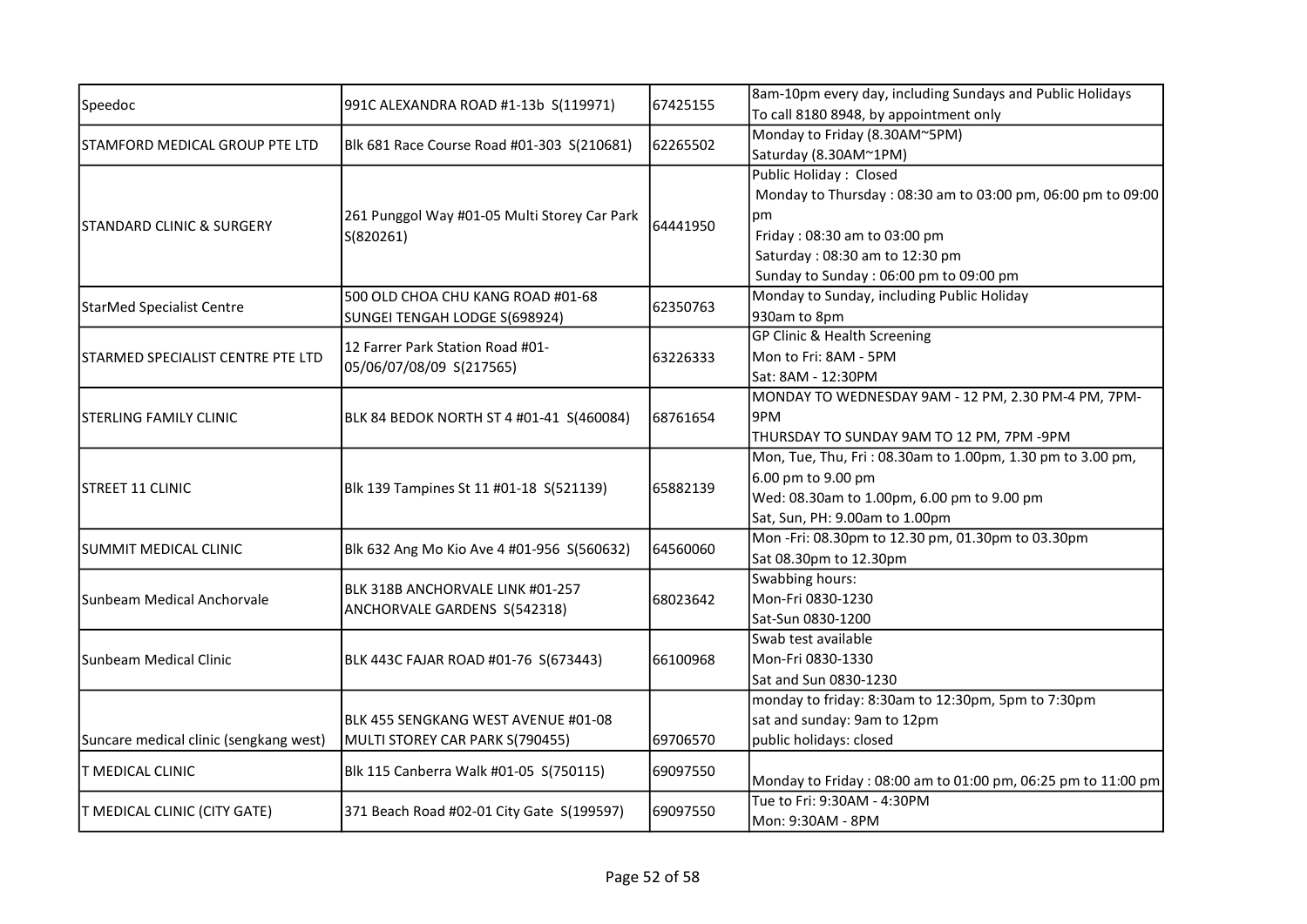| T MEDICAL CLINIC (KALLANG)                | Blk 5 Upper Boon Keng Road #01-14 Kallang<br>Heights S(380005) | 69700882 | Monday to Friday: 08:00 am to 01:00 pm, 06:00 pm to 10:00 pm<br>Saturday: 09:00 am to 12:00 pm<br>Sunday: 06:00 pm to 09:00 pm                                                               |
|-------------------------------------------|----------------------------------------------------------------|----------|----------------------------------------------------------------------------------------------------------------------------------------------------------------------------------------------|
| TAMPINES FAMILY MEDICINE CLINIC           | 1 Tampines Walk #03-34 Our Tampines Hub<br>S(528523)           | 67026022 | Mon - Fri: 9am-1pm, 2pm-5pm Mon, Tue, Thurs : 6pm to 9pm<br>Sat: 9am-1pm                                                                                                                     |
| ITAMPINES MEDILIFE CLINIC                 | BLK 801 TAMPINES AVE 4 #01-263 S(520801)                       | 67825142 | Monday to Thursday: 8:30am to 12:30pm, 2:00pm to 4:30pm,<br>7:00pm to 9:00pm<br>Friday: 8:30am to 12:30pm, 2:00pm to 4:30pm<br>Saturday and Sunday: 8:30am to 12:30pm                        |
| <b>TAN &amp; YIK CLINIC &amp; SURGERY</b> | Blk 116 Bishan Street 12 #01-36 S(570116)                      | 62584122 | Mon & Wed: 10am to 12.30pm 3.30pm to 5pm 7pm to 9pm<br>Tues & Fri: 10am to 12.30pm 3.30pm to 5pm<br>Thursdays: 10am to 12.30pm<br>7pm to 9pm<br>Sat & Sun: 9.30am to 12.30pm<br>IPH : CLOSED |
| <b>TAYKA MEDICAL</b>                      | 29A Desker Road S(209562)                                      | 63924473 | Mon - Fri: 10.00am to 09.00pm Sat, Sun, PH: 10.00am to<br>09.00pm                                                                                                                            |
| TAYKA MEDICAL FAMILY CLINIC               | Blk 526 Jurong West Street 52 #01-323<br>S(640526)             | 65645528 | Mon to Fri 9 am to 12 pm. 2 to 4 pm. 7 to 9pm.<br>Sat 9am to 12pm                                                                                                                            |
| TC FAMILY CLINIC PTE LTD                  | Blk 526 Jurong West St 52 #01-325 S(640526)                    | 65666687 | Monday to Saturday: 09:00 am to 12:30 pm<br>Monday: 09:00 am to 12:30 pm, 06:30 pm to 09:00 pm<br>Wednesday and Friday: 09:00 am to 12:30 pm, 01:30 pm to<br>03:30 pm                        |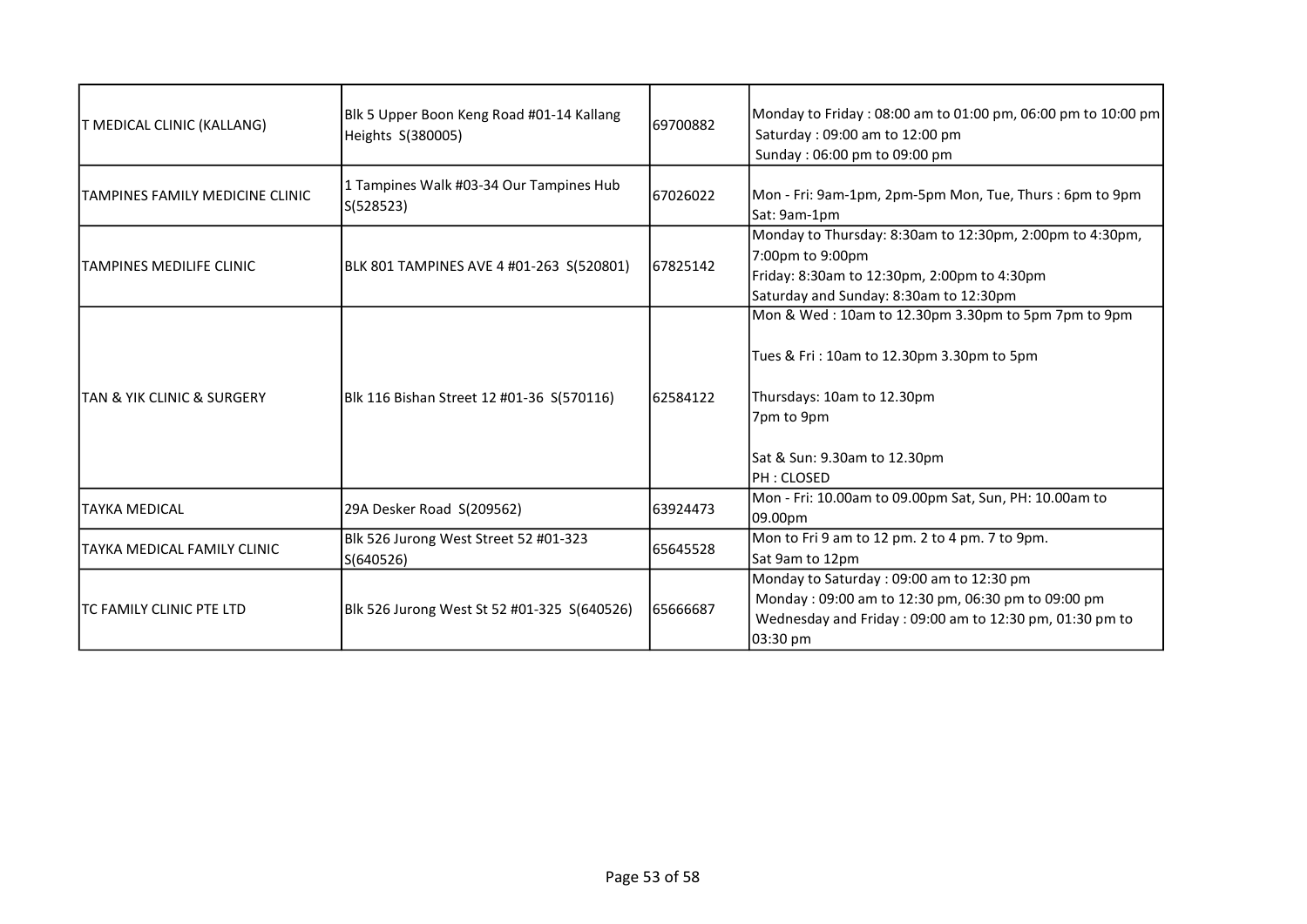|                                | Blk 73 Bedok South Avenue 3 #01-460<br>S(460073)                         | 64436113 | mon to thurs<br>0900 to 1400<br>1800 to 2100                                                                                                                                                  |
|--------------------------------|--------------------------------------------------------------------------|----------|-----------------------------------------------------------------------------------------------------------------------------------------------------------------------------------------------|
|                                |                                                                          |          | lfri<br>0900 to 1400                                                                                                                                                                          |
| TEMASEK CLINIC & SURGERY       |                                                                          |          | sat<br>0900 to 1200                                                                                                                                                                           |
|                                |                                                                          |          | sun<br>0900 to 1200                                                                                                                                                                           |
|                                |                                                                          |          | ph<br>closed                                                                                                                                                                                  |
| THE CHELSEA CLINIC (ROCHESTER) | 35 ROCHESTER DRIVE #03-21 THE ROCHESTER<br>S(138639)                     | 65703913 | Mon to Friday: 9am to 12.30pm, 2pm - 6pm<br>Saturday: 9am to 12.30pm<br>Closed on Sunday and Public Holidays                                                                                  |
| THE CLINIC @ CAMPUS            | 70 Stamford Road #B1-21 Li Ka Shing Library<br><b>Building S(178901)</b> | 63339300 | Mon-Fri: 08.30am to 05.30pm<br>Sat: 08.30am to 12.30pm                                                                                                                                        |
| THE CLINIC @ ONE GEORGE STREET | 1 George Street #05-05 (Lobby C) S(049145)                               | 64385322 | Mon - Fri: 09.00am to 01.00pm, 02.00pm to 04.00pm<br>Sat - Sun, PH: closed                                                                                                                    |
| THE DUBLIN CLINIC              | Blk 109 Clementi Street 11 #01-25 S(120109)                              | 67747300 | Public Holiday: Closed<br>Monday to Thursday: 08:00 am to 01:00 pm, 05:00 pm to 08:00<br>pm<br>Friday: 08:00 am to 01:00 pm<br>Saturday: 10:00 am to 01:00 pm<br>Sunday: 05:00 pm to 08:00 pm |
| THE FAMILY PHYSICIAN CLINIC    | Blk 542B Serangoon North Avenue 3 #01-02<br>S(552542)                    | 65551828 | Mon - Thursday 8.30 am - 3.00pm, 6.00pm - 9.00pm<br>8.30am - 3.00pm<br>Friday<br>Sat and Sun<br>9.00am - 1.00pm<br>Public Holidays closed                                                     |
| THE FLAME TREE MEDICAL CENTRE  | 225 UPPER THOMSON ROAD THOMSON RIDGE<br><b>ESTATE S(574357)</b>          | 64512818 | We are open daily:<br>Mon-Fri - 9 am-2 pm; 6 pm-9 pm. Wednesday night session<br>Closed.<br>Sat & Sun - 9 am - 2 pm<br>Closed on Sat & Sunday nights.                                         |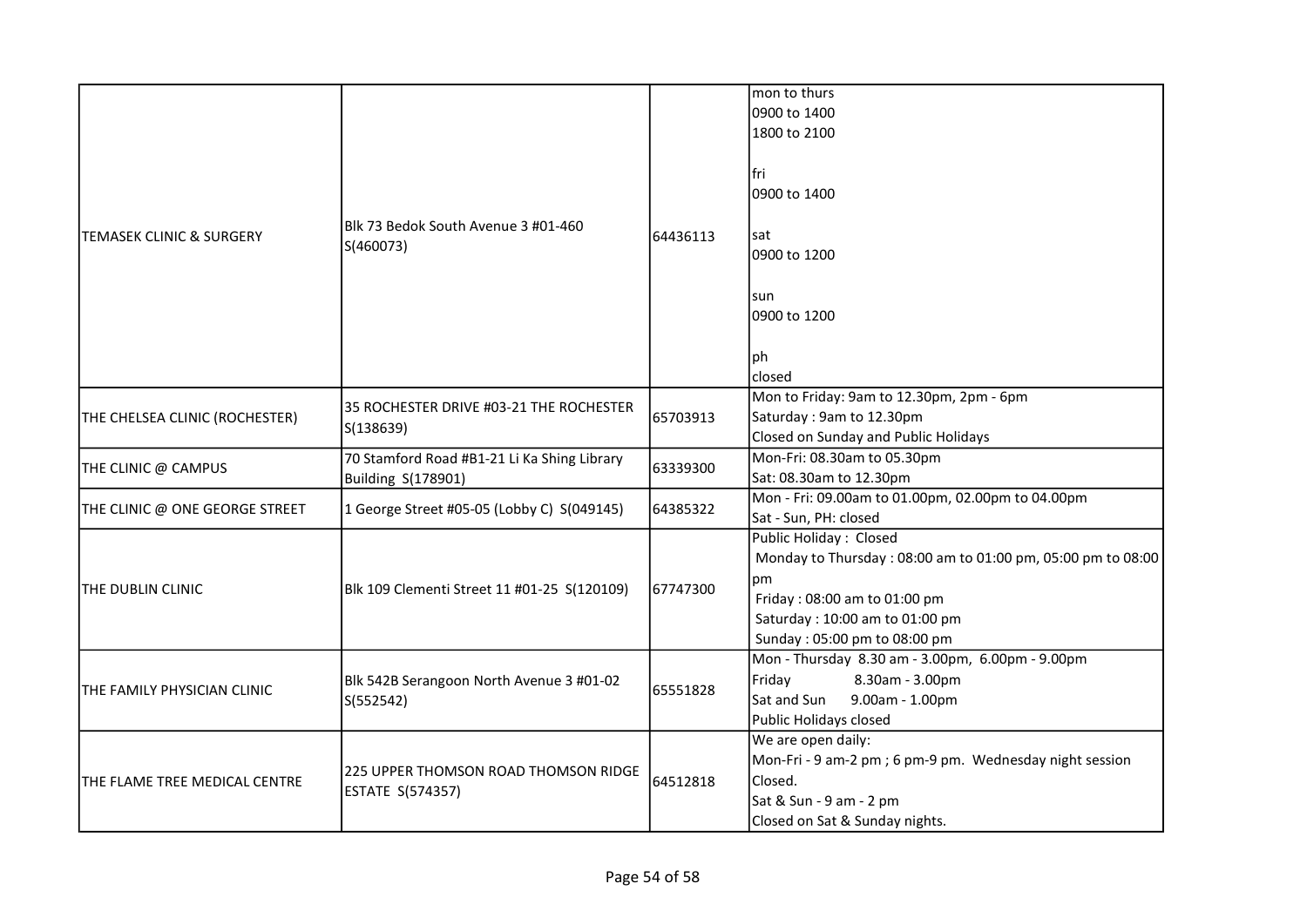|                                     | 5001 Beach Road #01-13 Golden Mile Complex<br>S(199588)                                       | 62480911 | Mon-Fri: 09:00am to 17:00pm                                  |
|-------------------------------------|-----------------------------------------------------------------------------------------------|----------|--------------------------------------------------------------|
| THE GOOD CLINIC                     |                                                                                               |          | Sat: 09:00am to 12:00noon                                    |
| THE ICLINIC                         | Blk 18 Jalan Membina #02-07 S(164018)                                                         |          | Mon-Fri: 09.00am-12.30pm                                     |
|                                     |                                                                                               | 62713135 | 09.00am-1.00pm<br>Sat:                                       |
|                                     |                                                                                               |          | Monday to Tuesday: 09:00 am to 12:00 pm, 02:00 pm to 05:00   |
|                                     |                                                                                               |          | pm                                                           |
|                                     |                                                                                               |          | Wednesday: 09:00 am to 12:30 pm                              |
| THE JAPANESE ASSOCIATION CLINIC,    | 120 Adam Rd S(289899)                                                                         | 64696488 | Thursday to Friday: 09:00 am to 12:00 pm, 02:00 pm to 05:00  |
| SINGAPORE                           |                                                                                               |          | рm                                                           |
|                                     |                                                                                               |          | Saturday: 08:30 am to 02:00 pm                               |
|                                     |                                                                                               |          | Sunday and Public Holiday: Closed                            |
|                                     |                                                                                               |          | Monday to Friday                                             |
| THE MEDICAL AND AESTHETIC CLINIC    |                                                                                               |          | 8.30am-4.00pm                                                |
| <b>PTE LTD</b>                      | BLK 270 SIMS AVENUE S(387514)                                                                 | 69043511 | Except Wed & Saturday                                        |
|                                     |                                                                                               |          | 8.30am to 12pm                                               |
|                                     | 63 Chulia Street. #01-02 Ocbc Centre East<br>S(049514)                                        | 65355151 | Mon - Fri: 9.00am to 3.30pm                                  |
| THE MEDICAL CLINIC PTE LTD          |                                                                                               |          | Sat: 9.00am to 11.30am                                       |
| THE MEDICAL PRACTICE PTE LTD        | 1 RAFFLES LINK #01-03A S(039393)                                                              | 63329086 | Mon to Fri 9am to 12.30pm and 1.30pm to 4.30pm               |
|                                     |                                                                                               |          | Sat 9am to 12pm                                              |
|                                     |                                                                                               |          | Sun and PH closed                                            |
| THE OCCUPATIONAL AND DIVING         | 20 LOWER KENT RIDGE ROAD UNIVERSITY                                                           |          | MON-FRI 9AM - 3PM (LUNCH 12.30PM - 1.30PM)                   |
| <b>MEDICINE CENTRE</b>              | HEALTH CENTRE S(119080)                                                                       | 65167333 | CLOSED ON WEEKENDS, PUBLIC HOLIDAYS                          |
|                                     |                                                                                               |          |                                                              |
|                                     | The Pinnacle Medical & Dental Centre @ 120 CANTONMENT ROAD #02-06 MARITIME<br>HOUSE S(089760) | 62252771 | Monday to Friday: 09:00 am to 01:00 pm, 02:00 pm to 05:00 pm |
| Maritime                            |                                                                                               |          | Saturday: 09:00 am to 01:00 pm                               |
|                                     |                                                                                               |          | Sunday and Public Holiday: Closed                            |
| The S'pore Gastroenterology & Liver | 6A NAPIER ROAD #03-37B GLENEAGLES                                                             | 64720337 | Weekdays from 0900 to 1800 hr                                |
| Internist Centre                    | HOSPITAL ANNEXE BLOCK S(258500)                                                               |          | Weekend from 0900 to 1200 hr                                 |
| THE TENTERAM CLINIC                 | Blk 116B Jalan Tenteram #01-549 Tenteram                                                      | 62507991 | Mon-Fri&Sun 0900-1200                                        |
|                                     | Peak S(322116)                                                                                |          | Mon-Thu 1900-2100                                            |
|                                     | 2 BALESTIER ROAD #01-671 BALESTIER HILL                                                       | 69338376 | Mon - Fri: 8.30am to 5pm;                                    |
| <b>Thomson GP Clinic</b>            | SHOPPING CENTRE S(320002)                                                                     |          | Sat: 8.30am to 1pm;                                          |
|                                     |                                                                                               |          | Sun & PH: Closed                                             |
| THOMSON MEDICAL CENTRE              | 339 Thomson Road S(307677)                                                                    | 62569494 | 24-hour walk-in clinic                                       |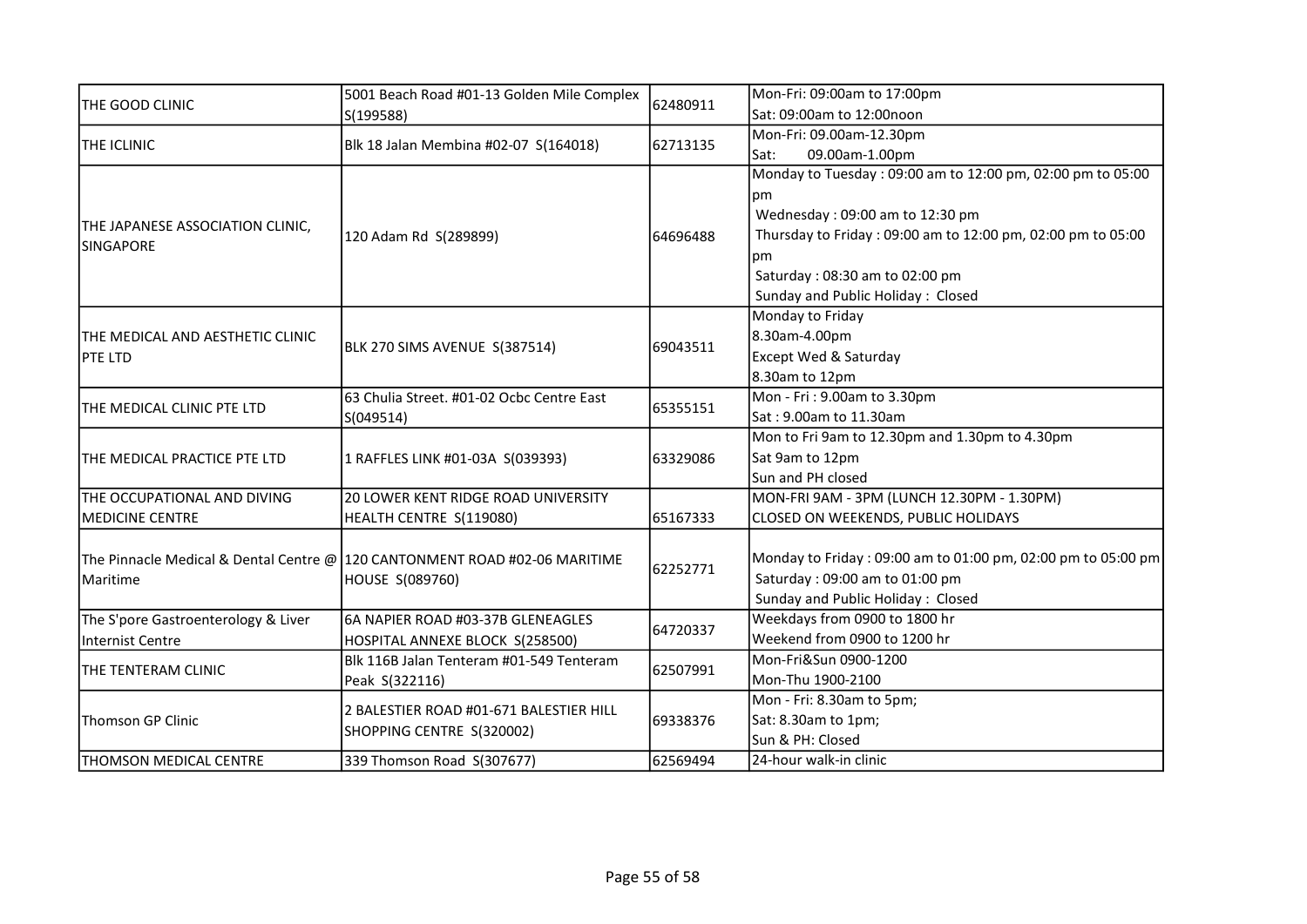|                                        |                                                           |           | Mon-Fri. 8.30am to 02.30pm                                  |
|----------------------------------------|-----------------------------------------------------------|-----------|-------------------------------------------------------------|
| TP SIM FAMILY CLINIC & SURGERY         |                                                           |           | Sat. 8.30am to 10.30am                                      |
|                                        | Blk 509 Bishan Street 11 #01-378 S(570509)                | 163538010 | Sun. 8.30am to 10.30am                                      |
|                                        |                                                           |           | PH. 8.30am to 10.30am                                       |
| TRINITY MEDICAL & AESTHETIC CLINIC     | Blk 151 Simei Street 1 #01-33 S(520151)                   | 62602822  | Mon - Fri: 08.00am to 01.00pm, 02.00pm to 04.00pm           |
|                                        |                                                           |           | Mon to Fri: 8.30 am to 12pm. 2pm to 4.30pm, 6pm to 9pm      |
| TRINITY MEDICAL (PUNGGOL)              | BLK 273C PUNGGOL PLACE #01-874 S(823273)                  | 66948238  | Sat & Sun: 8.30am to 12pm                                   |
| TRINITY MEDICAL (SHENTON)              | 6 Shenton Way #21-10 Oue Downtown                         | 62279918  |                                                             |
|                                        | S(068809)                                                 |           | Mon $-$ Fri: $9am - 5pm$                                    |
|                                        | Blk 130 Jurong Gateway Road #02-205/207                   |           | Mon, Wed Fri: 9am - 1230pm, 2pm-5pm                         |
| TRINITY MEDICAL CLINIC                 | S(600130)                                                 | 65631552  | Tue - Thursday: 9am -1230pm, 2pm - 5pm, 6pm - 9pm           |
|                                        |                                                           |           | $Sat - Sun: 9 - 12.30pm$                                    |
| TRUCARE MEDICAL AND SURGERY            | 1187 Upper Serangoon Road #01-53 The                      | 63853525  | Mon - Fri: 08.00am to 01.00pm, 02.00pm to 04.00pm           |
|                                        | Midtown S(533971)                                         |           | Sat - Sun: 09.00am to 12.30pm                               |
| TRUCARE MEDICAL AND SURGERY            | Blk 226A Ang Mo Kio Avenue 1 #01-631 Kebun                | 62558849  | Mon - Fri: 08.00am to 01.00pm                               |
|                                        | Baru Mall S(561226)                                       |           | Sat - Sun: 09.00am to 12.30pm                               |
|                                        | 10 Paya Lebar Road #04-26 Paya Lebar Quarter<br>S(409057) |           | Mon - Fri: 8.30am-1pm, 2pm-5.30pm (closed between 1pm-      |
| TRUE MEDICAL CLINIC PAYA LEBAR         |                                                           | 69701933  | 2pm)                                                        |
| <b>QUARTER</b>                         |                                                           |           | Sat: 8.30am-1pm                                             |
|                                        |                                                           |           | Sun/PH: Closed                                              |
| TRUE MEDICAL CLINIC TAMPINES WEST      | 824 Tampines Street 81 #01-26 Tampines Grove              | 69090324  | Daily including PH: 8am to 2pm, 6pm to 11pm (closed between |
|                                        | S(520824)                                                 |           | 2pm-6pm)                                                    |
| <b>TUAS SOUTH MEDICAL CENTRE</b>       | 6 Tuas South Street 15 #01-103 Cdpl (Tuas)                | 69700747  |                                                             |
|                                        | Dormitory S(636906)                                       |           | Mon - Sun, PH: 9.30am - 4.30pm                              |
| <b>Tuas View Medical Centre</b>        | 70 TUAS SOUTH AVENUE 1 #02-00 TUAS VIEW                   | 69700747  |                                                             |
|                                        | DORMITORY S(637285)                                       |           | 9.30AM to 4.30PM                                            |
| <b>TWIN CITY MEDICAL CENTRE</b>        | 1 Kim Seng Promenade #01-136 Great World                  | 62351175  |                                                             |
|                                        | City S(237994)                                            |           | Mon - Fri: 9.00am to 3.30pm                                 |
| <b>UBI FAMILY CLINIC &amp; SURGERY</b> | BLK 305 UBI AVENUE 1 #01-167 S(400305)                    | 67497922  | MONDAY TO SATURDAY (FOR PDT) - 8:30AM TO 11:30AM            |
| UNIHEALTH 24-HR CLINIC (JURONG         | Blk 135 Jurong Gateway Road #01-317                       | 69705868  | MON TO SUNDAY, INCLUDING WEEKENDS AND PUBLIC                |
| EAST)                                  | S(600135)                                                 |           | <b>HOLIDAYS</b>                                             |
| UNIHEALTH 24-HR CLINIC (TOA PAYOH)     | Blk 178 Toa Payoh Central #01-218 S(310178)               | 162031639 | 24 hours, everyday, including weekends and public holidays. |
|                                        | Blk 214 Bedok North Street 1 #01-171                      |           | Everyday, 8.30am to 10pm, including weekends and public     |
| UNIHEALTH CLINIC (BEDOK)               | S(460214)                                                 | 69043488  | holidays.                                                   |
|                                        | 181 KITCHENER ROAD #01-01 PARKROYAL ON                    |           | 0800h-1700h Monday to Saturday                              |
| Urgent Care Clinic International       | KITCHENER ROAD S(208533)                                  | 69105388  | Closed weekends and Sunday                                  |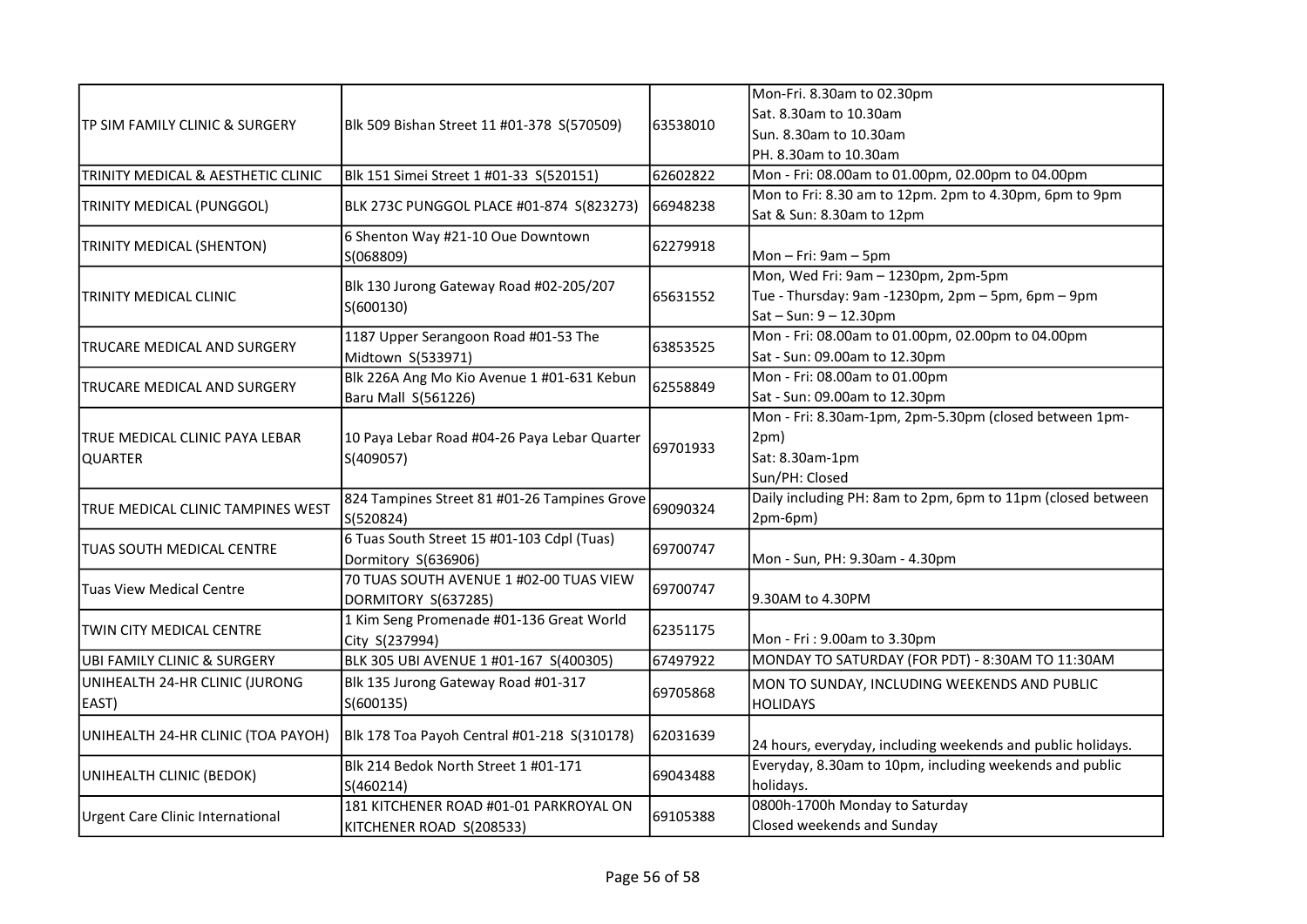| <b>VICTORY CLINIC AND SURGERY</b>               | Blk 21 Ghim Moh Road #01-205 S(270021)                              | 64671641 | 1130am to 230pm                                                                                                                                                                                                                                                     |
|-------------------------------------------------|---------------------------------------------------------------------|----------|---------------------------------------------------------------------------------------------------------------------------------------------------------------------------------------------------------------------------------------------------------------------|
| <b>VISTA MEDICAL CENTRE</b>                     | 3 SOUTH BUONA VISTA ROAD #01-30/31 VIVA<br>VISTA S(118136)          | 67780822 | Monday to Friday: 0900 - 1230 hours, 1430 - 1700 hours<br>Saturday: 0900 - 1230 hours                                                                                                                                                                               |
|                                                 |                                                                     |          | Sunday, PH closed                                                                                                                                                                                                                                                   |
| VITAL-CARE CLINIC AND SURGERY PTE<br><b>LTD</b> | Blk 525 Ang Mo Kio Avenue 10 #01-2399 Cheng<br>San Centre S(560525) | 62565154 | Monday and Wednesday: 06:00 pm to 10:00 pm<br>Monday to Friday: 07:00 am to 03:00 pm<br>Saturday: 08:00 am to 01:00 pm<br>Sunday: 08:00 am to 01:00 pm                                                                                                              |
| WAN MEDICAL CLINIC                              | BLK 416 BEDOK NORTH AVENUE 2 #01-21<br>S(460416)                    | 62438352 | Monday & Tuesday: 9am to 2pm<br>Thursday & Friday: 9am to 2pm                                                                                                                                                                                                       |
| WEN & WENG FAMILY CLINIC                        | BLK 505 CANBERRA LINK #01-03 S(750505)                              | 62571198 | On Appointment Basis                                                                                                                                                                                                                                                |
| <b>WL&amp;H MEDICAL</b>                         | 1 Scotts Road #20-11 Shaw Centre S(228208)                          | 66629366 | Mon-Fri: 09.30am to 05.00pm<br>Sat: 09.30am to 12.00pm                                                                                                                                                                                                              |
| <b>WONG CLINIC</b>                              | IBIk 539 Bedok North Street 3 #01-603<br>S(460539)                  | 62412267 | Monday and Wednesday: 09:15 am to 01:00 pm, 02:00 pm to<br>04:00 pm, 07:00 pm to 09:00 pm<br>Tuesday and Thursday: 09:15 am to 01:00 pm, 02:00 pm to<br>05:00 pm<br>Friday: 09:15 am to 01:00 pm, 02:00 pm to 05:00 pm<br>Saturday and Sunday: 09:15 am to 12:30 pm |
| <b>Woodgrove Medical</b>                        | 30 WOODLANDS AVENUE 1 #02-03/04 THE<br>WOODGROVE S(739065)          | 63668831 | 8.30am-4pm, 6pm-9.30pm                                                                                                                                                                                                                                              |
| WOODLANDS MEDICAL CENTRE                        | Blk 210 Marsiling Crescent #01-09 S(730210)                         | 62698888 | MONDAY TO FRIDAY: 2.00PM TO 4.30PM 6.00PM TO 8.00PM<br><b>SUNDAY</b><br>: 8.30AM TO 12.30PM<br>SATURDAY AND PUBLIC HOLIDAY : CLOSED                                                                                                                                 |
| Yang & Yap Clinic & Surgery                     | BLK 537 BEDOK NORTH ST 3 #01-571 S(460537) 64499946                 |          | Mon, Tues, Thursday, Friday: 8.30 - 5.30pm<br>Wed, Saturday: 8.30 -12<br>Sun, PH Closed                                                                                                                                                                             |